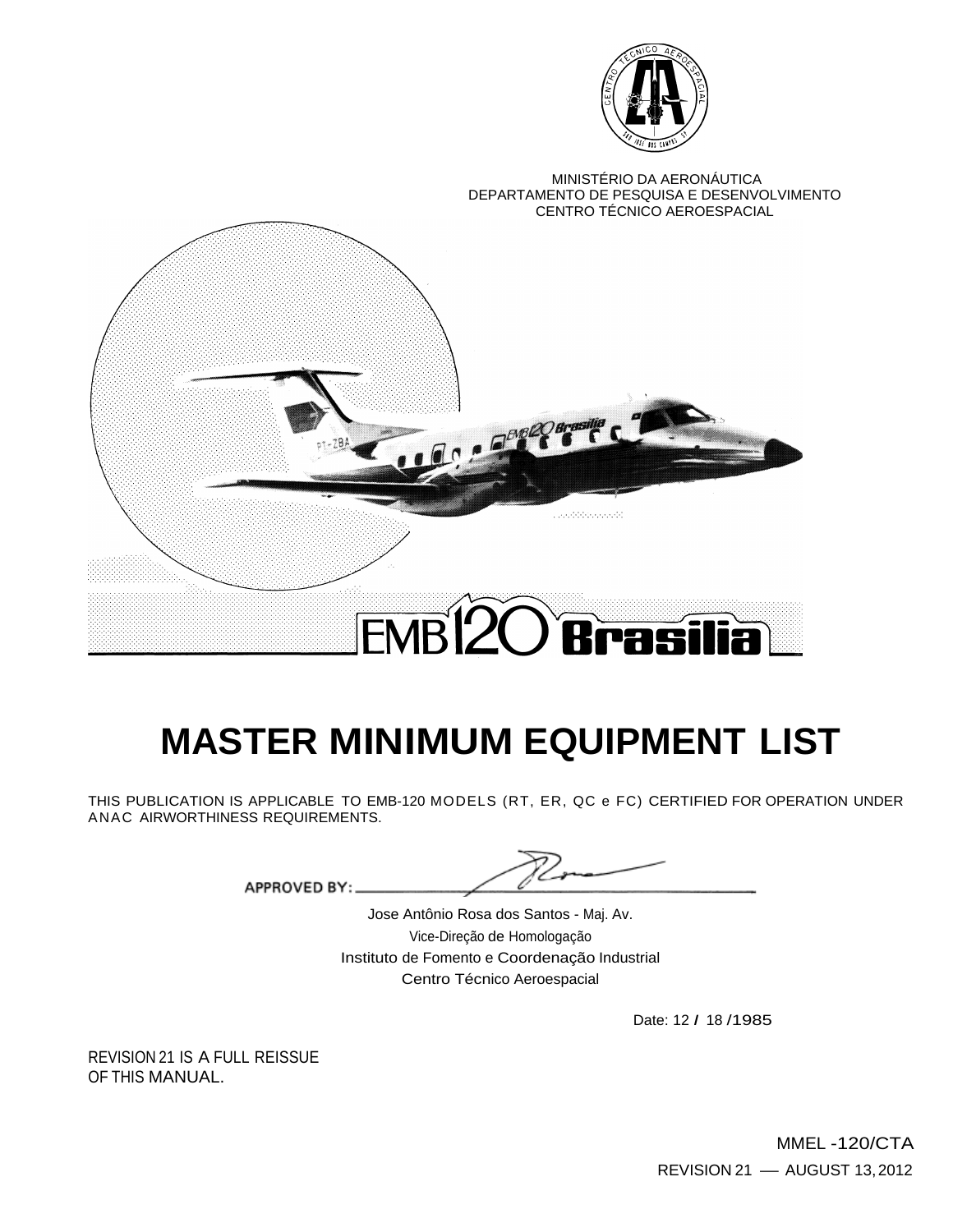#### MASTER MINIMUM EQUIPMENT LIST **CTA APPROVED**

 $\mathcal{A}^{\mathcal{A}}$  , and  $\mathcal{A}^{\mathcal{A}}$  , and

|                        |                                                                                                                                                                  | <b>CTA APPROVAL</b> |                  |  |
|------------------------|------------------------------------------------------------------------------------------------------------------------------------------------------------------|---------------------|------------------|--|
| <b>REVISION NUMBER</b> | <b>REVISED PAGES</b>                                                                                                                                             | <b>DATE</b>         | <b>SIGNATURE</b> |  |
| July 04, 1986          | A, i, ii, iv, 21-2, 23-1, 24-2,<br>33-2, 34-1, 73-1, 73-2, and<br>77-1 deleted.                                                                                  | 7 /4 / 8 (          |                  |  |
| 2<br>October 22, 1987  | A, i, 21-1, 21-2, 21-3,<br>21-4, 21-5, 22-1, 23-2, 24-1,<br>24-2, 26-1, 28-1, 33-3, 34-2,<br>and 73-1.                                                           | 22/10/87            |                  |  |
| з<br>January 29, 1988  | A, i, 21-2, 21-3, 21-4, 21-5,<br>21-6, 22-1, 22-2, 23-1, 23-2,<br>24-3, 25-1, 25-2, 27-1, 30-2,<br>30-4, 31-1, 31-2, 33-2, 35-1,<br>36-1, 75-1, AMI-1 and AMI-2. | 29/01/88            |                  |  |
| 4<br>October 31, 1988  | A, 21-2, 21-6, 22-1, 24-3,<br>25-2, 27-1, 29-1, 31-2, 32-1,<br>33-3, 49-1, 61-1, 79-1 and<br>AMI-2.                                                              | 31/10/88            |                  |  |
| 5<br>April 05, 1989    | A, iv, 29-1, 29-2, 33-2,<br>33-3, 33-4, 73-1                                                                                                                     | 050489              |                  |  |
| R<br>November 21, 1989 | A, 21-6 and 32-1                                                                                                                                                 | 211189              |                  |  |
| 7<br>March 27, 1990    | A, 21-3, 23-1, 23-2, 24-2,<br>24-3, 25-1, 25-2, 26-1,<br>26-2, 27-1, 28-2, 30-1,<br>30-2, 31-2, 32-1, 32-2,<br>33-2, 34-1, 34-3, 35-1 and<br>$36-1.$             | 27 MAR 50           | aul              |  |
| 8<br>December 04, 1990 | A, i, 32-1, 32-2, 49-1<br>and 77-1.                                                                                                                              | 4 DEC 90            | Гau              |  |

#### **LOG OF REVISIONS**

**DECEMBER 18, 1985** REV. 8 - DECEMBER 04, 1990

 $\lambda$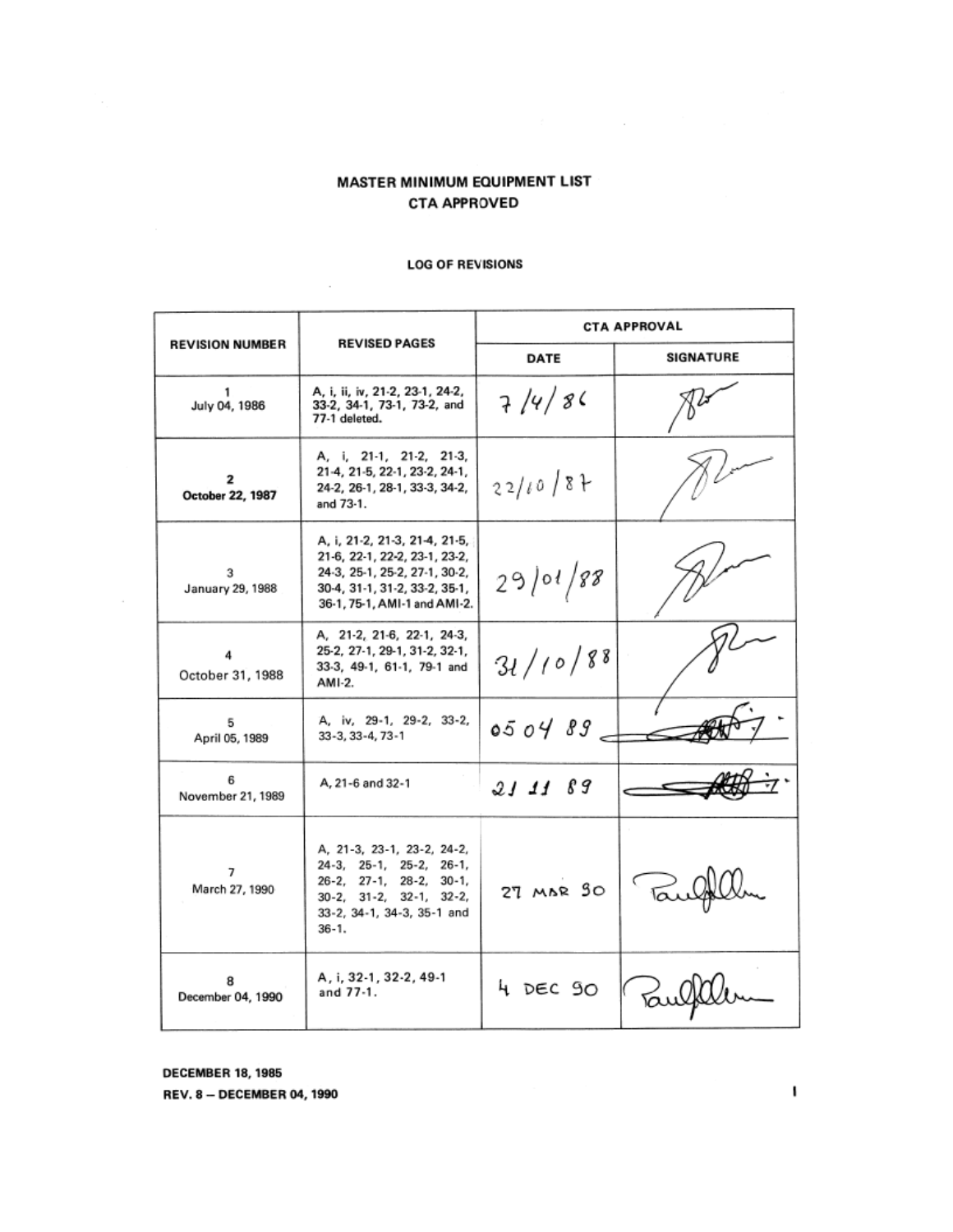#### MASTER MINIMUM EQUIPMENT LIST **CTA APPROVED**

#### **LOG OF REVISIONS**

|                          |                                                                                     |                                | <b>CTA APPROVAL</b>      |
|--------------------------|-------------------------------------------------------------------------------------|--------------------------------|--------------------------|
| <b>REVISION NUMBER</b>   | <b>REVISED PAGES</b>                                                                | <b>DATE</b>                    | <b>SIGNATURE</b>         |
| 9<br>November 21, 1991   | A, i, 24-2, 24-3,<br>27-1, 27-2, 34-1,<br>34-1A, 49-1 and 77-1                      | hon Stal 1001                  |                          |
| 10<br>February 09, 1993  | A, i, 21-4, 21-5, 27-1,<br>27-2, 28-1, 28-2, 32-1,<br>32-2, 33-2, 34-1 and<br>AMI-2 | FEB 0924 1993                  | astion                   |
| 11<br>September 13, 1994 | All                                                                                 | $560^{\circ}$ $13^{14}$ $1996$ | Jation                   |
| 12<br>September 06, 1995 | A, i, 23-2, 23-3, 25-1,<br>33-2, 33-3, and 33-4                                     | SEP 6 III, 1995                |                          |
| 13<br>August 04, 1997    | A and 30-5                                                                          | $AVB$ 4, 97                    | 'M4as                    |
| 14<br>August 31, 1998    | A and 36-1                                                                          | $A\cup\tilde{G}$<br>$31 - 47$  | Utar                     |
| 15<br>March 25, 1999     | A, i, 24-3, 26-1, 26-2,<br>26-3, 26-4, 27-2, 38-1,<br>75-1 and 76-1                 | MAR $25, 99$                   |                          |
| 16<br>June 07, 2001      | A, i, v, 25-3, 26-1,<br>26-3, 30-5 and 30-6                                         | $T_{UN}$ 07,2001               |                          |
| 17<br>August 24, 2001    | A and 30-6                                                                          | August 24,200                  | welling<br>$\rightarrow$ |

**NOVEMBER 21, 1991** 

REV. 17-AUGUST 24, 2001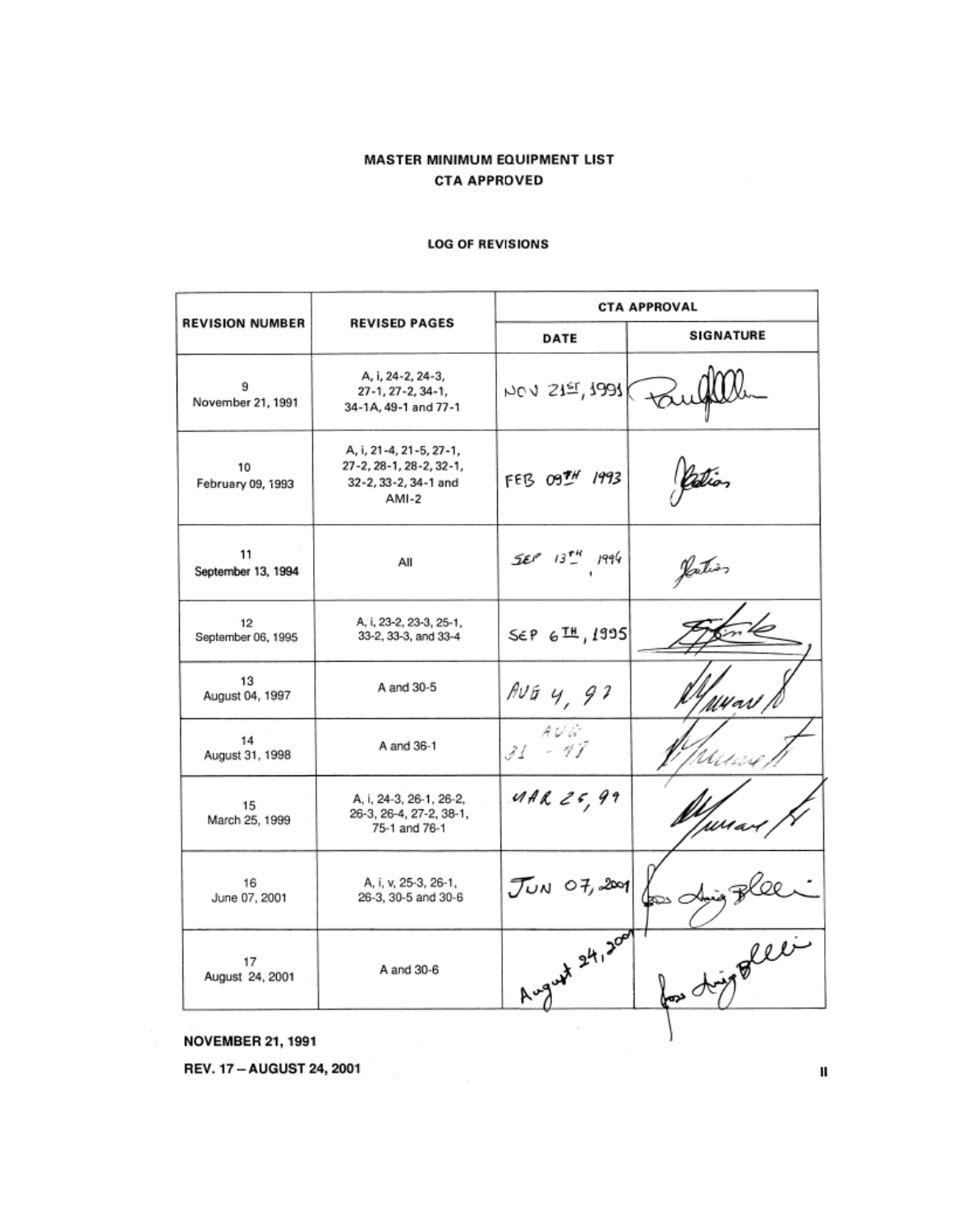## NIMUM EQUIPMEN

## APPHOVE<mark>l</mark>

#### LOG OF REVISIONS

|                         |                           |                         | <b>CTA APPROVAL</b>                                                           |
|-------------------------|---------------------------|-------------------------|-------------------------------------------------------------------------------|
| <b>REVISION NUMBER</b>  | <b>REVISED PAGES</b>      | DATE                    | <b>SIGNATURE</b>                                                              |
| 18<br>March 12, 2002    | A, 34-4, 34-5<br>and 34-6 | Marche 12 2022          | Paurs<br>Paurs                                                                |
| 19<br>July 31, 2002     | A, B and 30-6             | Jul <sup>31, 2002</sup> |                                                                               |
| 20<br>December 07, 2004 | A and 27-1                |                         | MMEL-120/CTA<br>Revision 20<br>approved by CTA on<br>December 07, 2004.       |
| 21<br>August 13, 2012   | All pages                 |                         | MMEL-120/CTA<br><b>Revision 21</b><br>approved by ANAC on<br>August 13, 2012. |
|                         |                           |                         |                                                                               |

a <sup>74</sup>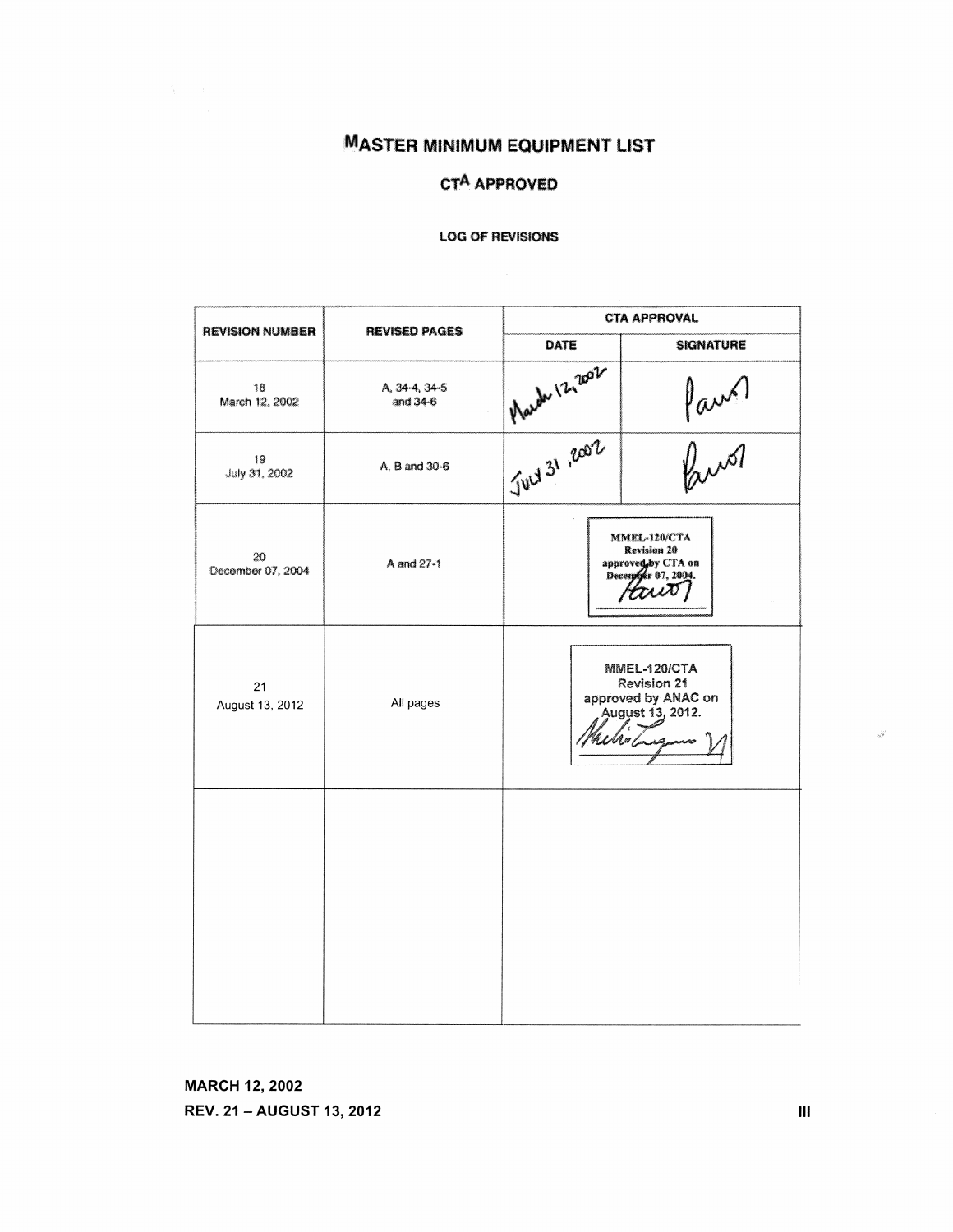# **MMEL–120/CTA**

# **HIGHLIGHTS OF CHANGE**

# **REVISION 21 – AUGUST 13, 2012**

| Front Page       | Updated front page for EMB-120 models applicability.                                                                                     |
|------------------|------------------------------------------------------------------------------------------------------------------------------------------|
| Preamble         | Updated definitions and symbology according to PL-25, whenever<br>applicable.                                                            |
| 21-30-1 pg 21-1  | Updated item for better clarification.                                                                                                   |
| 21-31-1 pg 21-1  | Updated item for better clarification.                                                                                                   |
| 21-31-2 pg 21-2  | Updated item for better clarification.                                                                                                   |
| 21-31-3 pg 21-2  | Updated item for better clarification.                                                                                                   |
| 21-50-1 pg 21-3  | Updated item for better clarification.                                                                                                   |
| 22-10-1 pg 22-1  | Updated item for better clarification.                                                                                                   |
| 22-11-1 pg 22-1  | Updated item for better clarification.                                                                                                   |
| 23-15-1 pg 23-1  | Updated item according to PL-95, whenever applicable.                                                                                    |
| 23-21-1 pg 23-1  | Updated item for better clarification.                                                                                                   |
| 23-30-1 pg 23-1  | Updated item according to PL-009, whenever applicable.                                                                                   |
| 23-41-1 pg 23-2  | Updated item according to PL-009, whenever applicable.                                                                                   |
| 23-41-2 pg 23-3  | Included new item according to PL-009, whenever applicable.                                                                              |
| 23-50-1 pg 23-3  | Deleted item since it is already covered on item 25-60-4 (Observer<br>Seat).                                                             |
| 23-80-1 pg 23-4  | Included new item according to PL-58, whenever applicable.                                                                               |
| 24-30-1 pg 24-1  | Updated item for better clarification.                                                                                                   |
| 24-31-1 pg 24-2  | Updated item for better relief.                                                                                                          |
| 25-21-1 pg 25-1  | Updated item according to PL-97, whenever applicable.                                                                                    |
| 25-22-1 pg 25-2  | Updated item according to PL-104, whenever applicable.                                                                                   |
| 25-30-1 pg 25-3  | Updated item according to PL-79, whenever applicable.                                                                                    |
| 25-30-2 pg 25-3  | Included new item according to PL-96, whenever applicable.                                                                               |
| 25-40-1 pg 25-3  | Included new item according to PL-85, whenever applicable.                                                                               |
| 25-50-1 pg 25-4  | Included new item according to EMB-120 FAA MMEL (compatibility).                                                                         |
| 25-50-2 pg 25-4  | Updated item dividing into two subitems for better clarification.                                                                        |
| 25-60-1 pg 25-4  | Updated item according to PL-120, whenever applicable.                                                                                   |
| 25-60-2 pg 25-4  | Updated item according to PL-116, whenever applicable.                                                                                   |
| 25-60-4 pg 25-5  | Updated item according to PL-56, whenever applicable.                                                                                    |
| 25-60-6 pg 25-5  | Updated item according to PL-47, whenever applicable.                                                                                    |
| 25-60-8 pg 25-5  | Updated item number required for dispatch since its depends on<br>requirements.                                                          |
| 25-60-9 pg 25-6  | Included new item according to PL-73, whenever applicable.                                                                               |
| 25-60-10 pg 25-6 | Included new item according to PL-89, whenever applicable.                                                                               |
| 25-64-02 pg 25-6 | Included new item according to requirement 25.1415 (e).                                                                                  |
| 26-13-1 pg 26-1  | Updated item according to PL-24, whenever applicable.                                                                                    |
| 26-15-0 pg 26-1  | Included new item according to PL-102 and 108, whenever applicable.                                                                      |
| 26-21-1 pg 26-1  | Updated item for better clarification.                                                                                                   |
| 26-22-2 pg 26-1  | Updated item for better clarification.                                                                                                   |
| 26-23-0 pg 26-2  | Included new item according to PL-102 and 108, whenever applicable.                                                                      |
| 26-23-1 pg 26-2  | Updated item according to PL-24, whenever applicable.                                                                                    |
| 26-26-1 pg 26-2  | Updated item according to PL-75, whenever applicable.                                                                                    |
| 27-21-1 pg 27-1  | Updated item including (M) since there is a maintenance procedure<br>associated.                                                         |
| 27-50-0 pg 27-1  | Deleted item since item it is a ferry flight condition and it is already<br>described at AFM supplement 9 (Ferrry Flight with Flaps up). |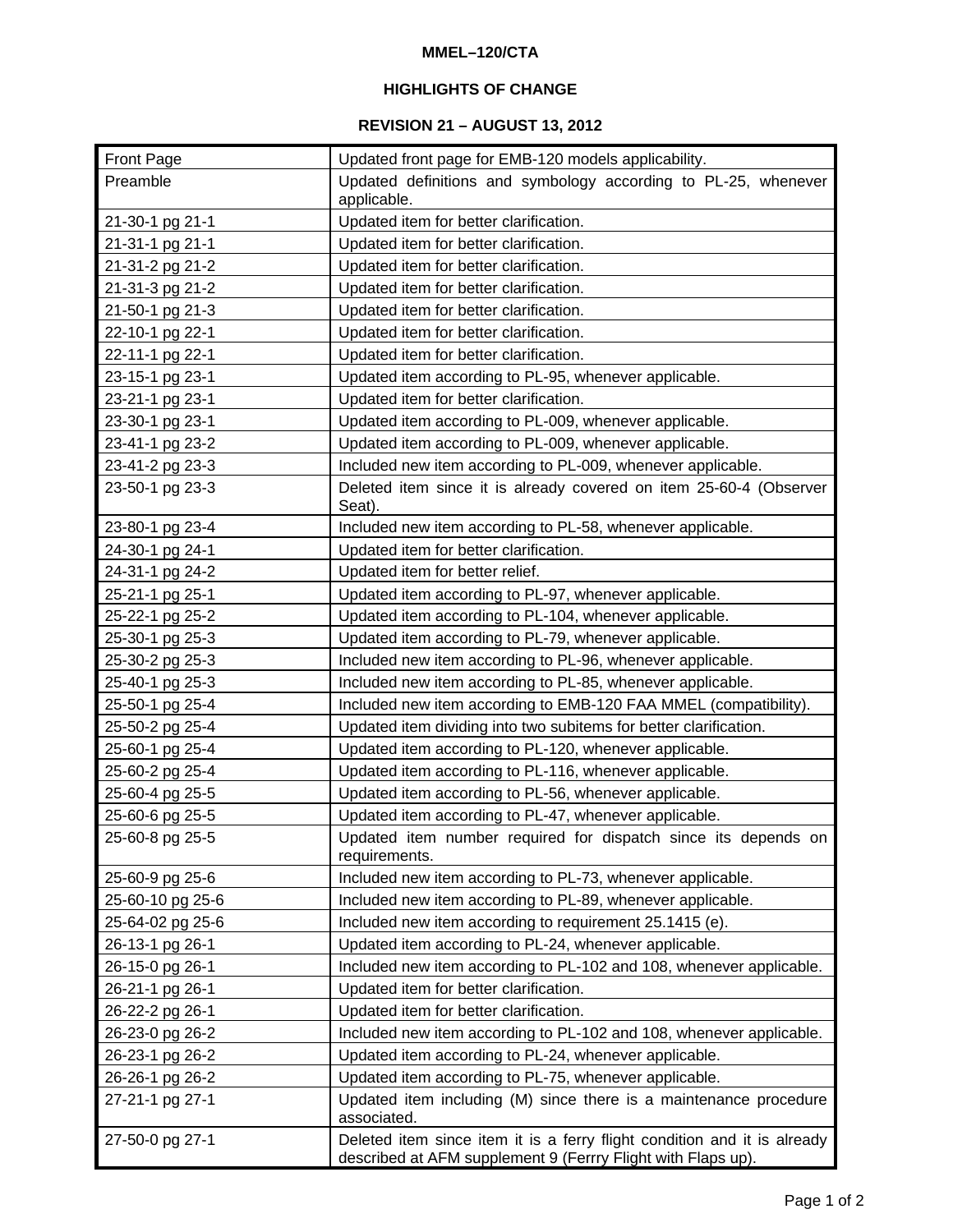# **REVISION 21 – AUGUST 13, 2012 (CONTINUED)**

| 27-70-1 pg 27-1  | Updated item for better clarification.                                                                                               |
|------------------|--------------------------------------------------------------------------------------------------------------------------------------|
| 28-22-1 pg 28-1  | Updated item for better clarification.                                                                                               |
| 28-42-1 pg 28-1  | Updated item for better clarification.                                                                                               |
| 29-10-1 pg 29-1  | Updated item for better clarification.                                                                                               |
| 29-31-1 pg 29-1  | Updated item for better clarification.                                                                                               |
| 29-31-2 pg 29-1  | Updated item for better clarification.                                                                                               |
| 30-10-2 pg 30-1  | Updated item for better clarification.                                                                                               |
| 30-33-1 pg 30-2  | Updated item for better clarification.                                                                                               |
| 30-41-1 pg 30-2  | Updated item for better clarification.                                                                                               |
| 31-32-1 pg 31-1  | Updated item according to PL-87, whenever applicable.                                                                                |
| 31-52-1 pg 31-2  | Updated item for better clarification.                                                                                               |
| 31-53-1 pg 31-2  | Updated item for better clarification.                                                                                               |
| 32-42-2 pg 32-1  | Updated item including restrictions since AFM supplement request<br>system to be operative on wet, contaminated and unpaved runways. |
| 32-60-1 pg 32-1  | Updated item for better clarification.                                                                                               |
| 33-11-1 pg 33-1  | Updated item according to PL-77, whenever applicable.                                                                                |
| 33-20-1 pg 33-1  | Updated item for better clarification (including AD number).                                                                         |
| 33-22-1 pg 33-1  | Updated item according to PL-123, whenever applicable.                                                                               |
| 33-42-1 pg 33-1  | Updated item for better clarification.                                                                                               |
| 33-44-1 pg 33-2  | Updated item for better clarification.                                                                                               |
| 33-45-1 pg 33-2  | Updated item for better clarification.                                                                                               |
| 33-47-1 pg 33-2  | Updated item for better clarification and relief.                                                                                    |
| 33-50-1 pg 33-2  | Updated item for better clarification.                                                                                               |
| 34-13-1 pg 34-1  | Updated item according to PL-39, whenever applicable.                                                                                |
| 34-21-1 pg 34-1  | Updated item for better clarification.                                                                                               |
| 34-21-2 pg 34-1  | Updated item according to PL-32, whenever applicable.                                                                                |
| 34-24-1 pg 34-2  | Updated item according to PL-111, whenever applicable.                                                                               |
| 34-40-1 pg 34-3  | Updated item according to PL-54, whenever applicable.                                                                                |
| 34-41-1 pg 34-3  | Updated item for better clarification.                                                                                               |
| 34-51-1 pg 34-3  | Updated item according to PL-3, whenever applicable.                                                                                 |
| 34-52-1 pg 34-3  | Updated item according to PL-76, whenever applicable.                                                                                |
| 34-60-1 pg 34-4  | Updated item for better clarification.                                                                                               |
| 34-60-2 pg 34-4  | Updated item for better clarification.                                                                                               |
| 35-20-1 pg 35-1  | Updated item for better clarification.                                                                                               |
| 35-30-2 pg 35-1  | Updated item for better clarification.                                                                                               |
| 38-10-1 pg 38-1  | Updated item according to PL-83, whenever applicable.                                                                                |
| 38-30-1 pr 38-1  | Updated item according to PL-83, whenever applicable.                                                                                |
| 49-00-1 pg 49-1  | Updated item for better clarification.                                                                                               |
| 49-72-1 pg 49-1  | Updated item for better clarification.                                                                                               |
| 56-10-1 pg 56-1  | Deleted item according to PL-124.                                                                                                    |
| 73-34-1 pg 73-1  | Updated item for better clarification.                                                                                               |
| 75-32-2 pg 75-1  | Updated item for better clarification.                                                                                               |
| 76-11-2 pg 76-1  | Deleted item since it is a ferry flight condition.                                                                                   |
| 77-11-1 pg 77-1  | Updated item according to AC 20-88A.                                                                                                 |
| 77-12-1 pg 77-1  | Updated item according to AC 20-88A.                                                                                                 |
| 77-12-2 pg 77-1  | Updated item according to AC 20-88A.                                                                                                 |
| 77-20-1 pg 77-1  | Updated item according to AC 20-88A.                                                                                                 |
| 79-32-1 pg 79-1  | Updated item for better clarification.                                                                                               |
| Amendment CAT II | Updated item for better clarification.                                                                                               |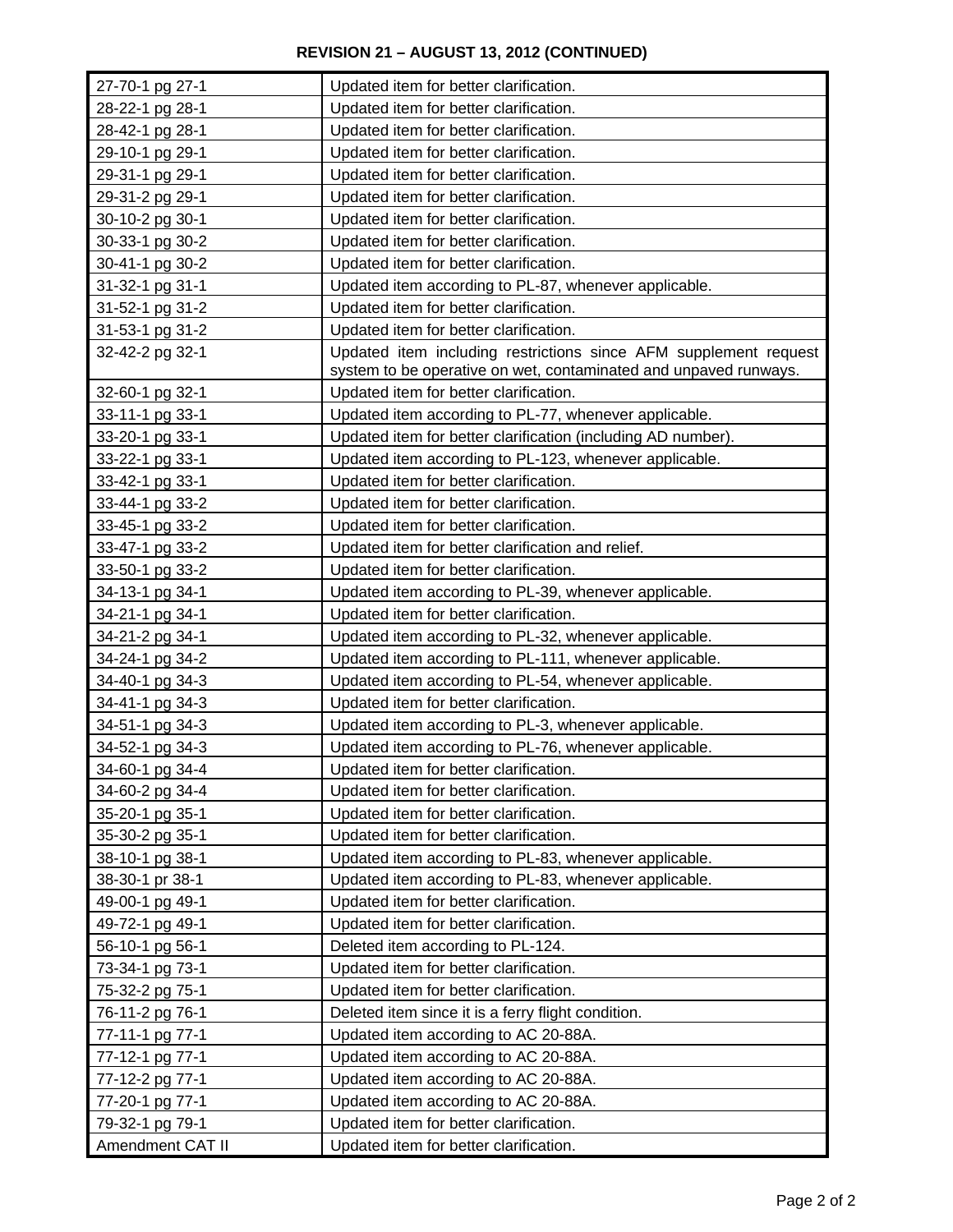# **MASTER MINIMUM EQUIPMENT LIST**

# **LIST OF EFFECTIVE PAGES**

|  | ORIGINAL  0  DEC 18, 1985  |
|--|----------------------------|
|  | REVISION  1  JUL 04, 1986  |
|  | REVISION 2  OCT 22, 1987   |
|  | REVISION 3  JAN 29, 1988   |
|  | REVISION  4  OCT 31, 1988  |
|  | REVISION 5  APR 05, 1989   |
|  | REVISION 6 NOV 21, 1989    |
|  | REVISION 7  MAR 27, 1990   |
|  | REVISION 8  DEC 04, 1990   |
|  | REVISION 9  NOV 21, 1991   |
|  | REVISION  10 FEB 09, 1993  |
|  | REVISION  11 SEP 13, 1994  |
|  | REVISION  12 SEP 06, 1995  |
|  | REVISION  13  AUG 04, 1997 |
|  | REVISION  14  AUG 31, 1998 |
|  | REVISION  15  MAR 25, 1999 |
|  | REVISION  16 JUN 07, 2001  |
|  | REVISION  17  AUG 24, 2001 |
|  | REVISION  18  MAR 12, 2002 |
|  | REVISION  19  JUL 31, 2002 |
|  | REVISION 20  DEC 07, 2004  |
|  | REVISION 21  AUG 13, 2012  |
|  |                            |

| Title REVISION 21 |  |
|-------------------|--|
| IREVISION 8       |  |
| IIREVISION 17     |  |
| IIIREVISION 21    |  |
| A REVISION 21     |  |
| i REVISION 21     |  |
| 1REVISION 21      |  |
| 2REVISION 21      |  |
|                   |  |
| 4REVISION 21      |  |
| 5REVISION 21      |  |
|                   |  |
|                   |  |
| 21-2REVISION 21   |  |
| 21-3REVISION 21   |  |
|                   |  |
| 23-1REVISION 21   |  |
| 23-2REVISION 21   |  |
| 23-3REVISION 21   |  |
| 23-4REVISION 21   |  |
| 24-1REVISION 21   |  |
| 24-2REVISION 21   |  |
| 25-1REVISION 21   |  |
| 25-2REVISION 21   |  |
| 25-3REVISION 21   |  |
| 25-4REVISION 21   |  |
| 25-5REVISION 21   |  |
| 25-6REVISION 21   |  |
| 26-1REVISION 21   |  |

| 26-2REVISION 21  |
|------------------|
| 27-1REVISION 21  |
|                  |
| 29-1REVISION 21  |
| 30-1REVISION 21  |
| 30-2REVISION 21  |
| 30-3REVISION 21  |
| 31-1REVISION 21  |
|                  |
| 32-1REVISION 21  |
| 33-1REVISION 21  |
| 33-2REVISION 21  |
| 34-1REVISION 21  |
| 34-2REVISION 21  |
| 34-3REVISION 21  |
| 34-4REVISION 21  |
| 35-1REVISION 21  |
| 36-1REVISION 21  |
| 38-1REVISION 21  |
| 49-1REVISION 21  |
| 52-1REVISION 21  |
| 56-1REVISION 21  |
| 61-1REVISION 21  |
| 73-1REVISION 21  |
| 75-1REVISION 21  |
|                  |
| 77-1REVISION 21  |
| 79-1REVISION 21  |
| AM-1 REVISION 21 |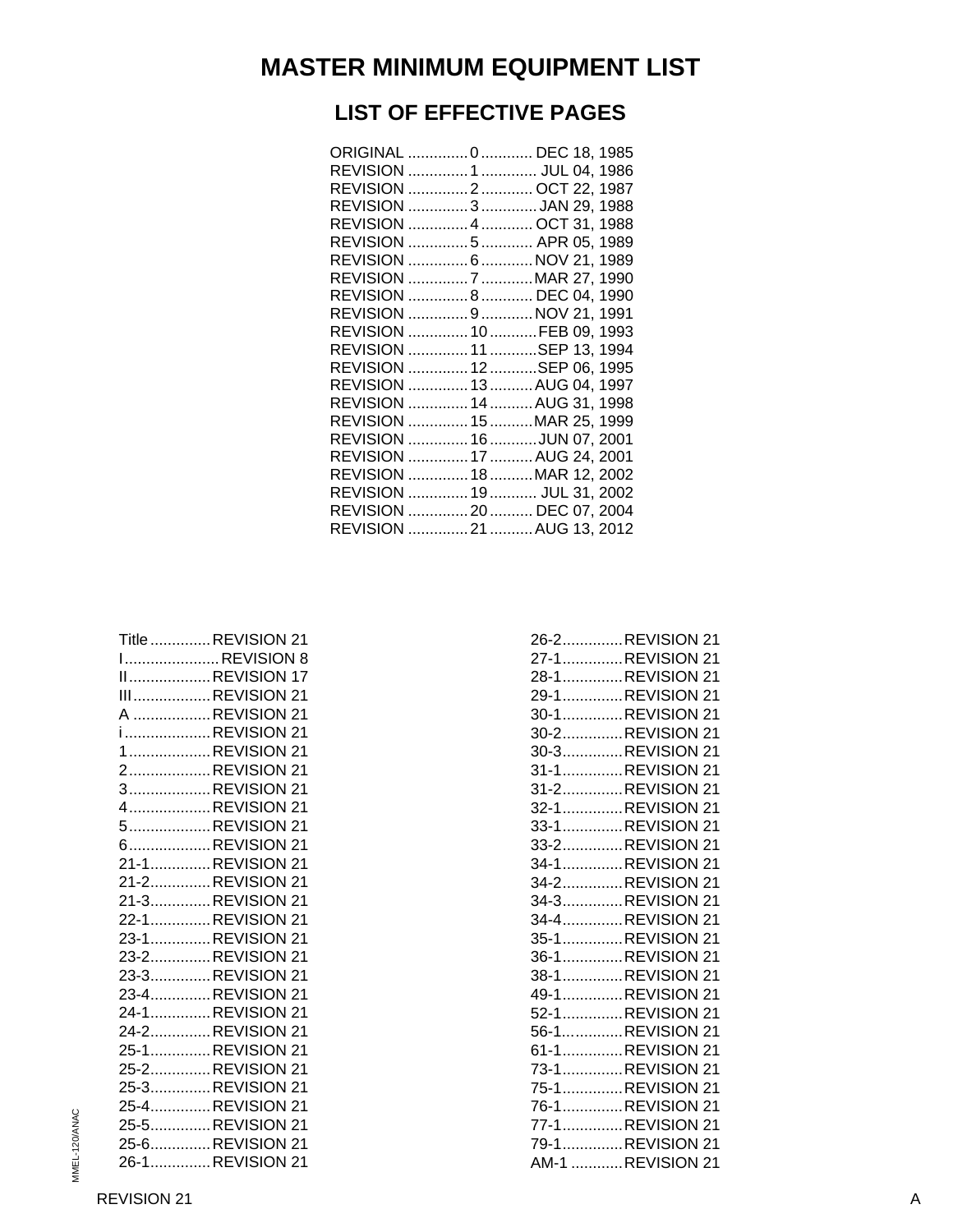# **MASTER MINIMUM EQUIPMENT LIST**

# **TABLE OF CONTENTS**

| SYSTEM NR.      | <b>SYSTEM</b>                  | <b>PAGE</b>         |
|-----------------|--------------------------------|---------------------|
| 21              | Air Conditioning               | $21-1, 2, 3$        |
| 22              | Auto Flight                    | $22 - 1$            |
| 23              | Communication                  | $23-1, 2, 3, 4$     |
| 24              | <b>Electrical Power</b>        | $24-1, 2$           |
| 25              | Equipment/Furnishings          | 25-1, 2, 3, 4, 5, 6 |
| 26              | <b>Fire Protection</b>         | $26-1, 2$           |
| 27              | <b>Flight Controls</b>         | $27-1$              |
| 28              | Fuel                           | $28 - 1$            |
| 29              | <b>Hydraulic Power</b>         | $29-1$              |
| 30              | Ice and Rain Protection        | $30-1, 2, 3$        |
| 31              | Instruments                    | $31-1, 2$           |
| 32              | <b>Landing Gear</b>            | $32 - 1$            |
| 33              | Lights                         | $33-1, 2$           |
| 34              | Navigation                     | $34-1, 2, 3, 4$     |
| 35              | Oxygen                         | $35-1$              |
| 36              | Pneumatic                      | $36-1$              |
| 38              | Water/Waste                    | $38-1$              |
| 49              | <b>Auxiliary Power Unit</b>    | $49 - 1$            |
| 52              | Doors                          | $52 - 1$            |
| 56              | Windows                        | $56-1$              |
| 61              | Propellers                     | $61 - 1$            |
| 73              | <b>Engine Fuel and Control</b> | $73-1$              |
| 75              | <b>Bleed Air</b>               | $75-1$              |
| 76              | <b>Engine Controls</b>         | $76-1$              |
| 77              | <b>Engine Indicating</b>       | 77-1                |
| 79              | Oil                            | $79-1$              |
| AM <sub>1</sub> | <b>CAT II</b>                  | $AM-1$              |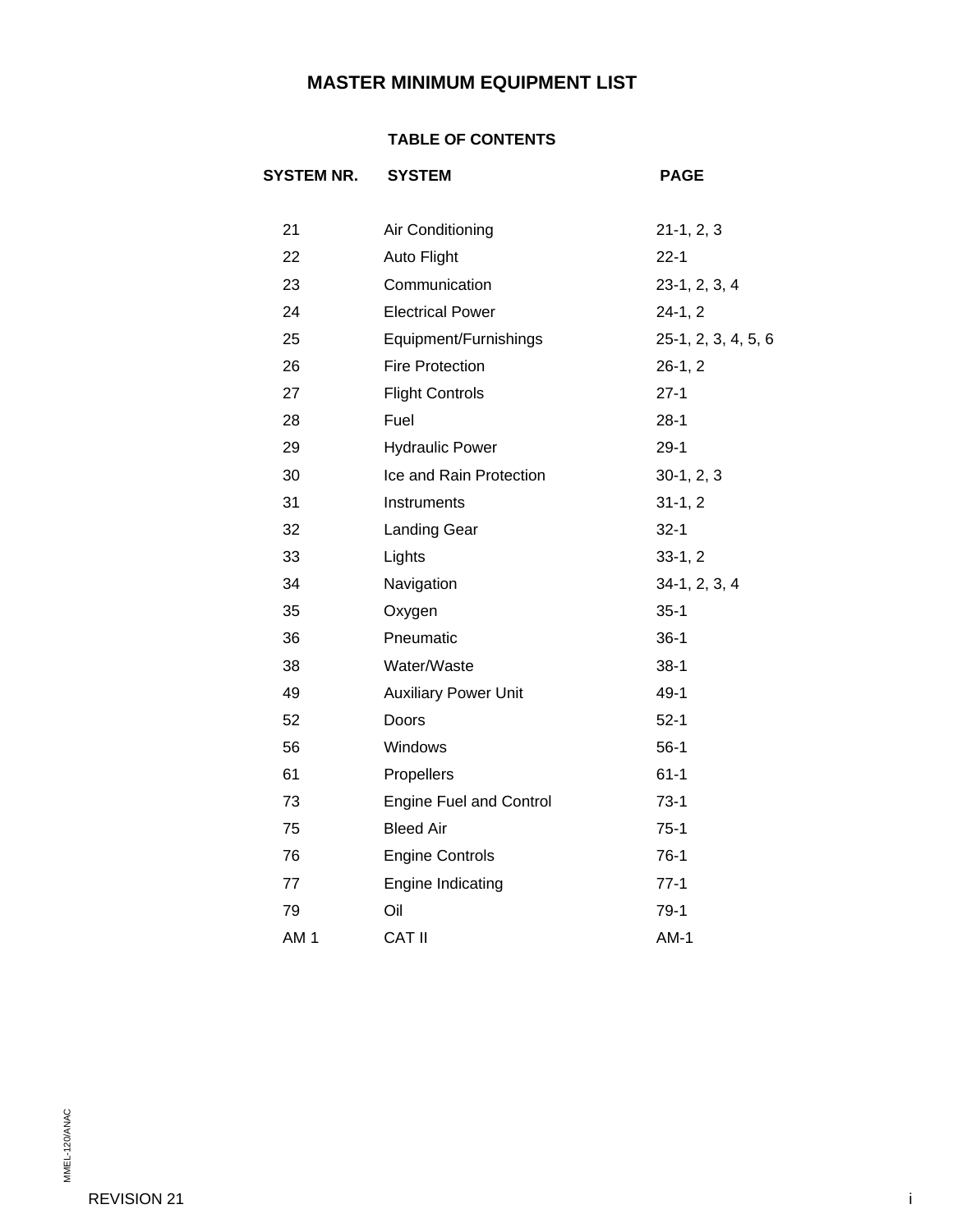



# **MASTER MINIMUM EQUIPMENT LIST PREAMBLE**

The Airworthiness Regulations require that all equipment installed on an airplane in compliance with the Airworthiness Standards and the Operating Rules must be operative. However, the Rules also permit the publication of a Minimum Equipment List (MEL) where compliance with certain equipment requirements is not necessary in the interests of safety under all operating conditions. Experience has shown that with the various levels of redundancy designed into airplane, operation of every system or installed component may not be necessary when the remaining operative equipment can provide an acceptable level of safety. A Master Minimum Equipment List (MMEL) is developed by the Airworthiness Authority, with participation by the aviation industry, to improve airplane utilization and thereby provide more convenient and economic air transportation for the public. The Airworthiness Authority approved MMEL includes those items of equipment related to airworthiness and operating regulations and other items of equipment which the Administrator finds may be inoperative and yet maintain an acceptable level of safety by appropriate conditions and limitations; it does not contain obviously required items such as wings, flaps, and rudders. The MMEL is the basis for development of individual operator MELs which take into consideration the operator's particular airplane equipment configuration and operational conditions. Operator MELS, for administrative control, may include items not contained in the MMEL; however, relief for administrative control items must be approved by the Airworthiness Authority. An operator's MEL may differ in format from the MMEL, but cannot be less restrictive than the MMEL. The individual operator's MEL, when approved and authorized, permits operation of the airplane with inoperative equipment.

Equipment not required by the operation being conducted and equipment in excess of Airworthiness Regulations requirements are included in the MEL with appropriate conditions and limitations. The MEL must not deviate from the Airplane Flight Manual Limitations, Emergency Procedures or with Airworthiness Directives. It is important to remember that all equipment related to the airworthiness and the operating regulations of the airplane not listed on the MMEL must be operative.

Suitable conditions and limitations in the form of placards, maintenance procedures, crew operating procedures and other restrictions as necessary are specified in the MEL to ensure that an acceptable level of safety is maintained.

The MEL is intended to permit operation with inoperative items of equipment for a period of time until repairs can be accomplished. It is important that repairs be accomplished at the earliest opportunity. In order to maintain an acceptable level of safety and reliability the MMEL establishes limitations on the duration of and conditions for operation with inoperative equipment. The MEL provides for release of the airplane for flight with inoperative equipment. When an item of equipment is discovered to be inoperative, it is reported by making an entry in the Airplane Maintenance Record/Logbook as prescribed by Airworthiness Regulations. The item is then either repaired or may be deferred per the MEL or other approved means acceptable to the Airworthiness Authority prior to further operation. MEL conditions and limitations do not relieve the operator from determining that the airplane is in condition for safe operation with items of equipment inoperative.

When these requirements are met, an Airworthiness Release, Airplane Maintenance Record/Logbook entry, or other approved documentation is issued as prescribed by Airworthiness Regulations. Such documentation is required prior to operation with any item of equipment inoperative.

Operators are responsible for exercising the necessary operational control to ensure that an acceptable level of safety is maintained. When operating with multiple inoperative items, the interrelationships between those items and the effect on airplane operation and crew workload will be considered.

Operators are to establish a controlled and sound repair program including the parts, personnel, facilities, procedures, and schedules to ensure timely repair.

WHEN USING THE MEL, COMPLIANCE WITH THE STATED INTENT OF THE PREAMBLE, DEFINITIONS, AND THE CONDITIONS AND LIMITATIONS SPECIFIED IN THE MEL IS REQUIRED.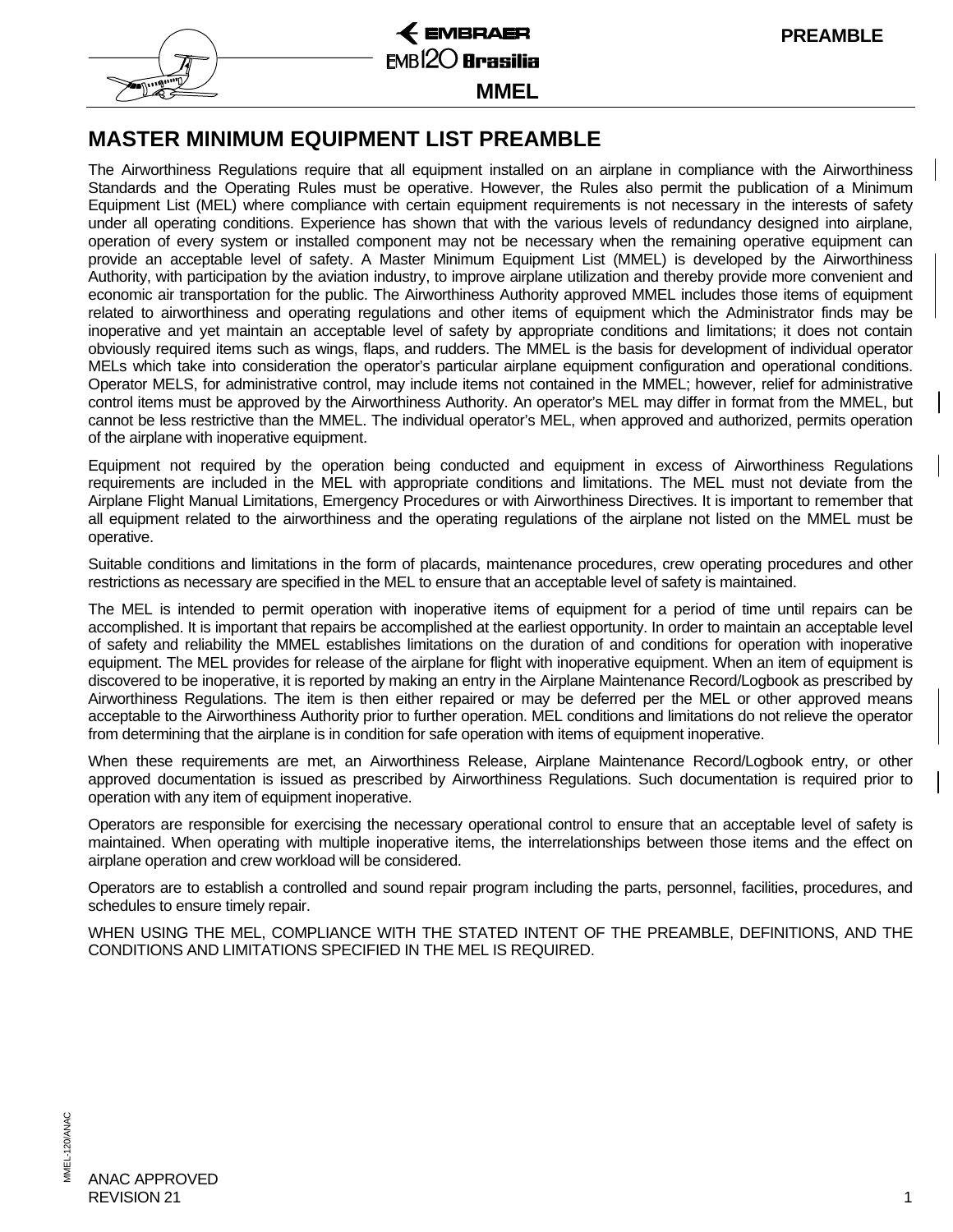INTENTIONALLY BLANK

MMEL-120/ANAC MMEL-120/ANAC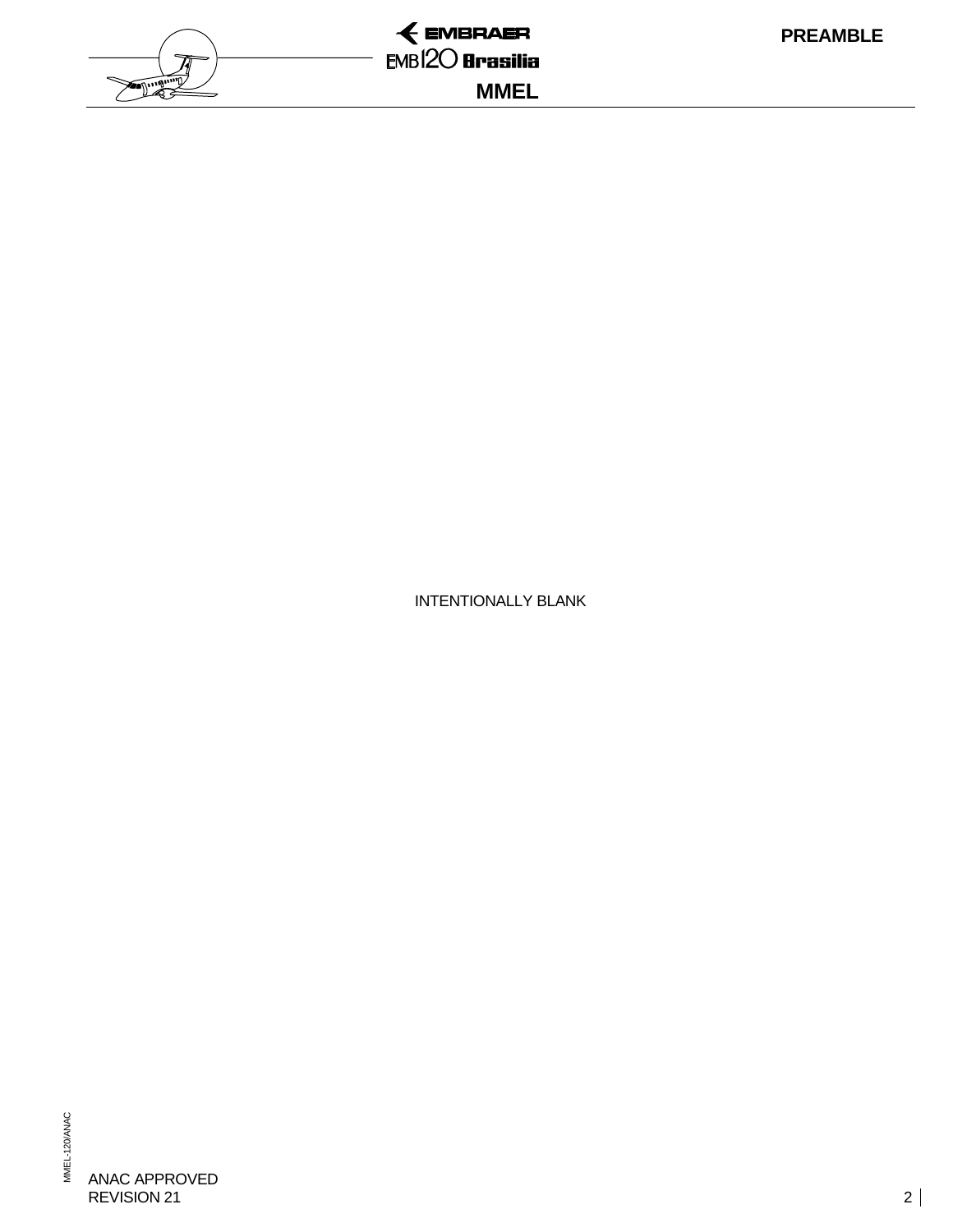

#### **DEFINITIONS AND SYMBOLOGY**

**1)** System definitions.

System numbers are based on Air Transport Association (ATA) Specification Number 100 and items are numbered sequentially.

- a. "Item" (Column 1) means the equipment, system, component, or function listed in the "Item" Column. Repair interval categories (A, B, C and D) are listed on right side of column 1. Repair intervals are described in definition 22.
- b. "Number Installed" (Column 2) is the number (quantity) of items normally installed in the airplane. This number represents the airplane configuration considered in developing this MMEL. Should the number be a variable (e.g., passenger cabin items) a number is not required.
- c. "Number Required for Dispatch" (Column 3) is the minimum number (quantity) of items required for operation provided the conditions specified in the column 4 are met.

**NOTE:** Where the MMEL shows a variable number required for dispatch, the MEL must reflect the actual number required for dispatch or an alternate means of configuration control approved by the administrator.

- d. "Remarks or Exceptions" (Column 4) in this column includes a statement either prohibiting or permitting operation with a specific number of items inoperative, provisos (conditions and limitations) for such operation, and appropriate notes.
- e. A vertical bar (change bar) in the margin indicates a change, addition or deletion in the adjacent text for current revision of that page only. The change bar is dropped at the next MMEL revision of that page.
- f. A change bar adjacent to the page number indicates that the page was renumbered only and that no change was made in the text.
- **2)** "Airplane/Rotorcraft Flight Manual" (AFM/RFM) is the document required for the type certification and approved by the responsible ANAC Aircraft Certification Office. The CTA/ANAC approved AFM/RFM for the specific aircraft is listed on the applicable Type Certificate Data Sheet.
- **3)** "As required by local regulations" means that the listed item is subject to certain provisions (restrictive or permissive) expressed in the RBAC/RBHA operating rules. The number of items required by local regulations must be operative. When the listed item is not required by RBAC/RBHA it may be inoperative for time specified by repair category.
- **4)** Each inoperative item must be placarded to inform and remind the crewmembers and maintenance personnel of the equipment condition.

**NOTE:** To the extent practical, placards should be located adjacent to the control or indicator for the item affected; however, unless otherwise specified, placard wording and location will be determined by the operator.

- **5)** "-" symbol in Column 2 and/or Column 3 indicates a variable number (quantity) of the item installed.
- **6)** "Deleted" in the remarks column after a sequence item indicates that the item was previously listed but is now required to be operative if installed in the aircraft.
- **7)** Reserved.
- **8)** "Regulamento Brasileiro de Homologação Aeronáutica" (RBHA) or "Regulamentos Brasileiros de Aviação Civil" (RBAC) means the applicable requirement for the certified airplane.
- **9)** "Flight Day" means a 24 hour period (from midnight to midnight) either Universal Time Coordinated (UTC) or local time, as established by the operator, during which at least one flight is initiated for the affected airplane.
- **10)**"Icing Conditions" means an atmospheric environment that may cause ice to form on the aircraft (structural) or in the engine(s) (induction).
- **11)**Alphabetical symbol in Column 4 indicates a proviso (condition or limitation) that must be complied with for operation with the listed item inoperative.
- **12)**"Inoperative" means a system and/or component malfunctions to the extent that it does not accomplish its intended purpose and/or is not consistently functioning normally within its approved operating limit(s) or tolerance(s).
- **13)**"Notes:" in Column 4 provides additional information for crewmember or maintenance consideration. Notes are used to identify applicable material which is intended to assist with compliance, but do not relieve the operator of the responsibility for compliance with all applicable requirements. Notes are not a part of the provisos.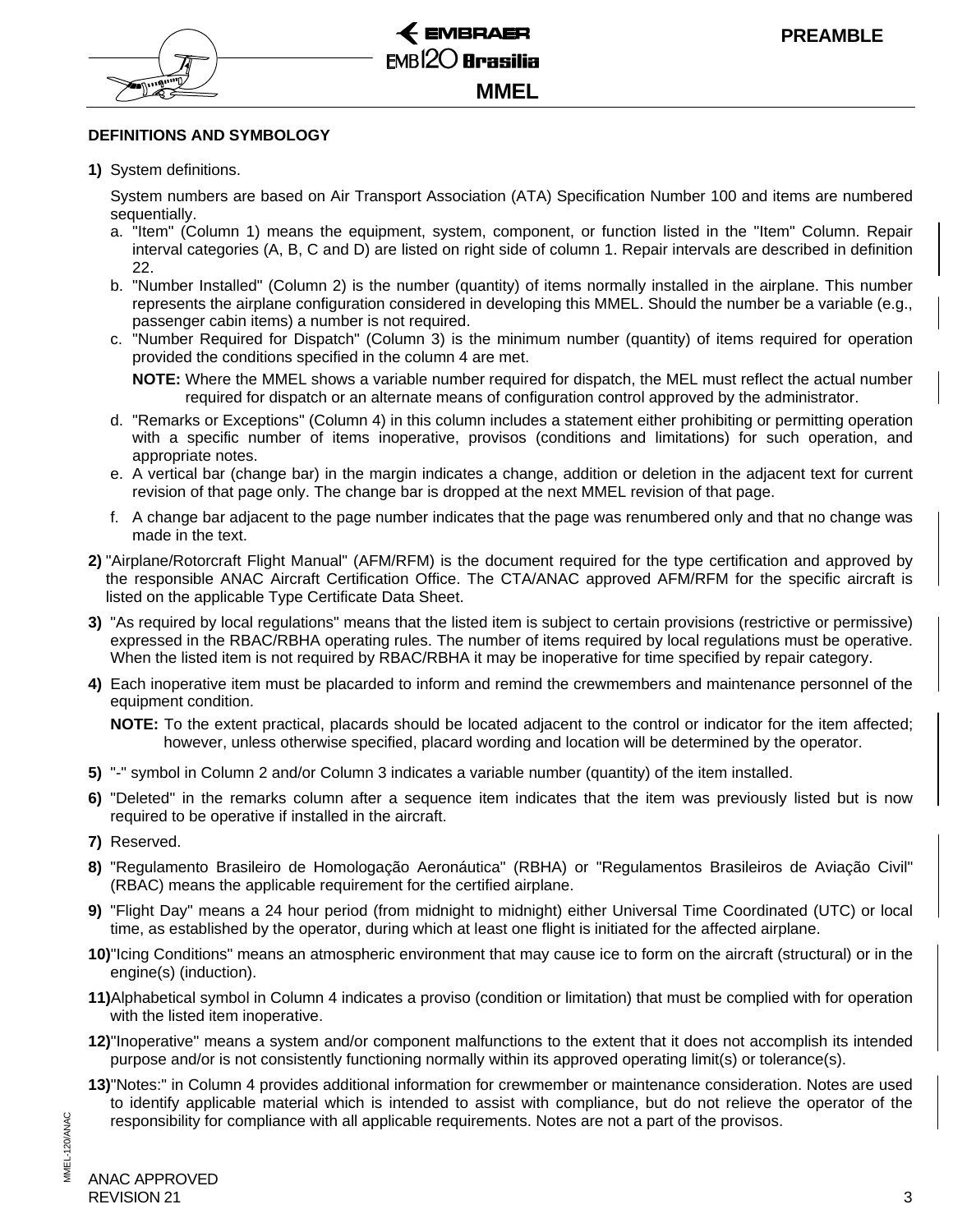

- **14)**Inoperative components of an inoperative system: Inoperative items which are components of a system which is inoperative are usually considered components directly associated with and having no other function than to support that system (Warning/Caution systems associated with the inoperative system must be operative unless relief is specifically authorized per the MMEL).
- **15)**"(M)" symbol indicates a requirement for a specific maintenance procedure which must be accomplished prior to operation with the listed item inoperative. Normally these procedures are accomplished by maintenance personnel; however, other personnel may be qualified and authorized to perform certain functions. Procedures requiring specialized knowledge or skill, or requiring the use of tools or test equipment should be accomplished by maintenance personnel. The satisfactory accomplishment of all maintenance procedures, regardless of who performs them, is the responsibility of the operator. Appropriate procedures are required to be published as part of the operator's manual or MEL.
- **16)**"(O)" symbol indicates a requirement for a specific operations procedure which must be accomplished in planning for and/or operating with the listed item inoperative. Normally these procedures are accomplished by the flight crew; however, other personnel may be qualified and authorized to perform certain functions. The satisfactory accomplishment of all procedures, regardless of who performs them, is the responsibility of the operator. Appropriate procedures are required to be published as a part of the operator's manual or MEL.
	- **NOTE:** The (M) and (O) symbols are required in the operator's MEL unless otherwise authorized by the Administrator.
- **17)**"Deactivated" and "Secured" means that the specified component must be put into an acceptable condition for safe flight. An acceptable method of securing or deactivating will be established by the operator.
- **18)**"Visual Flight Rules" (VFR) is as defined by local regulations. This precludes a pilot from filing an Instrument Flight Rules (IFR) flight plan.
- **19)**"Visual Meteorological Conditions" (VMC) means the atmospheric environment is such that would allow a flight to proceed under the visual flight rules applicable to the flight. This does not preclude operating under Instrument Flight Rules.
- **20)**"Visible Moisture" means an atmospheric environment containing water in any form that can be seen in natural or artificial light; for example, clouds, fog, rain, sleet, hail, or snow.
- **21)**"Passenger Convenience Items" means those items related to passenger convenience, comfort or entertainment such as, but not limited to, galley equipment, movie equipment, ash trays, stereo equipment, overhead reading lamps, etc.
- **22)**Repair Intervals: All users of an MEL approved under local regulations must effect repairs of inoperative systems or components, deferred in accordance with the MEL, at or prior to the repair times established by the following letter. The letter designators are inserted adjacent to Column 2.

Category A: Items in this category shall be repaired within the time interval specified in the remarks column of the operator's approved MEL. For times intervals specified in "calendar days" or "flight days", the day of malfunction was recorded in the aircraft maintenance record/logbook is excluded. For all other time intervals (flights, flight legs, cycles, hours, etc), repair tracking begins at the point when the malfunction is deferred in accordance with the operator's approved MEL.

Category B: Items in this category shall be repaired within three (3) consecutive calendar days (72 hours), excluding the day the malfunction was recorded in the aircraft maintenance record/logbook. For example, if it was recorded at 10 a.m. on January  $26<sup>th</sup>$ , the three day interval would begin at midnight the  $26<sup>th</sup>$  and end at midnight the  $29<sup>th</sup>$ .

Category C: Items in this category shall be repaired within ten (10) consecutive calendar days (240 hours), excluding the day the malfunction was recorded in the aircraft maintenance record/logbook. For example, if it was recorded at 10 a.m. on January  $26<sup>th</sup>$ , the ten day interval would begin at midnight the  $26<sup>th</sup>$  and end at midnight February  $5<sup>th</sup>$ .

Category D: Items in this category shall be repaired within one hundred and twenty (120) consecutive calendar days (2880 hours), excluding the day the malfunction was recorded in the aircraft maintenance log and/or record.

**23)**Visual Warning System – The EMB-120 is equipped with a visual warning system that consists of: Alarm/Indication Lights, Multiple Alarm Panel, WARNING and CAUTION Lights, Control Switches and Alarm Lights Controller. Failures that affect dispatchability are presented to the flight crew at one of these levels. Failures that effect dispatchability are presented to the flight crew at one of these levels.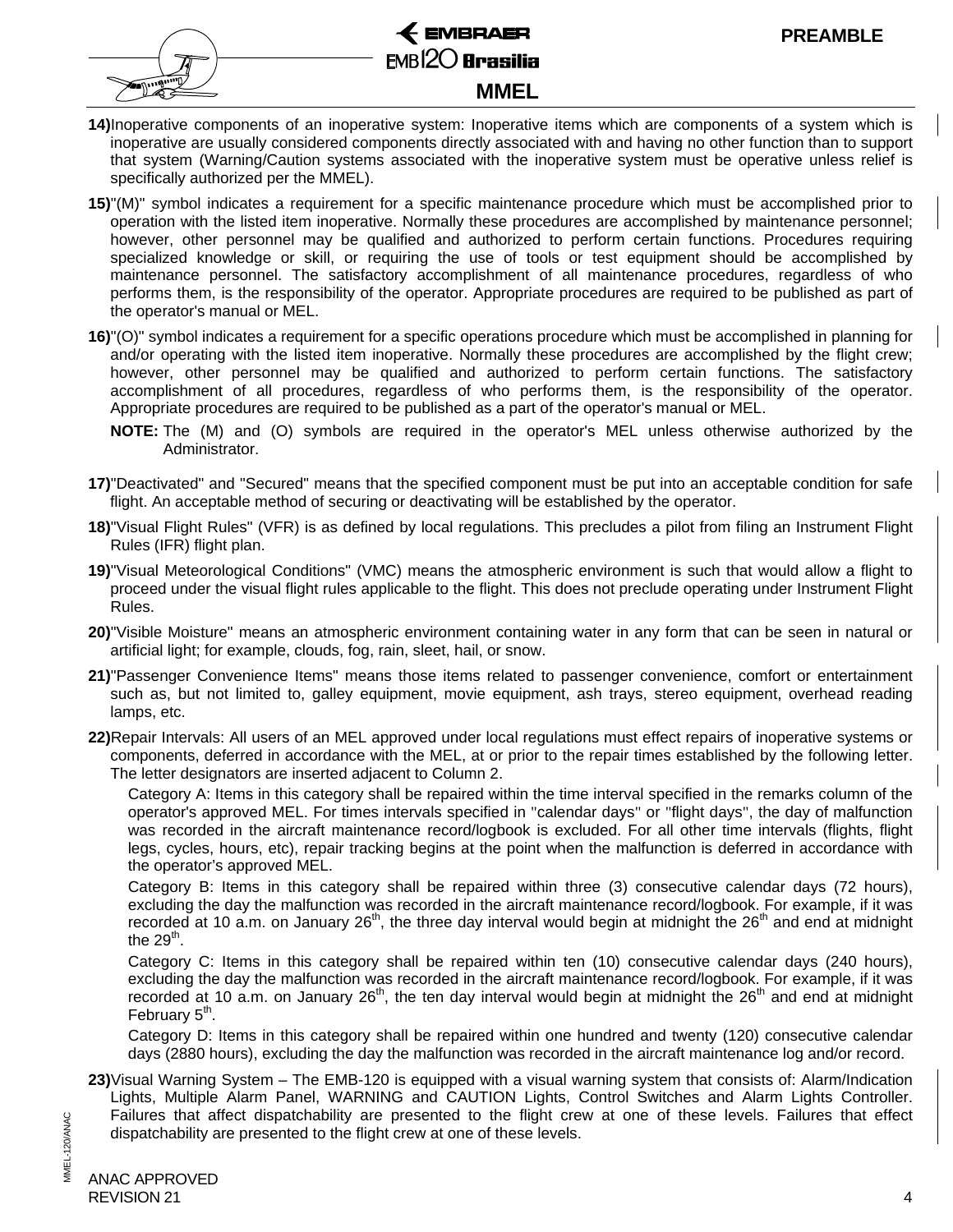



- **24)**"Administrative control item" (ACI) means an item listed by the operator in the MEL for tracking and informational purposes. As an example, ACI may be used to track ETOPS accomplishment of required APU cold soak, or in-flight verification starts. It may be added to an operator's MEL by approval of the Principal Operations Inspector provided no relief is granted, or provided conditions and limitations are contained in an approved document (i.e. Structural Repair Manual, airworthiness directive, etc.). If relief other than that granted by an approved document is sought for an administrative control item, a request must be submitted to the Administrator. If the request results in review and approval by the ANAC, the item becomes an MMEL item rather than an administrative control item.
- **25)**"IF INSTALLED" term in Column 1 indicates an item which may have been installed on some models of aircraft covered by this MMEL. This item may be included on the operator's MEL after the approving office has determined that the item has been installed on one or more of the operator's aircraft. The term, however, shall not be carried forward into the operator's MEL. It should be noted that neither this policy nor the use of this term provides authority to install or remove an item from an aircraft.
- **26)**"Excess Items" means those items that have been installed that are redundant to the requirements of the RBAC's/RBHA's.
- **27)**"Day of Discovery" is the calendar day an equipment/instrument malfunction was recorded in the aircraft maintenance log and or record. This day is excluded from the calendar days or flight days specified in the MMEL for the repair of an inoperative item of equipment. This provision is applicable to all MMEL items, i.e., categories "A, B, C, and D".
- **28)**"Considered Inoperative", as used in the provisos means that item must be treated for dispatch, taxi and flight purposes as though it were inoperative. The item shall not be used or operated until the original deferred item is repaired. Additional actions include: documenting the item on the dispatch release (if applicable), placarding, and complying with all remarks, exceptions, and related MMEL provisions, including any (M) and (O) procedures and observing the repair category.
- **29)**"Is not used" in the provisos, remarks or exceptions for an MMEL item may specify that another item relieved in the MMEL "is not used". In such cases, crewmembers should not activate, actuate, or otherwise utilize that component or system under normal operations. It is not necessary for the operators to accomplish the (M) procedures associated with the item. However, operational requirements must be complied with, and an additional placard must be affixed, to the extent practical, adjacent to the control or indicator for the item that is not used to inform crewmembers that a component or system is not to be used under normal operations.
- **30)**As used in MMELs, Heavy Maintenance Visit (HMV) is a scheduled C-Check/D-check or airworthiness maintenance program inspection where the aircraft is scheduled to be out of service for 4 or more days.
- **31)**"Combustible material" is defined as being a material which is capable of catching fire and burning.
	- **NOTE:** When the MMEL item specifies that only non-combustible materials shall be carried, it is operator's responsibility to determine that all material (including packages, containers, contents, etc.) in the compartment is of a non-combustible nature. If it cannot be determined whether any proposed cargo is noncombustible, it must be loaded in the compartment.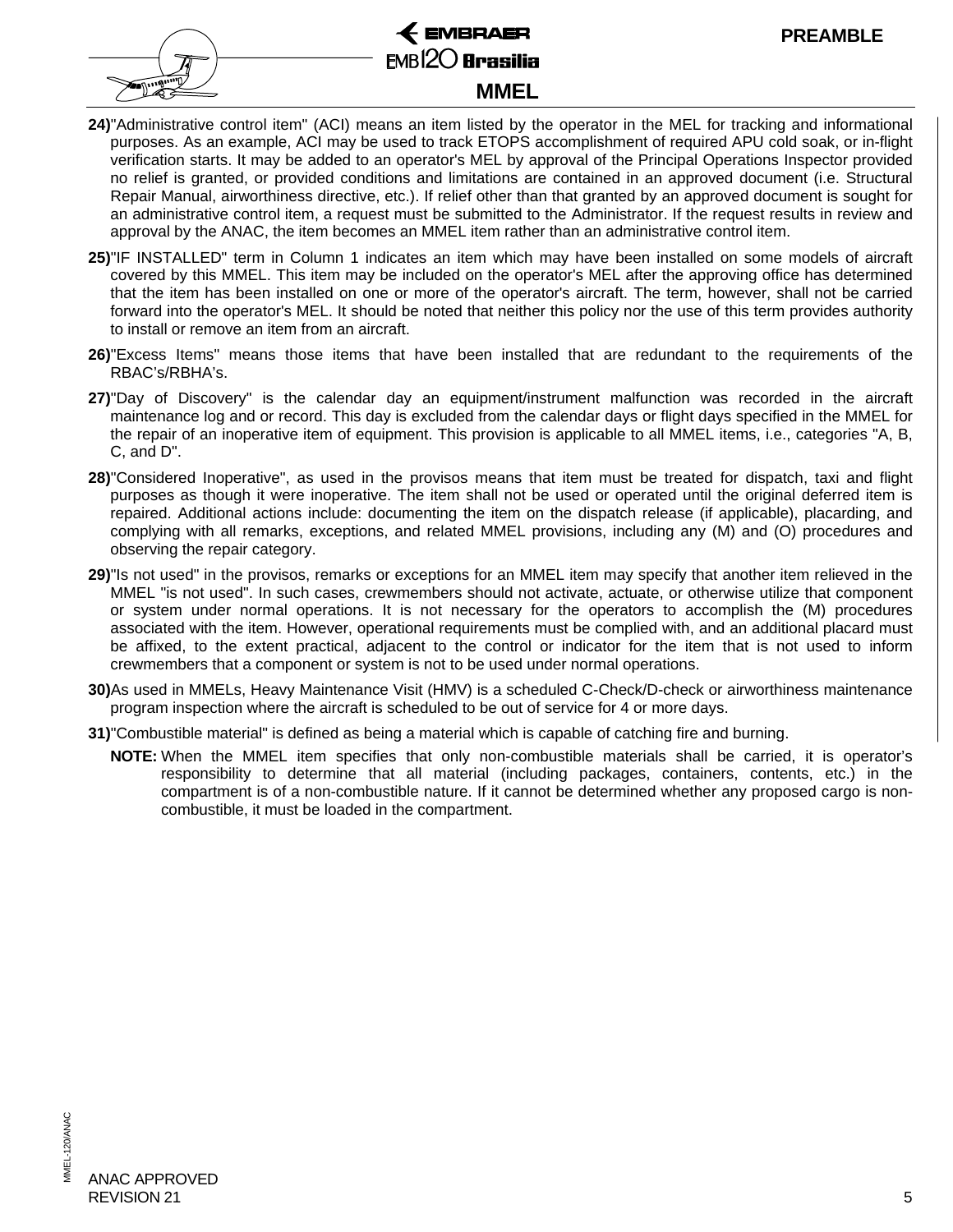INTENTIONALLY BLANK

MMEL-120/ANAC MMEL-120/ANAC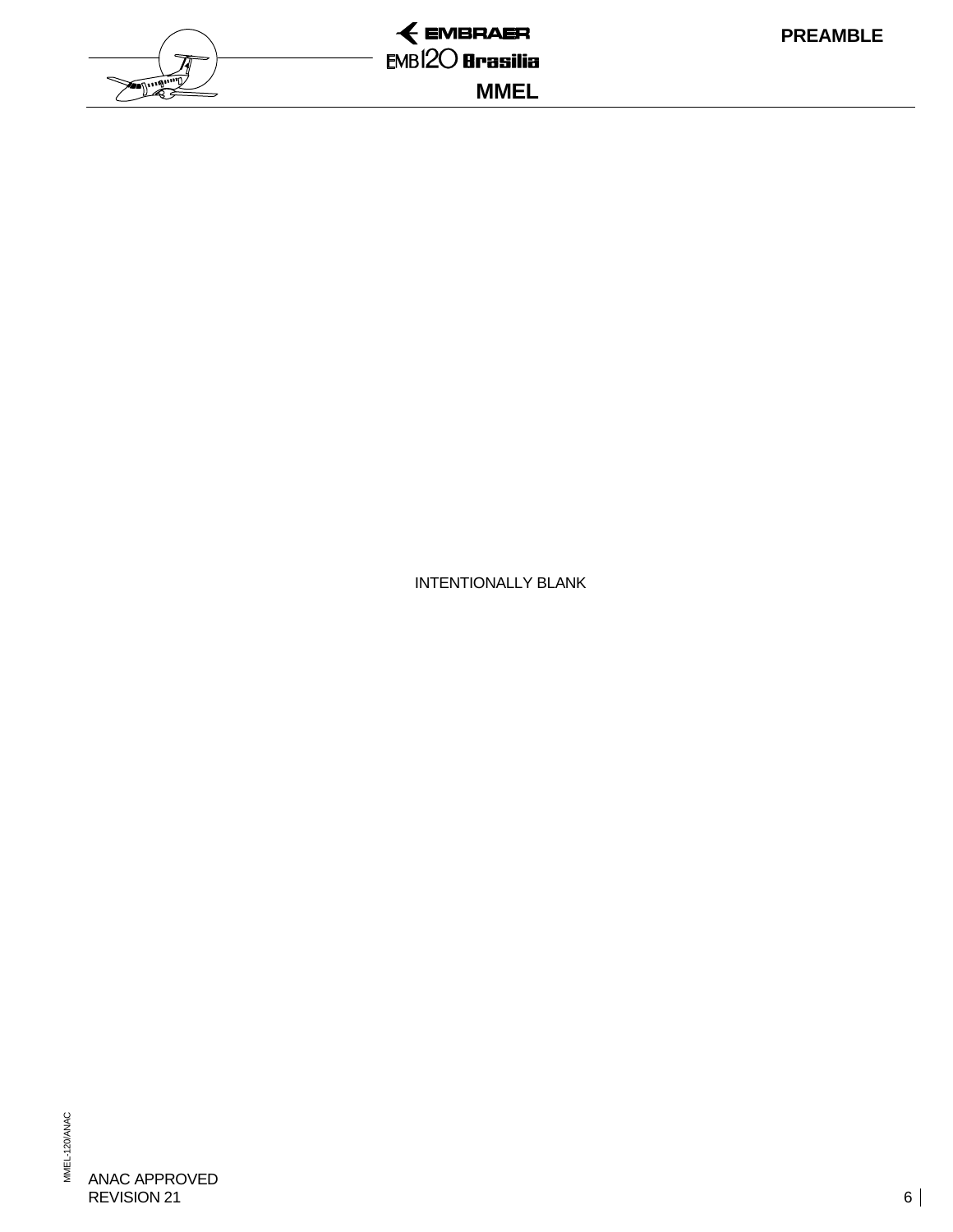| <b>MASTER MINIMUM EQUIPMENT LIST</b>                                      |              |                |                |                                                                                                                                                                                                  |                  |
|---------------------------------------------------------------------------|--------------|----------------|----------------|--------------------------------------------------------------------------------------------------------------------------------------------------------------------------------------------------|------------------|
| Airplane<br><b>EMB-120 BRASILIA</b>                                       |              |                |                | Revision Nº: 21                                                                                                                                                                                  | Page<br>$21 - 1$ |
| System &                                                                  | 1.           |                |                | 2. Number installed                                                                                                                                                                              |                  |
| Sequence                                                                  | <b>ITEM</b>  |                |                | 3. Number required for dispatch                                                                                                                                                                  |                  |
| <b>Number</b><br><b>21 AIR CONDITIONING</b>                               |              |                |                | 4. Remarks and/or exceptions                                                                                                                                                                     |                  |
| -23-1 Passenger Cabin Air Conditioning Shutoff<br>Valve<br>(If installed) | D            | 1              | 0              | May be inoperative open.                                                                                                                                                                         |                  |
| -24-1 Gasper Fan                                                          | C            | 1              | 0              |                                                                                                                                                                                                  |                  |
| -25-1 Recirculation Fans                                                  | C            | 2              | 1              |                                                                                                                                                                                                  |                  |
|                                                                           | $\mathsf C$  | $\overline{2}$ | 0              | (O) Both may be inoperative provided the<br>associated temperature control is not set to the<br>maximum cold position when in MAN mode.                                                          |                  |
| -27-1 Electronic Bay Ventilation (Exhaust Fan/Air<br>Shutoff Valve)       | C            | $\overline{2}$ | $\mathbf 1$    | One exhaust fan or one air shutoff valve may be<br>inoperative for temperatures below ISA + 27°C.                                                                                                |                  |
|                                                                           | $\mathsf{C}$ | $\overline{2}$ | 1              | (O) One exhaust fan or one air shutoff valve may<br>be inoperative for temperatures above ISA + 27°C<br>provided radar and transponder are turned on not<br>more than 10 minutes before takeoff. |                  |
| -28-1 Windshield Defog                                                    | $\mathsf{C}$ | 1              | $\overline{0}$ | May be inoperative provided windshield heating<br>system operates normally and is used as required<br>for windshield defogging.                                                                  |                  |
| -30-1 Outflow Valves                                                      |              |                |                |                                                                                                                                                                                                  |                  |
| 1) Electropneumatic                                                       | $\mathsf C$  | 1              | 0              | (M)(O) May be inoperative provided:<br>a) Valve is secured closed, and<br>b) Manual cabin pressure control system operates<br>normally.                                                          |                  |
| 2) Pneumatic                                                              | $\mathsf C$  | 1              | 0              | (M) May be inoperative provided:<br>a) Valve is secured closed, and<br>b) Automatic cabin pressure control system<br>operates normally.                                                          |                  |
| 3) Electropneumatic and Pneumatic                                         | $\mathsf{C}$ | $\overline{2}$ | $\mathbf{0}$   | (M)(O) May be inoperative provided:<br>a) Flight is conducted in an unpressurized<br>configuration, and<br>b) Both valves are secured open.                                                      |                  |
| -31-1 Cabin Pressure Control Systems                                      |              |                |                |                                                                                                                                                                                                  |                  |
| 1) Automatic                                                              | $\mathsf C$  | 1              | $\mathbf{0}$   | (M)(O) May be inoperative provided:<br>a) Manual system operates normally, and<br>b) Electropneumatic outflow valve is secured<br>closed.                                                        |                  |
| 2) Manual                                                                 | $\mathsf{C}$ | $\mathbf 1$    | 0              | (M)(O) May be inoperative provided:<br>a) Automatic system operates normally, and<br>b) Pneumatic outflow valve is secured closed.                                                               |                  |
| 3) Automatic and Manual                                                   | $\mathsf C$  | $\overline{2}$ | 0              | (M)(O) Both systems may be inoperative provided:<br>a) Flight is conducted in an unpressurized<br>configuration, and<br>b) Both outflow valves are secured open.                                 |                  |
|                                                                           |              |                |                |                                                                                                                                                                                                  |                  |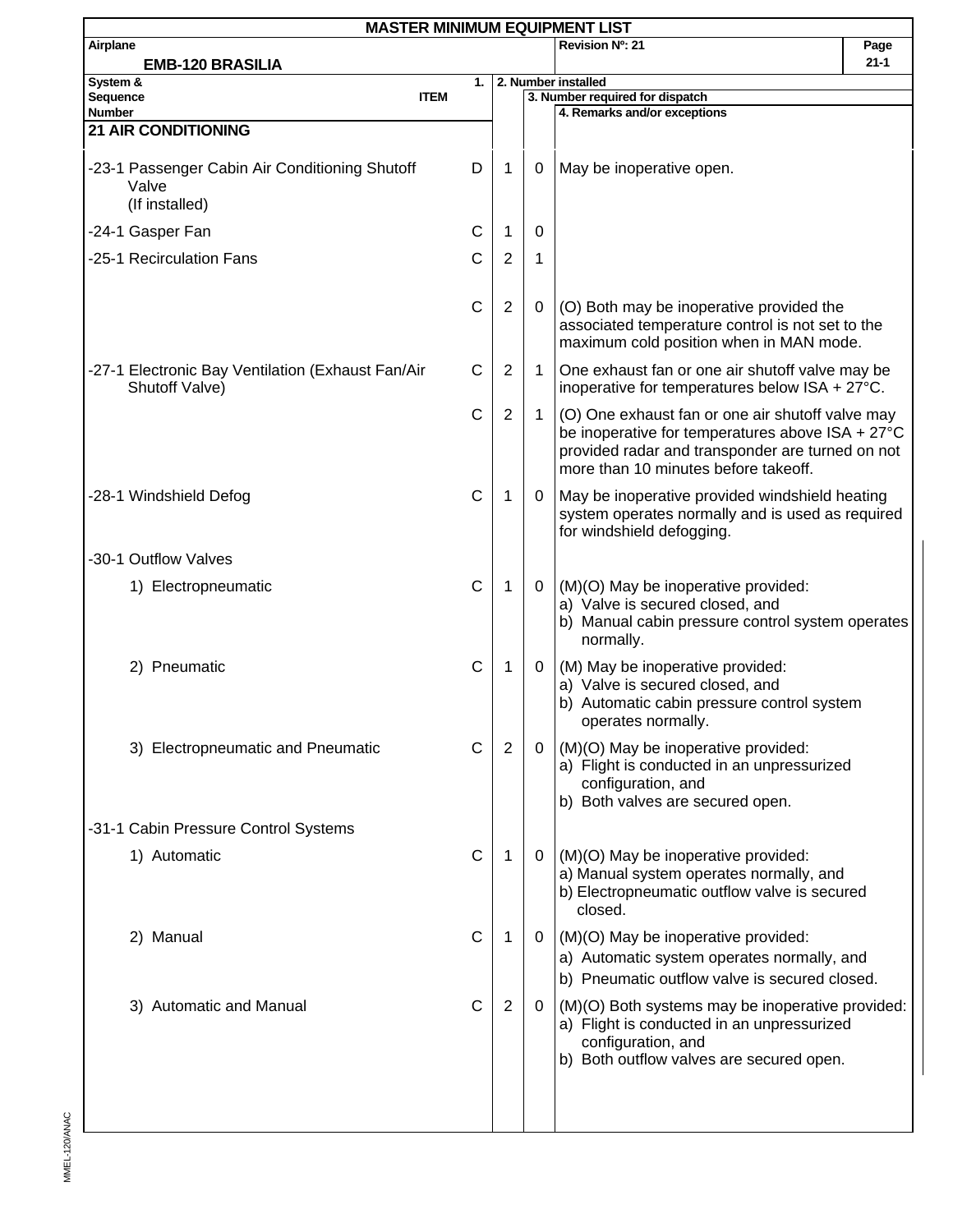| <b>MASTER MINIMUM EQUIPMENT LIST</b>     |              |                |                |                                                                                                                                                           |                  |  |  |  |
|------------------------------------------|--------------|----------------|----------------|-----------------------------------------------------------------------------------------------------------------------------------------------------------|------------------|--|--|--|
| Airplane<br><b>EMB-120 BRASILIA</b>      |              |                |                | Revision Nº: 21                                                                                                                                           | Page<br>$21 - 2$ |  |  |  |
| System &                                 | 1.           |                |                | 2. Number installed                                                                                                                                       |                  |  |  |  |
| Sequence<br><b>Number</b>                | <b>ITEM</b>  |                |                | 3. Number required for dispatch<br>4. Remarks and/or exceptions                                                                                           |                  |  |  |  |
| <b>21 AIR CONDITIONING</b>               |              |                |                |                                                                                                                                                           |                  |  |  |  |
| -31-2 Cabin Altitude Warning System      | $\mathsf C$  | 1              | 0              | (O) May be inoperative provided flight is<br>conducted at or below 10000 ft MSL.                                                                          |                  |  |  |  |
|                                          | $\mathsf{C}$ | 1              | 0              | (M)(O) May be inoperative provided:                                                                                                                       |                  |  |  |  |
|                                          |              |                |                | a) Flight is conducted in an approved<br>unpressurized configuration, and<br>b) AFM limitations are complied with.                                        |                  |  |  |  |
| 1) Aural Warning System                  | C            | 1              | 0              | (M) May be inoperative provided visual warning<br>system operates normally.                                                                               |                  |  |  |  |
| 2) Visual Warning System                 | $\mathsf{C}$ | 1              | 0              | (M) May be inoperative provided aural warning<br>system operates normally.                                                                                |                  |  |  |  |
| -31-3 Pressurization Triple Indicator    |              |                |                |                                                                                                                                                           |                  |  |  |  |
| 1) Cabin Differential Pressure Indicator | $\mathsf{C}$ | 1              | 0              | (O) May be inoperative provided:                                                                                                                          |                  |  |  |  |
|                                          |              |                |                | a) Cabin altitude indicator operates normally, and<br>b) A chart is provided to convert cabin altitude to<br>cabin differential pressure.                 |                  |  |  |  |
|                                          | $\mathsf{C}$ | 1              | 0              | (M)(O) May be inoperative provided:                                                                                                                       |                  |  |  |  |
|                                          |              |                |                | a) Flight is conducted in an approved<br>unpressurized configuration, and<br>b) AFM limitations are complied with.                                        |                  |  |  |  |
| 2) Cabin Altitude Indicator              | $\mathsf C$  | 1              | $\overline{0}$ | (O) May be inoperative provided:                                                                                                                          |                  |  |  |  |
|                                          |              |                |                | a) Cabin differential pressure indicator operates<br>normally, and<br>b) A chart is provided to convert cabin differential<br>pressure to cabin altitude. |                  |  |  |  |
|                                          | C            |                | 0              | (M)(O) May be inoperative provided:                                                                                                                       |                  |  |  |  |
|                                          |              |                |                | a) Flight is conducted in an unpressurized<br>configuration, and<br>b) AFM limitations are complied with.                                                 |                  |  |  |  |
| 3) Cabin Rate of Change Indicator        | $\mathsf C$  | 1              | 0              | (O) May be inoperative provided:                                                                                                                          |                  |  |  |  |
|                                          |              |                |                | a) Automatic pressurization operates normally,<br>and                                                                                                     |                  |  |  |  |
|                                          |              |                |                | b) Cabin differential pressure indicator and cabin<br>altitude indicator operate normally.                                                                |                  |  |  |  |
|                                          | $\mathsf{C}$ | 1              | 0              | (M)(O) May be inoperative provided:                                                                                                                       |                  |  |  |  |
|                                          |              |                |                | a) Flight is conducted in an unpressurized<br>configuration, and<br>b) AFM limitations are complied with.                                                 |                  |  |  |  |
| -31-4 Cockpit Door Blow Out Shear Plate  | $\mathsf C$  | $\overline{2}$ | 0              | (M)(O) May be inoperative provided the door is<br>secured in the open position.                                                                           |                  |  |  |  |
|                                          |              |                |                |                                                                                                                                                           |                  |  |  |  |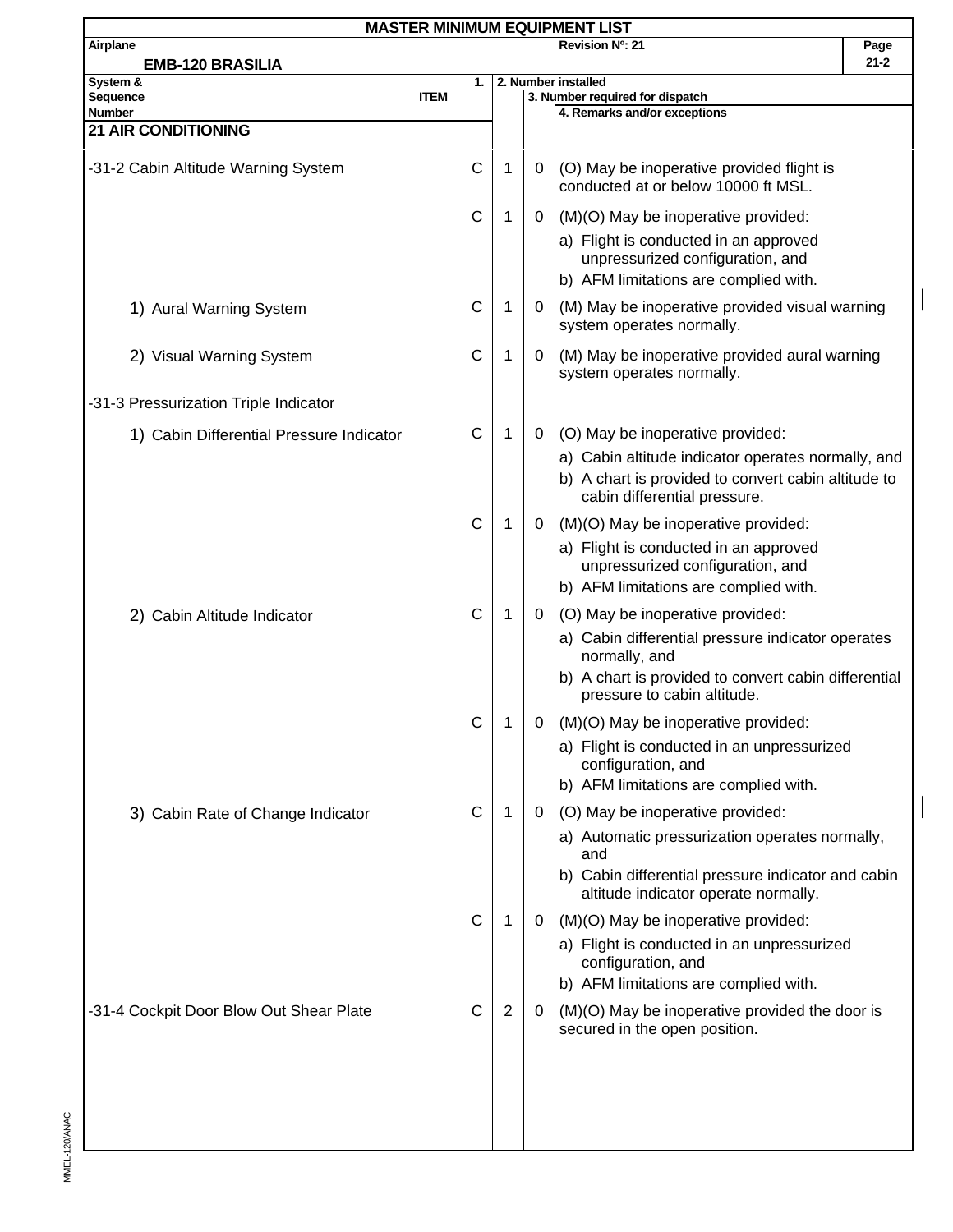| <b>MASTER MINIMUM EQUIPMENT LIST</b>                      |              |                |              |                                                                                                                                                                                                                                                                        |                  |  |  |
|-----------------------------------------------------------|--------------|----------------|--------------|------------------------------------------------------------------------------------------------------------------------------------------------------------------------------------------------------------------------------------------------------------------------|------------------|--|--|
| Airplane<br><b>EMB-120 BRASILIA</b>                       |              |                |              | Revision Nº: 21                                                                                                                                                                                                                                                        | Page<br>$21 - 3$ |  |  |
| System &                                                  | 1.           |                |              | 2. Number installed                                                                                                                                                                                                                                                    |                  |  |  |
| Sequence                                                  | <b>ITEM</b>  |                |              | 3. Number required for dispatch                                                                                                                                                                                                                                        |                  |  |  |
| <b>Number</b><br><b>21 AIR CONDITIONING</b>               |              |                |              | 4. Remarks and/or exceptions                                                                                                                                                                                                                                           |                  |  |  |
|                                                           |              |                |              |                                                                                                                                                                                                                                                                        |                  |  |  |
| -50-1 Pack Pressure Regulator/Shutoff Valves              |              |                |              |                                                                                                                                                                                                                                                                        |                  |  |  |
| 1) Bleed Economizer Function                              | C            | $\overline{2}$ | 0            |                                                                                                                                                                                                                                                                        |                  |  |  |
| 2) Shutoff Function                                       | $\mathsf{C}$ | $\overline{2}$ | 1            | (M)(O) One may be inoperative provided:<br>a) Associated engine and APU bleed air shutoff<br>valves operate normally and are verified<br>closed,<br>b) Crossbleed valve operates normally and is<br>verified closed, and<br>c) AFM limitations are complied with.      |                  |  |  |
|                                                           | $\mathsf{C}$ | $\overline{2}$ | 0            | (M)(O) Both may be inoperative provided:<br>a) Flight is conducted in an approved<br>unpressurized configuration,<br>b) Engine (1 and 2) and APU bleed air shutoff<br>valves operate normally and are verified<br>closed, and<br>c) AFM limitations are complied with. |                  |  |  |
| -50-2 Air Conditioning Packs                              | $\mathsf C$  | 2              | $\mathbf{1}$ | (O) One may be inoperative provided:<br>a) Flight is conducted at or below FL 250, and<br>b) Both recirculation fans operate normally.                                                                                                                                 |                  |  |  |
|                                                           | $\mathsf{C}$ | $\overline{2}$ | 0            | (M)(O) One or both may be inoperative provided:<br>a) Both recirculation fans operate normally,<br>b) Flight is conducted in an approved<br>unpressurized configuration, and<br>c) AFM limitations are complied with.                                                  |                  |  |  |
| -51-1 Ram Air Valves                                      | $\mathsf C$  | 2              | 1            | (M) One may be inoperative secured open<br>provided the associated air conditioning pack is<br>not used.                                                                                                                                                               |                  |  |  |
|                                                           | $\mathsf C$  | $\overline{2}$ | 0            | (M)(O) Both may be inoperative secured open<br>provided:<br>a) Flight is conducted in an approved<br>unpressurized configuration,<br>b) Air conditioning packs are not used, and<br>c) AFM limitations are complied with.                                              |                  |  |  |
|                                                           | $\mathsf C$  | $\overline{2}$ | 0            | (M) One or both may be inoperative secured<br>closed provided the associated air conditioning<br>pack operates normally.                                                                                                                                               |                  |  |  |
| -51-2 Ground Cooling Fans                                 | $\mathsf C$  | 2              | 0            | (O) One or both may be inoperative provided the<br>associated pack is used only in flight.                                                                                                                                                                             |                  |  |  |
| -51-3 Ram Air Check Valves<br>(Flap Valves)               | $\mathsf{C}$ | 2              | 0            | (M)(O) One or both may be inoperative provided:<br>a) Affected valve is not locked closed, and<br>b) Associated pack is used only in flight.                                                                                                                           |                  |  |  |
| -60-1 Cockpit and Cabin Automatic Temperature<br>Controls | $\mathsf{C}$ | $\mathbf 2$    | 0            | (O) One or both may be inoperative provided the<br>associated manual control operates normally.                                                                                                                                                                        |                  |  |  |
| -60-2 Cockpit and Cabin Manual Temperature<br>Controls    | C            | 2              | 0            | (O) One or both may be inoperative provided the<br>associated automatic control operates normally.                                                                                                                                                                     |                  |  |  |
| -60-3 Cockpit and Cabin Temperature Indicators            | C            | 2              | 0            |                                                                                                                                                                                                                                                                        |                  |  |  |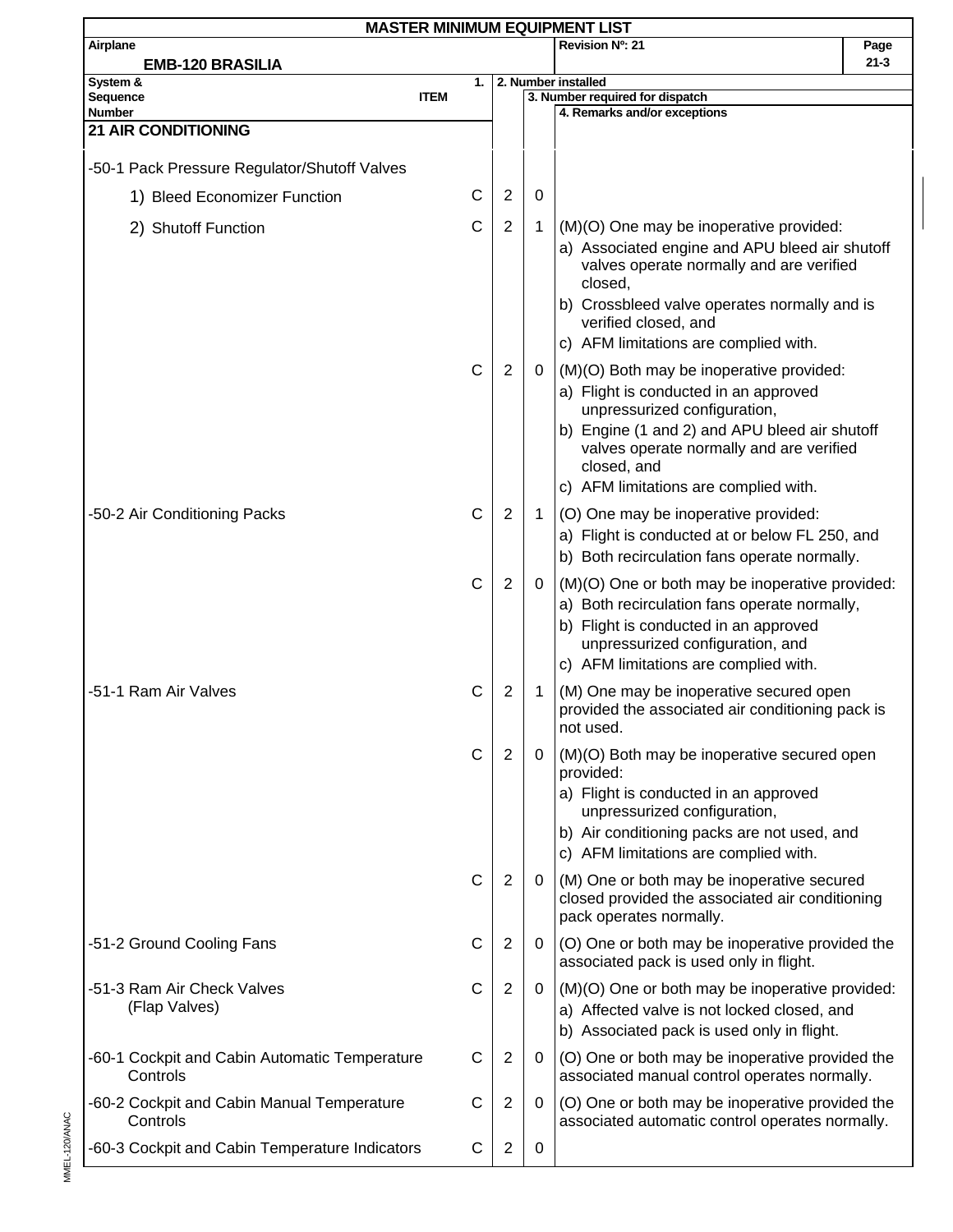|                                        | <b>MASTER MINIMUM EQUIPMENT LIST</b> |                |                |                                                                                                                                                                                                                                                                                                       |                  |  |  |  |  |
|----------------------------------------|--------------------------------------|----------------|----------------|-------------------------------------------------------------------------------------------------------------------------------------------------------------------------------------------------------------------------------------------------------------------------------------------------------|------------------|--|--|--|--|
| Airplane                               |                                      |                |                | Revision Nº: 21                                                                                                                                                                                                                                                                                       | Page<br>$22 - 1$ |  |  |  |  |
| <b>EMB-120 BRASILIA</b><br>System &    | 1.                                   |                |                | 2. Number installed                                                                                                                                                                                                                                                                                   |                  |  |  |  |  |
| Sequence                               | <b>ITEM</b>                          |                |                | 3. Number required for dispatch                                                                                                                                                                                                                                                                       |                  |  |  |  |  |
| <b>Number</b><br><b>22 AUTO FLIGHT</b> |                                      |                |                | 4. Remarks and/or exceptions                                                                                                                                                                                                                                                                          |                  |  |  |  |  |
|                                        |                                      |                |                |                                                                                                                                                                                                                                                                                                       |                  |  |  |  |  |
| -10-1 Electrical Trim System           |                                      |                |                |                                                                                                                                                                                                                                                                                                       |                  |  |  |  |  |
| 1) Autopilot Computer Trim Channel     | $\mathsf C$                          | $\overline{2}$ | $\overline{0}$ | (O) One or both may be inoperative provided<br>autopilot is not used and the pitch trimming is<br>manually performed.                                                                                                                                                                                 |                  |  |  |  |  |
| 2) Pitch Trim Switches                 | $\mathbf C$                          | 2              | 0              | (O) One or both may be inoperative provided the<br>pitch trimming is manually performed.                                                                                                                                                                                                              |                  |  |  |  |  |
| -11-1 Autopilot/Flight Director System |                                      |                |                |                                                                                                                                                                                                                                                                                                       |                  |  |  |  |  |
| 1) Autopilot System                    | $\mathsf{C}$                         | $\overline{2}$ | 0              | May be inoperative provided enroute or approach<br>minimums do not require its use.                                                                                                                                                                                                                   |                  |  |  |  |  |
| 2) Flight Director System              | $\mathsf{C}$                         | $\overline{2}$ | 0              | May be inoperative provided enroute or approach<br>minimums do not require its use and autopilot<br>system is considered inoperative.<br><b>NOTE 1:</b> Any mode which functions normally may<br>be used.<br>NOTE 2: Autopilot system could be operative for<br>respective flight director operative. |                  |  |  |  |  |
| -11-2 Autopilot Disconnect Switches    | $\mathsf{C}$                         | $\overline{2}$ | 1              | One may be inoperative provided autopilot is not<br>used below 1500 ft AGL.                                                                                                                                                                                                                           |                  |  |  |  |  |
|                                        | C                                    | 2              | 0              | Both may be inoperative provided autopilot is not<br>used.                                                                                                                                                                                                                                            |                  |  |  |  |  |
| -11-3 Yaw Damper System                | $\mathsf C$                          | $\overline{2}$ | $\mathbf{1}$   | (O) One may be inoperative for ILS coupled<br>approach provided:<br>a) Affected yaw damper is disengaged, and<br>b) The associated autopilot of the operative yaw<br>damper operates normally.                                                                                                        |                  |  |  |  |  |
|                                        | C                                    | 2              | 0              | (O) One or both may be inoperative provided flight<br>is conducted with yaw damper disengaged and<br>the weather minimums do not impose the autopilot<br>use.                                                                                                                                         |                  |  |  |  |  |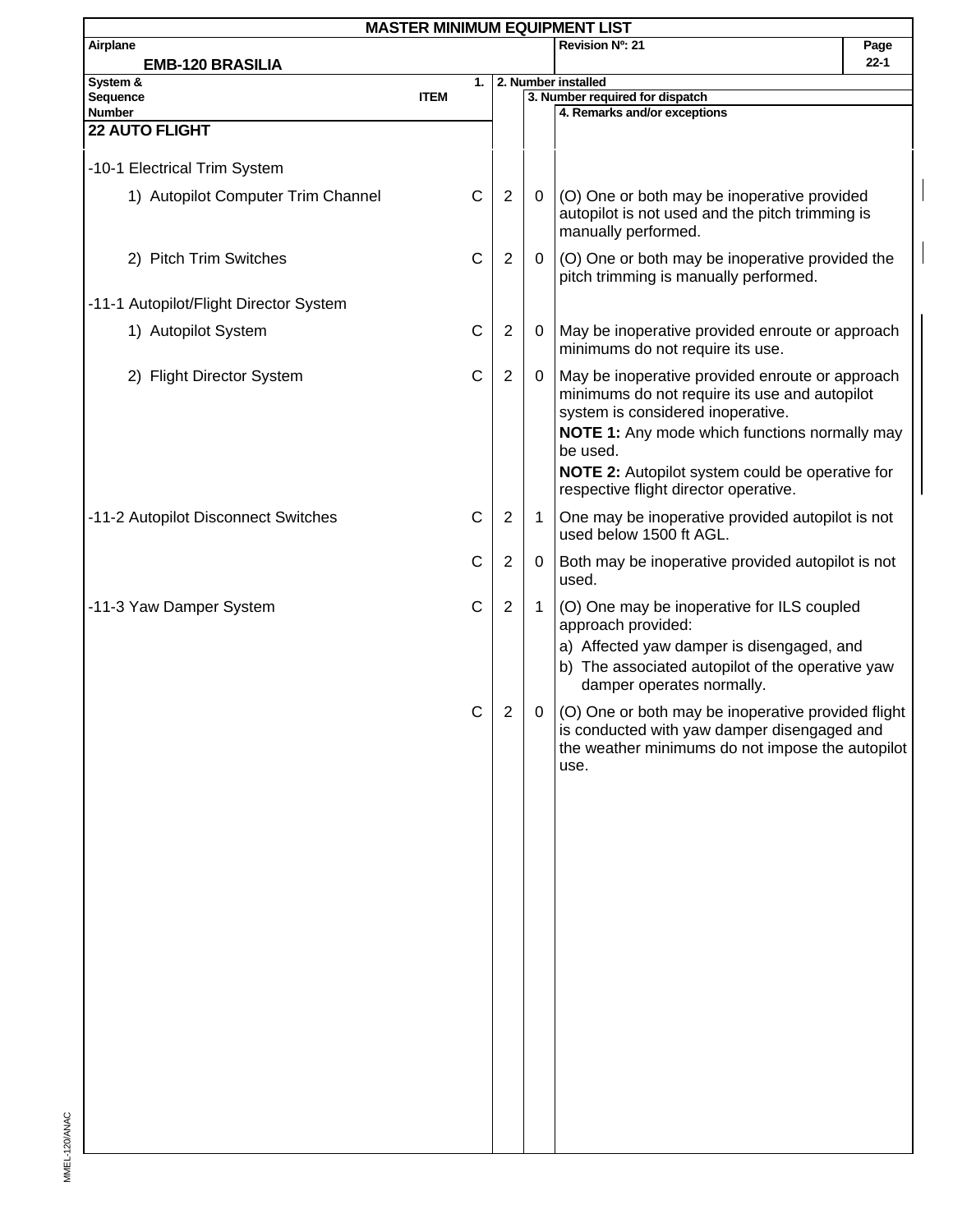| Airplane                                                                 |              |                          |                | <b>MASTER MINIMUM EQUIPMENT LIST</b><br>Revision Nº: 21                                                                                                                                                  | Page   |
|--------------------------------------------------------------------------|--------------|--------------------------|----------------|----------------------------------------------------------------------------------------------------------------------------------------------------------------------------------------------------------|--------|
| <b>EMB-120 BRASILIA</b>                                                  |              |                          |                |                                                                                                                                                                                                          | $23-1$ |
| System &<br><b>ITEM</b><br>Sequence                                      | 1.           |                          |                | 2. Number installed<br>3. Number required for dispatch                                                                                                                                                   |        |
| <b>Number</b>                                                            |              |                          |                | 4. Remarks and/or exceptions                                                                                                                                                                             |        |
| <b>23 COMMUNICATION</b>                                                  |              |                          |                |                                                                                                                                                                                                          |        |
| -11-1 HF Communications Transmitters/Receivers<br>(If installed)         | D            | ۰                        |                | Any in excess of those required by regulations<br>may be inoperative.                                                                                                                                    |        |
| -15-1 VHF Communications Transmitters/Receivers                          | D            | $\overline{\phantom{0}}$ |                | Any in excess of those required by regulations<br>may be inoperative provided it is not powered by<br>an Emergency Bus and not required for<br>emergency procedures.                                     |        |
| 1) Memory and Preset display functions<br>(CTL-22 VHF COM Control Panel) | D            | $\overline{\phantom{a}}$ | $\blacksquare$ | May be inoperative provided active frequency<br>display/function operates normally.                                                                                                                      |        |
| -21-1 Selective Call System<br>(SELCAL)<br>(If installed)                | C            | 1                        | 0              | (O) May be inoperative provided alternate<br>procedure are established and used.                                                                                                                         |        |
|                                                                          | D            | 1                        | 0              | May be inoperative provided procedures do not<br>require its use.                                                                                                                                        |        |
| -30-1 Passenger Address System                                           |              |                          |                |                                                                                                                                                                                                          |        |
| 1) Passenger Configuration<br>(RT, ER or QC model)                       | B            | 1                        | 0              | (O) May be inoperative provided:                                                                                                                                                                         |        |
|                                                                          |              |                          |                | a) Alternate, normal and emergency procedures,<br>and/or operating restrictions are established<br>and used, and                                                                                         |        |
|                                                                          |              |                          |                | b) Flight attendant alerting system (audio and<br>visual) operates normally.                                                                                                                             |        |
|                                                                          |              |                          |                | <b>NOTE:</b> Any station function(s) that operate<br>normally may be used.                                                                                                                               |        |
|                                                                          | $\mathsf{C}$ | 1                        | 0              | (O) May be inoperative provided:                                                                                                                                                                         |        |
|                                                                          |              |                          |                | a) PA not required by local regulations, and                                                                                                                                                             |        |
|                                                                          |              |                          |                | b) Alternate, normal and emergency procedures,<br>and/or operating restrictions are established<br>and used.                                                                                             |        |
|                                                                          |              |                          |                | <b>NOTE:</b> Any station function(s) that operate<br>normally may be used.                                                                                                                               |        |
| a) Lavatory Speakers                                                     | C            | 1                        | $\mathbf 0$    | (O) May be inoperative provided alternate<br>procedures are established and used.                                                                                                                        |        |
| 2) Cargo Configuration<br>(QC model)                                     | C            | 1                        | 0              | May be inoperative provided alternate, normal and<br>emergency restrictions are established and used.                                                                                                    |        |
|                                                                          | D            | 1                        | 0              | May be inoperative provided procedures are<br>established and used.                                                                                                                                      |        |
| a) Lavatory Speakers                                                     | C            | 1                        | 0              | (O) May be inoperative provided alternate<br>procedures are established and used.                                                                                                                        |        |
|                                                                          | D            | 1                        | 0              | May be inoperative provided procedures do not<br>require its use.                                                                                                                                        |        |
| -31-1 Prerecorded Passenger Announcement<br>System<br>(If installed)     | D            | 1                        | $\mathbf 0$    | (O) May be inoperative provided alternate<br>procedures are established and used.<br>NOTE: Not required for all cargo operations.                                                                        |        |
| -31-2 Headsets, Speakers and Microphones                                 | C            | $\overline{\phantom{0}}$ | $\blacksquare$ | As required by local regulations.<br>NOTE: For airplanes operating under Brazilian<br>regulations, one microphone and one speaker or<br>headset are required for each crewmember on<br>flight deck duty. |        |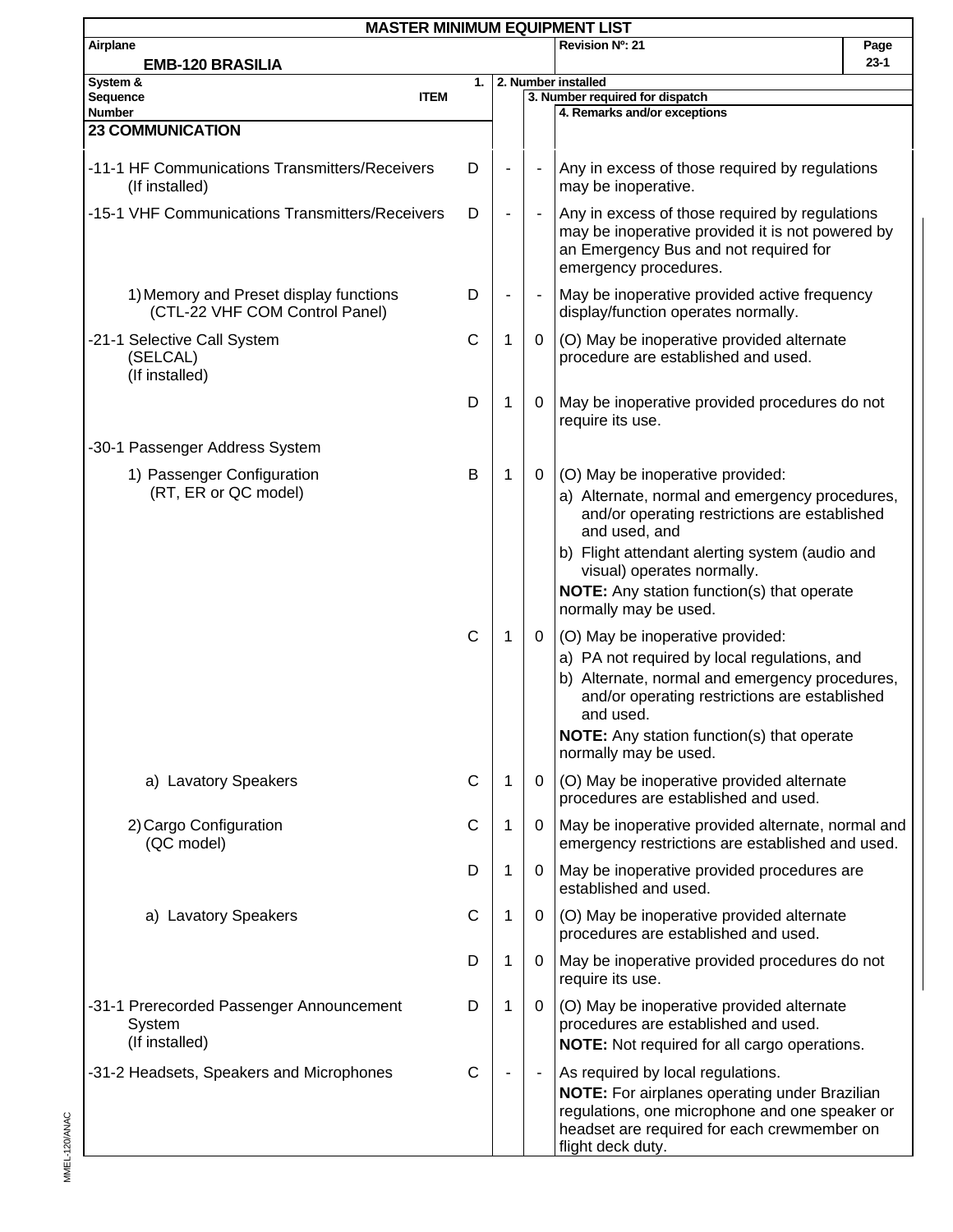|                                                                               | <b>MASTER MINIMUM EQUIPMENT LIST</b> |                              |                |                                                                                                                                                                                                                                                                                                                                                                                                 |                  |
|-------------------------------------------------------------------------------|--------------------------------------|------------------------------|----------------|-------------------------------------------------------------------------------------------------------------------------------------------------------------------------------------------------------------------------------------------------------------------------------------------------------------------------------------------------------------------------------------------------|------------------|
| Airplane<br><b>EMB-120 BRASILIA</b>                                           |                                      |                              |                | Revision Nº: 21                                                                                                                                                                                                                                                                                                                                                                                 | Page<br>$23 - 2$ |
| System &                                                                      | 1.                                   |                              |                | 2. Number installed                                                                                                                                                                                                                                                                                                                                                                             |                  |
| Sequence                                                                      | <b>ITEM</b>                          |                              |                | 3. Number required for dispatch                                                                                                                                                                                                                                                                                                                                                                 |                  |
| <b>Number</b>                                                                 |                                      |                              |                | 4. Remarks and/or exceptions                                                                                                                                                                                                                                                                                                                                                                    |                  |
| <b>23 COMMUNICATION</b>                                                       |                                      |                              |                |                                                                                                                                                                                                                                                                                                                                                                                                 |                  |
| -41-1 Crewmember Interphone System(s)                                         | C                                    | $\overline{2}$               | 1              |                                                                                                                                                                                                                                                                                                                                                                                                 |                  |
| 1) Passenger Configuration<br>(RT, ER or QC model)                            |                                      |                              |                |                                                                                                                                                                                                                                                                                                                                                                                                 |                  |
| a) Flight Deck to Cabin, Cabin to Flight<br><b>Deck Functions</b>             | B                                    | ÷,                           | $\blacksquare$ | (O) May be inoperative provided:<br>a) Flight deck to cabin and cabin to flight deck<br>interphone functions operate normally on at<br>least fifty percent of the cabin handsets, and<br>b) Alternate communications procedures between<br>the affected flight attendants station(s) are<br>established and used.<br><b>NOTE:</b> Any station function(s) that operate<br>normally may be used. |                  |
| b) Flight Deck to Ground Function                                             | C                                    | $\blacksquare$               | 0              | (O) May be inoperative provided alternate<br>procedures are established and used.                                                                                                                                                                                                                                                                                                               |                  |
|                                                                               | D                                    | $\qquad \qquad \blacksquare$ | 0              | May be inoperative provided procedures do not<br>require its use.                                                                                                                                                                                                                                                                                                                               |                  |
| 2) Cargo Configuration<br>(FC or QC model)                                    |                                      |                              |                |                                                                                                                                                                                                                                                                                                                                                                                                 |                  |
| a) Flight Deck to Cabin, Cabin to Flight<br>Deck functions<br>(QC model only) | C                                    | 1                            | 0              | (O) May be inoperative provided alternate, normal<br>and emergency procedures, and/or operating<br>restrictions are established and used.                                                                                                                                                                                                                                                       |                  |
|                                                                               | D                                    | 1                            | 0              | May be inoperative provided procedures do not<br>require its use.                                                                                                                                                                                                                                                                                                                               |                  |
| b) Flight Deck to Ground Function                                             | C                                    | $\blacksquare$               | 0              | (O) May be inoperative alternate procedures are<br>established and used.                                                                                                                                                                                                                                                                                                                        |                  |
|                                                                               | D                                    |                              | 0              | May be inoperative provided procedures do not<br>require its use.                                                                                                                                                                                                                                                                                                                               |                  |
|                                                                               |                                      |                              |                |                                                                                                                                                                                                                                                                                                                                                                                                 |                  |
|                                                                               |                                      |                              |                |                                                                                                                                                                                                                                                                                                                                                                                                 |                  |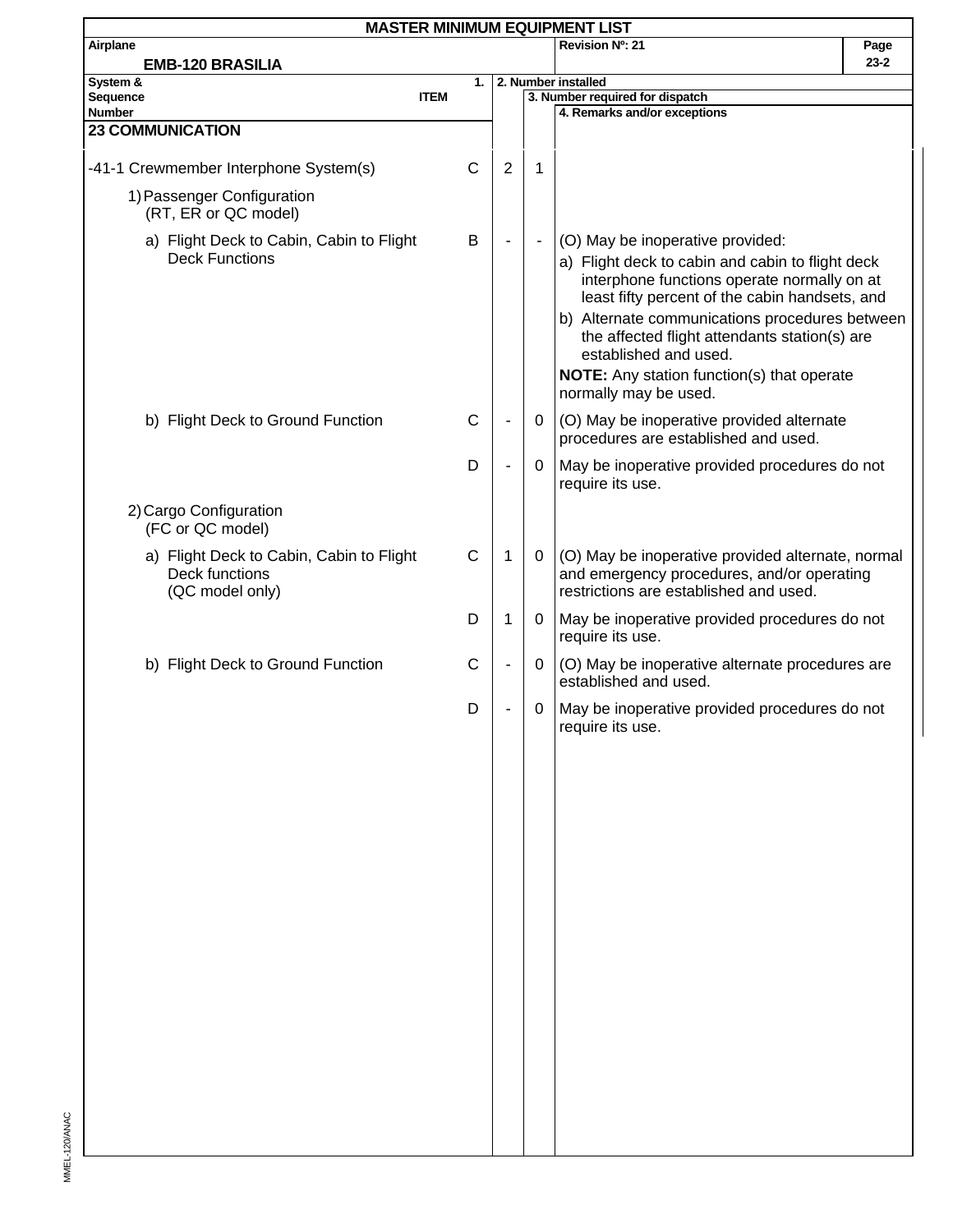|                                                    |             |   |   | <b>MASTER MINIMUM EQUIPMENT LIST</b>                                                                                                                                                                                                                                                                                                                                                                                                                                                                                                                                                      |                  |
|----------------------------------------------------|-------------|---|---|-------------------------------------------------------------------------------------------------------------------------------------------------------------------------------------------------------------------------------------------------------------------------------------------------------------------------------------------------------------------------------------------------------------------------------------------------------------------------------------------------------------------------------------------------------------------------------------------|------------------|
| Airplane<br><b>EMB-120 BRASILIA</b>                |             |   |   | Revision Nº: 21                                                                                                                                                                                                                                                                                                                                                                                                                                                                                                                                                                           | Page<br>$23 - 3$ |
| System &                                           | 1.          |   |   | 2. Number installed                                                                                                                                                                                                                                                                                                                                                                                                                                                                                                                                                                       |                  |
| Sequence                                           | <b>ITEM</b> |   |   | 3. Number required for dispatch                                                                                                                                                                                                                                                                                                                                                                                                                                                                                                                                                           |                  |
| <b>Number</b>                                      |             |   |   | 4. Remarks and/or exceptions                                                                                                                                                                                                                                                                                                                                                                                                                                                                                                                                                              |                  |
| <b>23 COMMUNICATION</b>                            |             |   |   |                                                                                                                                                                                                                                                                                                                                                                                                                                                                                                                                                                                           |                  |
| -41-2 Alerting System<br>(Audio/Visual)            |             |   |   |                                                                                                                                                                                                                                                                                                                                                                                                                                                                                                                                                                                           |                  |
| 1) Passenger Configuration<br>(RT, ER or QC model) |             |   |   |                                                                                                                                                                                                                                                                                                                                                                                                                                                                                                                                                                                           |                  |
| a) Flight Deck Call Visual Alerting System         | В           | 1 | 0 | May be inoperative provided the flight deck audio<br>alerting system operates normally.<br><b>NOTE:</b> The flight deck audio alerting must always<br>be operative.                                                                                                                                                                                                                                                                                                                                                                                                                       |                  |
| b) Flight Attendant Visual Alerting System         | В           | 1 | 0 | (O) May be inoperative provided:<br>a) PA system operates normally,<br>b) If affected visual alerting system is used for<br>lavatory smoke detector alerting, an alternate<br>lavatory smoke detector alert (audio or visual)<br>is installed and operates normally, and<br>c) Alternate procedures for contacting flight<br>attendants are established and used.<br><b>NOTE 1: Passenger to Attendant Call System is</b><br>considered Non-Essential Equipment and<br>Furnishings (NEF).<br><b>NOTE 2:</b> Any visual alerting system function(s)<br>that operates normally may be used. |                  |
| c) Flight Attendant Audio Alerting System          | B           |   | 0 | (O) May be inoperative provided:<br>a) PA system operates normally,<br>b) If affected audio alerting system is used for<br>lavatory smoke detector alerting, an alternate<br>lavatory smoke detector alert (audio or visual)<br>is installed and operates normally, and<br>c) Alternate procedures for contacting flight<br>attendants are established and used.<br><b>NOTE 1: Passenger to Attendant Call System is</b><br>considered Non-Essential Equipment and<br>Furnishings (NEF).<br><b>NOTE 2:</b> Any audio alerting system function(s)<br>that operates normally may be used.   |                  |
| 2) Cargo Configuration<br>(FC or QC model)         |             |   |   |                                                                                                                                                                                                                                                                                                                                                                                                                                                                                                                                                                                           |                  |
| a) Flight Deck Call Visual Alerting System         | В           | 1 | 0 | May be inoperative provided the flight deck audio<br>alerting system operates normally.                                                                                                                                                                                                                                                                                                                                                                                                                                                                                                   |                  |
| -50-1 Integrated Audio System                      |             |   |   | Deleted Rev 21.<br>NOTE: Refer to item 25-60-4 for Observer's Audio<br>Panel relief.                                                                                                                                                                                                                                                                                                                                                                                                                                                                                                      |                  |
|                                                    |             |   |   |                                                                                                                                                                                                                                                                                                                                                                                                                                                                                                                                                                                           |                  |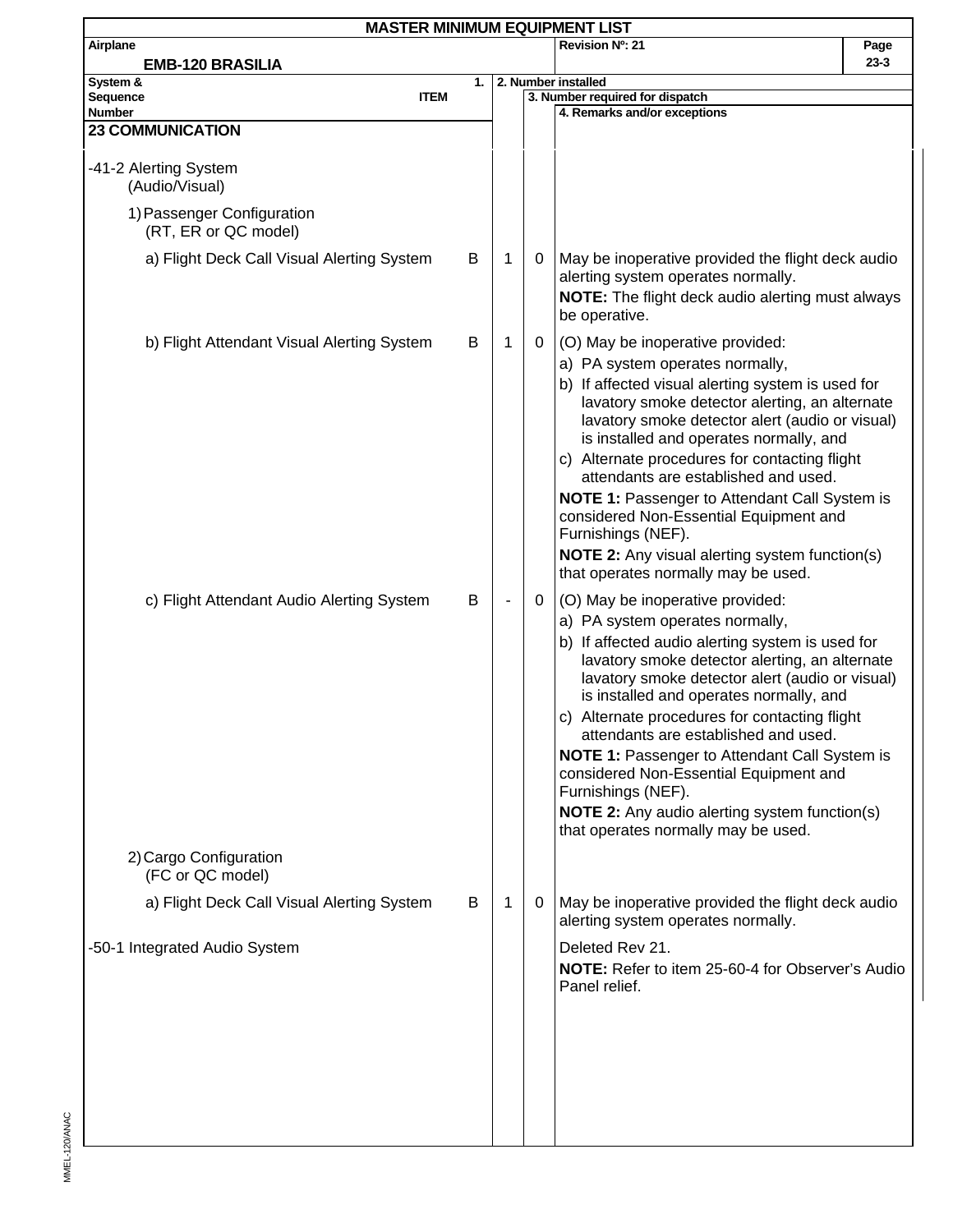| <b>MASTER MINIMUM EQUIPMENT LIST</b>                                                       |    |                          |                |                                                                                                                                                                                                   |          |  |  |  |
|--------------------------------------------------------------------------------------------|----|--------------------------|----------------|---------------------------------------------------------------------------------------------------------------------------------------------------------------------------------------------------|----------|--|--|--|
| Airplane                                                                                   |    |                          |                | Revision Nº: 21                                                                                                                                                                                   | Page     |  |  |  |
| <b>EMB-120 BRASILIA</b><br>System &                                                        | 1. |                          |                | 2. Number installed                                                                                                                                                                               | $23 - 4$ |  |  |  |
| Sequence<br><b>ITEM</b>                                                                    |    |                          |                | 3. Number required for dispatch                                                                                                                                                                   |          |  |  |  |
| Number                                                                                     |    |                          |                | 4. Remarks and/or exceptions                                                                                                                                                                      |          |  |  |  |
| <b>23 COMMUNICATION</b>                                                                    |    |                          |                |                                                                                                                                                                                                   |          |  |  |  |
| -50-2 PTT function (Airplanes equipped with PTT on<br>Glareshield Panel)<br>(If installed) | C  | $\overline{4}$           | $\overline{2}$ | (O) May be inoperative provided:<br>a) At least one PTT function is available at each<br>pilot station, and<br>b) The HOT function (cockpit intercomm) on the<br>control wheel operates normally. |          |  |  |  |
| -70-1 Cockpit Voice Recorder System<br>(If installed)                                      | A  | $\mathbf 1$              | 0              | May be inoperative provided:<br>a) Flight Data Recorder (FDR) operates normally,<br>and<br>b) Repairs are made within three flight days.                                                          |          |  |  |  |
| -80-1 Boom Microphones                                                                     |    |                          |                |                                                                                                                                                                                                   |          |  |  |  |
| 1) Cockpit Voice Recorder equipped to record<br>Boom Microphone                            | A  | $\overline{\phantom{a}}$ | 0              | May be inoperative provided:<br>a) Flight Data Recorder (FDR) operates normally,<br>and<br>b) It is not required by local regulations, and<br>c) Repairs are made within three flight days.       |          |  |  |  |
| 2) Cockpit Voice Recorder not equipped to<br>record Boom Microphone<br>(If installed)      | D  | ۰                        | 0              | Any in excess of those required by local regulation<br>may be inoperative.                                                                                                                        |          |  |  |  |
|                                                                                            |    |                          |                |                                                                                                                                                                                                   |          |  |  |  |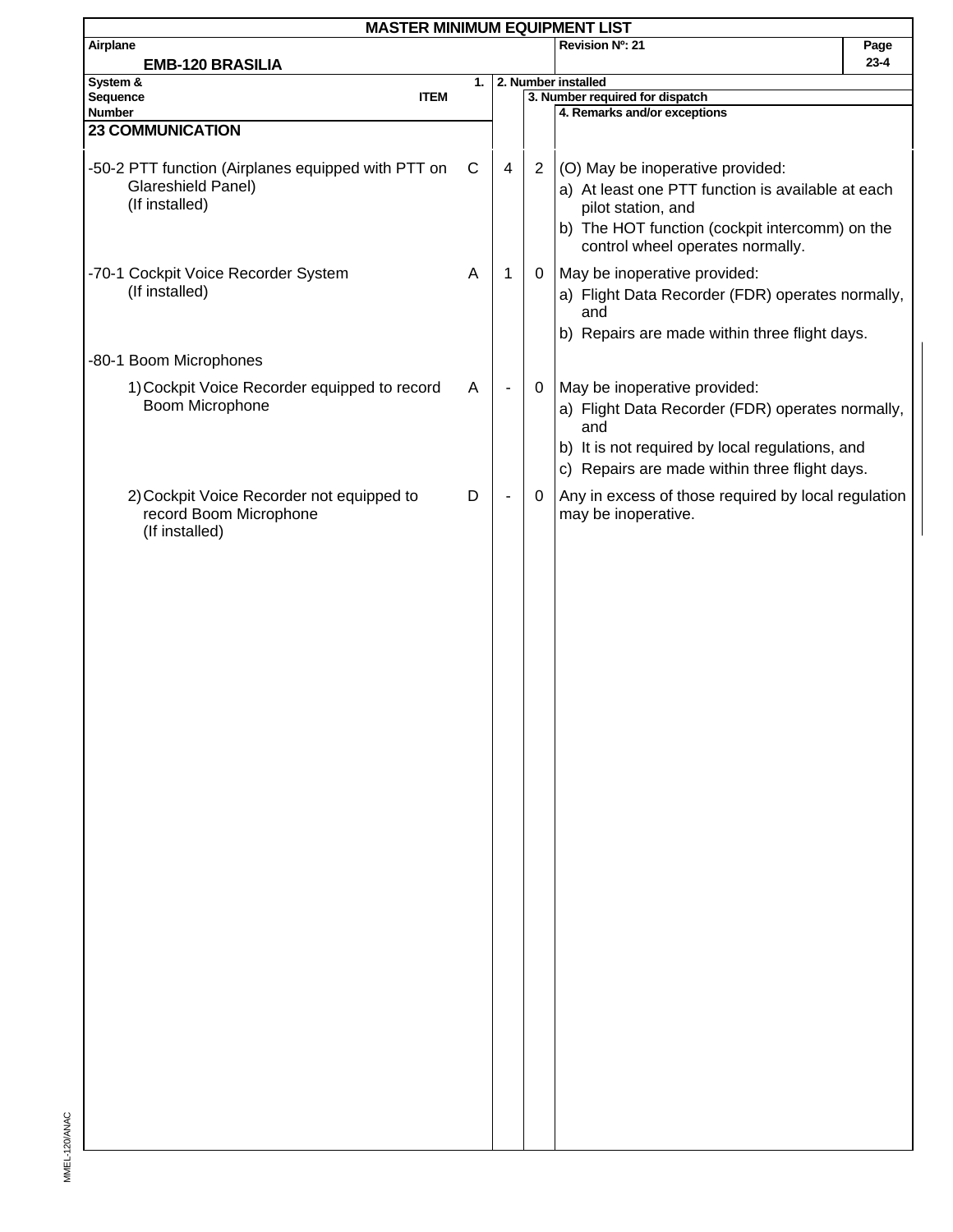|                                                      | <b>MASTER MINIMUM EQUIPMENT LIST</b> |                |              |                                                                                                                                                                                                                                                       |                  |
|------------------------------------------------------|--------------------------------------|----------------|--------------|-------------------------------------------------------------------------------------------------------------------------------------------------------------------------------------------------------------------------------------------------------|------------------|
| Airplane<br><b>EMB-120 BRASILIA</b>                  |                                      |                |              | Revision Nº: 21                                                                                                                                                                                                                                       | Page<br>$24 - 1$ |
| System &                                             | 1.                                   |                |              | 2. Number installed                                                                                                                                                                                                                                   |                  |
| Sequence<br><b>Number</b>                            | <b>ITEM</b>                          |                |              | 3. Number required for dispatch<br>4. Remarks and/or exceptions                                                                                                                                                                                       |                  |
| <b>24 ELECTRICAL POWER</b>                           |                                      |                |              |                                                                                                                                                                                                                                                       |                  |
| -20-1 Inverter INOP Lights                           | $\mathsf{C}$                         | 2              | 1            | (O) May be inoperative provided the associated<br>inverter operates normallly.                                                                                                                                                                        |                  |
| -20-2 AC BUS OFF Lights                              | $\mathsf{C}$                         | 4              | 3            | (O) One may be inoperative provided:                                                                                                                                                                                                                  |                  |
|                                                      |                                      |                |              | a) The associated bus operates normally, and<br>b) All other BUS OFF lights operate normally.                                                                                                                                                         |                  |
| -30-1 Engine Starter/Generators                      |                                      |                |              |                                                                                                                                                                                                                                                       |                  |
| 1) Generators Functions                              | B                                    | 9              | 8            | (O) One generator function may be inoperative<br>provided:                                                                                                                                                                                            |                  |
|                                                      |                                      |                |              | a) The associated starter operates normally,                                                                                                                                                                                                          |                  |
|                                                      |                                      |                |              | b) APU generator operates normally and it is used<br>continuously to supply power in parallel with<br>the operating generator, and<br>c) Associated generator control switch is OFF.                                                                  |                  |
| -30-2 APU Generator                                  | C                                    | 1              | 0            |                                                                                                                                                                                                                                                       |                  |
| (If installed)                                       |                                      |                |              |                                                                                                                                                                                                                                                       |                  |
| -30-3 Engine Starter/Generator GEN OFF BUS<br>Lights | C                                    | $\overline{2}$ | 1.           | (O) One may be inoperative provided:<br>a) BUS TIE functions operate normally,<br>b) CENTRAL BUS OFF light and associated BUS<br>OFF light operate normally,<br>c) Associated generator is monitored on the<br>voltammeter throughout the flight, and |                  |
|                                                      |                                      |                |              | d) For GEN 1 light only, the EMERG BUS OFF<br>light operates normally.                                                                                                                                                                                |                  |
| -30-4 APU GEN OFF BUS Light                          | $\mathsf{C}$                         | 1              | $\mathbf{0}$ | (O) One may be inoperative provided:<br>a) CENTRAL BUS OFF light operates normally,<br>and<br>b) APU generator is monitored on the<br>voltammeter when the APU is connected to the<br>central bus.                                                    |                  |
| -30-5 CENTRAL BUS OFF Light                          | $\mathsf{C}$                         | 1              | 0            | (O) May be inoperative provided both BUS OFF<br>lights and the BATT OFF BUS light operate<br>normally.                                                                                                                                                |                  |
|                                                      |                                      |                |              |                                                                                                                                                                                                                                                       |                  |
|                                                      |                                      |                |              |                                                                                                                                                                                                                                                       |                  |
|                                                      |                                      |                |              |                                                                                                                                                                                                                                                       |                  |
|                                                      |                                      |                |              |                                                                                                                                                                                                                                                       |                  |
|                                                      |                                      |                |              |                                                                                                                                                                                                                                                       |                  |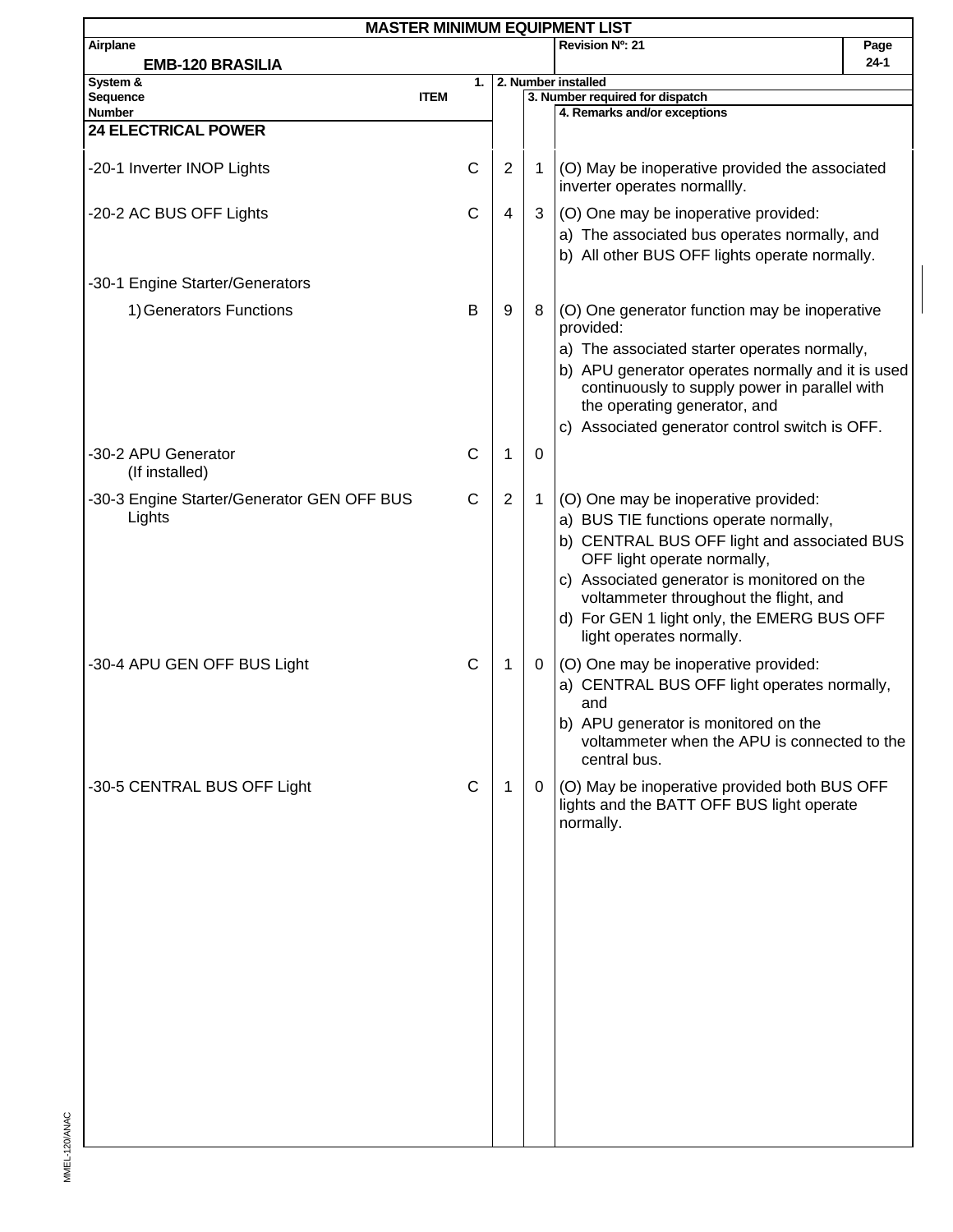| Airplane                                     |              |                |              | <b>MASTER MINIMUM EQUIPMENT LIST</b><br>Revision Nº: 21                                                                                                                                                                                                                              | Page     |
|----------------------------------------------|--------------|----------------|--------------|--------------------------------------------------------------------------------------------------------------------------------------------------------------------------------------------------------------------------------------------------------------------------------------|----------|
| <b>EMB-120 BRASILIA</b>                      |              |                |              |                                                                                                                                                                                                                                                                                      | $24 - 2$ |
| System &                                     | 1.           |                |              | 2. Number installed                                                                                                                                                                                                                                                                  |          |
| Sequence<br><b>Number</b>                    | <b>ITEM</b>  |                |              | 3. Number required for dispatch<br>4. Remarks and/or exceptions                                                                                                                                                                                                                      |          |
| <b>24 ELECTRICAL POWER</b>                   |              |                |              |                                                                                                                                                                                                                                                                                      |          |
| -31-1 Auxiliary Generators                   | B            | $\overline{2}$ | $\mathbf{1}$ | (M)(O) One may be inoperative provided:<br>a) The associated generator control switch is<br>OFF, and<br>b) The affected generator is removed or verified                                                                                                                             |          |
|                                              |              |                |              | for physical integrity and free noiseless<br>movement of the rotor shaft.                                                                                                                                                                                                            |          |
|                                              | $\mathsf{C}$ | $\overline{2}$ | $\mathbf{1}$ | (M)(O) One may be inoperative provided:<br>a) The associated generator is control switch is<br>OFF,<br>b) The affected generator is removed or verified<br>for physical integrity and free noiseless<br>movement of the rotor shaft, and<br>c) APU generator operates normally.      |          |
|                                              | B            | $\overline{2}$ | 0            | (M)(O) One or both may be inoperative provided:<br>a) The associated generator control switch is<br>OFF,<br>b) The affected generator is removed or verified<br>for physical integrity and free noiseless<br>movement of the rotor shaft, and<br>c) APU generator operates normally. |          |
| -31-2 Voltammeters                           | $\mathsf C$  | $\overline{2}$ | $\mathbf{1}$ | Either the left or right entire voltammeter function<br>only may be inoperative.                                                                                                                                                                                                     |          |
| -31-3 Auxiliary Generator GEN OFF BUS Lights | C            | $\overline{2}$ | $\mathbf{1}$ |                                                                                                                                                                                                                                                                                      |          |
| -40-1 External Power System                  | C            | 1              | 0            |                                                                                                                                                                                                                                                                                      |          |
| -40-2 GPU AVAILABLE Light<br>(If installed)  | C            | 1              | 0            |                                                                                                                                                                                                                                                                                      |          |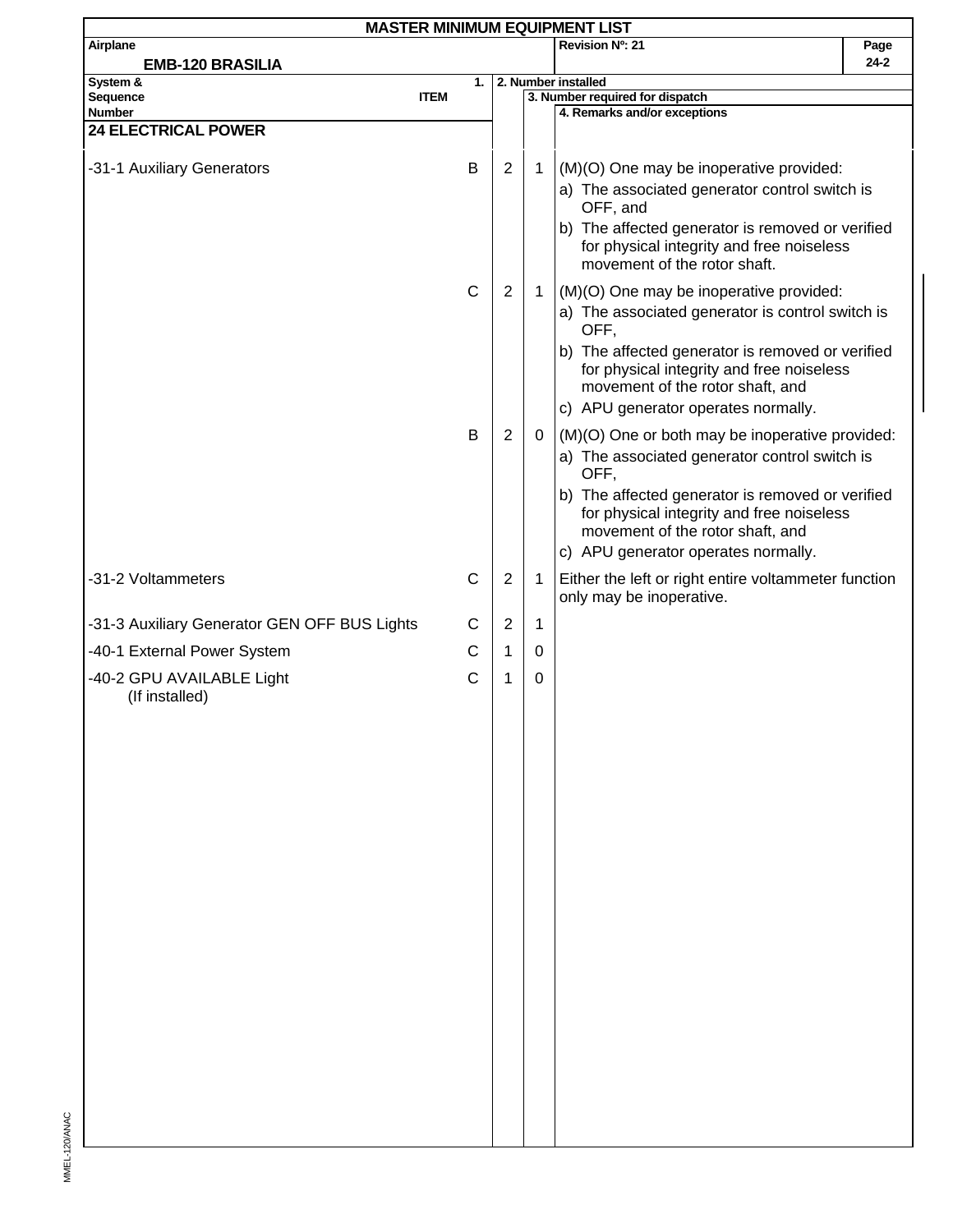|                                                |    |   |   | <b>MASTER MINIMUM EQUIPMENT LIST</b>                                                                                                          |                  |
|------------------------------------------------|----|---|---|-----------------------------------------------------------------------------------------------------------------------------------------------|------------------|
| Airplane<br><b>EMB-120 BRASILIA</b>            |    |   |   | Revision Nº: 21                                                                                                                               | Page<br>$25 - 1$ |
| System &                                       | 1. |   |   | 2. Number installed                                                                                                                           |                  |
| <b>ITEM</b><br>Sequence                        |    |   |   | 3. Number required for dispatch                                                                                                               |                  |
| <b>Number</b>                                  |    |   |   | 4. Remarks and/or exceptions                                                                                                                  |                  |
| <b>25 EQUIPMENT/FURNISHING</b>                 |    |   |   |                                                                                                                                               |                  |
| -02-2 Crewmember Seat Adjustment Mechanism     | Α  |   |   | (M) Adjustment mechanism in vertical and lateral<br>modes may be inoperative provided:                                                        |                  |
|                                                |    |   |   | a) Inoperative adjustment is locked to the<br>individual crewmember requirements,                                                             |                  |
|                                                |    |   |   | b) Fore and aft adjustment mechanism must be<br>operative, and                                                                                |                  |
|                                                |    |   |   | c) Operations are limited to not more than 10<br>flight hours before repairs are made.                                                        |                  |
| -11-1 Flight Crew Power Seat Adjustment System | D  |   | 0 | (M)(O) May be inoperative provided:                                                                                                           |                  |
| (If installed)                                 |    |   |   | a) System is secured deactivated, and                                                                                                         |                  |
|                                                |    |   |   | b) Manual seat adjustment system operates<br>normally.                                                                                        |                  |
| -21-1 Cabin Attendant's Seat                   | A  | 1 | 0 | (M)(O) May be inoperative provided:                                                                                                           |                  |
| (RT, ER or QC model)                           |    |   |   | a) Affected seat is not occupied,                                                                                                             |                  |
|                                                |    |   |   | b) Flight attendant displaced by inoperative seat<br>occupies the passenger seat most accessible<br>to the inoperative seat,                  |                  |
|                                                |    |   |   | c) Alternate procedures are established and used<br>as published in crewmember manuals,                                                       |                  |
|                                                |    |   |   | d) Folding type seat is stowed or secured in the<br>retracted position,                                                                       |                  |
|                                                |    |   |   | e) Passenger seat assigned to flight attendant is<br>placarded "FOR FLIGHT ATTENDANT USE<br>ONLY", and                                        |                  |
|                                                |    |   |   | f) Repairs are made within 2 flight days.                                                                                                     |                  |
|                                                |    |   |   | NOTE 1: An automatic folding seat that will not<br>stow automatically is considered inoperative.                                              |                  |
|                                                |    |   |   | <b>NOTE 2:</b> A seat with a missing or inoperative<br>restraint system is considered inoperative.                                            |                  |
|                                                |    |   |   | <b>NOTE 3:</b> The above provisos apply to flight<br>attendant seats. Individual operators, when                                              |                  |
|                                                |    |   |   | operating with inoperative seats, will consider the<br>locations and combinations of seats to ensure that                                     |                  |
|                                                |    |   |   | the proximity to exits and distribution requirements<br>of the applicable regulations are met.                                                |                  |
|                                                | D  | 1 | 0 | (M) May be inoperative provided:<br>a) Flight attendant is not required by local                                                              |                  |
|                                                |    |   |   | regulations,<br>b) Affected seat is not occupied, and                                                                                         |                  |
|                                                |    |   |   | c) Folding type seat stows automatically or is                                                                                                |                  |
|                                                |    |   |   | secured in the retracted position.<br><b>NOTE 1:</b> An automatic folding seat that will not<br>stow automatically is considered inoperative. |                  |
|                                                |    |   |   | NOTE 2: A seat position with an inoperative or<br>missing restraint system is considered inoperative.                                         |                  |
|                                                |    |   |   |                                                                                                                                               |                  |
|                                                |    |   |   |                                                                                                                                               |                  |
|                                                |    |   |   |                                                                                                                                               |                  |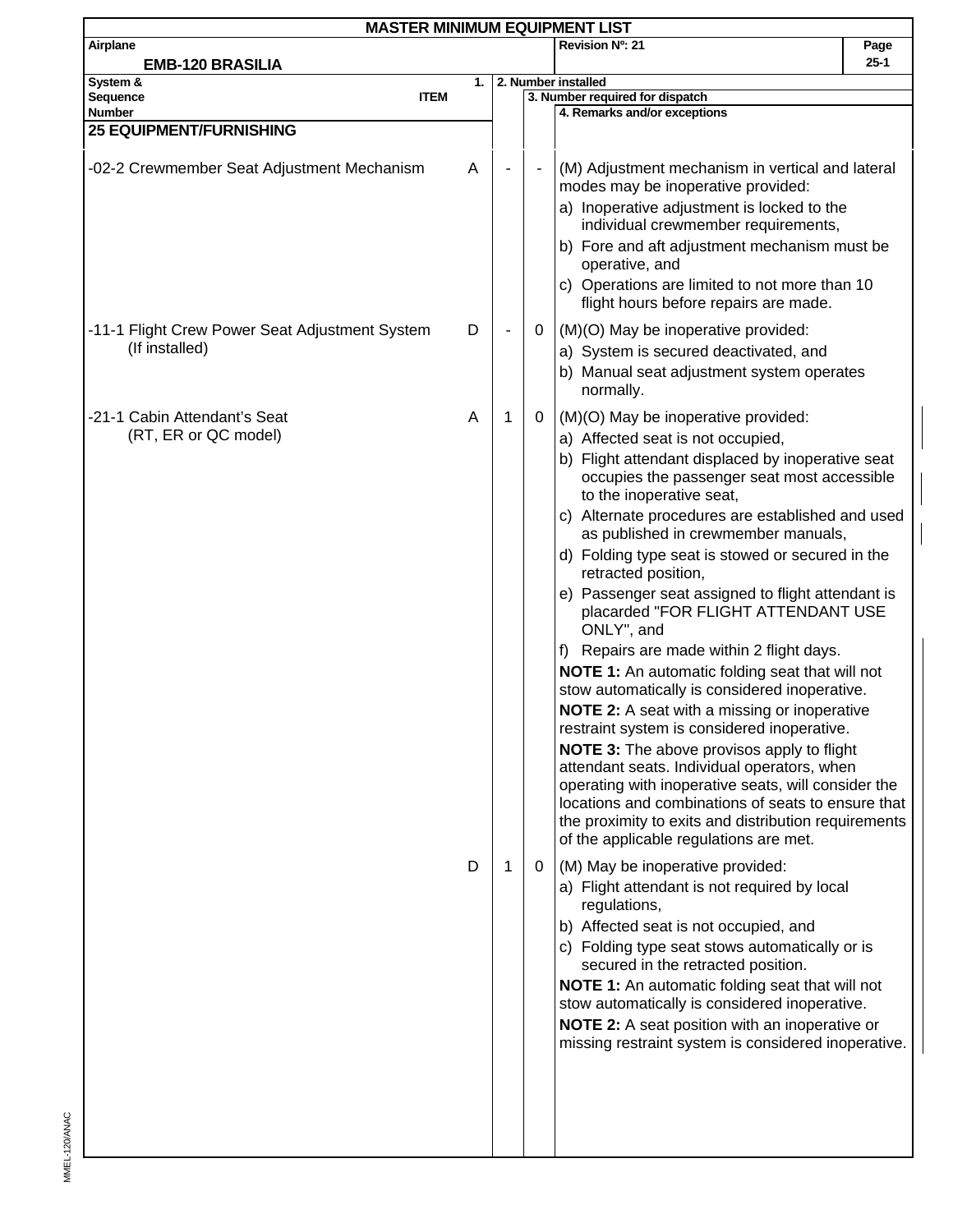| <b>MASTER MINIMUM EQUIPMENT LIST</b>          |              |  |  |                                                                                                     |                  |  |  |  |
|-----------------------------------------------|--------------|--|--|-----------------------------------------------------------------------------------------------------|------------------|--|--|--|
| Airplane<br><b>EMB-120 BRASILIA</b>           |              |  |  | Revision Nº: 21                                                                                     | Page<br>$25 - 2$ |  |  |  |
| System &                                      | 1.           |  |  | 2. Number installed                                                                                 |                  |  |  |  |
| Sequence                                      | <b>ITEM</b>  |  |  | 3. Number required for dispatch                                                                     |                  |  |  |  |
| <b>Number</b>                                 |              |  |  | 4. Remarks and/or exceptions                                                                        |                  |  |  |  |
| <b>25 EQUIPMENT/FURNISHING</b>                |              |  |  |                                                                                                     |                  |  |  |  |
| -22-1 Storage Bins/Cabin, Galley and Lavatory | C            |  |  | (M) May be inoperative provided:                                                                    |                  |  |  |  |
| <b>Storage Compartments/Closets</b>           |              |  |  | a) Procedures are established to secure the                                                         |                  |  |  |  |
| (RT, ER or QC model)                          |              |  |  | affected bin, compartment or closet in the                                                          |                  |  |  |  |
|                                               |              |  |  | closed position,                                                                                    |                  |  |  |  |
|                                               |              |  |  | b) Affected bin, compartment or closet is                                                           |                  |  |  |  |
|                                               |              |  |  | prominently placarded "DO NOT USE",                                                                 |                  |  |  |  |
|                                               |              |  |  | c) Any emergency equipment located in the                                                           |                  |  |  |  |
|                                               |              |  |  | affected compartment is considered                                                                  |                  |  |  |  |
|                                               |              |  |  | inoperative, and                                                                                    |                  |  |  |  |
|                                               |              |  |  | d) Affected bin, compartment or closet is not used                                                  |                  |  |  |  |
|                                               |              |  |  | for storage of any items except for those                                                           |                  |  |  |  |
|                                               |              |  |  | permanently affixed.                                                                                |                  |  |  |  |
|                                               |              |  |  | NOTE: For overhead bins, if no partitions are                                                       |                  |  |  |  |
|                                               |              |  |  | installed, the entire overhead bin is considered<br>inoperative.                                    |                  |  |  |  |
|                                               |              |  |  |                                                                                                     |                  |  |  |  |
|                                               | $\mathsf{C}$ |  |  | (M)(O) May be inoperative provided:                                                                 |                  |  |  |  |
|                                               |              |  |  | a) Affected door is removed or secured in the                                                       |                  |  |  |  |
|                                               |              |  |  | retracted position (fullly open) position,                                                          |                  |  |  |  |
|                                               |              |  |  | b) Affected bin, compartment or closet is not used<br>for storage of any items except those         |                  |  |  |  |
|                                               |              |  |  | permanently affixed,                                                                                |                  |  |  |  |
|                                               |              |  |  | c) Affected bin, compartment or closet is                                                           |                  |  |  |  |
|                                               |              |  |  | prominently placarded "DO NOT USE",                                                                 |                  |  |  |  |
|                                               |              |  |  | d) Procedures are established and used to alert                                                     |                  |  |  |  |
|                                               |              |  |  | crewmembers and passengers of inoperative                                                           |                  |  |  |  |
|                                               |              |  |  | bins, compartments or closets, and                                                                  |                  |  |  |  |
|                                               |              |  |  | e) Passengers are briefed that affected bin,                                                        |                  |  |  |  |
|                                               |              |  |  | compartment or closet is not used.                                                                  |                  |  |  |  |
|                                               |              |  |  | NOTE 1: For overhead bins, if no partitions are<br>installed, the entire overhead bin is considered |                  |  |  |  |
|                                               |              |  |  | inoperative.                                                                                        |                  |  |  |  |
|                                               |              |  |  | <b>NOTE 2:</b> Any emergency equipment located in the                                               |                  |  |  |  |
|                                               |              |  |  | affected bin, compartment or closet (permanently                                                    |                  |  |  |  |
|                                               |              |  |  | affixed) is available for use.                                                                      |                  |  |  |  |
|                                               |              |  |  |                                                                                                     |                  |  |  |  |
|                                               |              |  |  |                                                                                                     |                  |  |  |  |
|                                               |              |  |  |                                                                                                     |                  |  |  |  |
|                                               |              |  |  |                                                                                                     |                  |  |  |  |
|                                               |              |  |  |                                                                                                     |                  |  |  |  |
|                                               |              |  |  |                                                                                                     |                  |  |  |  |
|                                               |              |  |  |                                                                                                     |                  |  |  |  |
|                                               |              |  |  |                                                                                                     |                  |  |  |  |
|                                               |              |  |  |                                                                                                     |                  |  |  |  |
|                                               |              |  |  |                                                                                                     |                  |  |  |  |
|                                               |              |  |  |                                                                                                     |                  |  |  |  |
|                                               |              |  |  |                                                                                                     |                  |  |  |  |
|                                               |              |  |  |                                                                                                     |                  |  |  |  |
|                                               |              |  |  |                                                                                                     |                  |  |  |  |
|                                               |              |  |  |                                                                                                     |                  |  |  |  |
|                                               |              |  |  |                                                                                                     |                  |  |  |  |
|                                               |              |  |  |                                                                                                     |                  |  |  |  |

'n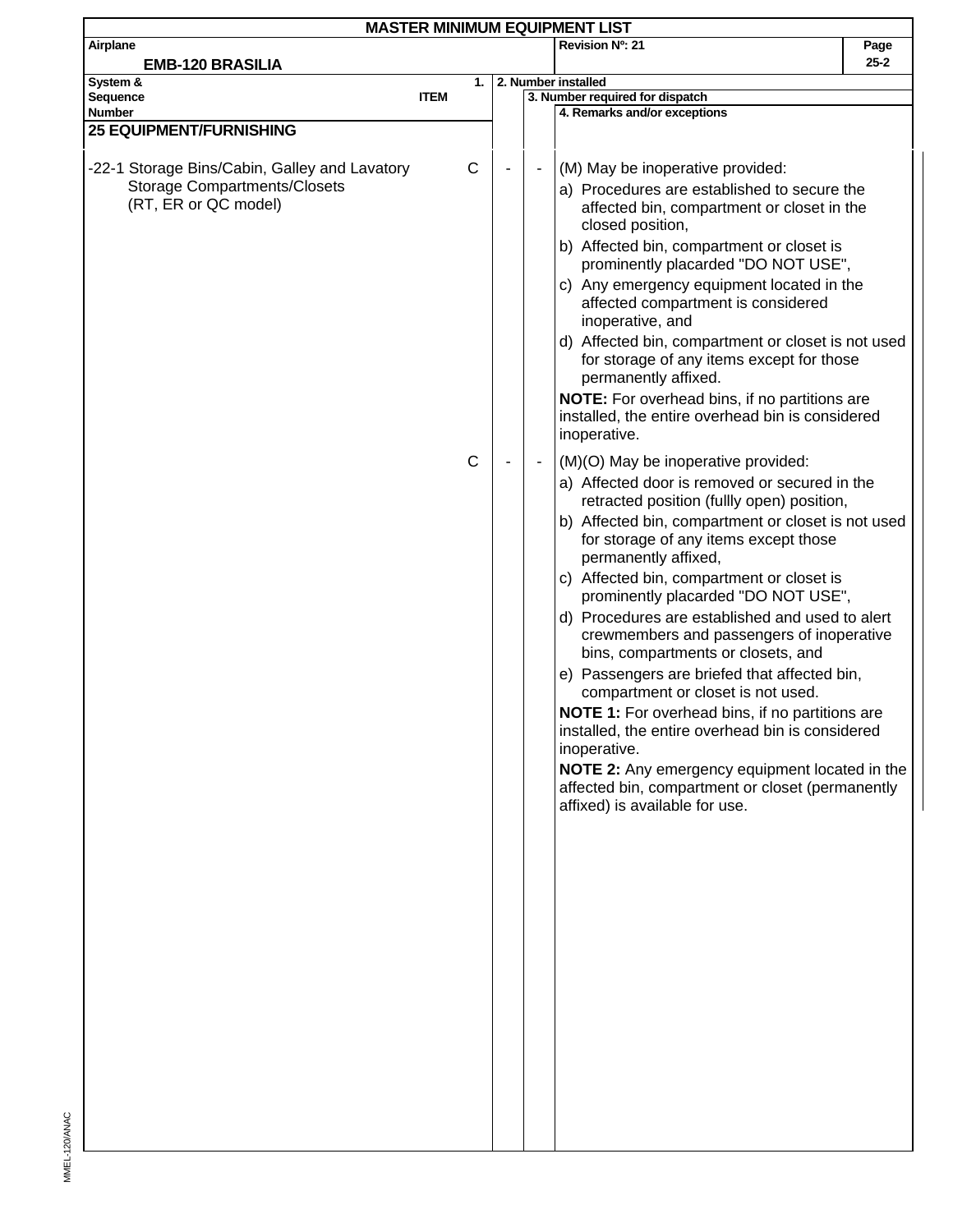| <b>MASTER MINIMUM EQUIPMENT LIST</b>            |             |                |                          |                                                                                                   |                  |  |
|-------------------------------------------------|-------------|----------------|--------------------------|---------------------------------------------------------------------------------------------------|------------------|--|
| Airplane<br><b>EMB-120 BRASILIA</b>             |             |                |                          | Revision Nº: 21                                                                                   | Page<br>$25 - 3$ |  |
| System &                                        | 1.          |                |                          | 2. Number installed                                                                               |                  |  |
| Sequence                                        | <b>ITEM</b> |                |                          | 3. Number required for dispatch                                                                   |                  |  |
| <b>Number</b><br><b>25 EQUIPMENT/FURNISHING</b> |             |                |                          | 4. Remarks and/or exceptions                                                                      |                  |  |
|                                                 |             |                |                          |                                                                                                   |                  |  |
| -30-1 Passenger Seat(s)                         | D           |                |                          | May be inoperative provided:                                                                      |                  |  |
| (RT, ER or QC model)                            |             |                |                          | a) Seat does not block an Emergency Exit,                                                         |                  |  |
|                                                 |             |                |                          | b) Seat does not restrict any passenger from                                                      |                  |  |
|                                                 |             |                |                          | access to the main airplane aisle, and                                                            |                  |  |
|                                                 |             |                |                          | c) The affected seat(s) are blocked and placarded<br>"DO NOT OCCUPY".                             |                  |  |
|                                                 |             |                |                          |                                                                                                   |                  |  |
|                                                 |             |                |                          | <b>NOTE 1:</b> A seat with an inoperative seat belt is<br>considered inoperative.                 |                  |  |
|                                                 |             |                |                          | NOTE 2: Inoperative seats do not affect the                                                       |                  |  |
|                                                 |             |                |                          | required number of flight attendants.                                                             |                  |  |
|                                                 |             |                |                          | <b>NOTE 3:</b> Affected seat(s) may include the seat(s)                                           |                  |  |
|                                                 |             |                |                          | behind and/or adjacent outboard seats.                                                            |                  |  |
| 1) Recline Mechanism                            | D           |                |                          | (M) May be inoperative and seat occupied                                                          |                  |  |
|                                                 |             |                |                          | provided seat back is secured in the full upright<br>position.                                    |                  |  |
|                                                 |             |                |                          |                                                                                                   |                  |  |
|                                                 | D           | $\blacksquare$ | $\overline{\phantom{a}}$ | May be inoperative and seat occupied provided<br>seat back is immovable in full upright position. |                  |  |
|                                                 |             |                |                          |                                                                                                   |                  |  |
| 2) Underseat Baggage Restraint Bars             | C           |                | $\overline{\phantom{a}}$ | (O) May be inoperative provided:                                                                  |                  |  |
|                                                 |             |                |                          | a) Baggage is not stowed under seat with                                                          |                  |  |
|                                                 |             |                |                          | inoperative restraining bar,                                                                      |                  |  |
|                                                 |             |                |                          | b) Associated seat is placarded "DO NOT STOW<br>BAGGAGE UNDER THIS SEAT", and                     |                  |  |
|                                                 |             |                |                          | c) Procedures are established to alert cabin crew                                                 |                  |  |
|                                                 |             |                |                          | of inoperative restraining bar.                                                                   |                  |  |
|                                                 |             |                |                          |                                                                                                   |                  |  |
| 3) Armrest                                      |             |                |                          |                                                                                                   |                  |  |
| a) Armrest with Recline Mechanism               | D           |                |                          | (M) May be inoperative or missing and seat<br>occupied provided:                                  |                  |  |
|                                                 |             |                |                          | a) Armrest does not block an Emergency Exit,                                                      |                  |  |
|                                                 |             |                |                          | b) Armrest does not restrict any passenger from                                                   |                  |  |
|                                                 |             |                |                          | access to the main airplane aisle, and                                                            |                  |  |
|                                                 |             |                |                          | c) If armrest is missing, seat is secured in the full                                             |                  |  |
|                                                 |             |                |                          | upright position.                                                                                 |                  |  |
| b) Armrest without Recline Mechanism            | D           |                |                          | May be inoperative or missing and seat occupied<br>provided:                                      |                  |  |
|                                                 |             |                |                          | a) Armrest does not block an Emergency Exit,                                                      |                  |  |
|                                                 |             |                |                          | and                                                                                               |                  |  |
|                                                 |             |                |                          | b) Armrest does not restrict any passenger from                                                   |                  |  |
|                                                 |             |                |                          | access to the main airplane aisle.                                                                |                  |  |
| -30-2 Galley Waste Receptacles Access           | C           |                |                          | (M)(O) May be inoperative provided:                                                               |                  |  |
| Doors/Covers                                    |             |                |                          | a) The container is empty and the access is                                                       |                  |  |
| (RT, ER or QC model)                            |             |                |                          | secured to prevent waste introduction into the                                                    |                  |  |
|                                                 |             |                |                          | compartment, and                                                                                  |                  |  |
|                                                 |             |                |                          | b) Procedures are established to ensure that<br>sufficient galley waste receptacles are           |                  |  |
|                                                 |             |                |                          | available to accomodate all waste that may be                                                     |                  |  |
|                                                 |             |                |                          | generated on a flight.                                                                            |                  |  |
| -40-1 Exterior Lavatory Door Ashtrays           | Α           | 1              | 0                        | May be inoperative provided it is replaced within 3                                               |                  |  |
| (RT, ER or QC model)                            |             |                |                          | calendar days.                                                                                    |                  |  |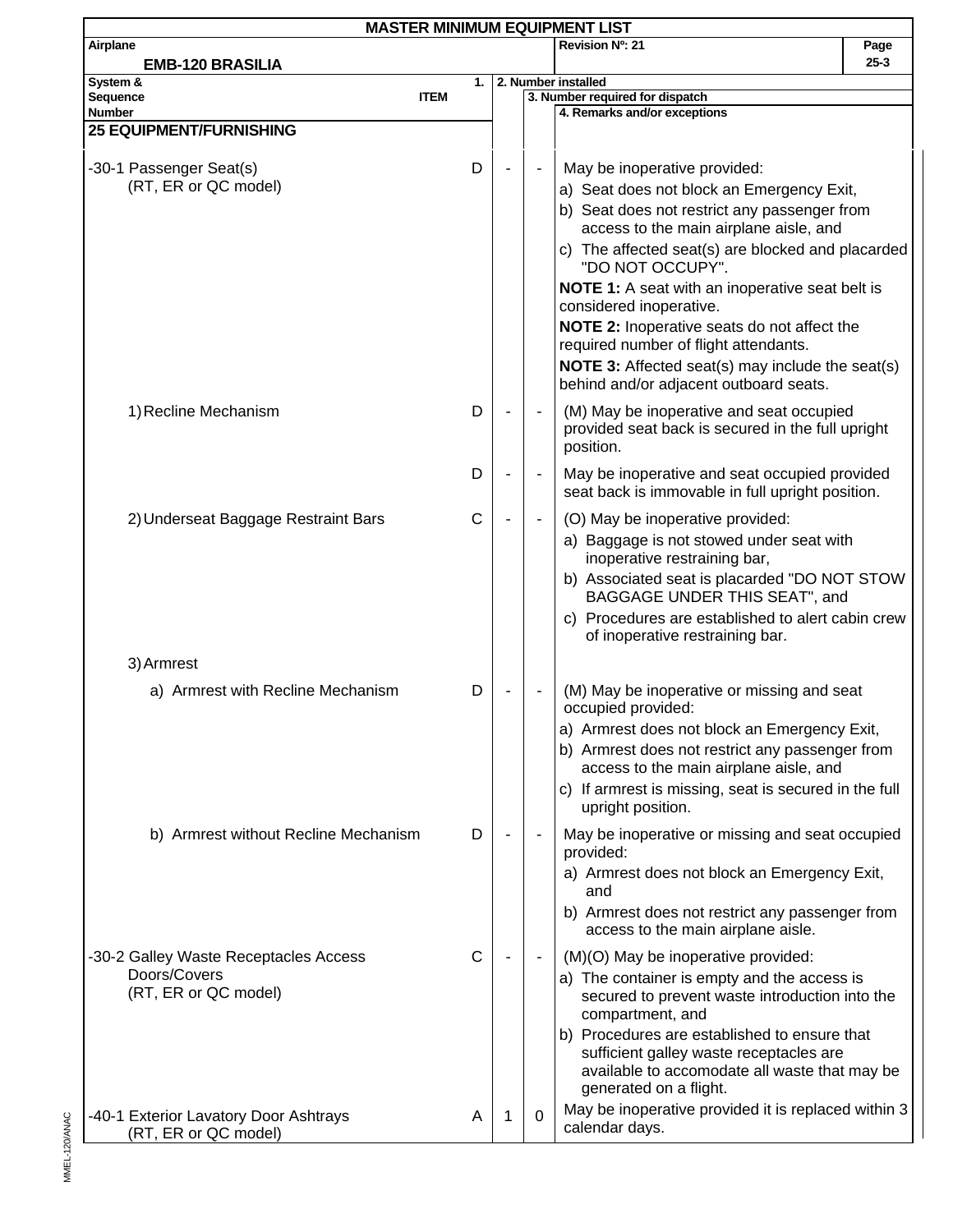|                                                                                             |              |                              |                | <b>MASTER MINIMUM EQUIPMENT LIST</b>                                                                                                                                                                                                                                                                                                                                                                                                                                                                                                                                               |                  |
|---------------------------------------------------------------------------------------------|--------------|------------------------------|----------------|------------------------------------------------------------------------------------------------------------------------------------------------------------------------------------------------------------------------------------------------------------------------------------------------------------------------------------------------------------------------------------------------------------------------------------------------------------------------------------------------------------------------------------------------------------------------------------|------------------|
| Airplane<br><b>EMB-120 BRASILIA</b>                                                         |              |                              |                | Revision Nº: 21                                                                                                                                                                                                                                                                                                                                                                                                                                                                                                                                                                    | Page<br>$25 - 4$ |
| System &                                                                                    | 1.           |                              |                | 2. Number installed                                                                                                                                                                                                                                                                                                                                                                                                                                                                                                                                                                |                  |
| Sequence                                                                                    | <b>ITEM</b>  |                              |                | 3. Number required for dispatch                                                                                                                                                                                                                                                                                                                                                                                                                                                                                                                                                    |                  |
| <b>Number</b><br><b>25 EQUIPMENT/FURNISHING</b>                                             |              |                              |                | 4. Remarks and/or exceptions                                                                                                                                                                                                                                                                                                                                                                                                                                                                                                                                                       |                  |
| -50-1 Cargo Restraint Systems<br>(If installed)                                             | $\mathsf C$  |                              |                | May be inoperative or missing such that the effect<br>is that the item must be considered inoperative,<br>provided cargo compartment remains empty.                                                                                                                                                                                                                                                                                                                                                                                                                                |                  |
|                                                                                             | C            |                              |                | May be inoperative or missing such that the effect<br>is that the item must be considered inoperative,<br>provided pallet with inoperative lock(s) is removed.                                                                                                                                                                                                                                                                                                                                                                                                                     |                  |
| -50-2 Cargo Compartment Smoke Partition or Smoke<br><b>Partition Door</b><br>(If installed) | C            | 1                            | 0              | May be damaged or missing provided cargo<br>compartment remains empty.                                                                                                                                                                                                                                                                                                                                                                                                                                                                                                             |                  |
|                                                                                             | $\mathsf{C}$ | 1                            | 0              | May be damaged or missing provided only non-<br>combustible materials are carried.                                                                                                                                                                                                                                                                                                                                                                                                                                                                                                 |                  |
| -60-1 Emergency Locator Transmitter (ELT)                                                   |              |                              |                |                                                                                                                                                                                                                                                                                                                                                                                                                                                                                                                                                                                    |                  |
| 1) Survival Type ELTs                                                                       | D            |                              |                | Any in excess of those required by local<br>regulations may be inoperative or missing.                                                                                                                                                                                                                                                                                                                                                                                                                                                                                             |                  |
| 2) Fixed ELTs                                                                               | A            | $\overline{\phantom{a}}$     | 0              | (M) May be inoperative provided:                                                                                                                                                                                                                                                                                                                                                                                                                                                                                                                                                   |                  |
|                                                                                             |              |                              |                | a) System is deactivated, and                                                                                                                                                                                                                                                                                                                                                                                                                                                                                                                                                      |                  |
|                                                                                             |              |                              |                | b) Repairs are made according to local<br>regulations.                                                                                                                                                                                                                                                                                                                                                                                                                                                                                                                             |                  |
|                                                                                             | A            | $\qquad \qquad \blacksquare$ | 0              | May be missing provided repairs are made<br>according to local regulations.                                                                                                                                                                                                                                                                                                                                                                                                                                                                                                        |                  |
|                                                                                             | D            | $\blacksquare$               |                | (M) Any in excess of those required by local<br>regulations may be inoperative provided system is<br>deactivated.                                                                                                                                                                                                                                                                                                                                                                                                                                                                  |                  |
|                                                                                             | D            |                              |                | Any in excess of those required by local<br>regulations may be missing.                                                                                                                                                                                                                                                                                                                                                                                                                                                                                                            |                  |
| -60-2 Passenger Convenience/NEF Item(s)<br>(ER, RT or QC model)                             |              |                              |                |                                                                                                                                                                                                                                                                                                                                                                                                                                                                                                                                                                                    |                  |
| 1) Passenger Convenience Items                                                              |              | $\blacksquare$               | $\overline{0}$ | Passenger convenience item, as expressed in this<br>MMEL, are those items related to passenger<br>convenience, comfort or entertainment, such as,<br>but not limited to: galley equipment, movie<br>equipment, ashtrays, stereo equipment, overhead<br>reading lamps, etc. Items addressed elsewhere in<br>this document shall not be included. (M) or (O)<br>procedures, if required, must be available to the<br>flight crew and included in the operator's<br>appropriate document.<br>NOTE: Exterior lavatory door ashtrays are not<br>considered passenger convenience items. |                  |
| 2) Non-Essential Equipment & Furnishings<br>(NEF)                                           |              | $\qquad \qquad \blacksquare$ | 0              | May be inoperative, damaged or missing provided<br>that the item(s) is deferred in accordance with the<br>NEF deferral program. The NEF program,<br>procedures and processes are outlined in the<br>operator's (insert name) Manual. (M) and (O)<br>procedures, if required, must be available to the<br>flight crew and included in the operator's<br>appropriate document.<br>NOTE: Exterior lavatory door ashtrays are not<br>considered NEF items.                                                                                                                             |                  |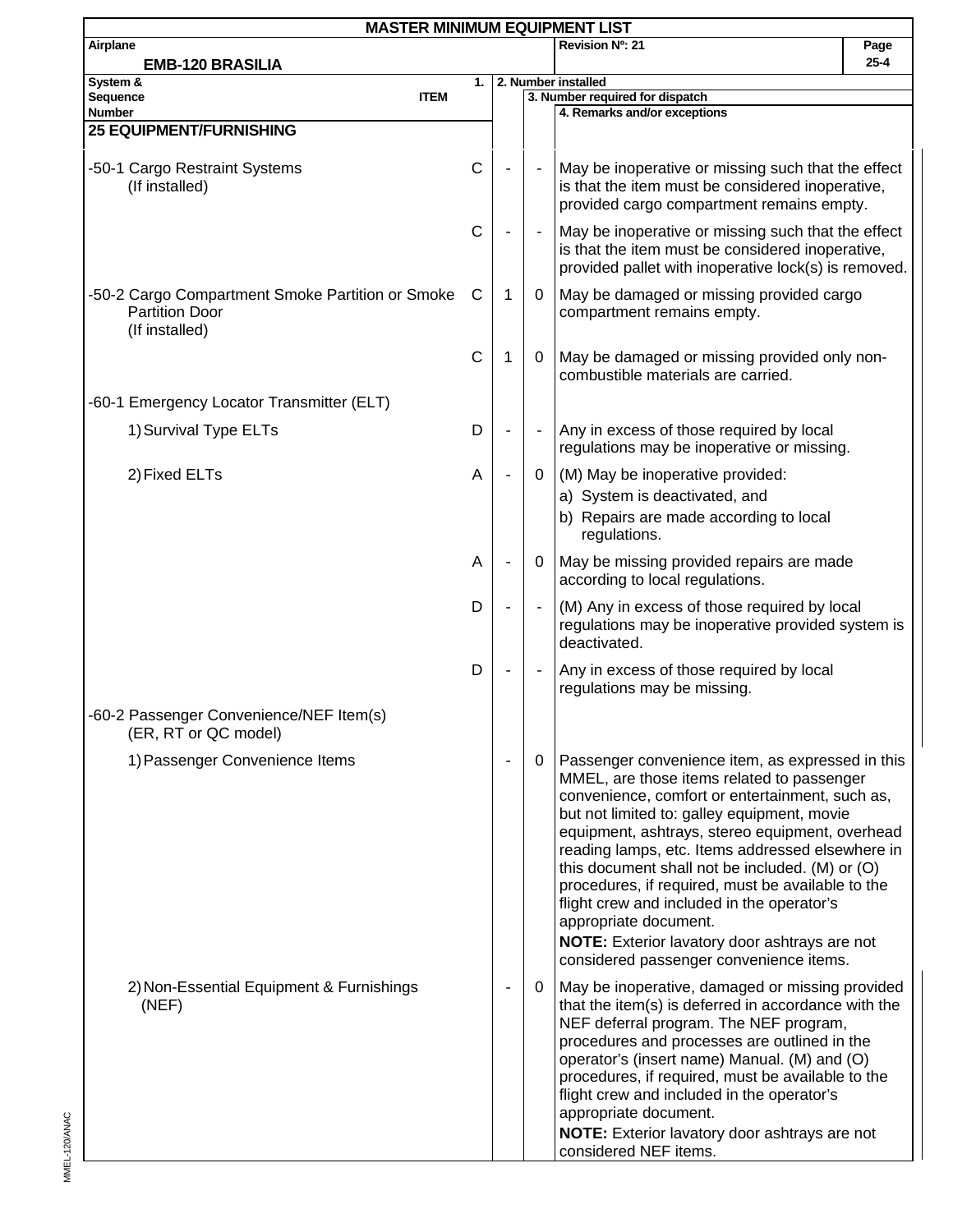|                                                         |              |   |                | <b>MASTER MINIMUM EQUIPMENT LIST</b>                                                                     |                  |
|---------------------------------------------------------|--------------|---|----------------|----------------------------------------------------------------------------------------------------------|------------------|
| Airplane<br><b>EMB-120 BRASILIA</b>                     |              |   |                | Revision Nº: 21                                                                                          | Page<br>$25 - 5$ |
| System &                                                | 1.           |   |                | 2. Number installed                                                                                      |                  |
| Sequence                                                | <b>ITEM</b>  |   |                | 3. Number required for dispatch                                                                          |                  |
| <b>Number</b>                                           |              |   |                | 4. Remarks and/or exceptions                                                                             |                  |
| <b>25 EQUIPMENT/FURNISHING</b>                          |              |   |                |                                                                                                          |                  |
|                                                         | Α            | 1 | 0              | May be inoperative provided:                                                                             |                  |
| -60-4 Observer Seat (Including Associated<br>Equipment) |              |   |                |                                                                                                          |                  |
|                                                         |              |   |                | a) Passenger seat in the cabin is made available<br>to an Authority Flight Inspector for the             |                  |
|                                                         |              |   |                | performance of official duties, and                                                                      |                  |
|                                                         |              |   |                |                                                                                                          |                  |
|                                                         |              |   |                | b) Repairs are made within 2 flight days.                                                                |                  |
|                                                         | Α            | 1 | 0              | May be inoperative provided:                                                                             |                  |
|                                                         |              |   |                | a) Required minimum safety equipment (safety                                                             |                  |
|                                                         |              |   |                | belt and oxygen) is available,                                                                           |                  |
|                                                         |              |   |                | b) Seat is acceptable to an Authority Flight                                                             |                  |
|                                                         |              |   |                | Inspector for the performance of official duties,<br>and                                                 |                  |
|                                                         |              |   |                | c) Repairs are made within 2 flight days.                                                                |                  |
|                                                         |              |   |                |                                                                                                          |                  |
|                                                         |              |   |                | <b>NOTE 1:</b> These provisos are intended to provide<br>for occupancy of the above seat by an Authority |                  |
|                                                         |              |   |                | Flight Inspector when the minimum safety                                                                 |                  |
|                                                         |              |   |                | equipment (oxygen and safety belt) is functional                                                         |                  |
|                                                         |              |   |                | and the inspector determines the conditions to be                                                        |                  |
|                                                         |              |   |                | acceptable.                                                                                              |                  |
|                                                         |              |   |                | NOTE 2: The pilot-in-command will determine if                                                           |                  |
|                                                         |              |   |                | the minimum safety equipment is functional for                                                           |                  |
|                                                         |              |   |                | other people authorized to occupy observer seat.                                                         |                  |
| -60-5 Flight Attendant Flashlight Holder Assemblies     | $\mathsf{C}$ |   | $\overline{a}$ | May be inoperative or missing provided                                                                   |                  |
|                                                         |              |   |                | crewmember has a flashlight of equivalent                                                                |                  |
|                                                         |              |   |                | characteristics readily available.                                                                       |                  |
| -60-6 Megaphone                                         | D            |   |                | Any in excess of those required by local                                                                 |                  |
| (If installed)                                          |              |   |                | regulations may be inoperative or missing                                                                |                  |
|                                                         |              |   |                | provided:                                                                                                |                  |
|                                                         |              |   |                | a) Inoperative megaphone is removed from the                                                             |                  |
|                                                         |              |   |                | passenger cabin,                                                                                         |                  |
|                                                         |              |   |                | b) Associated placard is removed or obscured,                                                            |                  |
|                                                         |              |   |                | and                                                                                                      |                  |
|                                                         |              |   |                | c) Required distribution is maintained.                                                                  |                  |
| -60-7 Flight Deck Flashlight Holder Assemblies          | $\mathsf{C}$ |   | 0              | May be inoperative or missing provided                                                                   |                  |
|                                                         |              |   |                | crewmember has a flashlight of equivalent                                                                |                  |
|                                                         |              |   |                | charateristics readily available.                                                                        |                  |
| -60-8 Pyrotechnic Signal Device                         | $\mathsf{C}$ |   |                | Any in excess of those required by local                                                                 |                  |
| (If installed)                                          |              |   |                | regulations may be inoperative provided                                                                  |                  |
|                                                         |              |   |                | inoperative unit is removed from the passenger                                                           |                  |
|                                                         |              |   |                | cabin.                                                                                                   |                  |
|                                                         |              |   |                |                                                                                                          |                  |
|                                                         |              |   |                |                                                                                                          |                  |
|                                                         |              |   |                |                                                                                                          |                  |
|                                                         |              |   |                |                                                                                                          |                  |
|                                                         |              |   |                |                                                                                                          |                  |
|                                                         |              |   |                |                                                                                                          |                  |
|                                                         |              |   |                |                                                                                                          |                  |
|                                                         |              |   |                |                                                                                                          |                  |
|                                                         |              |   |                |                                                                                                          |                  |
|                                                         |              |   |                |                                                                                                          |                  |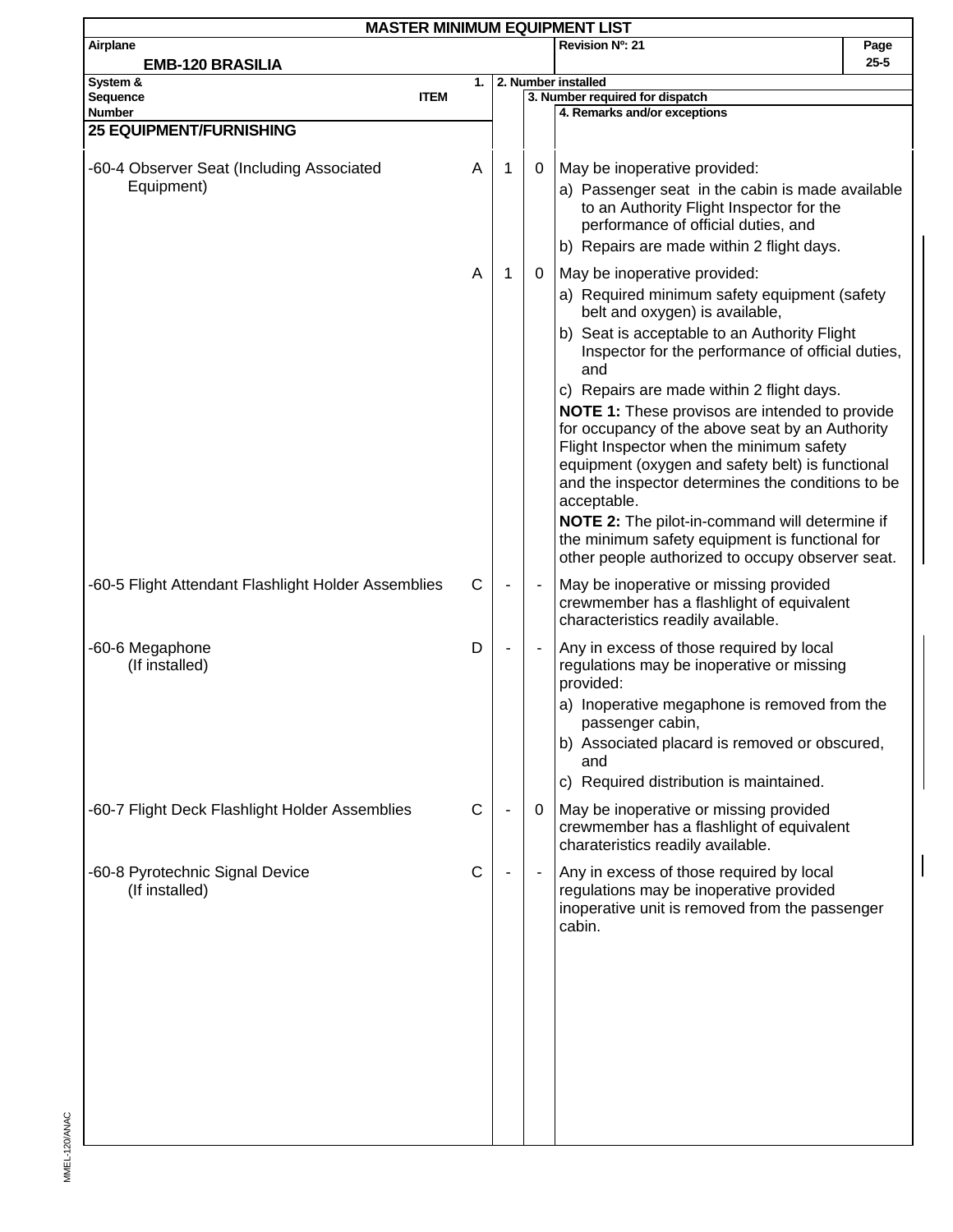|                                                                                      |              |    |   | <b>MASTER MINIMUM EQUIPMENT LIST</b>                                                                                                                                                                                                                                                                                                           |              |
|--------------------------------------------------------------------------------------|--------------|----|---|------------------------------------------------------------------------------------------------------------------------------------------------------------------------------------------------------------------------------------------------------------------------------------------------------------------------------------------------|--------------|
| Airplane<br><b>EMB-120 BRASILIA</b>                                                  |              |    |   | Revision Nº: 21                                                                                                                                                                                                                                                                                                                                | Page<br>25-6 |
| System &                                                                             | 1.           |    |   | 2. Number installed                                                                                                                                                                                                                                                                                                                            |              |
| Sequence                                                                             | <b>ITEM</b>  |    |   | 3. Number required for dispatch                                                                                                                                                                                                                                                                                                                |              |
| <b>Number</b>                                                                        |              |    |   | 4. Remarks and/or exceptions                                                                                                                                                                                                                                                                                                                   |              |
| <b>25 EQUIPMENT/FURNISHING</b>                                                       |              |    |   |                                                                                                                                                                                                                                                                                                                                                |              |
| -60-9 Emergency Medical Equipment<br>(RT, ER or QC model)                            |              |    |   |                                                                                                                                                                                                                                                                                                                                                |              |
| 1) Emergency Medical Kit (EMK) and/or<br>associated equipment                        | A            |    | 0 | (O) May be incomplete, missing or inoperative<br>provided:<br>a) EMK is resealed in a manner that will identify it                                                                                                                                                                                                                             |              |
|                                                                                      |              |    |   | as a unit that can not be mistaken for a fully<br>serviceable unit, and<br>b) Repairs or replacements are made within 1                                                                                                                                                                                                                        |              |
|                                                                                      |              |    |   | flight.                                                                                                                                                                                                                                                                                                                                        |              |
|                                                                                      | D            |    |   | Any in excess of those required by local<br>regulations may be incomplete, missing or<br>inoperative.                                                                                                                                                                                                                                          |              |
| 2) First Aid Kit (FAK) and/or associated<br>equipment.                               | A            | ä, | 0 | (O) if more than one is required by local<br>regulations, only one of the required FAKs may be<br>incomplete, missing or inoperative provided:<br>a) FAK is resealed in a manner that will identifty it<br>as a unit that can not be mistaken for a fullly<br>serviceable unit, and<br>b) Repairs or replacements are made within 1<br>flight. |              |
|                                                                                      | D            | ۰  |   | Any in excess of those required by local<br>regulations may be incomplete, missing or<br>inoperative.                                                                                                                                                                                                                                          |              |
| -60-10 "FASTEN SEAT BELTS WHILE SEATED"<br>signs or placards<br>(ER, RT or QC model) | $\mathsf{C}$ |    |   | One or more signs or placards may be illegible or<br>missing provided a legible sign or placard is<br>readable from each occupied passenger seat.                                                                                                                                                                                              |              |
| -64-2 Flotation Equipment                                                            |              |    |   |                                                                                                                                                                                                                                                                                                                                                |              |
| 1) Cabin Life Vest<br>(If installed)                                                 | D            |    |   | (O) Any in excess of those required by local<br>regulations may be missing.<br>NOTE: Inoperative equipment must be removed<br>from passenger cabin.                                                                                                                                                                                            |              |
|                                                                                      |              |    |   |                                                                                                                                                                                                                                                                                                                                                |              |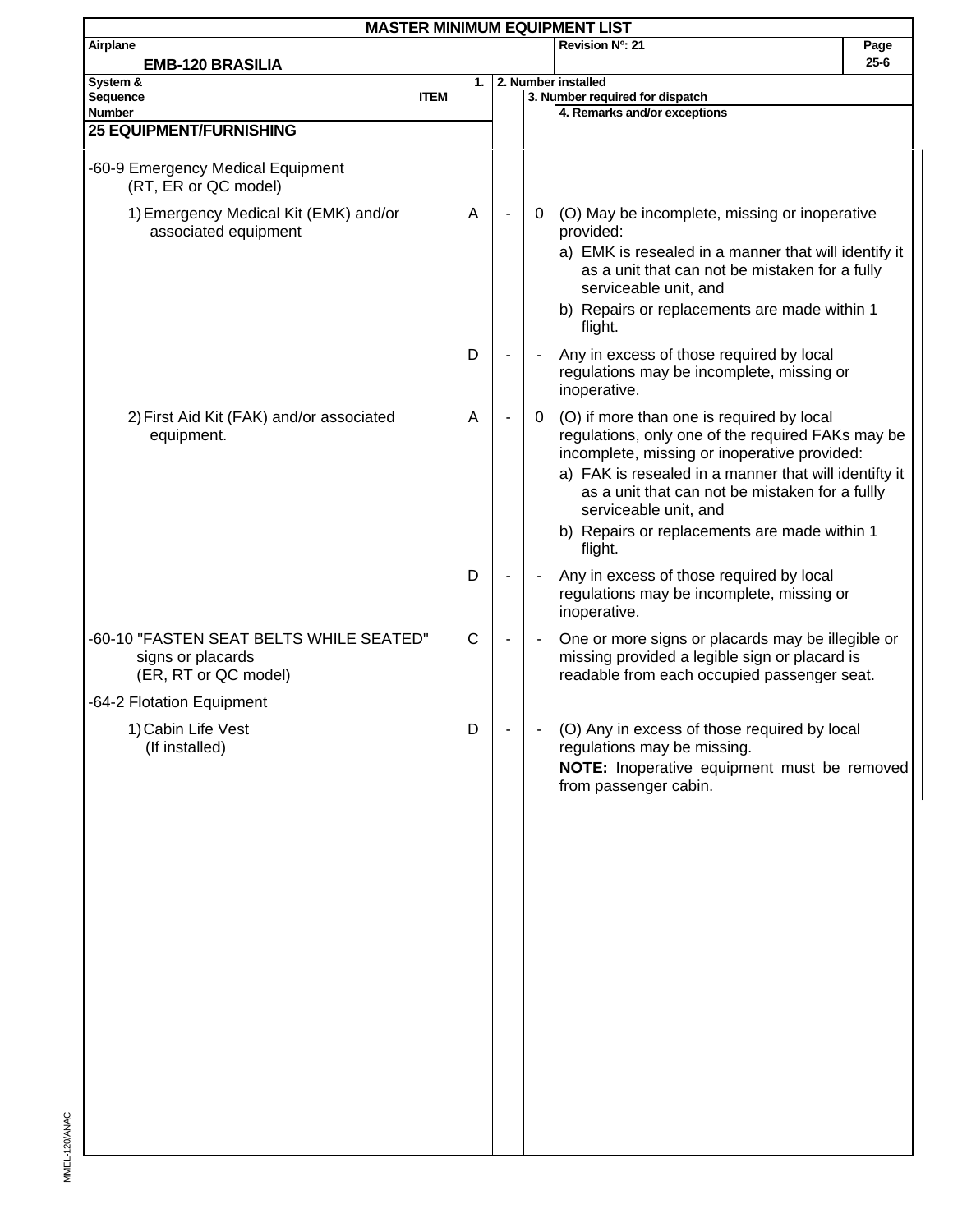|                                                                              |              |                  |   | <b>MASTER MINIMUM EQUIPMENT LIST</b>                                                                                                                                                                                                                                 |                |
|------------------------------------------------------------------------------|--------------|------------------|---|----------------------------------------------------------------------------------------------------------------------------------------------------------------------------------------------------------------------------------------------------------------------|----------------|
| Airplane<br><b>EMB-120 BRASILIA</b>                                          |              |                  |   | Revision Nº: 21                                                                                                                                                                                                                                                      | Page<br>$26-1$ |
| System &                                                                     | 1.           |                  |   | 2. Number installed                                                                                                                                                                                                                                                  |                |
| Sequence                                                                     | <b>ITEM</b>  |                  |   | 3. Number required for dispatch                                                                                                                                                                                                                                      |                |
| <b>Number</b><br><b>26 FIRE PROTECTION</b>                                   |              |                  |   | 4. Remarks and/or exceptions                                                                                                                                                                                                                                         |                |
|                                                                              |              |                  |   |                                                                                                                                                                                                                                                                      |                |
| -12-1 APU Fire Detection System                                              | C            | 1                | 0 | May be inoperative provided APU is not used.                                                                                                                                                                                                                         |                |
| -13-1 Lavatory Smoke Detection System<br>(ER, RT or QC model)                | C            | 1                |   | (M)(O) For each lavatory, the lavatory smoke<br>detection system may be inoperative provided:                                                                                                                                                                        |                |
|                                                                              |              |                  |   | a) Lavatory waste receptacle is empty,                                                                                                                                                                                                                               |                |
|                                                                              |              |                  |   | b) Lavatory door is locked, closed and placarded<br>"INOPERATIVE - DO NOT ENTER", and                                                                                                                                                                                |                |
|                                                                              |              |                  |   | c) Lavatory is used only by crewmembers.                                                                                                                                                                                                                             |                |
|                                                                              |              |                  |   | <b>NOTE 1:</b> These provisos are not intended to<br>prohibit lavatory inspection by crewmembers.                                                                                                                                                                    |                |
|                                                                              |              |                  |   | NOTE 2: Lavatory smoke detection system is not<br>required for all cargo operations.                                                                                                                                                                                 |                |
| -14-1 Cabin Smoke Detection System<br>(If installed)                         | C            | 1                | 0 | May be inoperative for passenger configuration.                                                                                                                                                                                                                      |                |
| -15-0 Baggage Compartment Smoke Detection<br>System                          | C            | 1                | 0 | (O) May be inoperative provided procedures are<br>established and used to ensure the associated<br>compartment remains empty, or is verified to<br>contain only empty cargo handling equipment,<br>ballast (ballast may be loaded in ULDs), and/or Fly<br>Away Kits. |                |
|                                                                              |              |                  |   | NOTE: Operator MELs must define which items<br>are approved for inclusion in the Fly Away Kit, and<br>which materials can be used as ballast.                                                                                                                        |                |
| -21-1 Engine/Wheelwell Fire Extinguishing Indicator<br>Lights                |              |                  |   |                                                                                                                                                                                                                                                                      |                |
| 1) ABLE Lights (green)                                                       | C            | $\overline{2}$   | 0 | (M) One or both may be inoperative provided an<br>approved procedure is used once each flight day<br>to verify that the associated squib circuit operates<br>normally.                                                                                               |                |
| 2) INOP Lights (amber)                                                       | C            | $\overline{2}$   |   | (M) One may be inoperative provided an approved<br>procedure is used once each flight day to verify<br>the extinguisher bottles are properly charged.                                                                                                                |                |
| -21-2 Engine/Wheelwell Extinguisher Bottle Thermal<br><b>Discharge Discs</b> | C            | $\boldsymbol{2}$ | 0 | (M) One or both may be missing provided gauge<br>readings or other approved means are used to<br>verify an adequate charge once each flight day.                                                                                                                     |                |
| -22-1 APU Fire Extinguishing System                                          | $\mathsf{C}$ | $\mathbf 1$      | 0 | May be inoperative provided APU is not used.                                                                                                                                                                                                                         |                |
| -22-2 APU Fire Extinguishing System Indicator<br>Lights                      |              |                  |   |                                                                                                                                                                                                                                                                      |                |
| 1) ABLE Light (green)                                                        | C            | $\mathbf 1$      | 0 | (M) May be inoperative provided an approved<br>procedure is used once each flight day to verify                                                                                                                                                                      |                |
| 2) INOP Light (amber)                                                        | $\mathsf{C}$ | 1                | 0 | the associated squib circuit operates normally.<br>(M) May be inoperative provided an approved<br>procedure is used once each flight day to verify<br>that extinguisher bottle is properly charged.                                                                  |                |
| -22-3 APU Extinguisher Bottle Thermal Discharge<br><b>Disc</b>               | C            | 1                | 0 | (M) May be missing provided gauge reading or<br>other approved means are used to verify an<br>adequate charge once each flight day.                                                                                                                                  |                |
|                                                                              |              |                  |   |                                                                                                                                                                                                                                                                      |                |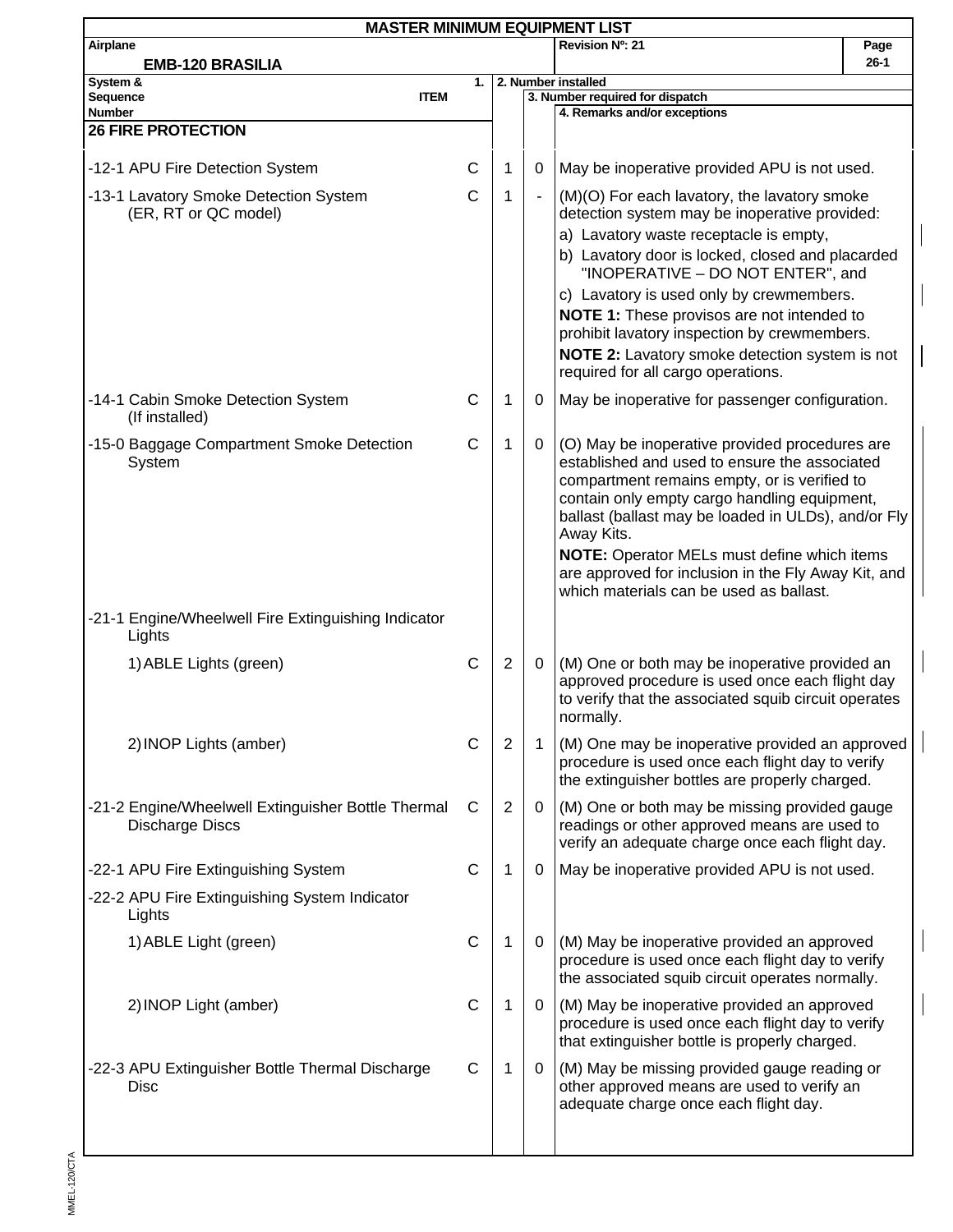| <b>MASTER MINIMUM EQUIPMENT LIST</b>                                   |              |                |   |                                                                                                                                                                                                                                                                                                                                        |                  |  |  |  |
|------------------------------------------------------------------------|--------------|----------------|---|----------------------------------------------------------------------------------------------------------------------------------------------------------------------------------------------------------------------------------------------------------------------------------------------------------------------------------------|------------------|--|--|--|
| Airplane<br><b>EMB-120 BRASILIA</b>                                    |              |                |   | Revision Nº: 21                                                                                                                                                                                                                                                                                                                        | Page<br>$26 - 2$ |  |  |  |
| System &                                                               | 1.           |                |   | 2. Number installed                                                                                                                                                                                                                                                                                                                    |                  |  |  |  |
| Sequence                                                               | <b>ITEM</b>  |                |   | 3. Number required for dispatch                                                                                                                                                                                                                                                                                                        |                  |  |  |  |
| <b>Number</b>                                                          |              |                |   | 4. Remarks and/or exceptions                                                                                                                                                                                                                                                                                                           |                  |  |  |  |
| <b>26 FIRE PROTECTION</b>                                              |              |                |   |                                                                                                                                                                                                                                                                                                                                        |                  |  |  |  |
| -23-0 Baggage Compartment Fire Suppression<br>System<br>(If installed) | $\mathsf C$  | 1              | 0 | (O) May be inoperative provided procedures are<br>established and used to ensure the associated<br>compartment remains empty, or is verified to<br>contain only empty cargo handling equipment,<br>ballast (ballast may be loaded in ULDs), and/or Fly<br>Away Kits.                                                                   |                  |  |  |  |
|                                                                        |              |                |   | NOTE 1: Operator MELs must define which items<br>are approved for inclusion in the Fly Away Kits,<br>and which materials can be used as ballast.<br>NOTE 2: Class E cargo compartments require<br>only the installation of smoke or fire detection<br>systems (not suppression).                                                       |                  |  |  |  |
| -23-1 Lavatory Fire Extinguisher System<br>(If installed)              | C            | 1              | 0 | May be inoperative provided lavatory smoke<br>detector system operates normally.                                                                                                                                                                                                                                                       |                  |  |  |  |
|                                                                        | $\mathsf{C}$ | 1              | 0 | (M)(O) May be inoperative provided:<br>a) Lavatory waste receptacle is empty,<br>b) Lavatory door is locked, closed and placarded<br>"INOPERATIVE - DO NOT ENTER", and<br>c) Lavatory is used only for crewmembers.<br>NOTE 1: These provisos are not intended to<br>prohibit lavatory inspection by crewmember.                       |                  |  |  |  |
|                                                                        |              |                |   | NOTE 2: A lavatory fire extinguisher system is not<br>required for all cargo operations.                                                                                                                                                                                                                                               |                  |  |  |  |
| -26-1 Portable Fire Extinguishers                                      | D            | $\overline{a}$ |   | (M) Any in excess of those required by local<br>regulations may be inoperative or missing<br>provided:<br>a) Inoperative fire extinguisher is tagged<br>inoperative, removed from the installed<br>location, and placed out of sight so it can not<br>be mistaken for a functional unit, and<br>b) Required distribution is mainained. |                  |  |  |  |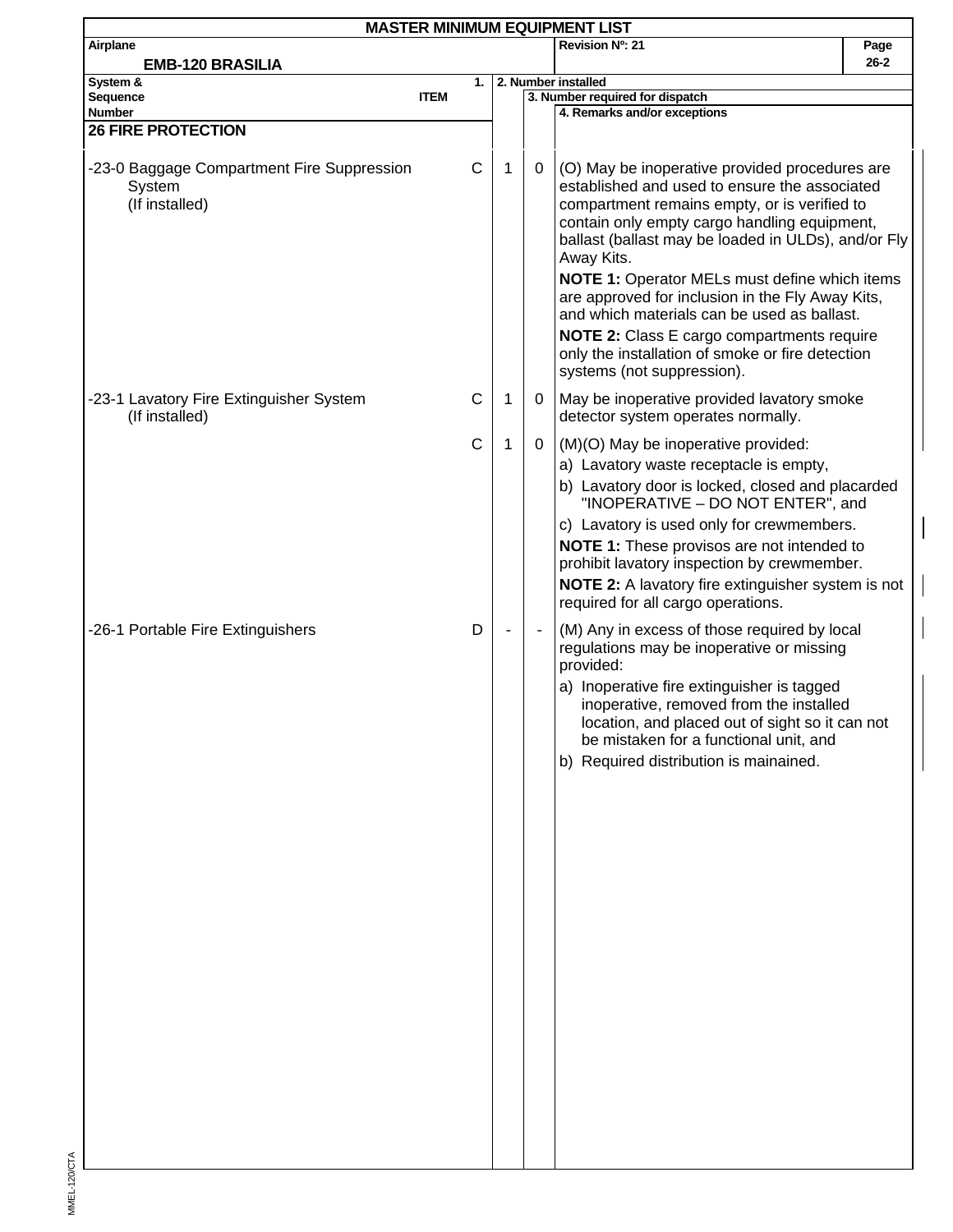|                                                                                                                                        |              |                |             | <b>MASTER MINIMUM EQUIPMENT LIST</b>                                                                                                                                                                                                                       |                |
|----------------------------------------------------------------------------------------------------------------------------------------|--------------|----------------|-------------|------------------------------------------------------------------------------------------------------------------------------------------------------------------------------------------------------------------------------------------------------------|----------------|
| Airplane<br><b>EMB-120 BRASILIA</b>                                                                                                    |              |                |             | Revision Nº: 21                                                                                                                                                                                                                                            | Page<br>$27-1$ |
| System &                                                                                                                               | 1.           |                |             | 2. Number installed                                                                                                                                                                                                                                        |                |
| Sequence                                                                                                                               | <b>ITEM</b>  |                |             | 3. Number required for dispatch                                                                                                                                                                                                                            |                |
| <b>Number</b>                                                                                                                          |              |                |             | 4. Remarks and/or exceptions                                                                                                                                                                                                                               |                |
| <b>27 FLIGHT CONTROLS</b>                                                                                                              |              |                |             |                                                                                                                                                                                                                                                            |                |
| -13-1 Control Disengage Warning System                                                                                                 | $\mathbf C$  | 1              | $\mathbf 0$ | (O) May be inoperative provided an appropriate<br>check is made by crew prior to each departure.                                                                                                                                                           |                |
| -21-1 Pedal Adjustment Mechanism                                                                                                       | $\mathsf{C}$ | $\overline{2}$ | 0           | (M)(O) May be inoperative provided the respective<br>pedal(s) is properly adjusted by other means<br>before takeoff.                                                                                                                                       |                |
| -34-1 Fast-Slow Indicators<br>(If installed)                                                                                           | $\mathsf{C}$ | $\overline{2}$ | 0           |                                                                                                                                                                                                                                                            |                |
| -36-2 Stall Warning Systems                                                                                                            | A            | 2              | 1           | (M)(O) One system may be inoperative provided:<br>a) Remaining channel is verified to operate<br>normally before each departure,<br>b) Airplane is not operated in known or forecast<br>icing conditions, and<br>c) Repairs are made within 3 flight legs. |                |
| -50-0 Flap System                                                                                                                      |              |                |             | Deleted Rev 21.                                                                                                                                                                                                                                            |                |
| -50-1 Flap Position Indicator                                                                                                          | $\mathsf{C}$ | 1              | 0           | (O) May be inoperative provided the light bars on<br>the Annunciator Panel operate normally.                                                                                                                                                               |                |
| -50-2 Flap Warning Indication Lights (ASYMMETRY,<br>CONTROL FAULT, DISAGREEMENT)<br>(If installed)                                     | C            | 3              | 0           | (O) May be inoperative provided light bars on the<br>Annunciator Panel operate normally.                                                                                                                                                                   |                |
| -50-3 Flap Annunciator Panel Light Bars (only for flap<br>annunciator panel version 2 equipped with dual<br>light bars on each column) | $\mathsf{C}$ | 14             | 7           | In a column, one or more LEDs of the same light<br>bar may be inoperative provided all LEDs from the<br>opposite light bar operate normally.                                                                                                               |                |
| -70-1 Gust Lock                                                                                                                        | $\mathsf{C}$ | 1              | 0           | (M)(O) May be inoperative provided:<br>a) System is verified to be unlocked before each<br>departure, and<br>b) Appropriate measures are taken to prevent<br>damage from gust while on the ground.                                                         |                |

 $\begin{array}{c} \end{array}$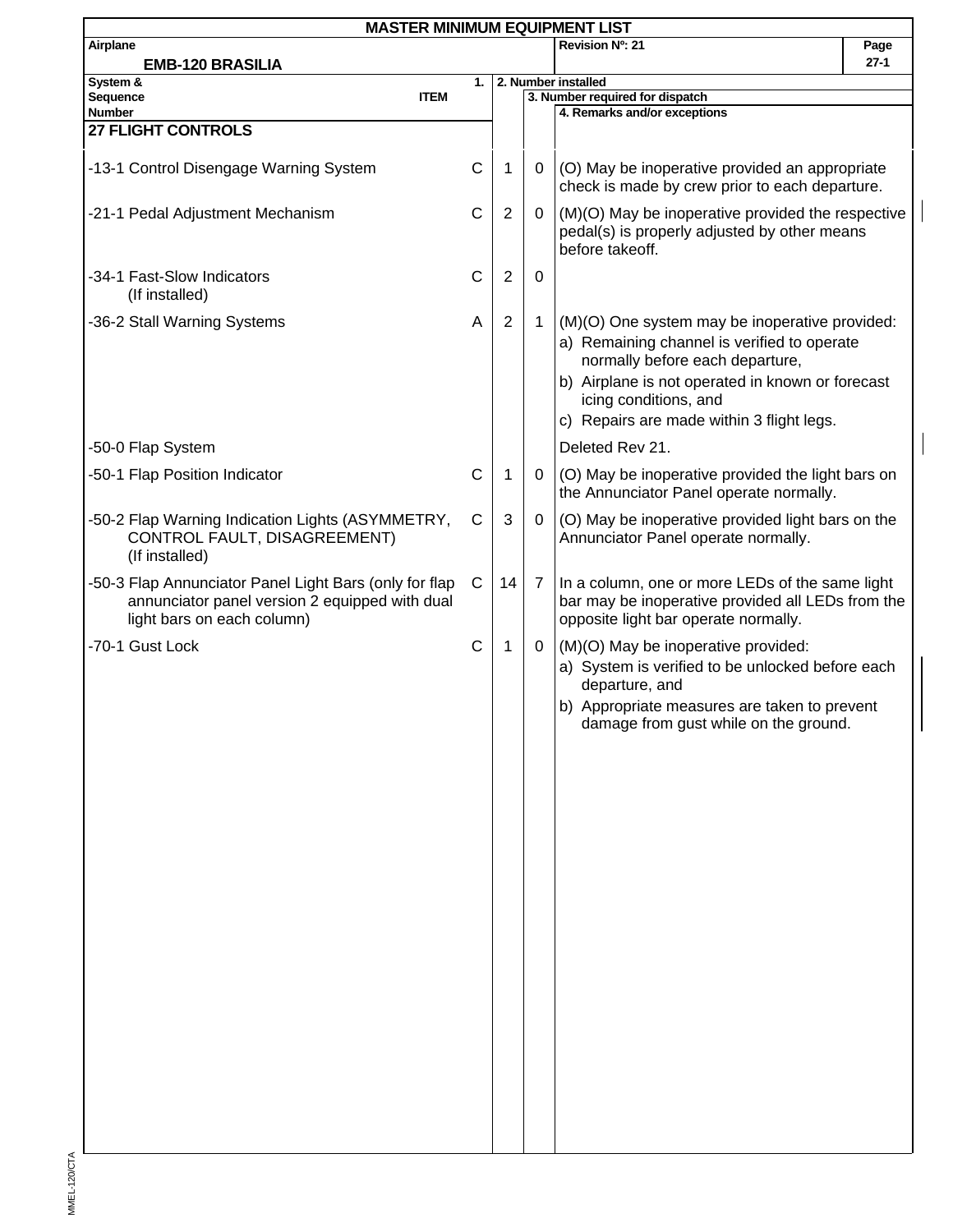|                                                             | <b>MASTER MINIMUM EQUIPMENT LIST</b> |                |   |                                                                                                       |                |
|-------------------------------------------------------------|--------------------------------------|----------------|---|-------------------------------------------------------------------------------------------------------|----------------|
| Airplane<br><b>EMB-120 BRASILIA</b>                         |                                      |                |   | Revision Nº: 21                                                                                       | Page<br>$28-1$ |
| System &                                                    | 1.                                   |                |   | 2. Number installed                                                                                   |                |
| Sequence                                                    | <b>ITEM</b>                          |                |   | 3. Number required for dispatch                                                                       |                |
| <b>Number</b><br>28 FUEL                                    |                                      |                |   | 4. Remarks and/or exceptions                                                                          |                |
|                                                             |                                      |                |   |                                                                                                       |                |
| -21-1 Ejector Main Fuel Pumps                               | C                                    | $\overline{2}$ | 0 | (O) One or both may be inoperative provided:                                                          |                |
|                                                             |                                      |                |   | a) Two electric pumps in the associated tank<br>operate normallly,                                    |                |
|                                                             |                                      |                |   | b) One electric pump in the associated tank is<br>kept on during operation, and                       |                |
|                                                             |                                      |                |   | c) AFM limitations are complied with.                                                                 |                |
| -21-2 Electric Fuel Boost Pumps                             |                                      |                |   |                                                                                                       |                |
| 1) 4 Pump Installation                                      | C                                    | 4              | 2 | (O) One pump per tank may be inoperative                                                              |                |
|                                                             |                                      |                |   | provided all other pumps operate normallly.                                                           |                |
| -21-3 Motive Flow Shutoff Valves                            | C                                    | $\overline{2}$ | 0 | (M)(O) One or both may be inoperative<br>provided:                                                    |                |
|                                                             |                                      |                |   | a) Valve(s) is(are) secured closed,<br>b) Two electric pumps in the associated tank                   |                |
|                                                             |                                      |                |   | operate normally,<br>c) One electric pump in the associated tank is                                   |                |
|                                                             |                                      |                |   | kept on during operation, and<br>d) AFM limitations are complied with.                                |                |
| -22-1 Pressure Refueling System                             | С                                    | $\mathbf 1$    | 0 |                                                                                                       |                |
| 1) Auto Mode                                                | C                                    | 1              | 0 | (M) May be inoperative provided:                                                                      |                |
|                                                             |                                      |                |   | a) Manual mode operates normally, and                                                                 |                |
|                                                             |                                      |                |   | b) Vent valves are verified open.                                                                     |                |
| 2) Manual Mode                                              | C                                    | 1              | 0 |                                                                                                       |                |
| -23-1 APU Shutoff Valve                                     | C                                    | 1              | 0 | (M) May be inoperative provided:                                                                      |                |
|                                                             |                                      |                |   | a) APU is not used, and                                                                               |                |
|                                                             |                                      |                |   | b) Valve is secured closed.                                                                           |                |
| -24-1 Defueling Shutoff Valves                              | C                                    | 2              | 0 | (M) May be inoperative closed.                                                                        |                |
| -41-1 Quantity Indicators                                   | C                                    | $\overline{2}$ | 1 | (M) One may be inoperative provided:                                                                  |                |
|                                                             |                                      |                |   | a) Fuel quantity in associated tank is confirmed by<br>an approved procedure prior to each departure, |                |
|                                                             |                                      |                |   | b) Both fuel flow indicators operate normally, and                                                    |                |
|                                                             |                                      |                |   | c) Fuel remaining or fuel used function of the                                                        |                |
|                                                             |                                      |                |   | totalizer operates normally.                                                                          |                |
| -42-1 Direct Quantity Measuring System<br>(Dripless Sticks) | C                                    | 1              | 0 | (O) May be inoperative provided:                                                                      |                |
|                                                             |                                      |                |   | a) Fuel quantity is determined by alternate<br>means, and                                             |                |
|                                                             |                                      |                |   | b) There is no evidence of leakage.                                                                   |                |
|                                                             |                                      |                |   |                                                                                                       |                |
|                                                             |                                      |                |   |                                                                                                       |                |
|                                                             |                                      |                |   |                                                                                                       |                |
|                                                             |                                      |                |   |                                                                                                       |                |
|                                                             |                                      |                |   |                                                                                                       |                |
|                                                             |                                      |                |   |                                                                                                       |                |
|                                                             |                                      |                |   |                                                                                                       |                |
|                                                             |                                      |                |   |                                                                                                       |                |

 $\begin{array}{c} \rule{0pt}{2.5ex} \rule{0pt}{2.5ex} \rule{0pt}{2.5ex} \rule{0pt}{2.5ex} \rule{0pt}{2.5ex} \rule{0pt}{2.5ex} \rule{0pt}{2.5ex} \rule{0pt}{2.5ex} \rule{0pt}{2.5ex} \rule{0pt}{2.5ex} \rule{0pt}{2.5ex} \rule{0pt}{2.5ex} \rule{0pt}{2.5ex} \rule{0pt}{2.5ex} \rule{0pt}{2.5ex} \rule{0pt}{2.5ex} \rule{0pt}{2.5ex} \rule{0pt}{2.5ex} \rule{0pt}{2.5ex} \rule{0$ 

 $\overline{\phantom{a}}$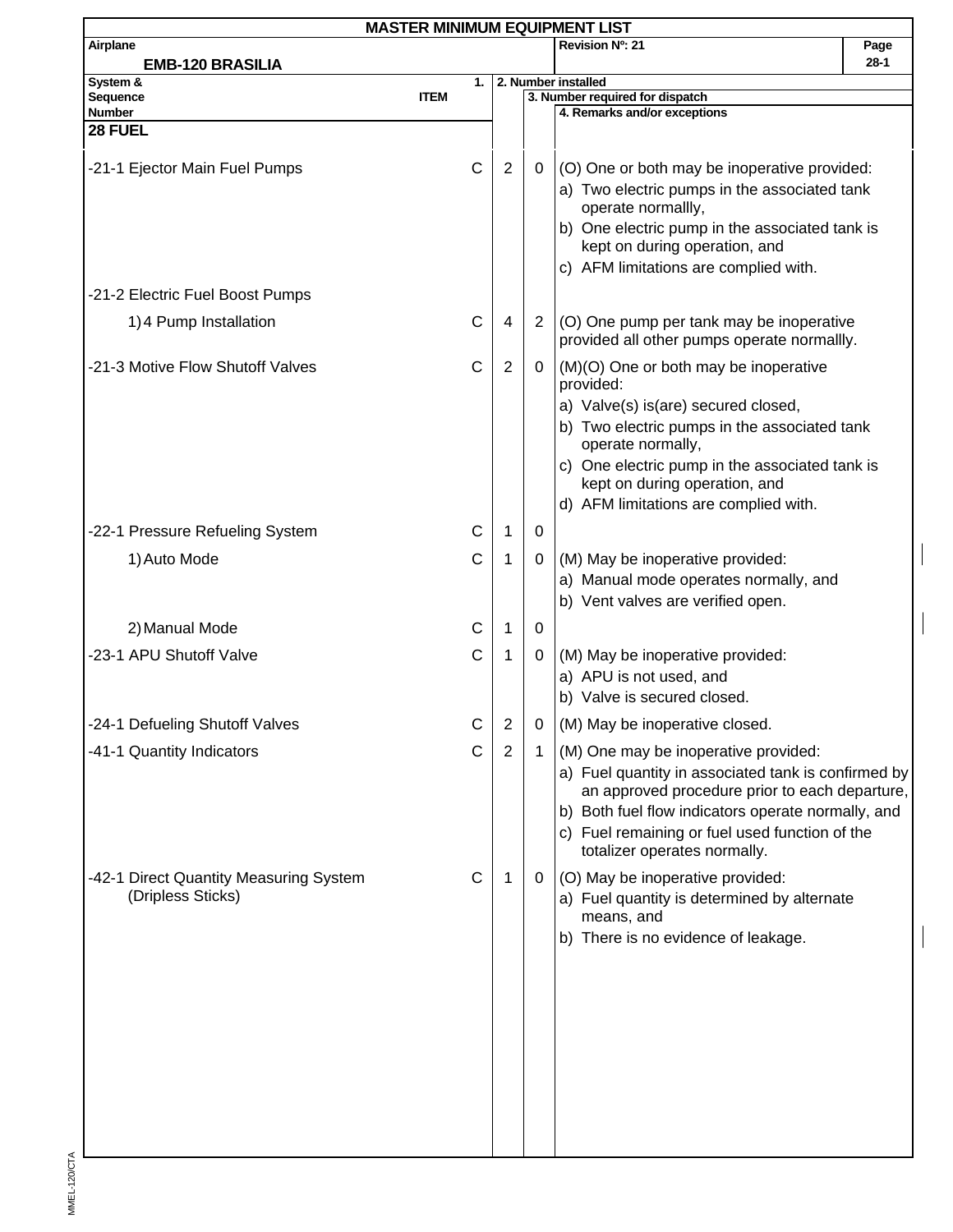| Airplane                                   | <b>MASTER MINIMUM EQUIPMENT LIST</b> |                |                | Revision Nº: 21                                                                                                                                                                             | Page   |
|--------------------------------------------|--------------------------------------|----------------|----------------|---------------------------------------------------------------------------------------------------------------------------------------------------------------------------------------------|--------|
| <b>EMB-120 BRASILIA</b><br>System &        | 1.                                   |                |                | 2. Number installed                                                                                                                                                                         | $29-1$ |
| Sequence                                   | <b>ITEM</b>                          |                |                | 3. Number required for dispatch                                                                                                                                                             |        |
| <b>Number</b><br><b>29 HYDRAULIC POWER</b> |                                      |                |                | 4. Remarks and/or exceptions                                                                                                                                                                |        |
|                                            |                                      |                |                |                                                                                                                                                                                             |        |
| -10-1 Electric Hydraulic Pumps             |                                      |                |                |                                                                                                                                                                                             |        |
| 1) Automatic Function                      | $\mathsf C$                          | $\overline{2}$ | 0              | (O) May be inoperative provided the affected<br>pump is manually turned on before takeoff and<br>landing.                                                                                   |        |
| -30-1 FILTER Lights                        | $\mathsf C$                          | $\overline{2}$ | -1             | (M) One may be inoperative provided the filter<br>pop-up indicators are inspected once each flight<br>day.                                                                                  |        |
| -31-1 Hydraulic Pressure Indicator         |                                      |                |                |                                                                                                                                                                                             |        |
| 1) Green System                            | $\mathsf{C}$                         | 1              | 0              | May be inoperative provided:<br>a) Associate MAIN PUMP LOW PRESS light<br>operates normally, and<br>b) Associated hydraulic quantity indicator                                              |        |
|                                            |                                      |                |                | operates normally.                                                                                                                                                                          |        |
| 2) Blue System                             | $\mathsf{C}$                         | 1              | 0              | May be inoperative provided:<br>a) Associated MAIN PUMP LOW PRESS light<br>operates normally, and<br>b) Associated hydraulic quantity indicator<br>operates normally.                       |        |
| -31-2 Hydraulic Quantity Indicator         |                                      |                |                |                                                                                                                                                                                             |        |
| 1) Green System                            | $\mathsf{C}$                         | $\mathbf 1$    | 0              | (M) May be inoperative provided:<br>a) Associated fluid quantity is verified to be<br>normal before each departure, and<br>b) Associated hydraulic pressure indicator<br>operates normally. |        |
| 2) Blue System                             | $\mathsf{C}$                         | 1              | 0              | (M) May be inoperative provided:<br>a) Associated fluid quantity is verified to be<br>normal before each departure, and<br>b) Associated hydraulic pressure indicator<br>operates normally. |        |
| -31-3 MAIN PUMP LOW PRESS Lights           | $\mathsf{C}$                         | $\overline{2}$ | 0              | One or both may be inoperative provided the<br>associated pressure indicator operates normally<br>and is monitored during the flight.                                                       |        |
| -31-4 Reservoir LOW LEVEL Lights           | $\mathsf C$                          | $\overline{2}$ | 0              | One or both may be inoperative provided the<br>associated fluid quantity indicator operates<br>normally and is monitored during the flight.                                                 |        |
| -31-5 Reservoir LOW PRESS Lights           | C                                    | $\overline{2}$ | $\overline{1}$ | (M) One may be inoperative provided reservoir<br>pressurization system operates normally.                                                                                                   |        |
|                                            |                                      |                |                |                                                                                                                                                                                             |        |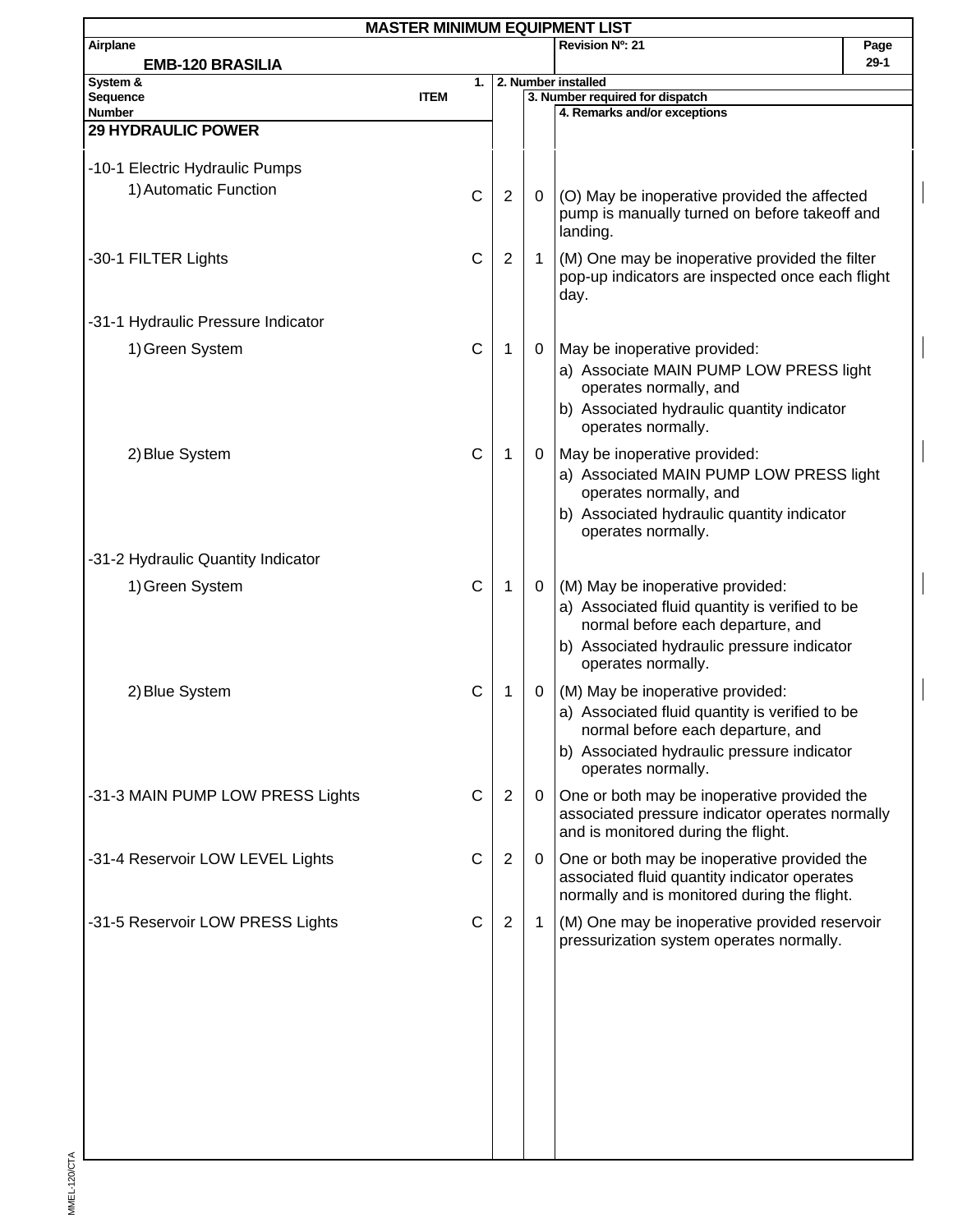|                                              | <b>MASTER MINIMUM EQUIPMENT LIST</b> |                |              |                                                                                                                                                                                                                                            |                |
|----------------------------------------------|--------------------------------------|----------------|--------------|--------------------------------------------------------------------------------------------------------------------------------------------------------------------------------------------------------------------------------------------|----------------|
| Airplane<br><b>EMB-120 BRASILIA</b>          |                                      |                |              | Revision Nº: 21                                                                                                                                                                                                                            | Page<br>$30-1$ |
| System &                                     | 1.                                   |                |              | 2. Number installed                                                                                                                                                                                                                        |                |
| Sequence                                     | <b>ITEM</b>                          |                |              | 3. Number required for dispatch                                                                                                                                                                                                            |                |
| <b>Number</b>                                |                                      |                |              | 4. Remarks and/or exceptions                                                                                                                                                                                                               |                |
| <b>30 ICE AND RAIN PROTECTION</b>            |                                      |                |              |                                                                                                                                                                                                                                            |                |
| -10-1 Leading Edge Deicing System            | B                                    | 1              | 0            | (O) May be inoperative provided airplane is not<br>operated in know or forecast icing conditions.                                                                                                                                          |                |
| -10-2 Leading Edge Failure Indicating Lights | $\mathsf{C}$                         | 11             | 5            | (M)(O) Wing indicating lights may be inoperative<br>provided:                                                                                                                                                                              |                |
|                                              |                                      |                |              | a) Leading edge deicing system is verified to<br>operate normally prior to departure into known<br>or forecast icing conditions, and                                                                                                       |                |
|                                              |                                      |                |              | b) Proper operation of wing deice is visually<br>verified while in icing conditions.                                                                                                                                                       |                |
|                                              | B                                    | 11             | 0            | May be inoperative provided airplane is not<br>operated in known or forecast icing conditions.                                                                                                                                             |                |
| -10-3 Leading Edge NORMAL Light              | $\mathsf{C}$                         | 1              | 0            | May be inoperative provided all leading edge<br>failure indicating lights operate normally or the<br>system is confirmed to operate normally prior to<br>departure into known or forecast icing conditions.                                |                |
| -20-1 Engine Air Inlet Deicing System        | В                                    | $\overline{2}$ | $\mathbf{1}$ | One may be inoperative provided airplane is not<br>operated in known or forecast icing conditions.                                                                                                                                         |                |
|                                              | B                                    | $\overline{2}$ | $\mathbf 0$  | One or both may be inoperative for day VMC flight<br>only provided airplane is not operated in known or<br>forecast icing conditions.                                                                                                      |                |
| -20-2 Engine Air Inlet NORMAL Lights         | C                                    | $\overline{2}$ | $\mathbf 1$  | (M) One may be inoperative provided associated<br>INOP light operates normally.                                                                                                                                                            |                |
|                                              | $\mathsf C$                          | $\overline{2}$ | 0            | One or both may be inoperative provided airplane<br>is not operated in known or forecast icing<br>conditions.                                                                                                                              |                |
| -20-3 Engine Air Inlet INOP Lights           | $\mathsf C$                          | $\overline{2}$ | 1            | (M) One may be inoperative provided:<br>a) System is verified to operate normally prior to<br>departure into known or forecast icing<br>conditions, and<br>b) Associated NORMAL light and master caution<br>panel lights operate normally. |                |
|                                              | $\mathsf{C}$                         | $\overline{2}$ | 0            | One or both may be inoperative provided airplane<br>is not operated in known or forecast icing<br>conditions.                                                                                                                              |                |
| -20-4 Deicing System Monitor                 | B                                    | 1              | 0            | May be inoperative provided airplane is not<br>operated in known or forecast icing conditions.                                                                                                                                             |                |
| -20-5 Leading Edge Deicing System Timers     | C                                    | $\overline{2}$ | $\mathbf{1}$ |                                                                                                                                                                                                                                            |                |
|                                              | B                                    | $\overline{2}$ | 0            | May be inoperative provided airplane is not<br>operated in known or forecast icing conditions.                                                                                                                                             |                |
| -31-1 Pitot-Static Tube Heating System       | B                                    | 3              | 2            | One may be inoperative provided airplane is not<br>operated in visible moisture, or in known or<br>forecast icing conditions.                                                                                                              |                |
| -31-2 Pitot-Static Tubes INOP Lights         | В                                    | 3              | 0            | (M)(O) One or more may be inoperative provided:<br>a) Remaining elements of the pitot heat system<br>are checked and functioning normally before<br>each flight day, and                                                                   |                |
|                                              |                                      |                |              | b) Airplane is not operated in visible moisture, or<br>in known or forecast icing conditions.                                                                                                                                              |                |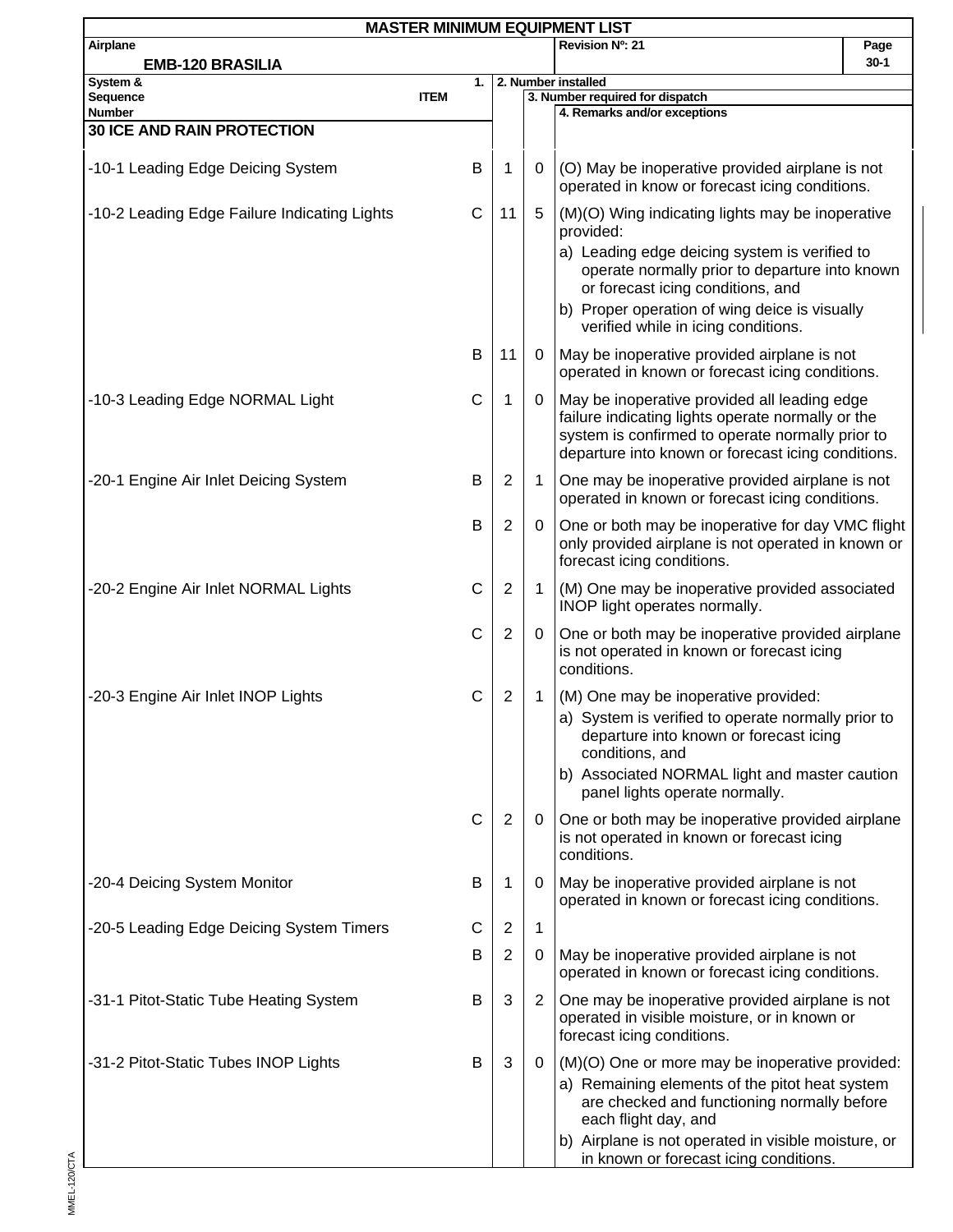| <b>MASTER MINIMUM EQUIPMENT LIST</b>               |              |                         |              |                                                                                                                                                                                                                                            |                  |  |  |  |  |
|----------------------------------------------------|--------------|-------------------------|--------------|--------------------------------------------------------------------------------------------------------------------------------------------------------------------------------------------------------------------------------------------|------------------|--|--|--|--|
| Airplane<br><b>EMB-120 BRASILIA</b>                |              |                         |              | Revision Nº: 21                                                                                                                                                                                                                            | Page<br>$30 - 2$ |  |  |  |  |
| System &                                           | 1.           |                         |              | 2. Number installed                                                                                                                                                                                                                        |                  |  |  |  |  |
| Sequence                                           | <b>ITEM</b>  |                         |              | 3. Number required for dispatch                                                                                                                                                                                                            |                  |  |  |  |  |
| <b>Number</b><br><b>30 ICE AND RAIN PROTECTION</b> |              |                         |              | 4. Remarks and/or exceptions                                                                                                                                                                                                               |                  |  |  |  |  |
|                                                    |              |                         |              |                                                                                                                                                                                                                                            |                  |  |  |  |  |
| -32-1 AOA Sensor Heating System                    | В            | $\overline{2}$          | 1.           | One may be inoperative provided airplane is not<br>operated in known or forecast icing conditions.                                                                                                                                         |                  |  |  |  |  |
| -33-1 TAT Probe Heating System<br>(If installed)   | C            | 1                       | 0            | May be inoperative provided airplane is not<br>operated in known or forecast icing conditions.                                                                                                                                             |                  |  |  |  |  |
|                                                    | B            | 1                       | $\mathbf{0}$ | May be inoperative provided:<br>a) Cockpit Voice Recorder (CVR) operates<br>normally, and<br>b) Omega Navigation System is not used.                                                                                                       |                  |  |  |  |  |
| -34-1 Side Slip Sensor Heading System              | C            | 1                       | 0            | May be inoperative provided airplane is not                                                                                                                                                                                                |                  |  |  |  |  |
|                                                    |              |                         |              | operated in known or forecast icing conditions.                                                                                                                                                                                            |                  |  |  |  |  |
| -40-1 Windshield Heating Systems                   | C            | $\overline{\mathbf{c}}$ | 0            | One or both may be inoperative provided airplane<br>is not operated in known or forecast icing<br>conditions.                                                                                                                              |                  |  |  |  |  |
| -40-2 Windshield Heating ON & INOP Lights          | C            | 4                       | 0            | (M) Any or all may be inoperative provided<br>respective windshield heating systems operate<br>normally prior to takeoff.<br>NOTE: Not required for an inoperative windshield<br>heater.                                                   |                  |  |  |  |  |
| -41-1 Windshield Wipers                            | $\mathsf{C}$ | $\overline{2}$          | 0            | One or both may be inoperative provided airplane<br>is not operated in precipitation within 5 nautical<br>miles of the airport of takeoff or intended landing.                                                                             |                  |  |  |  |  |
| 1) Low Speed Mode                                  | C            | 2                       | 0            | May be inoperative provided high speed operates<br>normallly.                                                                                                                                                                              |                  |  |  |  |  |
| 2) High Speed Mode                                 | C            | $\overline{2}$          | 0            | May be inoperative provided low speed operates<br>normally.                                                                                                                                                                                |                  |  |  |  |  |
| 3) Timer Mode                                      | C            | 2                       | 0            |                                                                                                                                                                                                                                            |                  |  |  |  |  |
| -60-1 Propeller Deicing Systems                    | C            | $\overline{2}$          | 0            | One or both may be inoperative provided airplane<br>is not operated in known or forecast icing<br>conditions.                                                                                                                              |                  |  |  |  |  |
| -60-2 Propeller Deicing System INOP Lights         | C            | $\overline{2}$          | 0            | (M) One or both may be inoperative provided:<br>a) Normal propeller deice function is verified<br>before departure into known or forecast icing<br>conditions, and<br>b) NORMAL light and master caution panel lights<br>operate normally. |                  |  |  |  |  |
| -60-3 Propeller Deicing System NORMAL Light        | C            | 1                       | 0            | (M) May be inoperative provided:<br>a) Normal propeller deice function is verified<br>before departure into known or forecast icing<br>conditions, and<br>b) INOP and master caution lights operate<br>normally.                           |                  |  |  |  |  |
| -60-4 Propeller Deice System Timers                | C            | $\overline{c}$          | 1            |                                                                                                                                                                                                                                            |                  |  |  |  |  |
|                                                    | B            | 2                       | 0            | May be inoperative provided airplane is not<br>operated in known or forecast icing conditions.                                                                                                                                             |                  |  |  |  |  |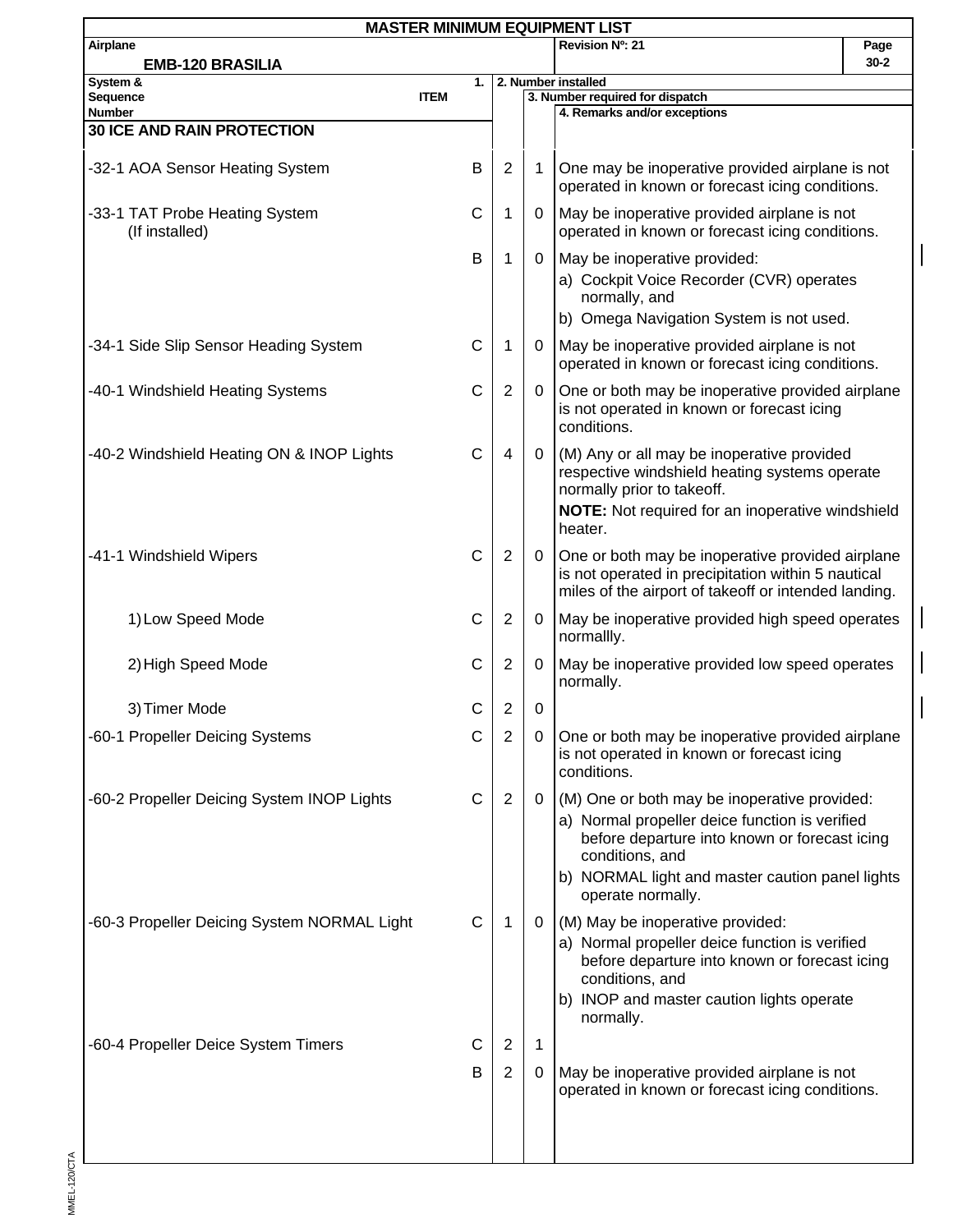| <b>MASTER MINIMUM EQUIPMENT LIST</b>         |             |             |           |                                                  |          |  |  |  |
|----------------------------------------------|-------------|-------------|-----------|--------------------------------------------------|----------|--|--|--|
| Airplane                                     |             |             |           | Revision Nº: 21                                  | Page     |  |  |  |
| <b>EMB-120 BRASILIA</b>                      |             |             |           |                                                  | $30 - 3$ |  |  |  |
| System &                                     | 1.          |             |           | 2. Number installed                              |          |  |  |  |
| Sequence                                     | <b>ITEM</b> |             |           | 3. Number required for dispatch                  |          |  |  |  |
| Number                                       |             |             |           | 4. Remarks and/or exceptions                     |          |  |  |  |
| <b>30 ICE AND RAIN PROTECTION</b>            |             |             |           |                                                  |          |  |  |  |
|                                              |             |             |           |                                                  |          |  |  |  |
| -80-2 Icing Condition Low Speed Alarm System | A           | $\mathbf 1$ | $\pmb{0}$ | May be inoperative provided:                     |          |  |  |  |
|                                              |             |             |           |                                                  |          |  |  |  |
|                                              |             |             |           | a) Airplane is not operated in known or forecast |          |  |  |  |
|                                              |             |             |           | icing conditions,                                |          |  |  |  |
|                                              |             |             |           | b) If icing conditions are inadvertently         |          |  |  |  |
|                                              |             |             |           | encountered, disconnect the autopilot and exit   |          |  |  |  |
|                                              |             |             |           | icing conditions, and                            |          |  |  |  |
|                                              |             |             |           | c) Repairs are made within 3 calendar days.      |          |  |  |  |
|                                              |             |             |           |                                                  |          |  |  |  |
|                                              |             |             |           |                                                  |          |  |  |  |
|                                              |             |             |           |                                                  |          |  |  |  |
|                                              |             |             |           |                                                  |          |  |  |  |
|                                              |             |             |           |                                                  |          |  |  |  |
|                                              |             |             |           |                                                  |          |  |  |  |
|                                              |             |             |           |                                                  |          |  |  |  |
|                                              |             |             |           |                                                  |          |  |  |  |
|                                              |             |             |           |                                                  |          |  |  |  |
|                                              |             |             |           |                                                  |          |  |  |  |
|                                              |             |             |           |                                                  |          |  |  |  |
|                                              |             |             |           |                                                  |          |  |  |  |
|                                              |             |             |           |                                                  |          |  |  |  |
|                                              |             |             |           |                                                  |          |  |  |  |
|                                              |             |             |           |                                                  |          |  |  |  |
|                                              |             |             |           |                                                  |          |  |  |  |
|                                              |             |             |           |                                                  |          |  |  |  |
|                                              |             |             |           |                                                  |          |  |  |  |
|                                              |             |             |           |                                                  |          |  |  |  |
|                                              |             |             |           |                                                  |          |  |  |  |
|                                              |             |             |           |                                                  |          |  |  |  |
|                                              |             |             |           |                                                  |          |  |  |  |
|                                              |             |             |           |                                                  |          |  |  |  |
|                                              |             |             |           |                                                  |          |  |  |  |
|                                              |             |             |           |                                                  |          |  |  |  |
|                                              |             |             |           |                                                  |          |  |  |  |
|                                              |             |             |           |                                                  |          |  |  |  |
|                                              |             |             |           |                                                  |          |  |  |  |
|                                              |             |             |           |                                                  |          |  |  |  |
|                                              |             |             |           |                                                  |          |  |  |  |
|                                              |             |             |           |                                                  |          |  |  |  |
|                                              |             |             |           |                                                  |          |  |  |  |
|                                              |             |             |           |                                                  |          |  |  |  |
|                                              |             |             |           |                                                  |          |  |  |  |
|                                              |             |             |           |                                                  |          |  |  |  |
|                                              |             |             |           |                                                  |          |  |  |  |
|                                              |             |             |           |                                                  |          |  |  |  |
|                                              |             |             |           |                                                  |          |  |  |  |
|                                              |             |             |           |                                                  |          |  |  |  |
|                                              |             |             |           |                                                  |          |  |  |  |
|                                              |             |             |           |                                                  |          |  |  |  |
|                                              |             |             |           |                                                  |          |  |  |  |
|                                              |             |             |           |                                                  |          |  |  |  |
|                                              |             |             |           |                                                  |          |  |  |  |
|                                              |             |             |           |                                                  |          |  |  |  |
|                                              |             |             |           |                                                  |          |  |  |  |
|                                              |             |             |           |                                                  |          |  |  |  |
|                                              |             |             |           |                                                  |          |  |  |  |
|                                              |             |             |           |                                                  |          |  |  |  |
|                                              |             |             |           |                                                  |          |  |  |  |
|                                              |             |             |           |                                                  |          |  |  |  |
|                                              |             |             |           |                                                  |          |  |  |  |
|                                              |             |             |           |                                                  |          |  |  |  |
|                                              |             |             |           |                                                  |          |  |  |  |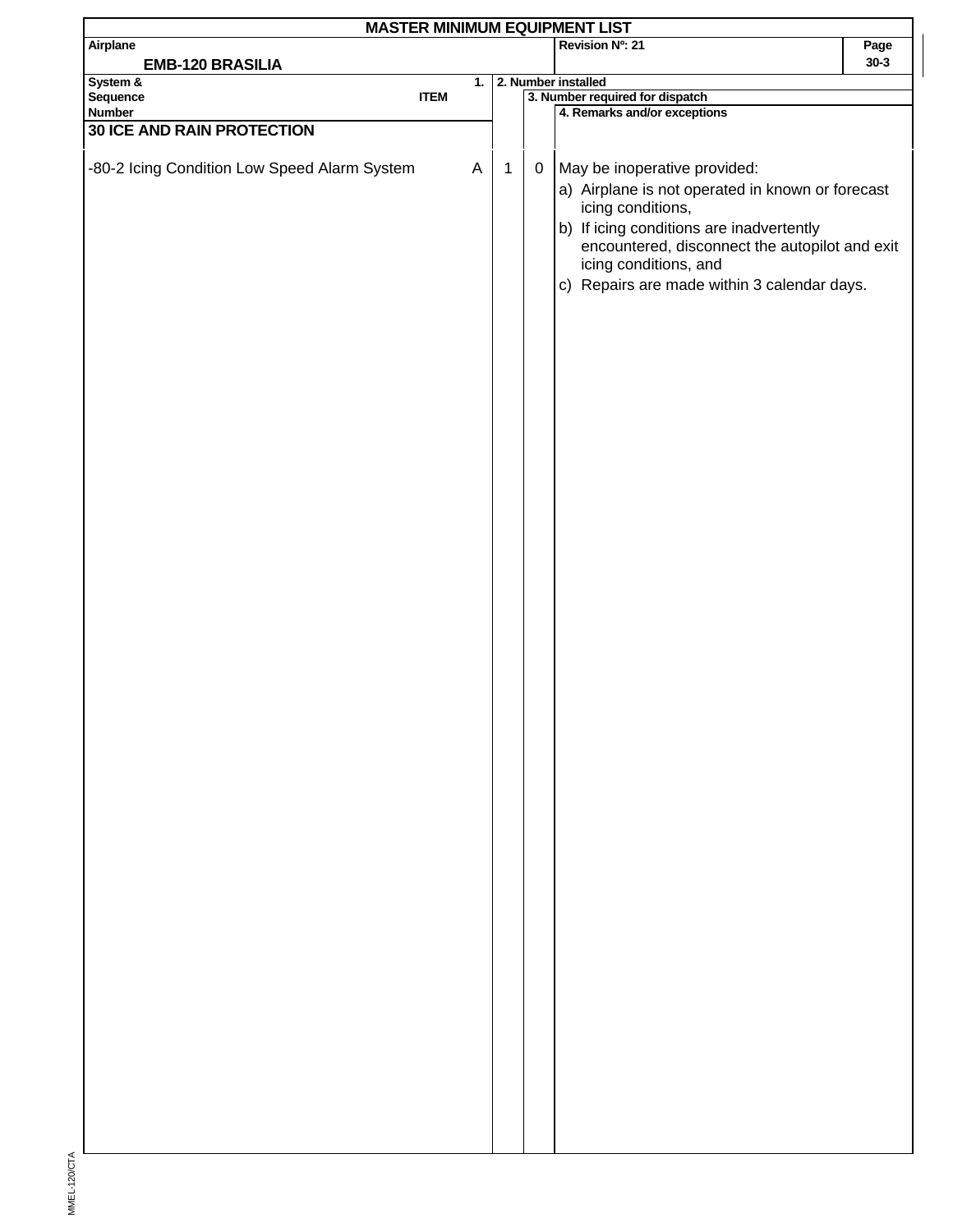| <b>MASTER MINIMUM EQUIPMENT LIST</b><br>Page<br>Airplane<br>Revision Nº: 21 |              |                |                |                                                                                                                                                                                                                                                                                                                                                                                                                                                                                     |          |  |  |  |
|-----------------------------------------------------------------------------|--------------|----------------|----------------|-------------------------------------------------------------------------------------------------------------------------------------------------------------------------------------------------------------------------------------------------------------------------------------------------------------------------------------------------------------------------------------------------------------------------------------------------------------------------------------|----------|--|--|--|
| <b>EMB-120 BRASILIA</b>                                                     |              |                |                |                                                                                                                                                                                                                                                                                                                                                                                                                                                                                     | $31 - 1$ |  |  |  |
| System &<br><b>ITEM</b><br>Sequence                                         | 1.           |                |                | 2. Number installed<br>3. Number required for dispatch                                                                                                                                                                                                                                                                                                                                                                                                                              |          |  |  |  |
| <b>Number</b>                                                               |              |                |                | 4. Remarks and/or exceptions                                                                                                                                                                                                                                                                                                                                                                                                                                                        |          |  |  |  |
| <b>31 INSTRUMENTS</b>                                                       |              |                |                |                                                                                                                                                                                                                                                                                                                                                                                                                                                                                     |          |  |  |  |
| -21-1 Clocks                                                                | C            |                |                | As required by local regulations.                                                                                                                                                                                                                                                                                                                                                                                                                                                   |          |  |  |  |
| -32-1 Flight Data Recorder (FDR) System                                     | C            |                |                | Any in excess of those required by local<br>regulations may be inoperative.                                                                                                                                                                                                                                                                                                                                                                                                         |          |  |  |  |
|                                                                             | A            |                | 0              | May be inoperative provided:<br>a) Cockpit Voice Recorder (CVR) operates<br>normally,<br>b) Airplane is not dispatched from a designated<br>airport as listed in the operator's MEL unless:<br>1) The FDR failure occurs after pushback but<br>prior to takeoff, or<br>2) The FDR repair was attempted but not<br>sucessful.<br>c) In those cases where repair is attempted but<br>not sucessful, the airplane may be dispatched<br>on a flight or series of flights until the next |          |  |  |  |
|                                                                             |              |                |                | designated airport where repair must be<br>accomplished prior to dispatch, and<br>d) Repairs are made within 3 flight days.                                                                                                                                                                                                                                                                                                                                                         |          |  |  |  |
|                                                                             | A            |                | 0              | May be inoperative provided:<br>a) Operations are conducted by an operator other<br>than a holder of an air carrier or commercial<br>operator certificate, and<br>b) Repairs are conducted according to local<br>regulations.                                                                                                                                                                                                                                                       |          |  |  |  |
| 1) FDR Recording Parameters required by local<br>regulations                | A            |                | $\blacksquare$ | Up to 3 recording parameters may be inoperative<br>provided:<br>a) Cockpit Voice Recorder (CVR) operates<br>normally, and<br>b) Repairs are made within 20 calendar days.                                                                                                                                                                                                                                                                                                           |          |  |  |  |
| 2) FDR Recording Parameters not required by<br>local regulations            | A            |                |                | May be inoperative provided repairs are made<br>prior to the completion of the next heavy<br>maintenance visit.                                                                                                                                                                                                                                                                                                                                                                     |          |  |  |  |
| -50-1 Master WARNING Lights                                                 | $\mathsf{C}$ | $\sqrt{2}$     | $\mathbf{1}$   | One may be inoperative provided master warning<br>aural alert and all discrete warning lights operate<br>normally.                                                                                                                                                                                                                                                                                                                                                                  |          |  |  |  |
| -50-2 Master CAUTION Lights                                                 | $\mathsf{C}$ | $\overline{2}$ | 1              | One may be inoperative provided master caution<br>aural alert and all discrete caution lights operate<br>normally.                                                                                                                                                                                                                                                                                                                                                                  |          |  |  |  |
| -50-3 Alarm Cancel Switches                                                 | $\mathsf C$  | $\overline{2}$ | $\mathbf{1}$   |                                                                                                                                                                                                                                                                                                                                                                                                                                                                                     |          |  |  |  |
| -51-1 Multiple Alarm Panel Lights                                           | $\mathsf C$  |                |                | Up to 3 individual amber caution lights may be<br>inoperative provided:<br>a) Both master caution lights associated with the<br>malfunctioning light operate normally, and<br>b) All discrete lights associated with the<br>malfunctioning light operate normally.<br>NOTE: Individual lights not required if associated<br>system is inoperative.                                                                                                                                  |          |  |  |  |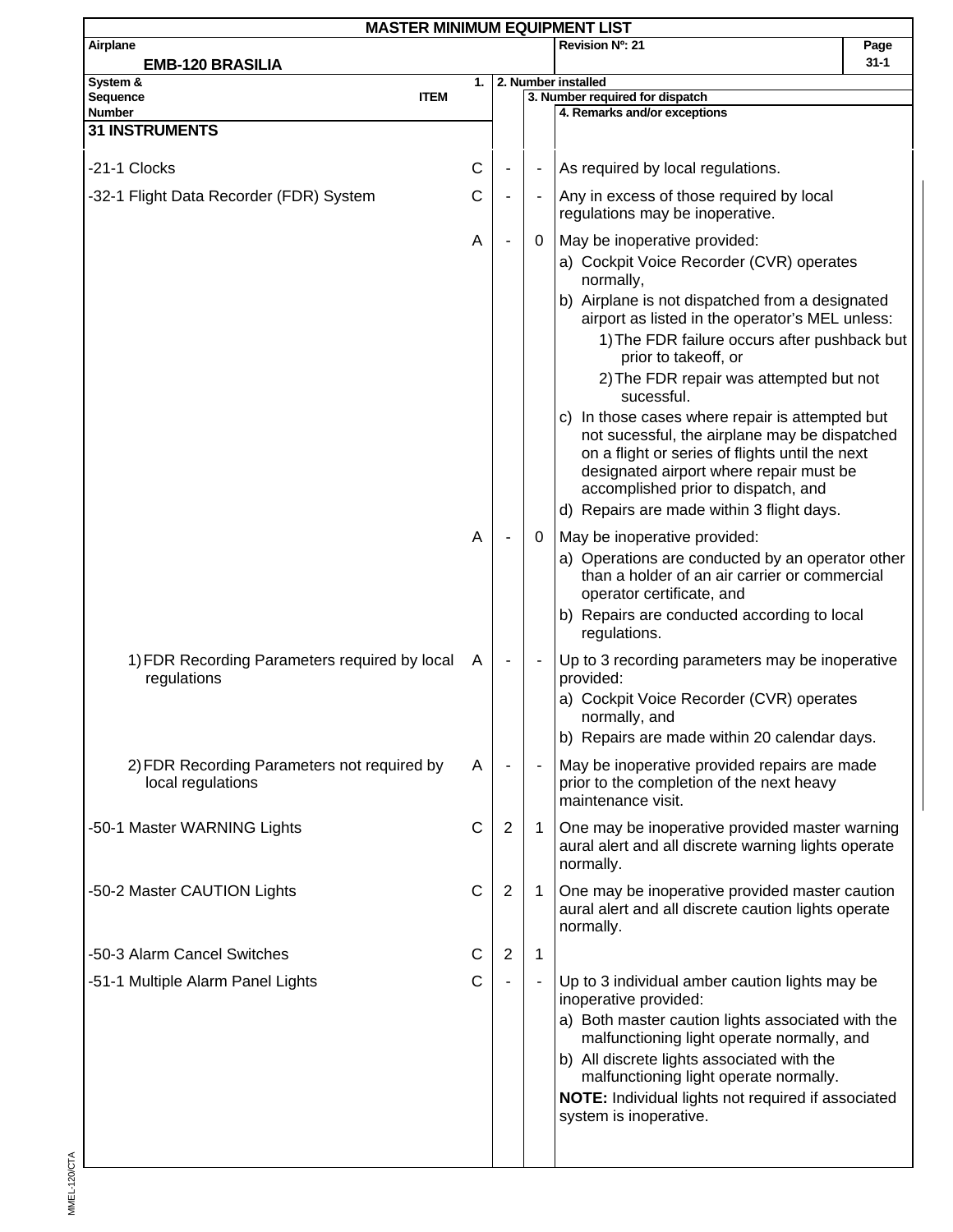|                                            |             |                  |              | <b>MASTER MINIMUM EQUIPMENT LIST</b>             |                  |
|--------------------------------------------|-------------|------------------|--------------|--------------------------------------------------|------------------|
| Airplane<br><b>EMB-120 BRASILIA</b>        |             |                  |              | Revision Nº: 21                                  | Page<br>$31 - 2$ |
| System &                                   | 1.          |                  |              | 2. Number installed                              |                  |
| Sequence                                   | <b>ITEM</b> |                  |              | 3. Number required for dispatch                  |                  |
| Number<br><b>31 INSTRUMENTS</b>            |             |                  |              | 4. Remarks and/or exceptions                     |                  |
|                                            |             |                  |              |                                                  |                  |
| -52-1 ALARM LT Switch                      |             |                  |              |                                                  |                  |
| 1) Test Function                           | $\mathsf C$ | $\mathbf 1$      | 0            | (M) Test function may be inoperative provided    |                  |
|                                            |             |                  |              | individual alarm lights are confirmed to operate |                  |
|                                            |             |                  |              | normally once each flight day.                   |                  |
| 2) Dimmer Function                         | $\mathsf C$ | $\mathbf{1}$     | $\mathbf 0$  | May be inoperative for day operations.           |                  |
| -53-1 Aural Warning Unit                   |             |                  |              |                                                  |                  |
| 1) Primary and Secondary Channels          | С           | $\boldsymbol{2}$ | $\mathbf{1}$ | One channel may be inoperative.                  |                  |
| -53-2 Aural Warning Exclusive Loudspeakers | $\mathsf C$ | $\sqrt{2}$       | $\mathbf 0$  | (O) One or both may be inoperative provided      |                  |
|                                            |             |                  |              | pilots use earphones and/or operate SPKR         |                  |
|                                            |             |                  |              | pushbutton on audio control panels.              |                  |
|                                            |             |                  |              |                                                  |                  |
|                                            |             |                  |              |                                                  |                  |
|                                            |             |                  |              |                                                  |                  |
|                                            |             |                  |              |                                                  |                  |
|                                            |             |                  |              |                                                  |                  |
|                                            |             |                  |              |                                                  |                  |
|                                            |             |                  |              |                                                  |                  |
|                                            |             |                  |              |                                                  |                  |
|                                            |             |                  |              |                                                  |                  |
|                                            |             |                  |              |                                                  |                  |
|                                            |             |                  |              |                                                  |                  |
|                                            |             |                  |              |                                                  |                  |
|                                            |             |                  |              |                                                  |                  |
|                                            |             |                  |              |                                                  |                  |
|                                            |             |                  |              |                                                  |                  |
|                                            |             |                  |              |                                                  |                  |
|                                            |             |                  |              |                                                  |                  |
|                                            |             |                  |              |                                                  |                  |
|                                            |             |                  |              |                                                  |                  |
|                                            |             |                  |              |                                                  |                  |
|                                            |             |                  |              |                                                  |                  |
|                                            |             |                  |              |                                                  |                  |
|                                            |             |                  |              |                                                  |                  |
|                                            |             |                  |              |                                                  |                  |
|                                            |             |                  |              |                                                  |                  |
|                                            |             |                  |              |                                                  |                  |
|                                            |             |                  |              |                                                  |                  |
|                                            |             |                  |              |                                                  |                  |
|                                            |             |                  |              |                                                  |                  |
|                                            |             |                  |              |                                                  |                  |
|                                            |             |                  |              |                                                  |                  |
|                                            |             |                  |              |                                                  |                  |
|                                            |             |                  |              |                                                  |                  |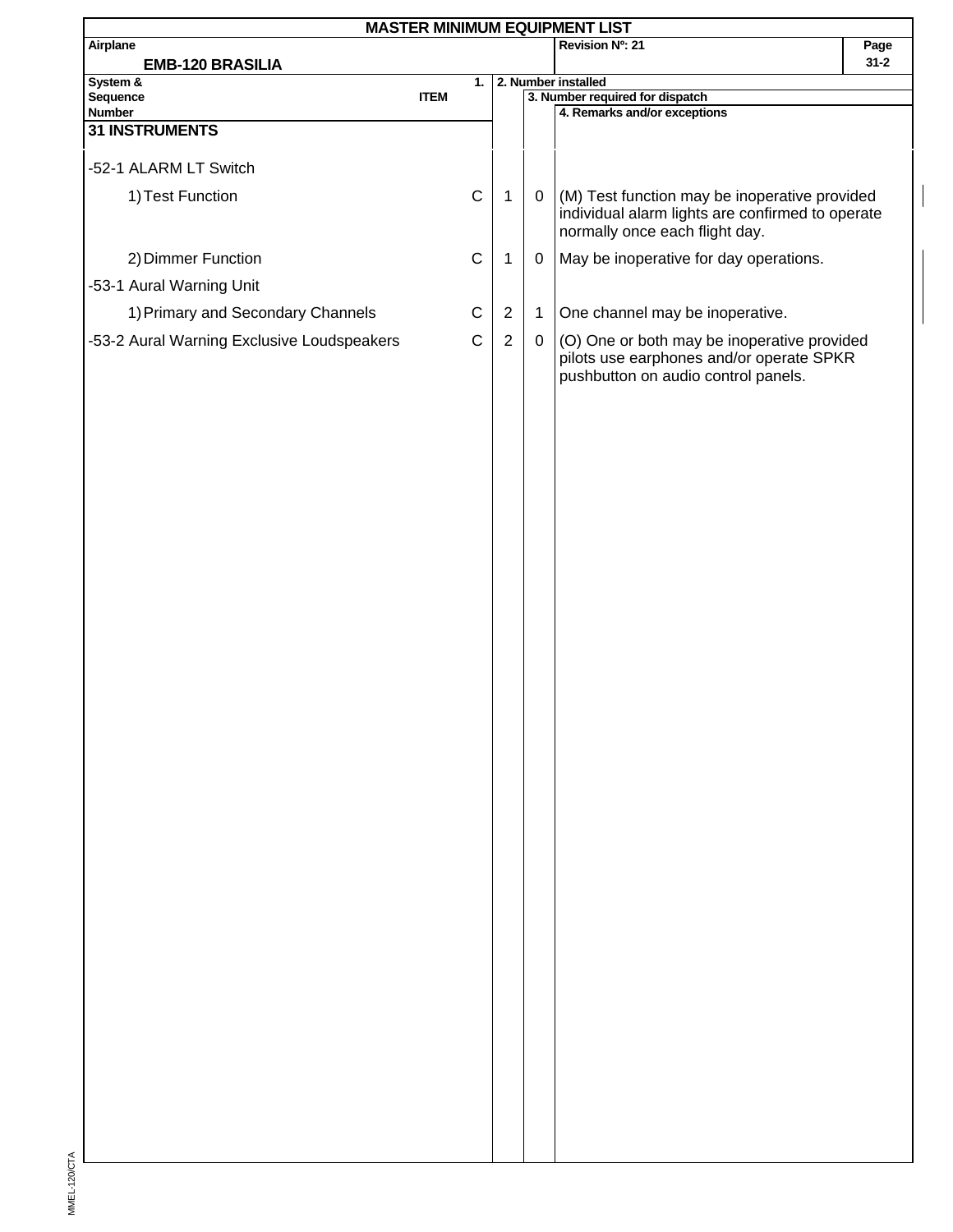| <b>MASTER MINIMUM EQUIPMENT LIST</b>                       |              |                |   |                                                                                                                                                                                                                                                               |                  |  |
|------------------------------------------------------------|--------------|----------------|---|---------------------------------------------------------------------------------------------------------------------------------------------------------------------------------------------------------------------------------------------------------------|------------------|--|
| Airplane<br><b>EMB-120 BRASILIA</b>                        |              |                |   | Revision Nº: 21                                                                                                                                                                                                                                               | Page<br>$32 - 1$ |  |
| System &                                                   | 1.           |                |   | 2. Number installed                                                                                                                                                                                                                                           |                  |  |
| <b>ITEM</b><br>Sequence<br><b>Number</b>                   |              |                |   | 3. Number required for dispatch<br>4. Remarks and/or exceptions                                                                                                                                                                                               |                  |  |
| <b>32 LANDING GEAR</b>                                     |              |                |   |                                                                                                                                                                                                                                                               |                  |  |
| -31-1 Landing Gear Control Lever Latch System              | A            | 1              | 0 | (M) May be inoperative in the latched position<br>provided:<br>a) Override mechanism operates normally, and<br>b) Repairs are made within 10 flight days.                                                                                                     |                  |  |
| -42-1 Autobrake System<br>(If installed)                   | C            | 1              | 0 |                                                                                                                                                                                                                                                               |                  |  |
| -42-2 Anti-Skid System                                     | C            | 1              | 0 | (O) May be inoperative provided:<br>a) AFM supplement "Operation with Anti-Skid<br>Systems inoperative" is complied with,<br>b) Operations are not conducted on wet or<br>contaminated runways, and<br>c) Operations are not conducted on unpaved<br>runways. |                  |  |
| -43-1 Emergency/Parking Brake Lights                       | $\mathsf C$  | $\blacksquare$ | 0 | (M) Any or all may be inoperative provided the<br>parking brake valve operates normally.                                                                                                                                                                      |                  |  |
| -43-2 Emergency/Parking Brake LOW PRESS Light              | C            | 1              | 0 | (M) May be inoperative provided accumulator<br>charge is normal prior to departure.                                                                                                                                                                           |                  |  |
| -43-3 Brake Line Pressure Lights<br>(INBOARD and OUTBOARD) | C            | 4              | 0 | (M) Any or all may be inoperative provided brakes<br>operate normally.                                                                                                                                                                                        |                  |  |
| -50-1 Nosewheel Steering System                            | B            | 1              | 0 | (M)(O) May be inoperative provided:<br>a) The system is deactivated,<br>b) The anti-skid system operates normally, and<br>c) The use of rolling takeoff technique is<br>recommended.                                                                          |                  |  |
| -50-2 Nosewheel Steering Disengage Pushbuttons             | $\mathsf{C}$ | $\overline{2}$ | 1 | (O) The copilot's disengage pushbutton may be<br>inoperative provided all other steering functions<br>operate normally.                                                                                                                                       |                  |  |
| -60-1 Gear Position Indicating System                      |              |                |   |                                                                                                                                                                                                                                                               |                  |  |
| 1) System B Lights                                         | B            | 6              | 0 | (O) System B indication lights may be inoperative<br>provided all system A indication lights operate<br>normally.                                                                                                                                             |                  |  |
| 2) System A Lights                                         |              |                |   |                                                                                                                                                                                                                                                               |                  |  |
| a) Airplanes up to S/N 120.291                             | A            | 6              | 0 | (M)(O) System A indication lights may be<br>inoperative provided:<br>a) All system B indication lights operates<br>normally, and<br>b) Repairs are made within 3 flight days.                                                                                 |                  |  |
| b) Airplanes S/N 120.292 and on                            | B            | 6              | 0 | (O) System A indication lights may be inoperative<br>provided all system B indication lights operate<br>normally.                                                                                                                                             |                  |  |
|                                                            |              |                |   |                                                                                                                                                                                                                                                               |                  |  |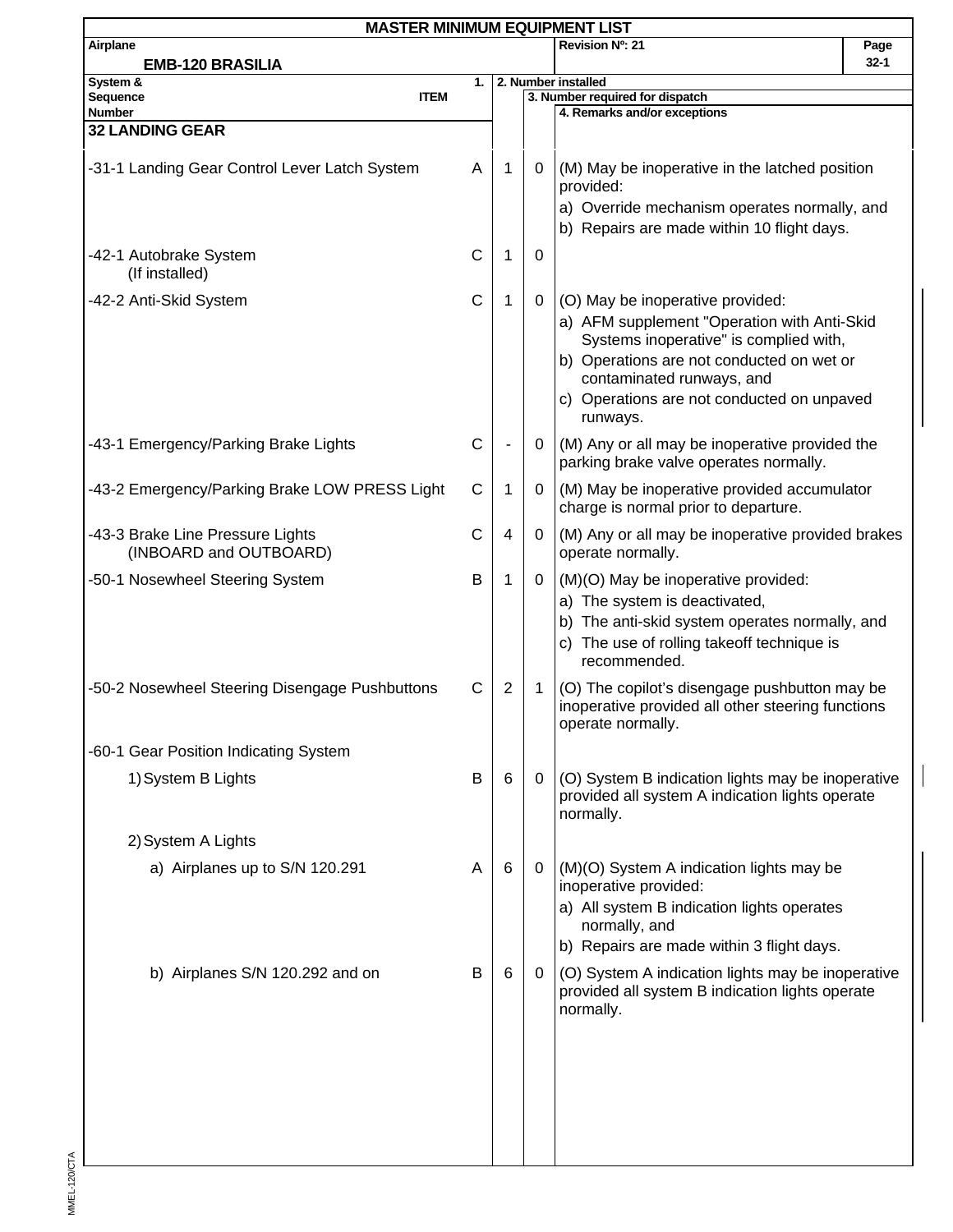| <b>MASTER MINIMUM EQUIPMENT LIST</b>                             |             |                |                |                                                                                                                                                                                                                                                      |                  |  |
|------------------------------------------------------------------|-------------|----------------|----------------|------------------------------------------------------------------------------------------------------------------------------------------------------------------------------------------------------------------------------------------------------|------------------|--|
| Airplane<br><b>EMB-120 BRASILIA</b>                              |             |                |                | Revision Nº: 21                                                                                                                                                                                                                                      | Page<br>$33 - 1$ |  |
| System &                                                         | 1.          |                |                | 2. Number installed                                                                                                                                                                                                                                  |                  |  |
| Sequence                                                         | <b>ITEM</b> |                |                | 3. Number required for dispatch                                                                                                                                                                                                                      |                  |  |
| <b>Number</b>                                                    |             |                |                | 4. Remarks and/or exceptions                                                                                                                                                                                                                         |                  |  |
| <b>33 LIGHTS</b>                                                 |             |                |                |                                                                                                                                                                                                                                                      |                  |  |
| -11-1 Flight Compartment and Instrument Lighting<br>System       | C           |                |                | Individual lights may be inoperative provided<br>remaining Lighting System lights are:                                                                                                                                                               |                  |  |
|                                                                  |             |                |                | a) Not on emergency bus,                                                                                                                                                                                                                             |                  |  |
|                                                                  |             |                |                | b) Sufficient to clearly illuminate all required<br>instruments, controls and other devices for<br>which it is provided,                                                                                                                             |                  |  |
|                                                                  |             |                |                | c) Positioned so that direct rays are shielded from<br>flight crewmember eyes, and                                                                                                                                                                   |                  |  |
|                                                                  |             |                |                | d) Lighting configuration and intensity is<br>acceptable to the flight crew.                                                                                                                                                                         |                  |  |
|                                                                  |             |                |                | NOTE: Individual button/switch lights and/or<br>annunciators/indications are excluded from this<br>relief.                                                                                                                                           |                  |  |
| -20-1 Cabin Interior Illumination System<br>(ER, RT or QC model) | C           |                |                | (O) Individual lights including up to 10% of the<br>ceiling light lamps may be inoperative provided:                                                                                                                                                 |                  |  |
|                                                                  |             |                |                | a) Sufficient lighting for flight attendants to<br>perform their assigned duties,                                                                                                                                                                    |                  |  |
|                                                                  |             |                |                | b) No more than 2 adjacent ceiling light lamps in<br>the longitudinal or lateral direction are<br>inoperative,                                                                                                                                       |                  |  |
|                                                                  |             |                |                | c) Remaining operational ceiling area lighting<br>must operate normally in BRT setting, and                                                                                                                                                          |                  |  |
|                                                                  |             |                |                | d) Cabin emergency lights operate normally.<br><b>NOTE:</b> Inoperative ALC (Aerospace Lighting<br>Corporation) system components may require<br>maintenance in accordance with AD 95-22-01.                                                         |                  |  |
| -22-1 Passenger Lighted Information Sign                         | C           |                |                | (M) May be inoperative provided:                                                                                                                                                                                                                     |                  |  |
| (ER, RT or QC model)                                             |             |                |                | a) Associated passenger seat or lavatory is not<br>occupied from a which a passenger lighted<br>information sign is not readily legible, and<br>b) Associated seat or lavatory is blocked and<br>placarded "DO NOT OCCUPY".                          |                  |  |
|                                                                  |             |                |                | <b>NOTE:</b> These conditions are not intended to<br>prohibit lavatory use or inspections by<br>crewmembers.                                                                                                                                         |                  |  |
|                                                                  | C           |                |                | (O) May be inoperative and associated passenger<br>seat or lavatory may be occupied provided:<br>a) PA system operates normally, and<br>b) PA system is used to notify passengers and<br>cabin crew when associated sign(s) are placed<br>on or off. |                  |  |
| -22-5 Sterile Cockpit Light<br>(If installed)                    | D           | 1              | $\overline{0}$ | (O) May be inoperative provided alternate<br>procedures are established and used.                                                                                                                                                                    |                  |  |
| -30-1 Compartment Lights (Nose, Tail, Cargo and<br>Lavatory)     | С           | $\blacksquare$ | 0              |                                                                                                                                                                                                                                                      |                  |  |
| -41-1 Taxi Lights                                                | C           | $\overline{2}$ | 0              |                                                                                                                                                                                                                                                      |                  |  |
| -42-1 Landing Lights                                             | C           | $\overline{2}$ | 1              | One may be inoperative for night operations<br>provided at least one taxi light operates normally.                                                                                                                                                   |                  |  |
|                                                                  | C           | 2              | 0              | May be inoperative for daylight operations.                                                                                                                                                                                                          |                  |  |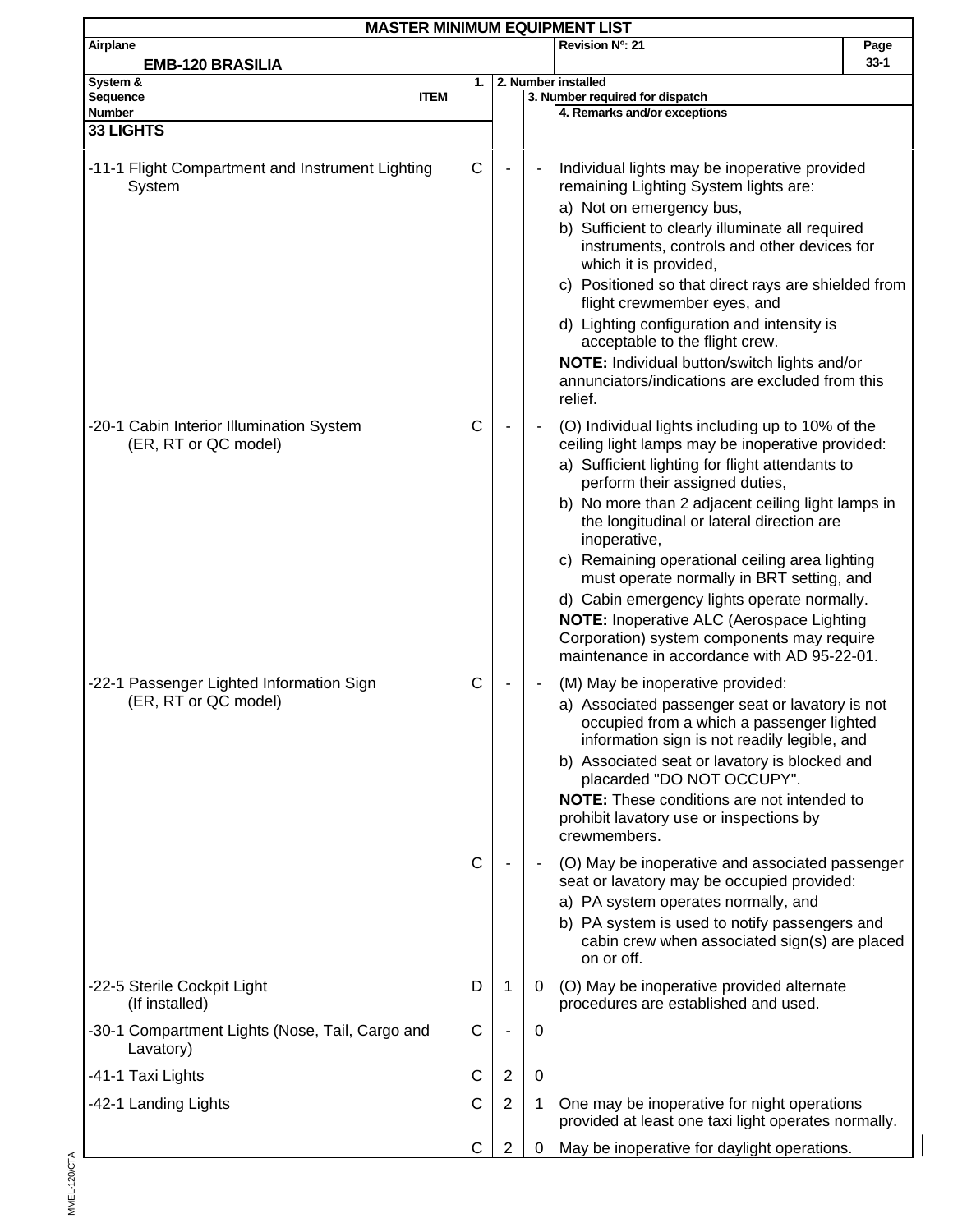| <b>EMB-120 BRASILIA</b>                                          |                   |                |                 |                                                                                                                                                                                                                                                                                                                                 | $33 - 2$ |
|------------------------------------------------------------------|-------------------|----------------|-----------------|---------------------------------------------------------------------------------------------------------------------------------------------------------------------------------------------------------------------------------------------------------------------------------------------------------------------------------|----------|
| System &<br>Sequence                                             | 1.<br><b>ITEM</b> |                |                 | 2. Number installed<br>3. Number required for dispatch                                                                                                                                                                                                                                                                          |          |
| <b>Number</b>                                                    |                   |                |                 | 4. Remarks and/or exceptions                                                                                                                                                                                                                                                                                                    |          |
| <b>33 LIGHTS</b>                                                 |                   |                |                 |                                                                                                                                                                                                                                                                                                                                 |          |
| -44-1 Navigation Lights                                          | $\mathsf C$       |                | 0               | May be inoperative for daylight operations.                                                                                                                                                                                                                                                                                     |          |
|                                                                  | $\mathsf{C}$      |                | 4               | Any light may be inoperative provided one green<br>light, one red light and two white lights operate<br>normally.                                                                                                                                                                                                               |          |
| -45-1 White Strobe Lights<br>(Anticollision Lights)              | B                 | 3              | 0               | May be inoperative for daylight operations.                                                                                                                                                                                                                                                                                     |          |
|                                                                  | В                 | 3              | 0               | May be inoperative provided red rotating<br>beacon(s) operate normally and it is not equipped<br>with the protection P/N 120-28724-401.                                                                                                                                                                                         |          |
| -45-2 Red Rotating Beacon(s)<br>(Auxiliary Anticollision Lights) | B                 |                | 0               | (M)(O) May be inoperative provided:<br>a) Strobe lights operate normally, and<br>b) Precautions are taken to clear the area before<br>engine start and while engines are running.<br>NOTE: For airplanes equipped with FDRS, the<br>rotating beacon switch should be positioned to on<br>before engine starting to turn FDR on. |          |
| -46-1 Logo Lights                                                | D                 | $\overline{2}$ | 0               |                                                                                                                                                                                                                                                                                                                                 |          |
| -47-1 Wing Inspection Lights                                     | С                 | 2              | 0               | May be inoperative for daylight operations.                                                                                                                                                                                                                                                                                     |          |
|                                                                  | $\mathsf{C}$      | 2              | $\overline{0}$  | One or both may be inoperative provided a<br>portable lamp/light of adequate capacity for wing<br>and/or control surface inspection is available for<br>night operations in icing conditions.                                                                                                                                   |          |
|                                                                  | C                 | $\overline{2}$ | 0               | May be inoperative for night operations provided<br>airplane is not operated in known or forecast icing<br>conditions.                                                                                                                                                                                                          |          |
| -50-1 Emergency Lighting System<br>(Battery-Powered)             |                   |                |                 |                                                                                                                                                                                                                                                                                                                                 |          |
| 1) External Lights System                                        | $\mathsf C$       | 1              | 0               | May be inoperative for daylight operations.                                                                                                                                                                                                                                                                                     |          |
| -51-1 Floor Emergency Lights                                     | $\mathsf C$       | 18             | 12 <sup>1</sup> | Up to 6 individual lights may be inoperative<br>provided:<br>a) No 2 consecutive white lights are inoperative at<br>the same time,<br>b) One red light is operative at each exit, and<br>c) At least 3 lamps of the EXIT signs, located at<br>each exit are operative.                                                          |          |
|                                                                  | Α                 | 18             | 9               | Up to 9 individual lights may be inoperative<br>provided:<br>a) No 2 consecutive white lights are inoperative at<br>the same time,<br>b) One red light is operative at each exit,<br>c) At least 3 lamps of the EXIT signs located at<br>each exit are operative, and<br>d) Repairs are made within 2 flight days.              |          |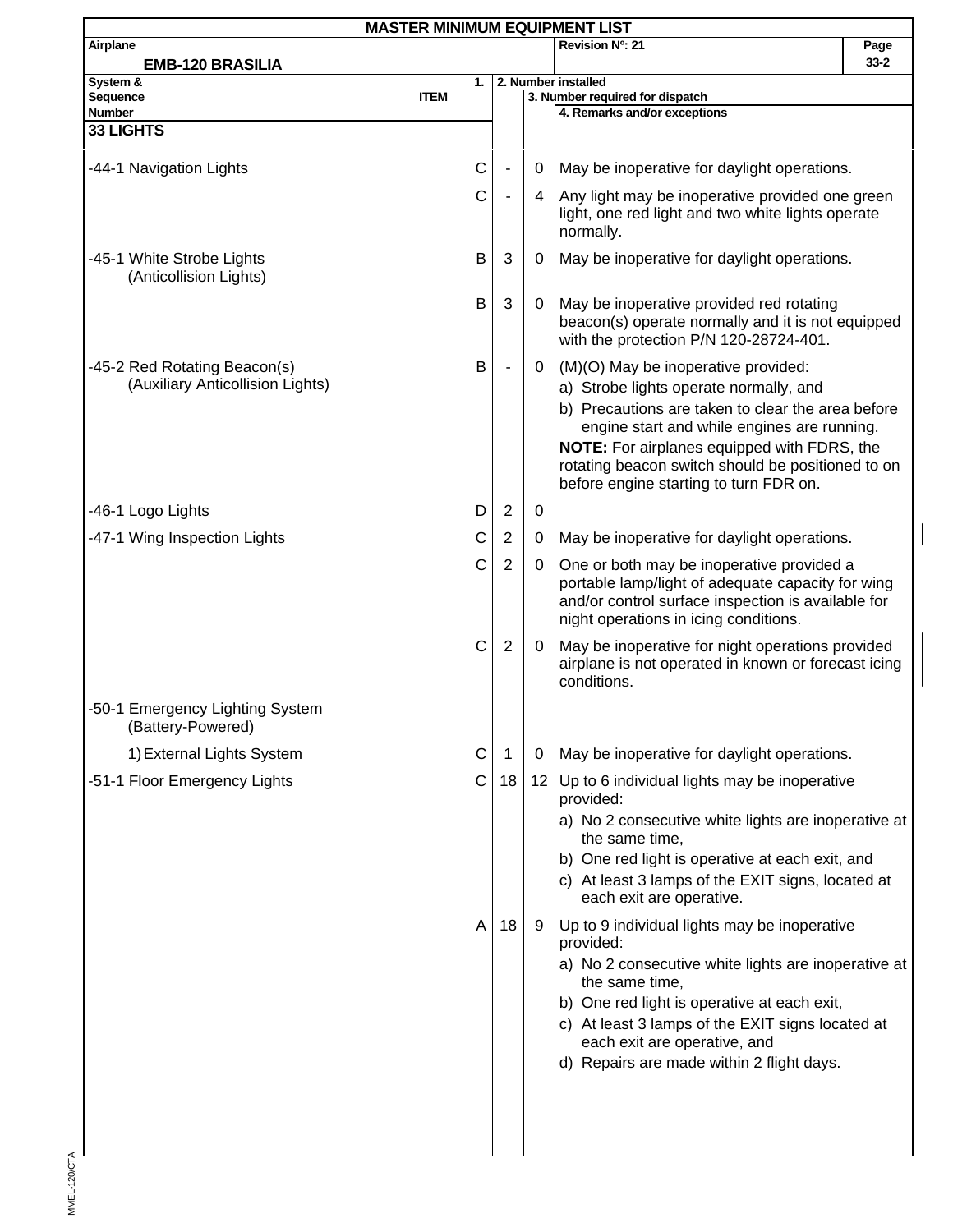| <b>MASTER MINIMUM EQUIPMENT LIST</b>                                                  |    |                |   |                                                                                                                                                                                                                                |                |
|---------------------------------------------------------------------------------------|----|----------------|---|--------------------------------------------------------------------------------------------------------------------------------------------------------------------------------------------------------------------------------|----------------|
| Airplane                                                                              |    |                |   | Revision Nº: 21                                                                                                                                                                                                                | Page<br>$34-1$ |
| <b>EMB-120 BRASILIA</b><br>System &                                                   | 1. |                |   | 2. Number installed                                                                                                                                                                                                            |                |
| <b>ITEM</b><br>Sequence                                                               |    |                |   | 3. Number required for dispatch                                                                                                                                                                                                |                |
| <b>Number</b><br><b>34 NAVIGATION</b>                                                 |    |                |   | 4. Remarks and/or exceptions                                                                                                                                                                                                   |                |
|                                                                                       |    |                |   |                                                                                                                                                                                                                                |                |
| -12-1 Externally Mounted Airspeed/Altimeter Bugs                                      | C  |                | 2 | (O) May be inoperative, broken or missing<br>provided one externally mounted airspeed bug<br>operates normally on each airspeed indicator.                                                                                     |                |
| -12-2 Vertical Speed Indicators                                                       | B  | $\overline{2}$ | 1 | One may be inoperative for day VMC only.                                                                                                                                                                                       |                |
| -12-3 True Airspeed Computer                                                          | C  | 1              | 0 |                                                                                                                                                                                                                                |                |
| -13-1 Altitude Alert System                                                           | С  |                | 0 | (O) May be inoperative provided:                                                                                                                                                                                               |                |
|                                                                                       |    |                |   | a) Autopilot altitude Preselect mode is not used,<br>and                                                                                                                                                                       |                |
|                                                                                       |    |                |   | b) Enroute operations do not require its use.                                                                                                                                                                                  |                |
| -19-1 Air Data Sensor                                                                 | В  | 3              | 2 | Only the Air Data Sensor dedicated to the Flight<br>Data Recorder System, GPWS and the Navigation<br>system may be inoperative provided Flight Data<br>Recorder, GPWS and the Navigation System are<br>considered inoperative. |                |
| -21-1 Attitude and Heading Reference System (AHRS)                                    |    |                |   |                                                                                                                                                                                                                                |                |
| 1) Attitude/Heading function                                                          | B  | 4              | 3 | One attitude function or heading function may be<br>inoperative provided:<br>a) Operations in accordance with day VFR, and<br>b) It is not required by local regulations.                                                      |                |
|                                                                                       |    |                |   |                                                                                                                                                                                                                                |                |
| -21-2 Traffic Collision and Avoidance System<br>(TCAS I)                              | B  |                | 0 | (M) May be inoperative provided:<br>a) System is deactivated and secured, and<br>b) Enroute or approach procedures do not require<br>its use.                                                                                  |                |
|                                                                                       | C  |                | 0 | (M) May be inoperative provided:<br>a) Not required by local regulations,<br>b) System is deactivated and secured, and<br>c) Enroute or approach procedures do not require<br>its use.                                         |                |
| <b>Traffic Collision and Avoidance System</b><br>(TCAS II)                            | B  |                | 0 | (M) May be inoperative provided:<br>a) System is deactivated and secured, and<br>b) Enroute or approach procedures do not require<br>its use.                                                                                  |                |
|                                                                                       | C  |                | 0 | (M) May be inoperative provided:<br>a) Not required by local regulations,<br>b) System is deactivated and secured, and<br>c) Enroute or approach procedures do not require<br>its use.                                         |                |
| 1) Combined Traffic Alert (TA) and Resolution<br>Advisory (RA) Dual Display System(s) | C  | $\overline{2}$ | 1 | May be inoperative on the non-flying pilot side<br>provided:<br>a) TA and RA visual display is operative on the<br>flying pilot side, and<br>b) TA and RA audio function is operative on flying<br>pilot side.                 |                |
|                                                                                       |    |                |   | (continued)                                                                                                                                                                                                                    |                |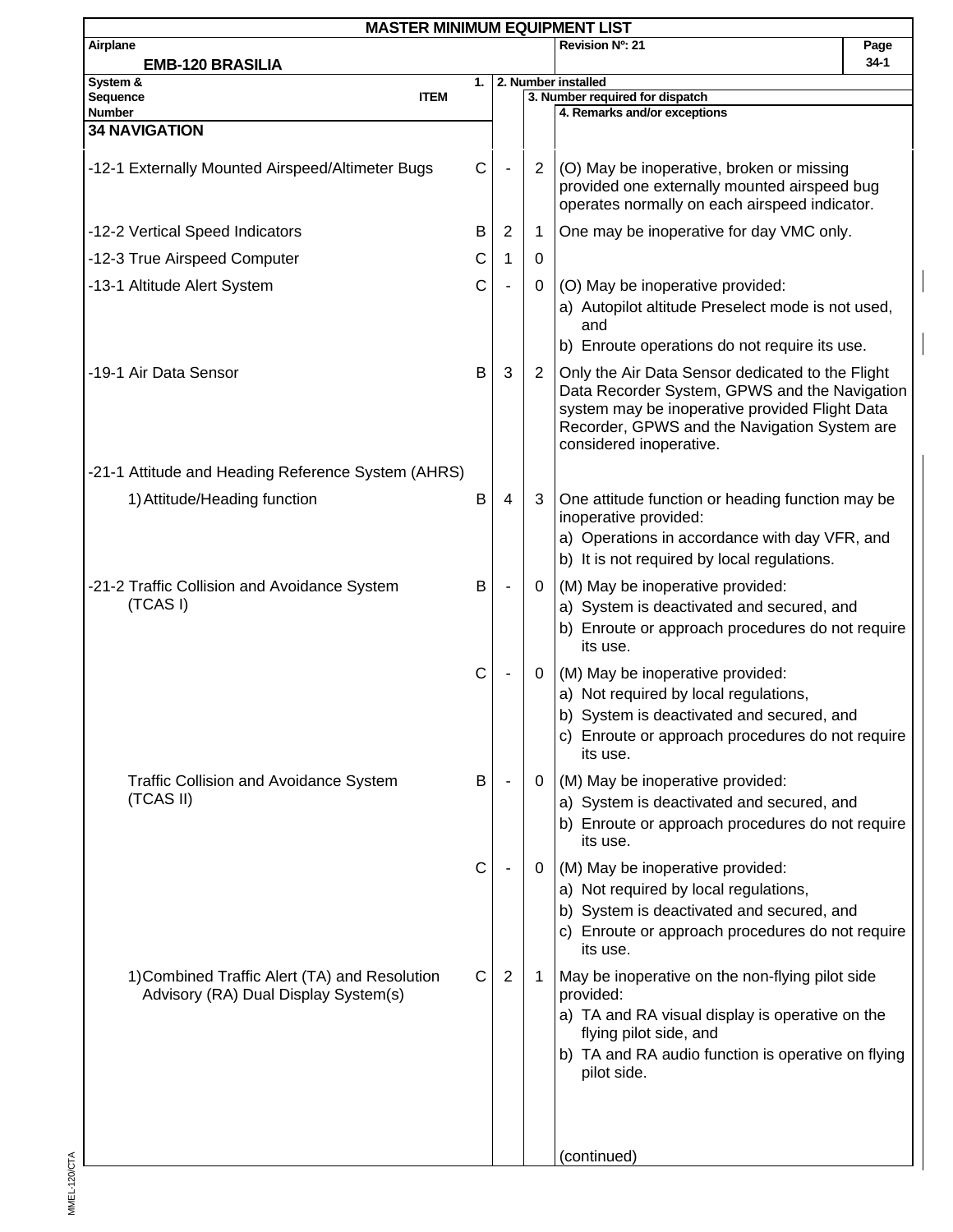| Airplane                                                                 |                   |                |             | <b>MASTER MINIMUM EQUIPMENT LIST</b><br>Revision Nº: 21                                                                                                                                                                        | Page<br>$34 - 2$ |
|--------------------------------------------------------------------------|-------------------|----------------|-------------|--------------------------------------------------------------------------------------------------------------------------------------------------------------------------------------------------------------------------------|------------------|
| <b>EMB-120 BRASILIA</b>                                                  |                   |                |             |                                                                                                                                                                                                                                |                  |
| System &<br>Sequence                                                     | 1.<br><b>ITEM</b> |                |             | 2. Number installed<br>3. Number required for dispatch                                                                                                                                                                         |                  |
| <b>Number</b>                                                            |                   |                |             | 4. Remarks and/or exceptions                                                                                                                                                                                                   |                  |
| <b>34 NAVIGATION</b>                                                     |                   |                |             |                                                                                                                                                                                                                                |                  |
| -21-2 Traffic Collision and Avoidance System<br>(TCAS II)<br>(continued) |                   |                |             |                                                                                                                                                                                                                                |                  |
| 2) Resolution Advisory (RA) Display System(s)                            | C                 | $\overline{2}$ | 1           | May be inoperative on the non-flying pilot side.                                                                                                                                                                               |                  |
|                                                                          | $\mathsf{C}$      |                | 0           | (O) May be inoperative provided:<br>a) Traffic Alert (TA) visual display and audio<br>functions are operative,<br>b) TA only mode is selected by the crew, and<br>c) Enroute or approach procedures do not require<br>its use. |                  |
| 3) Traffic Alert (TA) Display System(s)                                  | $\mathsf{C}$      |                | 0           | (O) May be inoperative provided:<br>a) RA visual display and audio functions are<br>operative, and<br>b) Enroute or approach procedures do not require<br>its use.                                                             |                  |
| 4) Audio Functions                                                       | B                 | 1              | 0           | May be inoperative provided enroute or approach<br>procedures do not require use of TCAS.                                                                                                                                      |                  |
| -22-1 EADI/ADI                                                           | B                 | 2              | 1           | (O) One may be inoperative for day VMC flight<br>only, provided the standby attitude indicator<br>operates normally and is used as a substitute.                                                                               |                  |
| -22-2 EHSI/HSI                                                           | $\mathsf C$       | $\overline{2}$ | $\mathbf 1$ | (O) One EHSI/HSI may be inoperative for day<br>VMC flight only provided on stabilized heading<br>indication at each pilot station operates normally.                                                                           |                  |
|                                                                          | $\mathsf C$       | 2              | 1           | (O) One EHSI may be inoperative provided MFD<br>operates normally.                                                                                                                                                             |                  |
| -23-1 EFIS Symbol Generators (DPU)                                       | C                 | 2              | 1           | (O) One may be inoperative provided the MPU<br>operates normally.                                                                                                                                                              |                  |
| -23-2 Multifunction Processor Unit (MPU)<br>(If installed)               | $\mathsf{C}$      | 1              | 0           | May be inoperative provided both DPU's operate<br>normally.                                                                                                                                                                    |                  |
| -23-3 Multifunction Display (MFD)<br>(If installed)                      | $\mathsf C$       | 1              | 0           |                                                                                                                                                                                                                                |                  |
| -24-1 Standby Attitude Indicator                                         | B                 | 1              | 0           | May be inoperative provided:<br>a) Operations are conducted in day VFR only,<br>and<br>b) Operations are not conducted into known or<br>forecast over-the-top conditions.                                                      |                  |
| -25-1 Standby Magnetic Compass                                           | B                 | 1              | 0           | May be inoperative provided at least 3 stabilized<br>compass systems are installed and operating<br>normally.                                                                                                                  |                  |
| -27-1 Turn and Bank Indicators<br>(If installed)                         | B                 |                | 0           | May be inoperative provided standby attitude<br>indicator operates normally.                                                                                                                                                   |                  |
| -30-1 Microwave Landing System<br>(If installed)                         | C                 |                |             | As required by local regulations.                                                                                                                                                                                              |                  |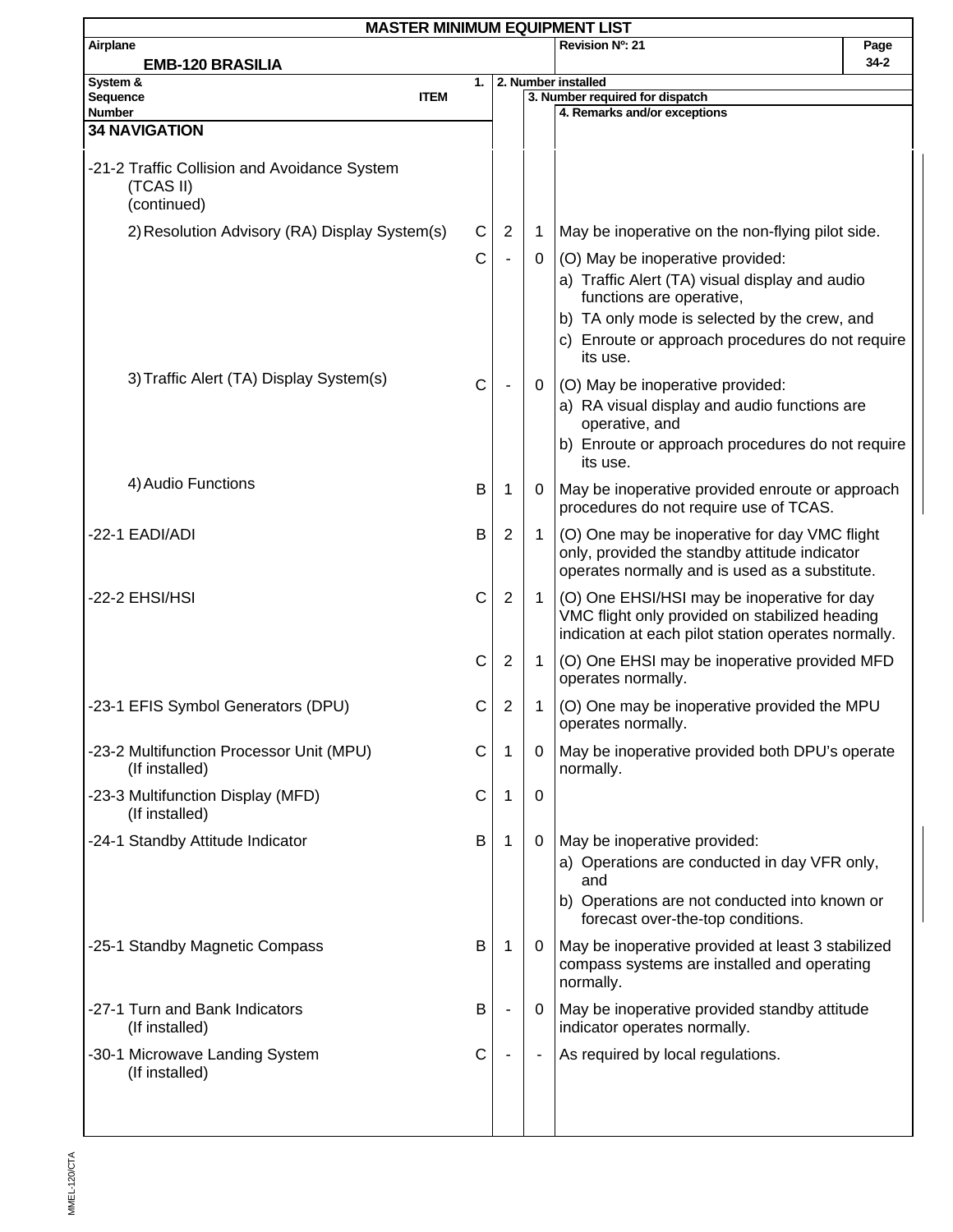|                                                                                                                |              |                          |   | <b>MASTER MINIMUM EQUIPMENT LIST</b>                                                                                                                                                                  |
|----------------------------------------------------------------------------------------------------------------|--------------|--------------------------|---|-------------------------------------------------------------------------------------------------------------------------------------------------------------------------------------------------------|
| Airplane<br><b>EMB-120 BRASILIA</b>                                                                            |              |                          |   | Revision Nº: 21<br>Page<br>34-3                                                                                                                                                                       |
| System &                                                                                                       | 1.           |                          |   | 2. Number installed                                                                                                                                                                                   |
| <b>ITEM</b><br>Sequence<br><b>Number</b>                                                                       |              |                          |   | 3. Number required for dispatch<br>4. Remarks and/or exceptions                                                                                                                                       |
| <b>34 NAVIGATION</b>                                                                                           |              |                          |   |                                                                                                                                                                                                       |
| -40-1 Class A TAWS Equipment Required<br>(If installed)                                                        |              |                          |   |                                                                                                                                                                                                       |
| 1) GPWS                                                                                                        | A            | 1                        | 0 | (O) May be inoperative provided:<br>a) Alternate procedures are established and used,<br>and                                                                                                          |
|                                                                                                                |              |                          |   | b) Repairs are made within 2 flight days.                                                                                                                                                             |
| a) Modes 1-4                                                                                                   | A            | 4                        | 0 | (O) May be inoperative provided:<br>a) Alternate procedures are established and used,<br>and<br>b) Repairs are made within 2 flight days.                                                             |
| b) Test Mode                                                                                                   | A            | 1                        | 0 | May be inoperative provided:                                                                                                                                                                          |
|                                                                                                                |              |                          |   | a) GPWS is considered inoperative, and<br>b) Repairs are made within 2 flight days.                                                                                                                   |
| c) Glideslope Deviation Mode(s)<br>(mod 5)                                                                     | $\mathsf C$  | ÷                        | 1 |                                                                                                                                                                                                       |
|                                                                                                                | В            | ۰                        | 0 |                                                                                                                                                                                                       |
| d) Advisory Callouts                                                                                           | В            | $\overline{\phantom{a}}$ | 0 | (O) May be inoperative provided alternate<br>procedures are established and used.                                                                                                                     |
|                                                                                                                | $\mathsf{C}$ | $\overline{\phantom{0}}$ | 0 | (O) May be inoperative provided:<br>a) Advisory callout not required by local<br>regulations, and<br>b) Alternate procedures are established and used.                                                |
| 2) Terrain System - Forward Looking Terrain<br>Avoidance (FLTA) and Premature Descent<br>Alert (PDA) Functions | В            | 1                        | 0 | (O) May be inoperative provided alternate<br>procedures are established and used.                                                                                                                     |
| 3) Terrain Displays                                                                                            | С            |                          | 1 |                                                                                                                                                                                                       |
|                                                                                                                | B            | ۰                        | 0 |                                                                                                                                                                                                       |
| -41-1 Weather Radar System                                                                                     | C            | 1                        |   | As required by local regulations.                                                                                                                                                                     |
| 1) Stabilization Function                                                                                      | B            | 1                        | 0 | May be inoperative provided:<br>a) Antenna sweep is parallel to airplane pitch<br>axis, and<br>b) Antenna tilt operates normally.                                                                     |
| -42-1 Radio Altimeters                                                                                         | B            | $\overline{\phantom{a}}$ | 0 | May be inoperative provided approach minimums<br>or operating procedures do not require its use.                                                                                                      |
| -51-1 DME Systems                                                                                              | D            | ٠                        |   | Any in excess of those required by local<br>regulations may be inoperative.                                                                                                                           |
| -52-1 ATC Transponders and Automatic Altitude<br><b>Reporting Systems</b>                                      | B            |                          | 0 | May be inoperative provided:<br>a) Operations do not require its use, and<br>b) Prior to flight, approval is obtained from ATC<br>facilities having jurisdiction over the planned<br>route of flight. |
|                                                                                                                | D            |                          |   | Any in excess of those required by local<br>regulations may be inoperative.                                                                                                                           |
| 1) Memory and Preset display/functions<br>(CTL-62 ADF Control Panel)                                           | C            |                          |   | May be inoperative provided active frequency<br>display/function operates normally.                                                                                                                   |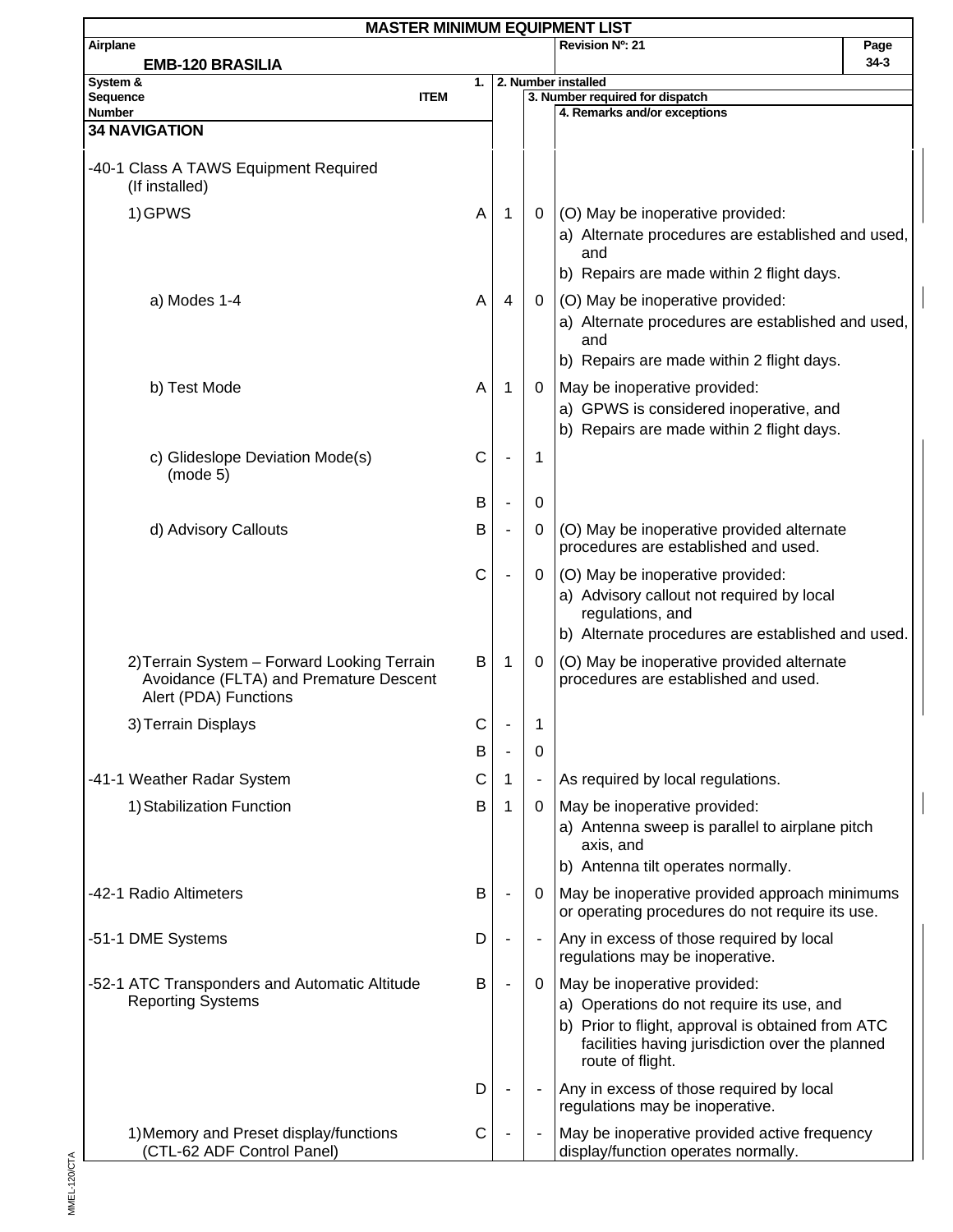| <b>MASTER MINIMUM EQUIPMENT LIST</b>                                              |              |                          |                          |                                                                                                                                    |                  |  |
|-----------------------------------------------------------------------------------|--------------|--------------------------|--------------------------|------------------------------------------------------------------------------------------------------------------------------------|------------------|--|
| Airplane<br><b>EMB-120 BRASILIA</b>                                               |              |                          |                          | Revision Nº: 21                                                                                                                    | Page<br>$34 - 4$ |  |
| System &                                                                          | 1.           |                          |                          | 2. Number installed                                                                                                                |                  |  |
| Sequence                                                                          | <b>ITEM</b>  |                          |                          | 3. Number required for dispatch<br>4. Remarks and/or exceptions                                                                    |                  |  |
| <b>Number</b><br><b>34 NAVIGATION</b>                                             |              |                          |                          |                                                                                                                                    |                  |  |
| -52-2 Altitude Encoder                                                            | $\mathsf C$  | $\overline{\phantom{a}}$ | $\overline{\phantom{a}}$ | As required by local regulations.                                                                                                  |                  |  |
| -53-1 ADF Systems                                                                 | $\mathsf C$  |                          |                          | As required by local regulations.                                                                                                  |                  |  |
| 1) ADF Control Panel<br>$(CTL-62)$                                                | $\mathsf{C}$ |                          |                          | Memory function and preset display/function may<br>be inoperative provided active frequency<br>display/function operates normally. |                  |  |
| -53-2 Radio Magnetic Indicators                                                   | $\mathsf C$  | $\blacksquare$           | 0                        |                                                                                                                                    |                  |  |
| -55-1 VOR/ILS Systems                                                             | $\mathsf C$  | 2                        | $\blacksquare$           | As required by local regulations.                                                                                                  |                  |  |
| 1) NAV Control Panel                                                              | $\mathsf{C}$ | 2                        | $\overline{\phantom{a}}$ | Memory function and preset display/function may                                                                                    |                  |  |
| $(CTL-32)$                                                                        |              |                          |                          | be inoperative provided active frequency<br>display/function operates normally.                                                    |                  |  |
| -56-1 Marker Beacon System                                                        | $\mathsf{C}$ |                          | $\overline{\phantom{a}}$ | May be inoperative provided approach minimums<br>do not require its use.                                                           |                  |  |
| -57-1 Category II Indicator Lights<br>(If installed)                              | $\mathsf{C}$ | $\overline{2}$           | 0                        | May be inoperative provided approach minimums<br>do not require their use.                                                         |                  |  |
| -60-1 Long Range Navigation Systems<br>(GPS, INS, Omega, Loran)<br>(If installed) | $\mathsf{C}$ |                          | 0                        | (O) May be inoperative provided alternate<br>procedures are established and used.                                                  |                  |  |
|                                                                                   | D            |                          | 0                        | May be inoperative provided procedures do not<br>require its use.                                                                  |                  |  |
| -60-2 Area Navigation System<br>(RNAV)<br>(If installed)                          | $\mathsf C$  |                          | 0                        | (O) May be inoperative provided alternate<br>procedures are established and used.                                                  |                  |  |
|                                                                                   | D            |                          | 0                        | May be inoperative provided procedures do not<br>require its use.                                                                  |                  |  |
|                                                                                   |              |                          |                          |                                                                                                                                    |                  |  |
|                                                                                   |              |                          |                          |                                                                                                                                    |                  |  |
|                                                                                   |              |                          |                          |                                                                                                                                    |                  |  |
|                                                                                   |              |                          |                          |                                                                                                                                    |                  |  |
|                                                                                   |              |                          |                          |                                                                                                                                    |                  |  |
|                                                                                   |              |                          |                          |                                                                                                                                    |                  |  |
|                                                                                   |              |                          |                          |                                                                                                                                    |                  |  |
|                                                                                   |              |                          |                          |                                                                                                                                    |                  |  |
|                                                                                   |              |                          |                          |                                                                                                                                    |                  |  |
|                                                                                   |              |                          |                          |                                                                                                                                    |                  |  |

 $\Big\}$ 

 $\bigg|$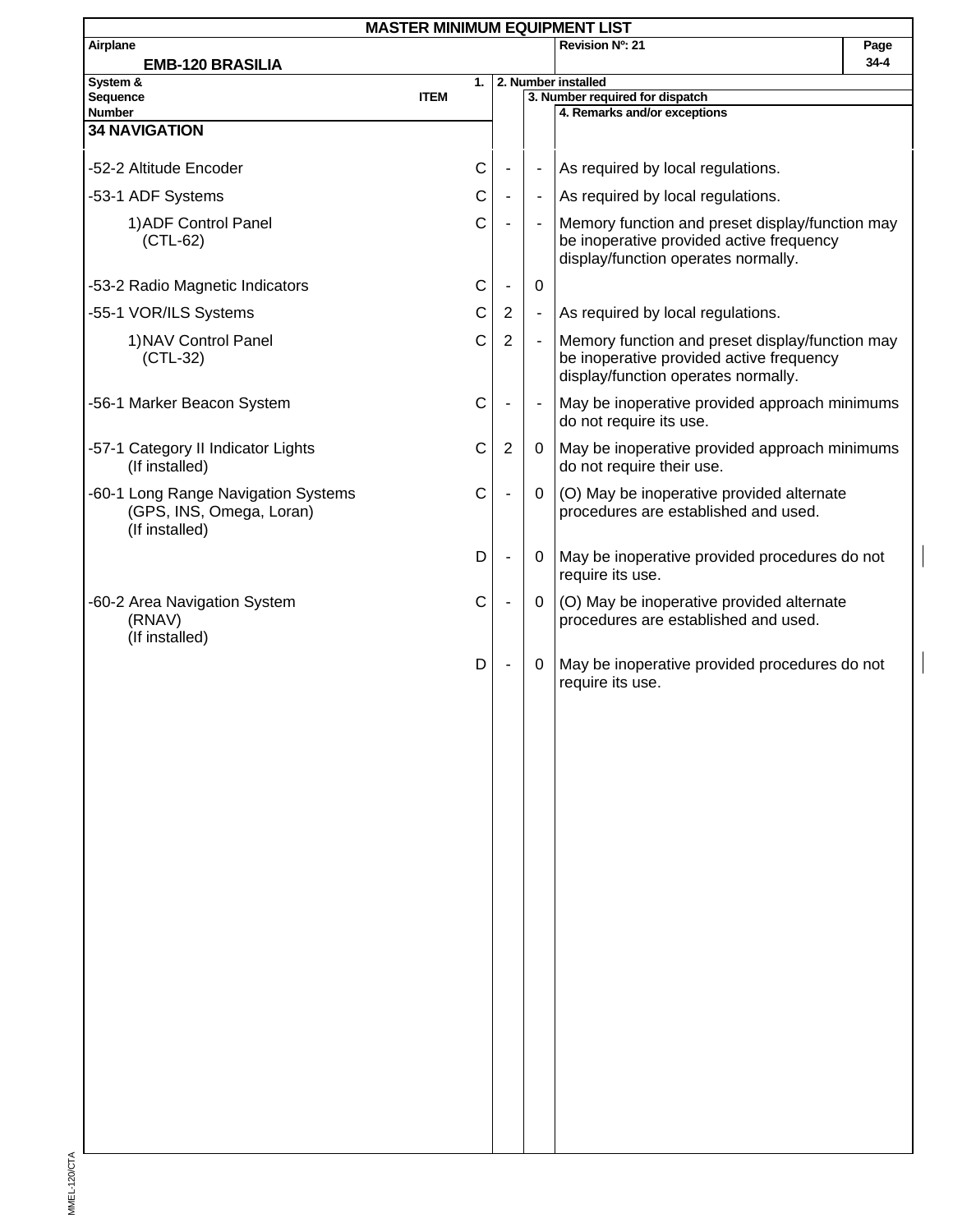| <b>MASTER MINIMUM EQUIPMENT LIST</b>                       |              |   |   |                                                                                                                                                                 |          |  |
|------------------------------------------------------------|--------------|---|---|-----------------------------------------------------------------------------------------------------------------------------------------------------------------|----------|--|
| Airplane                                                   |              |   |   | Revision Nº: 21                                                                                                                                                 | Page     |  |
| <b>EMB-120 BRASILIA</b>                                    |              |   |   |                                                                                                                                                                 | $35 - 1$ |  |
| System &                                                   | 1.           |   |   | 2. Number installed                                                                                                                                             |          |  |
| Sequence<br><b>Number</b>                                  | <b>ITEM</b>  |   |   | 3. Number required for dispatch<br>4. Remarks and/or exceptions                                                                                                 |          |  |
| <b>35 OXYGEN</b>                                           |              |   |   |                                                                                                                                                                 |          |  |
|                                                            |              |   |   |                                                                                                                                                                 |          |  |
| -10-2 Crew Oxygen Pressure Indicator                       | C            | 1 | 0 | (M) May be inoperative provided an approved<br>procedure is used to ensure that the oxygen<br>supply is at or above the minimum requirements<br>for the flight. |          |  |
| -10-3 Crew Oxygen Low Pressure Warning Light<br>(CREW OXY) | C            | 1 | 0 | (O) May be inoperative provided the crew oxygen<br>pressure indicator operates normally and is<br>monitored above FL 250.                                       |          |  |
| -20-1 Passenger Oxygen System                              | В            | 1 | 0 | (O) May be inoperative provided:                                                                                                                                |          |  |
| (ER, RT or QC model)                                       |              |   |   | a) Flight is not conducted where the minimum                                                                                                                    |          |  |
|                                                            |              |   |   | enroute altitude is above 14000 ft MSL,                                                                                                                         |          |  |
|                                                            |              |   |   |                                                                                                                                                                 |          |  |
|                                                            |              |   |   | b) All air conditioning packs operate normally,                                                                                                                 |          |  |
|                                                            |              |   |   | c) All other components of the pressurization<br>system operate normally,                                                                                       |          |  |
|                                                            |              |   |   | d) Flight altitude remains at or below FL 250,                                                                                                                  |          |  |
|                                                            |              |   |   | e) Portable oxygen units are provided for 10% of<br>the passengers, and                                                                                         |          |  |
|                                                            |              |   |   | f) Passenger are appropriately briefed.                                                                                                                         |          |  |
|                                                            |              |   |   |                                                                                                                                                                 |          |  |
|                                                            | В            | 1 | 0 | (O) May be inoperative provided flight is<br>conducted at or below 10000 ft MSL.                                                                                |          |  |
| 1) Automatic Presentation System                           | $\mathsf{C}$ | 1 | 0 | (M)(O) May be inoperative provided:                                                                                                                             |          |  |
|                                                            |              |   |   | a) The manual deployment system operates                                                                                                                        |          |  |
|                                                            |              |   |   | normally, and                                                                                                                                                   |          |  |
|                                                            |              |   |   | b) The flight is conducted at or below FL 250.                                                                                                                  |          |  |
|                                                            |              |   |   |                                                                                                                                                                 |          |  |
| 2) Passenger Dispensing Units                              | B            |   | 0 | (M)(O) One or more passenger service units<br>(PSUs) may be inoperative without flight altitude<br>restriction provided:                                        |          |  |
|                                                            |              |   |   | a) Affected seats are placarded and blocked to<br>prevent occupancy, and                                                                                        |          |  |
|                                                            |              |   |   | b) Units operate normally at all usable lavatory                                                                                                                |          |  |
|                                                            |              |   |   | and flight attendant locations.                                                                                                                                 |          |  |
| -30-2 Portable Oxygen Units<br>(Bottles and Mask)          | C            |   |   | (M) Any in excess of those required by local<br>regulations may be unserviceable or missing<br>provided:                                                        |          |  |
|                                                            |              |   |   | a) Required distribution of serviceable bottles is                                                                                                              |          |  |
|                                                            |              |   |   | maintained throughout airplane, and                                                                                                                             |          |  |
|                                                            |              |   |   | b) Bottles not properly serviced are replaced,                                                                                                                  |          |  |
|                                                            |              |   |   | serviced or removed at the next available<br>maintenance facility.                                                                                              |          |  |
| -30-3 Protective Breathing Equipment                       | D            |   |   | Any in excess of those required by local                                                                                                                        |          |  |
| (PBE)                                                      |              |   |   | regulations may be inoperative provided:                                                                                                                        |          |  |
|                                                            |              |   |   | a) Inoperative unit is removed from passenger                                                                                                                   |          |  |
|                                                            |              |   |   | cabin, and                                                                                                                                                      |          |  |
|                                                            |              |   |   | b) Required distribution is maintained.                                                                                                                         |          |  |
|                                                            |              |   |   |                                                                                                                                                                 |          |  |
|                                                            |              |   |   |                                                                                                                                                                 |          |  |
|                                                            |              |   |   |                                                                                                                                                                 |          |  |
|                                                            |              |   |   |                                                                                                                                                                 |          |  |
|                                                            |              |   |   |                                                                                                                                                                 |          |  |
|                                                            |              |   |   |                                                                                                                                                                 |          |  |
|                                                            |              |   |   |                                                                                                                                                                 |          |  |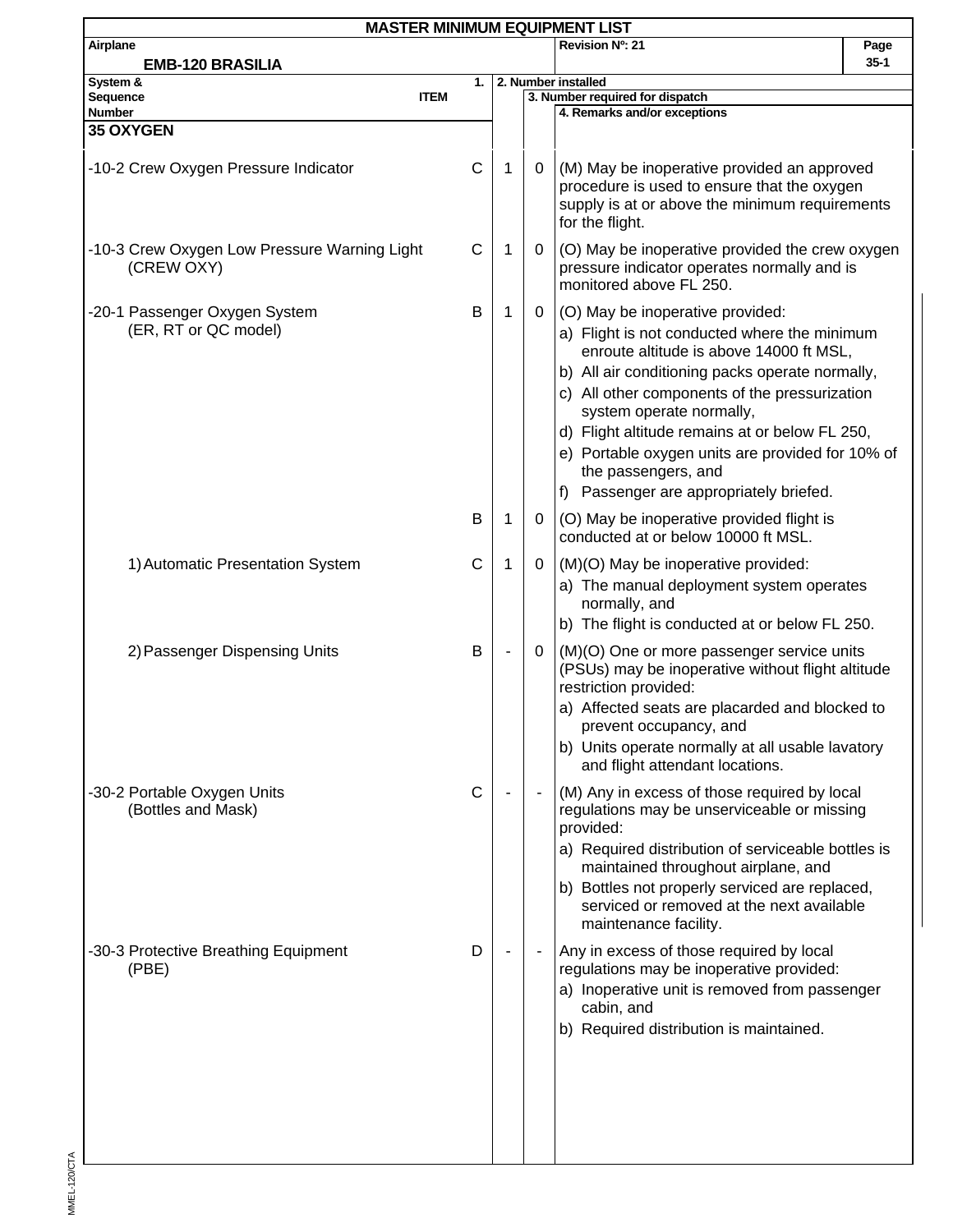|                                                                | <b>MASTER MINIMUM EQUIPMENT LIST</b> |                |              |                                                                                                                                                                                                                                   |                |
|----------------------------------------------------------------|--------------------------------------|----------------|--------------|-----------------------------------------------------------------------------------------------------------------------------------------------------------------------------------------------------------------------------------|----------------|
| Airplane<br><b>EMB-120 BRASILIA</b>                            |                                      |                |              | Revision Nº: 21                                                                                                                                                                                                                   | Page<br>$36-1$ |
| System &                                                       | 1.                                   |                |              | 2. Number installed                                                                                                                                                                                                               |                |
| Sequence                                                       | <b>ITEM</b>                          |                |              | 3. Number required for dispatch                                                                                                                                                                                                   |                |
| <b>Number</b>                                                  |                                      |                |              | 4. Remarks and/or exceptions                                                                                                                                                                                                      |                |
| <b>36 PNEUMATIC</b>                                            |                                      |                |              |                                                                                                                                                                                                                                   |                |
| -10-1 Crossbleed Valve                                         | С                                    | 1              | 0            | (M) May be inoperative provided valve is secured<br>closed.                                                                                                                                                                       |                |
| -10-2 Pneumatic Deicing Bleed Shutoff Valves<br>(If installed) | $\mathsf{C}$                         | $\overline{2}$ | 0            | (O) One or both may be inoperative provided flight<br>is not conducted in known or forecast icing<br>conditions.                                                                                                                  |                |
| -10-3 Pneumatic Deicing CLOSED DEICE Lights<br>(If installed)  | $\mathsf{C}$                         | $\overline{2}$ | 0            | (M)(O) One or both may be inoperative provided<br>the associated pneumatic deicing bleed shutoff<br>valve operates normally.                                                                                                      |                |
| -21-1 Engine Bleed DUCT LEAK Lights                            | C                                    | $\overline{2}$ | $\mathbf{1}$ | (O) One may be inoperative provided:<br>a) Crossbleed valve remains closed, and<br>b) Associated engine bleed shutoff valve remains<br>closed.                                                                                    |                |
| -21-2 APU Bleed DUCT LEAK Light<br>(If installed)              | $\mathsf{C}$                         | 1              | 0            | (O) May be inoperative for single right air<br>conditioning pack operation provided:<br>a) APU bleed shutoff, crossbleed and left engine<br>bleed valves remains closed,<br>b) Flight is conducted at or below FL 250, and        |                |
|                                                                |                                      |                |              | c) Both recirculation fans operate normally.                                                                                                                                                                                      |                |
|                                                                | $\mathsf{C}$                         | 1              | 0            | (M)(O) May be inoperative for twin air conditioning<br>pack operation provided:<br>a) APU bleed shutoff valve is verified closed, and<br>b) APU bleed check valve is verified to operate<br>normally and closed prior to takeoff. |                |
|                                                                |                                      |                |              |                                                                                                                                                                                                                                   |                |

I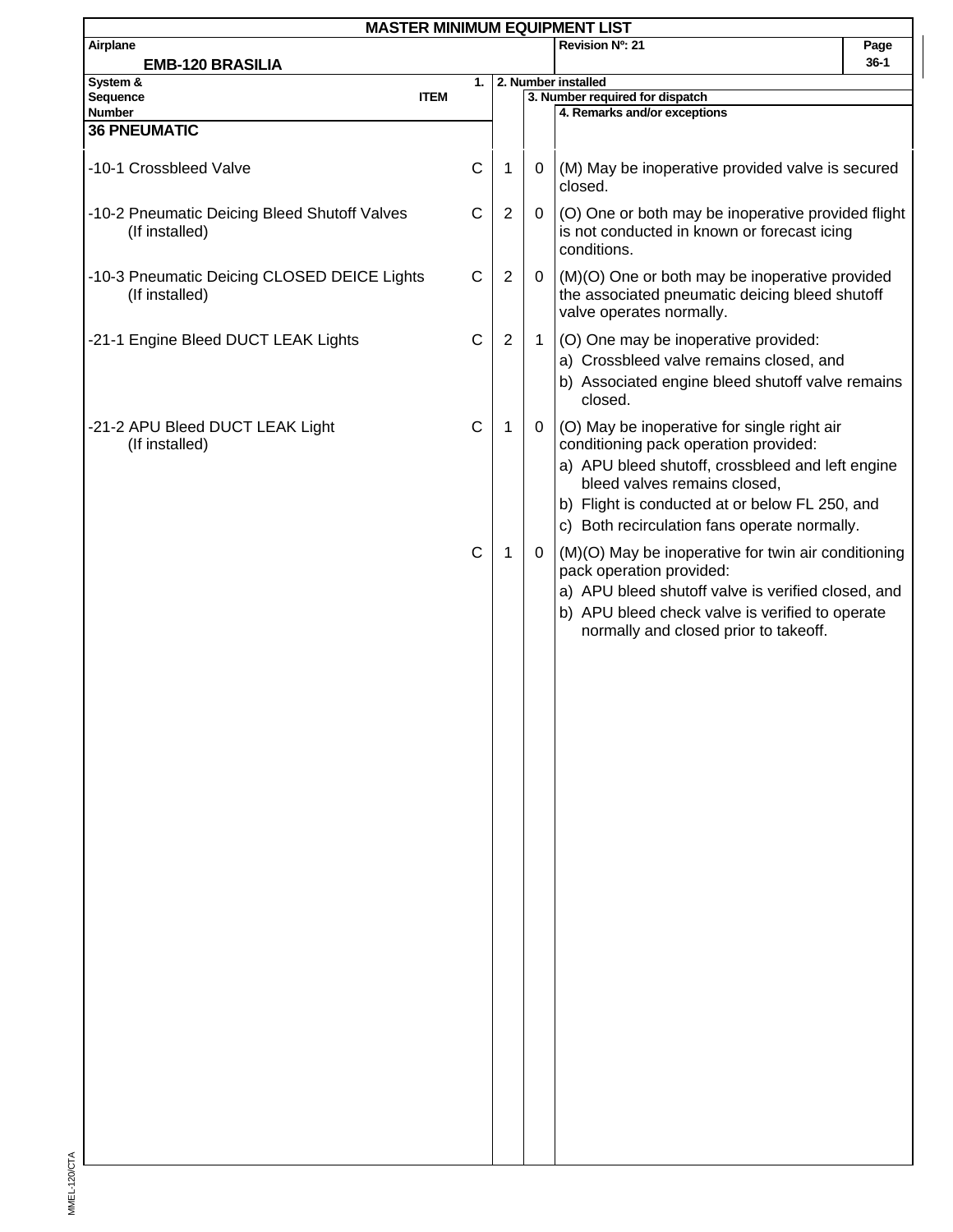|                                                     | <b>MASTER MINIMUM EQUIPMENT LIST</b> |  | Revision Nº: 21                                                                                               |              |
|-----------------------------------------------------|--------------------------------------|--|---------------------------------------------------------------------------------------------------------------|--------------|
| Airplane<br><b>EMB-120 BRASILIA</b>                 |                                      |  |                                                                                                               | Page<br>38-1 |
| System &                                            | 1.                                   |  | 2. Number installed                                                                                           |              |
| Sequence<br><b>Number</b>                           | <b>ITEM</b>                          |  | 3. Number required for dispatch<br>4. Remarks and/or exceptions                                               |              |
| <b>38 WATER/WASTE</b>                               |                                      |  |                                                                                                               |              |
| -10-1 Potable Water System<br>(ER, RT or QC model)  | $\mathsf C$                          |  | (M) Individual components may be inoperative<br>provided:                                                     |              |
|                                                     |                                      |  | a) Associated components are deactivated or<br>isolated, and                                                  |              |
|                                                     |                                      |  | b) Associated components are verified not to<br>have leaks.<br>NOTE: Any portion of the system which operates |              |
|                                                     |                                      |  | normally may be used.                                                                                         |              |
|                                                     | C                                    |  | (M) May be inoperative provided:                                                                              |              |
|                                                     |                                      |  | a) System is drained, and                                                                                     |              |
|                                                     |                                      |  | b) Procedures are established to ensure that<br>system is not serviced.                                       |              |
| -30-1 Lavatory Waste System<br>(ER, RT or QC model) | C                                    |  | (M) Individual components may be inoperative<br>provided:                                                     |              |
|                                                     |                                      |  | a) Associated components are deactivated or<br>isolated, and                                                  |              |
|                                                     |                                      |  | b) Associated components are verified not to<br>have leaks.                                                   |              |
|                                                     |                                      |  | NOTE: Any portion of the system which operates<br>normally may be used.                                       |              |
|                                                     | $\mathsf C$                          |  | (M) Associated lavatory system(s) may be<br>inoperative provided:                                             |              |
|                                                     |                                      |  | a) Associated components are deactivated or<br>isolated to prevent leaks,                                     |              |
|                                                     |                                      |  | b) The Pilot-in-command will determine if flight<br>duration is acceptable with a lavatory unusable,<br>and   |              |
|                                                     |                                      |  | c) Associated lavatory door(s) is secured closed<br>and placarded "INOPERATIVE - DO NOT<br>ENTER".            |              |
|                                                     |                                      |  | NOTE: These provisos are not intended to prohibit<br>inspections by crewmembers.                              |              |
|                                                     |                                      |  |                                                                                                               |              |
|                                                     |                                      |  |                                                                                                               |              |
|                                                     |                                      |  |                                                                                                               |              |
|                                                     |                                      |  |                                                                                                               |              |
|                                                     |                                      |  |                                                                                                               |              |
|                                                     |                                      |  |                                                                                                               |              |
|                                                     |                                      |  |                                                                                                               |              |
|                                                     |                                      |  |                                                                                                               |              |
|                                                     |                                      |  |                                                                                                               |              |
|                                                     |                                      |  |                                                                                                               |              |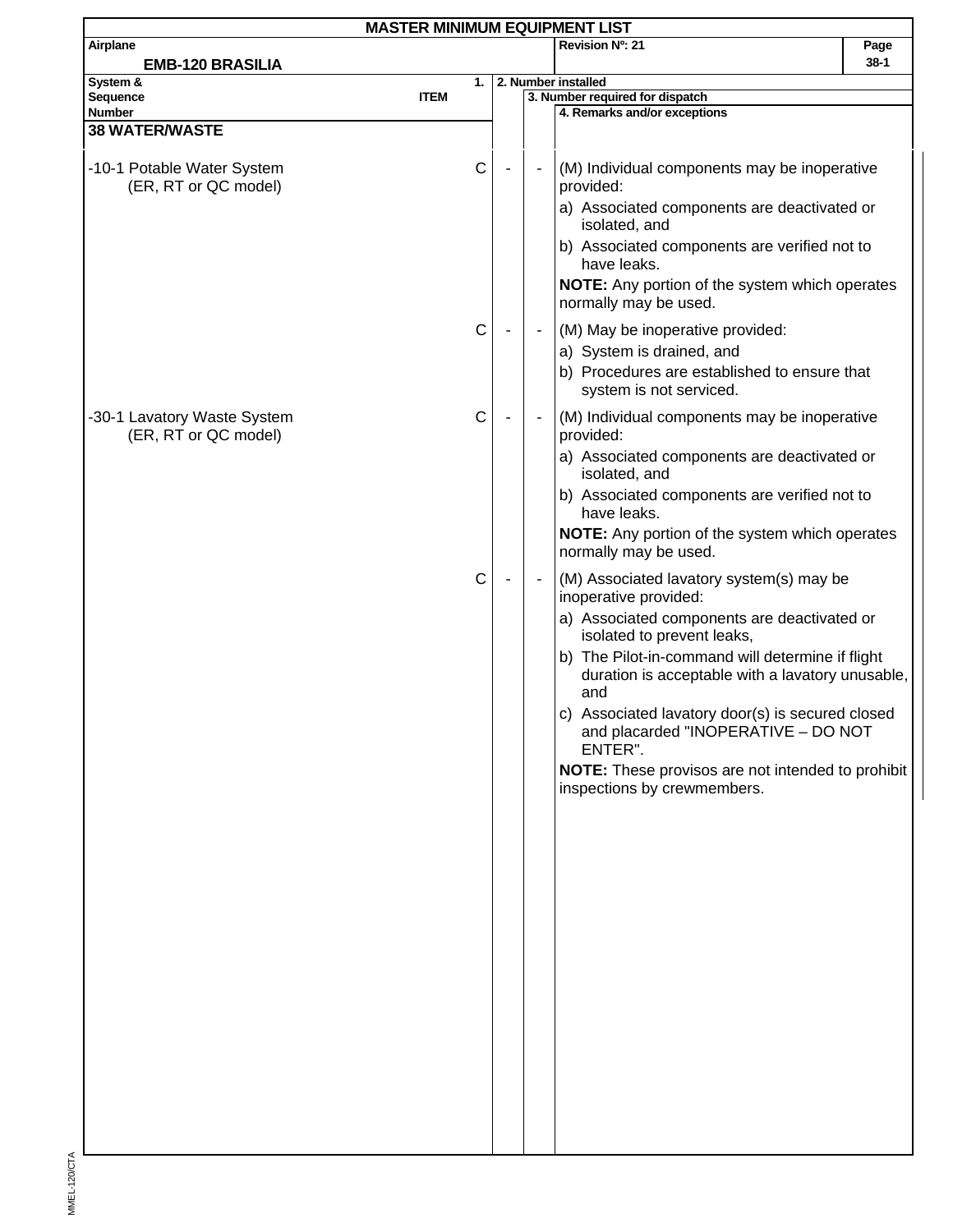| Airplane<br><b>EMB-120 BRASILIA</b> |                   |              |                |                                                                                               | Page<br>49-1 |
|-------------------------------------|-------------------|--------------|----------------|-----------------------------------------------------------------------------------------------|--------------|
| System &<br>Sequence                | 1.<br><b>ITEM</b> |              |                | 2. Number installed<br>3. Number required for dispatch                                        |              |
| Number                              |                   |              |                | 4. Remarks and/or exceptions                                                                  |              |
| <b>49 AUXILIARY POWER UNIT</b>      |                   |              |                |                                                                                               |              |
| -00-1 Auxiliary Power Unit          | $\mathsf{C}$      | $\mathbf 1$  | 0              | (M) May be inoperative provided:                                                              |              |
| (If installed)                      |                   |              |                | a) APU is deactivated, and                                                                    |              |
|                                     |                   |              |                | b) Procedures are not dependent upon its use.                                                 |              |
| -50-1 Fuel LOW PRESS Light          | $\mathsf{C}$      | 1            | $\mathbf{0}$   |                                                                                               |              |
| -52-1 APU Bleed Air System          | $\mathsf{C}$      | $\mathbf{1}$ | 0              | (O) May be inoperative APU bleed shutoff valve is                                             |              |
|                                     |                   |              |                | kept closed during operation.                                                                 |              |
| -70-1 Hourmeter/Cycle Counter       | $\mathsf{C}$      | $\mathbf 1$  | $\overline{0}$ | (M) May be inoperative provided alternate means<br>are established and used to accomplish the |              |
|                                     |                   |              |                | hourmeter/cycle counter function.                                                             |              |
| -72-1 RPM Indication System         |                   |              |                |                                                                                               |              |
| 1) Indicator Function               | $\mathsf{C}$      | 1            | $\overline{0}$ | (M)(O) May be inoperative provided:                                                           |              |
|                                     |                   |              |                | a) EGT indicator is monitored during start                                                    |              |
|                                     |                   |              |                | sequence, and                                                                                 |              |
|                                     |                   |              |                | b) The Electronic Control Unit and overspeed<br>protection system operate normally.           |              |
| -90-1 Oil LOW PRESS Light           | $\mathsf{C}$      | $\mathbf 1$  | $\overline{0}$ | May be inoperative provided APU is restricted for                                             |              |
|                                     |                   |              |                | ground operation only.                                                                        |              |
| -90-2 Oil HIGH TEMP Light           | C                 | 1            | $\mathbf{0}$   | May be inoperative provided APU is restricted for<br>ground operation only.                   |              |
| -90-3 Maintenance Indication System | $\mathsf{C}$      | 1            | $\mathbf 0$    |                                                                                               |              |
|                                     |                   |              |                |                                                                                               |              |
|                                     |                   |              |                |                                                                                               |              |
|                                     |                   |              |                |                                                                                               |              |
|                                     |                   |              |                |                                                                                               |              |
|                                     |                   |              |                |                                                                                               |              |
|                                     |                   |              |                |                                                                                               |              |
|                                     |                   |              |                |                                                                                               |              |
|                                     |                   |              |                |                                                                                               |              |
|                                     |                   |              |                |                                                                                               |              |
|                                     |                   |              |                |                                                                                               |              |
|                                     |                   |              |                |                                                                                               |              |
|                                     |                   |              |                |                                                                                               |              |
|                                     |                   |              |                |                                                                                               |              |
|                                     |                   |              |                |                                                                                               |              |
|                                     |                   |              |                |                                                                                               |              |
|                                     |                   |              |                |                                                                                               |              |
|                                     |                   |              |                |                                                                                               |              |
|                                     |                   |              |                |                                                                                               |              |
|                                     |                   |              |                |                                                                                               |              |
|                                     |                   |              |                |                                                                                               |              |
|                                     |                   |              |                |                                                                                               |              |
|                                     |                   |              |                |                                                                                               |              |
|                                     |                   |              |                |                                                                                               |              |
|                                     |                   |              |                |                                                                                               |              |
|                                     |                   |              |                |                                                                                               |              |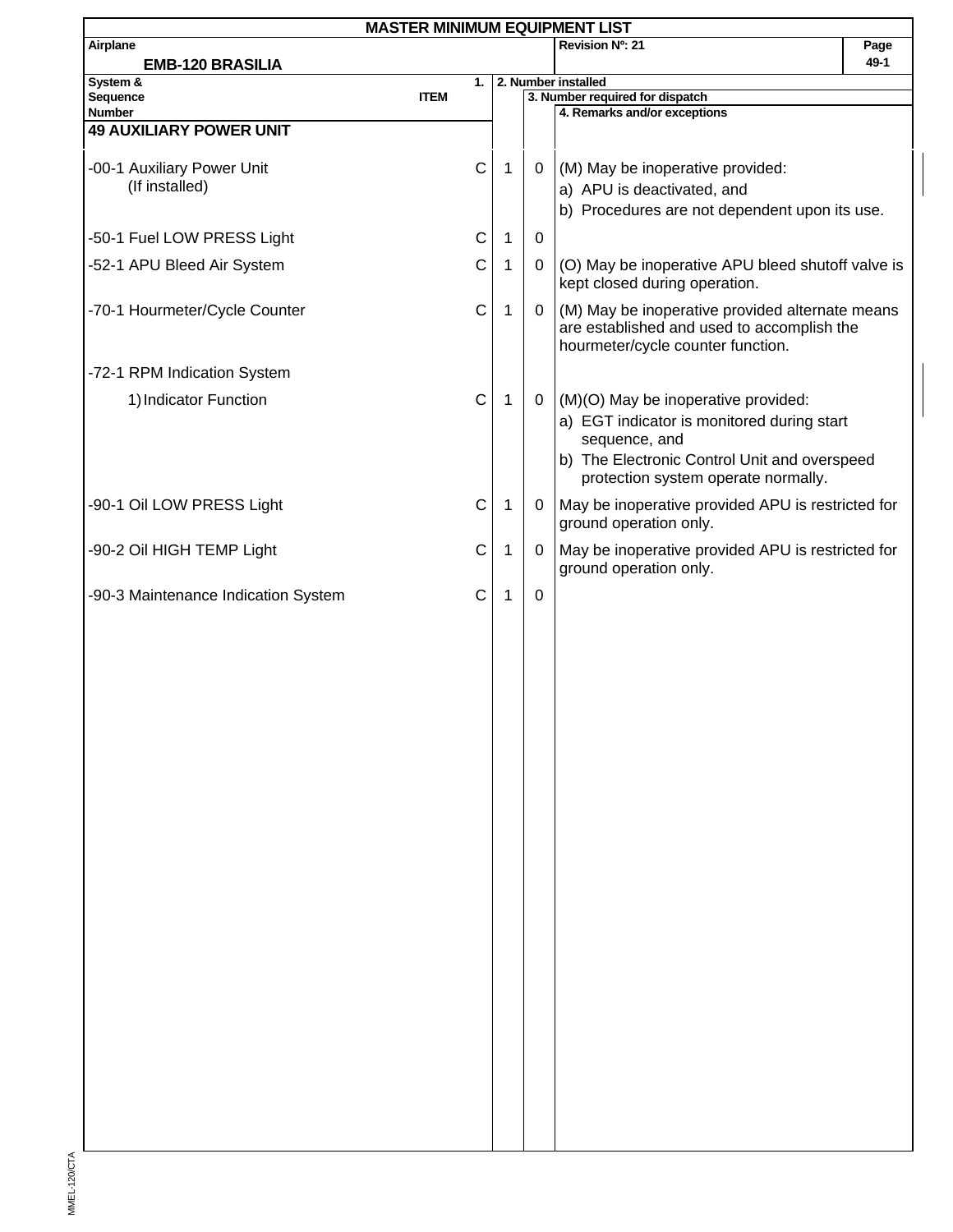| <b>MASTER MINIMUM EQUIPMENT LIST</b>          |             |                         |           |                                                       |                  |  |
|-----------------------------------------------|-------------|-------------------------|-----------|-------------------------------------------------------|------------------|--|
| Airplane<br><b>EMB-120 BRASILIA</b>           |             |                         |           | Revision Nº: 21                                       | Page<br>$52 - 1$ |  |
|                                               | 1.          |                         |           | 2. Number installed                                   |                  |  |
| System &                                      | <b>ITEM</b> |                         |           |                                                       |                  |  |
| Sequence                                      |             |                         |           | 3. Number required for dispatch                       |                  |  |
| Number                                        |             |                         |           | 4. Remarks and/or exceptions                          |                  |  |
| 52 DOORS                                      |             |                         |           |                                                       |                  |  |
|                                               |             |                         |           |                                                       |                  |  |
| -10-1 Forward Door Hydraulic Actuation System | $\mathsf C$ | 1                       | 0         | (M) May be inoperative provided damper function       |                  |  |
|                                               |             |                         |           | operates normally.                                    |                  |  |
|                                               |             |                         |           |                                                       |                  |  |
| -70-1 Door Warning Indication Lihts           | $\mathsf C$ | $\overline{\mathbf{4}}$ | $\pmb{0}$ | (M)(O) May be inoperative provided:                   |                  |  |
|                                               |             |                         |           | a) It is visually confirmed that the affected door(s) |                  |  |
|                                               |             |                         |           | are closed and locked prior to each departure,        |                  |  |
|                                               |             |                         |           | b) Associated door warning light (i.e FORWARD         |                  |  |
|                                               |             |                         |           | ACTUATOR, FORWARD CARGO or                            |                  |  |
|                                               |             |                         |           | SERVICE) on overhead panel is deactivated or          |                  |  |
|                                               |             |                         |           | masked, and                                           |                  |  |
|                                               |             |                         |           |                                                       |                  |  |
|                                               |             |                         |           | c) Master warning system operates normally for        |                  |  |
|                                               |             |                         |           | remaining doors and systems.                          |                  |  |
|                                               |             |                         |           |                                                       |                  |  |
|                                               |             |                         |           |                                                       |                  |  |
|                                               |             |                         |           |                                                       |                  |  |
|                                               |             |                         |           |                                                       |                  |  |
|                                               |             |                         |           |                                                       |                  |  |
|                                               |             |                         |           |                                                       |                  |  |
|                                               |             |                         |           |                                                       |                  |  |
|                                               |             |                         |           |                                                       |                  |  |
|                                               |             |                         |           |                                                       |                  |  |
|                                               |             |                         |           |                                                       |                  |  |
|                                               |             |                         |           |                                                       |                  |  |
|                                               |             |                         |           |                                                       |                  |  |
|                                               |             |                         |           |                                                       |                  |  |
|                                               |             |                         |           |                                                       |                  |  |
|                                               |             |                         |           |                                                       |                  |  |
|                                               |             |                         |           |                                                       |                  |  |
|                                               |             |                         |           |                                                       |                  |  |
|                                               |             |                         |           |                                                       |                  |  |
|                                               |             |                         |           |                                                       |                  |  |
|                                               |             |                         |           |                                                       |                  |  |
|                                               |             |                         |           |                                                       |                  |  |
|                                               |             |                         |           |                                                       |                  |  |
|                                               |             |                         |           |                                                       |                  |  |
|                                               |             |                         |           |                                                       |                  |  |
|                                               |             |                         |           |                                                       |                  |  |
|                                               |             |                         |           |                                                       |                  |  |
|                                               |             |                         |           |                                                       |                  |  |
|                                               |             |                         |           |                                                       |                  |  |
|                                               |             |                         |           |                                                       |                  |  |
|                                               |             |                         |           |                                                       |                  |  |
|                                               |             |                         |           |                                                       |                  |  |
|                                               |             |                         |           |                                                       |                  |  |
|                                               |             |                         |           |                                                       |                  |  |
|                                               |             |                         |           |                                                       |                  |  |
|                                               |             |                         |           |                                                       |                  |  |
|                                               |             |                         |           |                                                       |                  |  |
|                                               |             |                         |           |                                                       |                  |  |
|                                               |             |                         |           |                                                       |                  |  |
|                                               |             |                         |           |                                                       |                  |  |
|                                               |             |                         |           |                                                       |                  |  |
|                                               |             |                         |           |                                                       |                  |  |
|                                               |             |                         |           |                                                       |                  |  |
|                                               |             |                         |           |                                                       |                  |  |
|                                               |             |                         |           |                                                       |                  |  |
|                                               |             |                         |           |                                                       |                  |  |
|                                               |             |                         |           |                                                       |                  |  |
|                                               |             |                         |           |                                                       |                  |  |
|                                               |             |                         |           |                                                       |                  |  |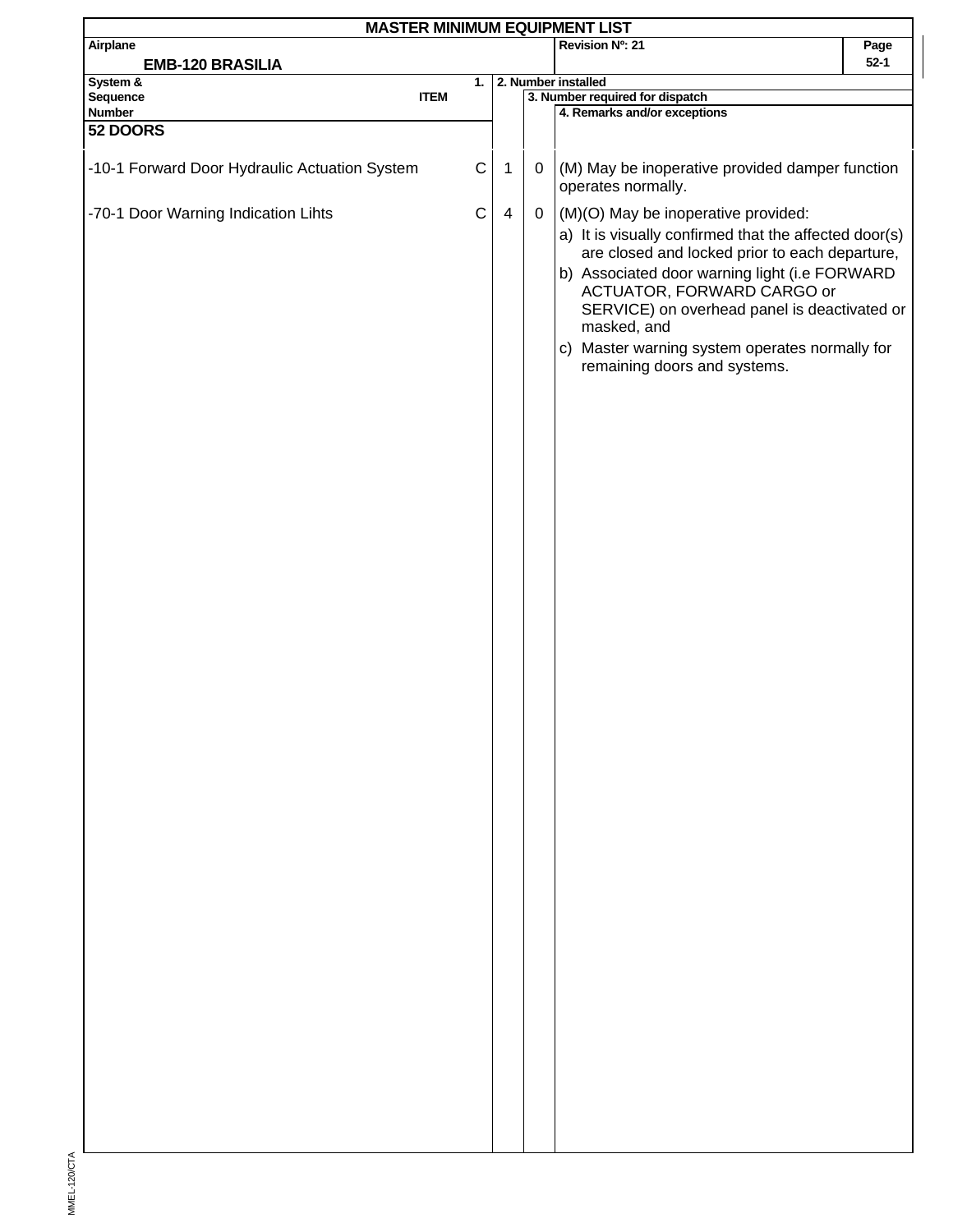| <b>MASTER MINIMUM EQUIPMENT LIST</b> |             |  |                                                                 |        |  |  |  |  |
|--------------------------------------|-------------|--|-----------------------------------------------------------------|--------|--|--|--|--|
| Airplane                             |             |  | Revision Nº: 21                                                 | Page   |  |  |  |  |
| <b>EMB-120 BRASILIA</b>              |             |  |                                                                 | $56-1$ |  |  |  |  |
| System &                             | 1.          |  | 2. Number installed                                             |        |  |  |  |  |
| Sequence                             | <b>ITEM</b> |  | 3. Number required for dispatch<br>4. Remarks and/or exceptions |        |  |  |  |  |
| <b>Number</b>                        |             |  |                                                                 |        |  |  |  |  |
| 56 WINDOWS                           |             |  |                                                                 |        |  |  |  |  |
|                                      |             |  |                                                                 |        |  |  |  |  |
| -10-01 Cockpit Windshield            |             |  | Deleted, rev 21.                                                |        |  |  |  |  |
|                                      |             |  | <b>NOTE:</b> Refer to Aircraft Maintenance Manual               |        |  |  |  |  |
|                                      |             |  | (AMM), Structural Repair Manual (SRM) or other                  |        |  |  |  |  |
|                                      |             |  | approved documentation.                                         |        |  |  |  |  |
|                                      |             |  |                                                                 |        |  |  |  |  |
|                                      |             |  |                                                                 |        |  |  |  |  |
|                                      |             |  |                                                                 |        |  |  |  |  |
|                                      |             |  |                                                                 |        |  |  |  |  |
|                                      |             |  |                                                                 |        |  |  |  |  |
|                                      |             |  |                                                                 |        |  |  |  |  |
|                                      |             |  |                                                                 |        |  |  |  |  |
|                                      |             |  |                                                                 |        |  |  |  |  |
|                                      |             |  |                                                                 |        |  |  |  |  |
|                                      |             |  |                                                                 |        |  |  |  |  |
|                                      |             |  |                                                                 |        |  |  |  |  |
|                                      |             |  |                                                                 |        |  |  |  |  |
|                                      |             |  |                                                                 |        |  |  |  |  |
|                                      |             |  |                                                                 |        |  |  |  |  |
|                                      |             |  |                                                                 |        |  |  |  |  |
|                                      |             |  |                                                                 |        |  |  |  |  |
|                                      |             |  |                                                                 |        |  |  |  |  |
|                                      |             |  |                                                                 |        |  |  |  |  |
|                                      |             |  |                                                                 |        |  |  |  |  |
|                                      |             |  |                                                                 |        |  |  |  |  |
|                                      |             |  |                                                                 |        |  |  |  |  |
|                                      |             |  |                                                                 |        |  |  |  |  |
|                                      |             |  |                                                                 |        |  |  |  |  |
|                                      |             |  |                                                                 |        |  |  |  |  |
|                                      |             |  |                                                                 |        |  |  |  |  |
|                                      |             |  |                                                                 |        |  |  |  |  |
|                                      |             |  |                                                                 |        |  |  |  |  |
|                                      |             |  |                                                                 |        |  |  |  |  |
|                                      |             |  |                                                                 |        |  |  |  |  |
|                                      |             |  |                                                                 |        |  |  |  |  |
|                                      |             |  |                                                                 |        |  |  |  |  |
|                                      |             |  |                                                                 |        |  |  |  |  |
|                                      |             |  |                                                                 |        |  |  |  |  |
|                                      |             |  |                                                                 |        |  |  |  |  |
|                                      |             |  |                                                                 |        |  |  |  |  |
|                                      |             |  |                                                                 |        |  |  |  |  |
|                                      |             |  |                                                                 |        |  |  |  |  |
|                                      |             |  |                                                                 |        |  |  |  |  |
|                                      |             |  |                                                                 |        |  |  |  |  |
|                                      |             |  |                                                                 |        |  |  |  |  |
|                                      |             |  |                                                                 |        |  |  |  |  |
|                                      |             |  |                                                                 |        |  |  |  |  |
|                                      |             |  |                                                                 |        |  |  |  |  |
|                                      |             |  |                                                                 |        |  |  |  |  |
|                                      |             |  |                                                                 |        |  |  |  |  |
|                                      |             |  |                                                                 |        |  |  |  |  |
|                                      |             |  |                                                                 |        |  |  |  |  |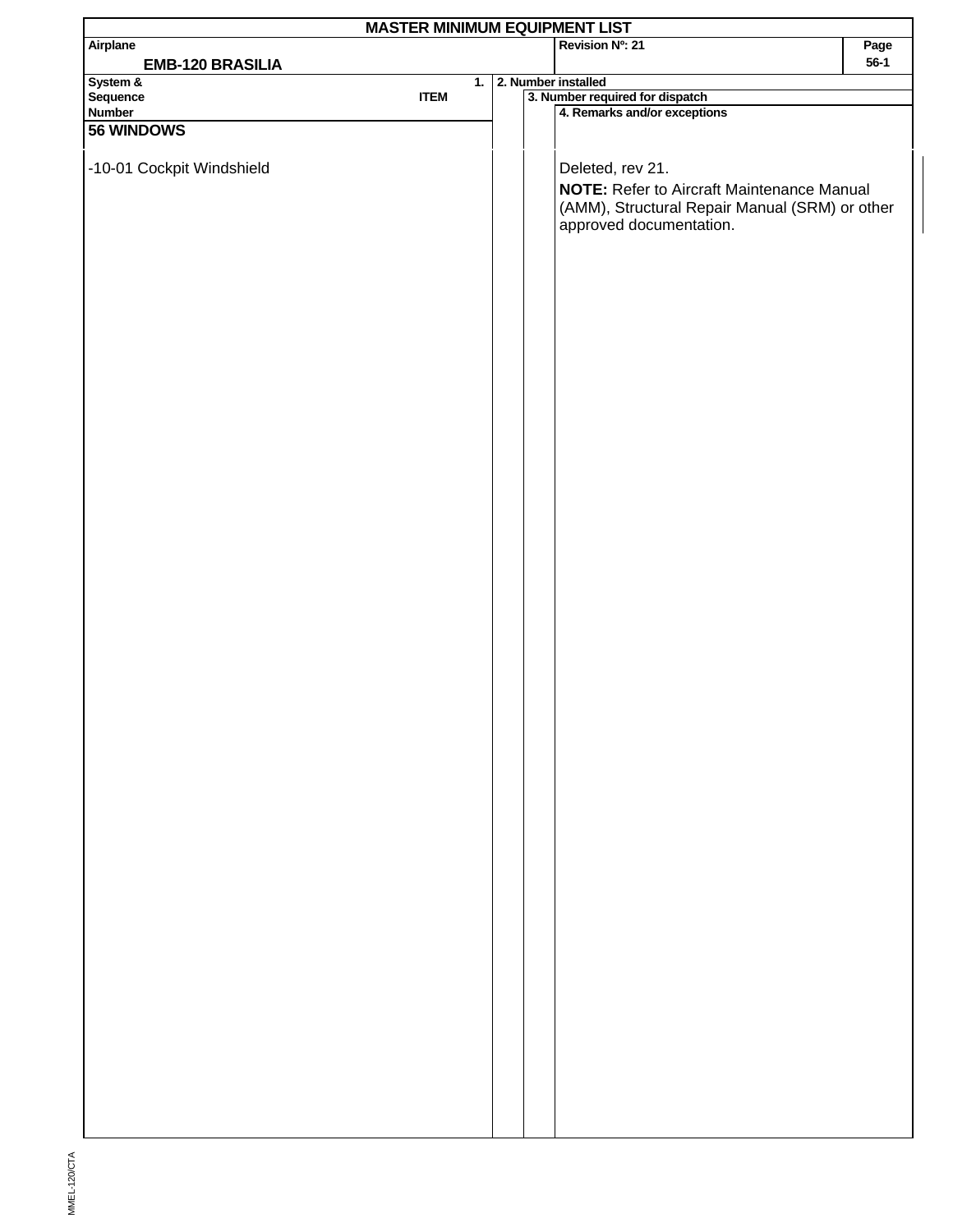| <b>MASTER MINIMUM EQUIPMENT LIST</b> |             |             |              |             |                                                                 |        |  |
|--------------------------------------|-------------|-------------|--------------|-------------|-----------------------------------------------------------------|--------|--|
| Airplane                             |             |             |              |             | Revision Nº: 21                                                 | Page   |  |
| <b>EMB-120 BRASILIA</b>              |             |             |              |             |                                                                 | $61-1$ |  |
| System &                             |             |             |              |             | 1. 2. Number installed                                          |        |  |
| Sequence                             | <b>ITEM</b> |             |              |             | 3. Number required for dispatch<br>4. Remarks and/or exceptions |        |  |
| <b>Number</b>                        |             |             |              |             |                                                                 |        |  |
| <b>61 PROPELLERS</b>                 |             |             |              |             |                                                                 |        |  |
| -24-1 Synchrophaser                  |             | $\mathsf C$ | $\mathbf{1}$ | $\mathbf 0$ | (M)(O) May be inoperative provided system is<br>deactivated.    |        |  |
|                                      |             |             |              |             |                                                                 |        |  |
|                                      |             |             |              |             |                                                                 |        |  |
|                                      |             |             |              |             |                                                                 |        |  |
|                                      |             |             |              |             |                                                                 |        |  |
|                                      |             |             |              |             |                                                                 |        |  |
|                                      |             |             |              |             |                                                                 |        |  |
|                                      |             |             |              |             |                                                                 |        |  |
|                                      |             |             |              |             |                                                                 |        |  |
|                                      |             |             |              |             |                                                                 |        |  |
|                                      |             |             |              |             |                                                                 |        |  |
|                                      |             |             |              |             |                                                                 |        |  |
|                                      |             |             |              |             |                                                                 |        |  |
|                                      |             |             |              |             |                                                                 |        |  |
|                                      |             |             |              |             |                                                                 |        |  |
|                                      |             |             |              |             |                                                                 |        |  |
|                                      |             |             |              |             |                                                                 |        |  |
|                                      |             |             |              |             |                                                                 |        |  |
|                                      |             |             |              |             |                                                                 |        |  |
|                                      |             |             |              |             |                                                                 |        |  |
|                                      |             |             |              |             |                                                                 |        |  |
|                                      |             |             |              |             |                                                                 |        |  |
|                                      |             |             |              |             |                                                                 |        |  |
|                                      |             |             |              |             |                                                                 |        |  |
|                                      |             |             |              |             |                                                                 |        |  |
|                                      |             |             |              |             |                                                                 |        |  |
|                                      |             |             |              |             |                                                                 |        |  |
|                                      |             |             |              |             |                                                                 |        |  |
|                                      |             |             |              |             |                                                                 |        |  |
|                                      |             |             |              |             |                                                                 |        |  |
|                                      |             |             |              |             |                                                                 |        |  |
|                                      |             |             |              |             |                                                                 |        |  |
|                                      |             |             |              |             |                                                                 |        |  |
|                                      |             |             |              |             |                                                                 |        |  |
|                                      |             |             |              |             |                                                                 |        |  |
|                                      |             |             |              |             |                                                                 |        |  |
|                                      |             |             |              |             |                                                                 |        |  |
|                                      |             |             |              |             |                                                                 |        |  |
|                                      |             |             |              |             |                                                                 |        |  |
|                                      |             |             |              |             |                                                                 |        |  |
|                                      |             |             |              |             |                                                                 |        |  |
|                                      |             |             |              |             |                                                                 |        |  |
|                                      |             |             |              |             |                                                                 |        |  |
|                                      |             |             |              |             |                                                                 |        |  |
|                                      |             |             |              |             |                                                                 |        |  |
|                                      |             |             |              |             |                                                                 |        |  |
|                                      |             |             |              |             |                                                                 |        |  |
|                                      |             |             |              |             |                                                                 |        |  |
|                                      |             |             |              |             |                                                                 |        |  |
|                                      |             |             |              |             |                                                                 |        |  |
|                                      |             |             |              |             |                                                                 |        |  |
|                                      |             |             |              |             |                                                                 |        |  |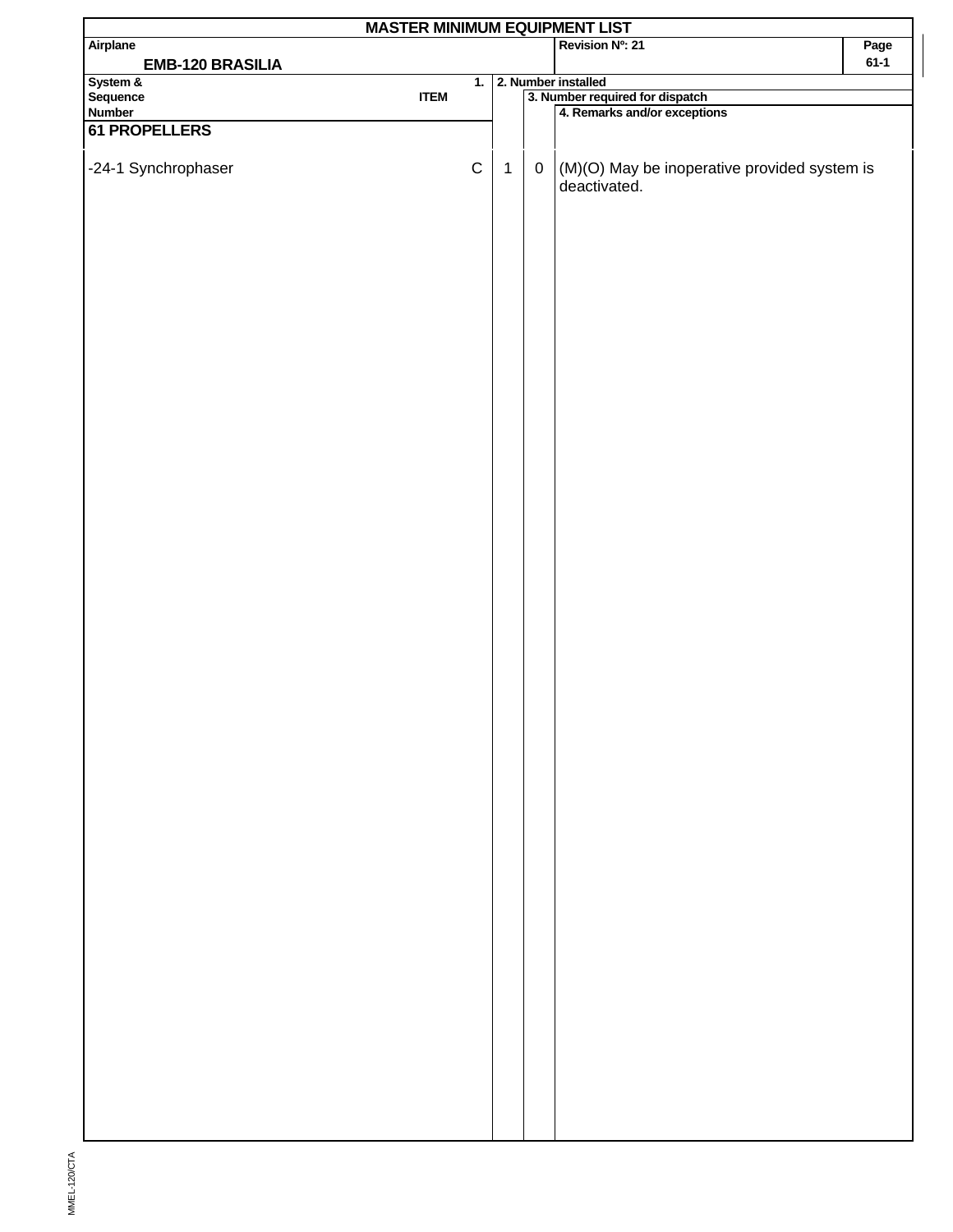|                                                    | <b>MASTER MINIMUM EQUIPMENT LIST</b> |                |              |                                                                                                                                                                                                            |                |
|----------------------------------------------------|--------------------------------------|----------------|--------------|------------------------------------------------------------------------------------------------------------------------------------------------------------------------------------------------------------|----------------|
| Airplane<br><b>EMB-120 BRASILIA</b>                |                                      |                |              | Revision Nº: 21                                                                                                                                                                                            | Page<br>$73-1$ |
| System &                                           | 1.                                   |                |              | 2. Number installed                                                                                                                                                                                        |                |
| Sequence                                           | <b>ITEM</b>                          |                |              | 3. Number required for dispatch                                                                                                                                                                            |                |
| <b>Number</b><br><b>73 ENGINE FUEL AND CONTROL</b> |                                      |                |              | 4. Remarks and/or exceptions                                                                                                                                                                               |                |
|                                                    |                                      |                |              |                                                                                                                                                                                                            |                |
| -21-1 Electronic Engine Controls                   | $\mathsf{C}$                         | 2              | 0            | (O) One or both may be inoperative provided:                                                                                                                                                               |                |
| (EEC)                                              |                                      |                |              | a) Both EECs are selected to MAN, and                                                                                                                                                                      |                |
|                                                    |                                      |                |              | b) AFM limitations are complied with.                                                                                                                                                                      |                |
| -23-1 HMU Enrich Solenoid Valves                   | $\mathsf C$                          | $\overline{2}$ | 0            | (M)(O) One or both may be inoperative provided:<br>a) Affected valve is verified not locked in the<br>energized position,<br>b) Both EEC are selected to MAN, and<br>c) AFM limitations are complied with. |                |
| -32-1 Fuel Flow Indicators                         | B                                    | $\overline{2}$ | $\mathbf{1}$ | (O) One may be inoperative provided:                                                                                                                                                                       |                |
|                                                    |                                      |                |              | a) Associated NH, torque and T6 indicators                                                                                                                                                                 |                |
|                                                    |                                      |                |              | operate normally, and                                                                                                                                                                                      |                |
|                                                    |                                      |                |              | b) Both fuel tank quantity indicators operate<br>normally.                                                                                                                                                 |                |
| -32-2 Fuel Totalizer Indicator                     | $\mathsf{C}$                         | 1              | 0            | (M) May be inoperative provided:                                                                                                                                                                           |                |
|                                                    |                                      |                |              | a) Fuel flow and fuel quantity indicators operate<br>normally, and                                                                                                                                         |                |
|                                                    |                                      |                |              | b) Fuel quantity is verified by other means.                                                                                                                                                               |                |
|                                                    | B                                    |                |              |                                                                                                                                                                                                            |                |
| -33-1 Fuel FILTER Lights                           |                                      | $\overline{2}$ | $\mathbf{1}$ | (O) One may be inoperative provided associated<br>fuel LOW TEMP light and fuel flow indicator<br>operate normally and are continuously monitored<br>by the crew.                                           |                |
| -34-1 Fuel LOW TEMP Lights                         | $\mathsf{C}$                         | $\overline{2}$ | 0            | (M) May be inoperative provided:                                                                                                                                                                           |                |
|                                                    |                                      |                |              | a) Associated FILTER light operates normally,                                                                                                                                                              |                |
|                                                    |                                      |                |              | and                                                                                                                                                                                                        |                |
|                                                    |                                      |                |              | b) Associated fuel flow indicators operate<br>normally.                                                                                                                                                    |                |
| -35-1 Fuel LOW PRESS Lights                        | В                                    | 2              | 1            | (M)(O) One may be inoperative provided one<br>associated electric pump operates normally and is<br>used continuously.                                                                                      |                |
|                                                    |                                      |                |              |                                                                                                                                                                                                            |                |
|                                                    |                                      |                |              |                                                                                                                                                                                                            |                |
|                                                    |                                      |                |              |                                                                                                                                                                                                            |                |
|                                                    |                                      |                |              |                                                                                                                                                                                                            |                |
|                                                    |                                      |                |              |                                                                                                                                                                                                            |                |
|                                                    |                                      |                |              |                                                                                                                                                                                                            |                |
|                                                    |                                      |                |              |                                                                                                                                                                                                            |                |
|                                                    |                                      |                |              |                                                                                                                                                                                                            |                |
|                                                    |                                      |                |              |                                                                                                                                                                                                            |                |
|                                                    |                                      |                |              |                                                                                                                                                                                                            |                |
|                                                    |                                      |                |              |                                                                                                                                                                                                            |                |
|                                                    |                                      |                |              |                                                                                                                                                                                                            |                |
|                                                    |                                      |                |              |                                                                                                                                                                                                            |                |
|                                                    |                                      |                |              |                                                                                                                                                                                                            |                |
|                                                    |                                      |                |              |                                                                                                                                                                                                            |                |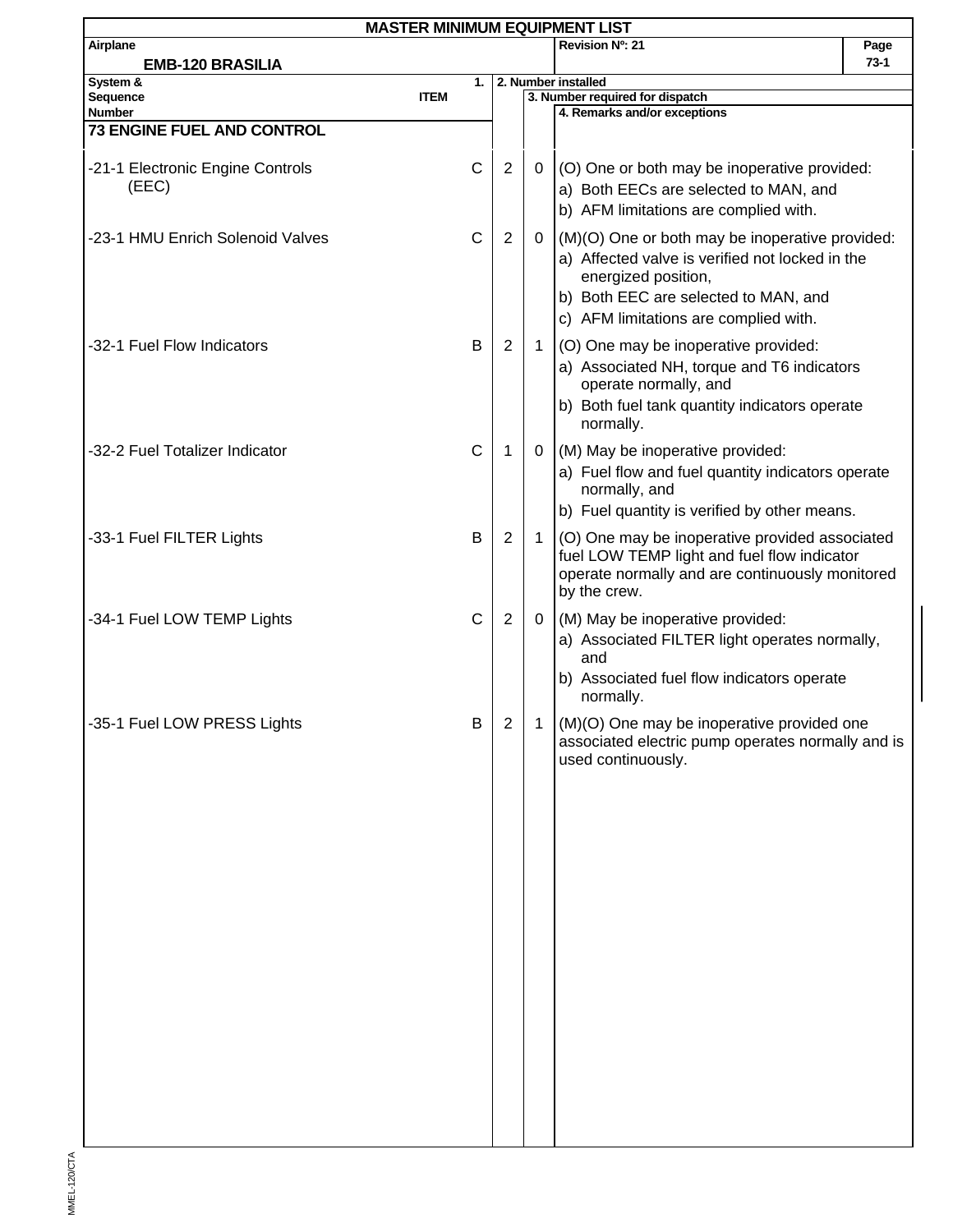| <b>MASTER MINIMUM EQUIPMENT LIST</b>         |             |                |              |                                                                                                                                                                                        |                |  |  |  |
|----------------------------------------------|-------------|----------------|--------------|----------------------------------------------------------------------------------------------------------------------------------------------------------------------------------------|----------------|--|--|--|
| Airplane<br><b>EMB-120 BRASILIA</b>          |             |                |              | Revision Nº: 21                                                                                                                                                                        | Page<br>$75-1$ |  |  |  |
| System &                                     | 1.          |                |              | 2. Number installed                                                                                                                                                                    |                |  |  |  |
| Sequence<br>Number                           | <b>ITEM</b> |                |              | 3. Number required for dispatch<br>4. Remarks and/or exceptions                                                                                                                        |                |  |  |  |
| 75 BLEED AIR                                 |             |                |              |                                                                                                                                                                                        |                |  |  |  |
| -32-1 High Stage Bleed Valve Control Systems | $\mathsf C$ | $\overline{2}$ | $\mathbf{1}$ | (M) One valve may be inoperative in the open<br>position provided:                                                                                                                     |                |  |  |  |
|                                              |             |                |              | a) Engine bleed shutoff valve is secured closed,<br>b) Crossbleed valve operates normally, and<br>c) AFM limitations are complied with.                                                |                |  |  |  |
|                                              | C           | $\overline{2}$ | 0            | (M) One or both valves may be inoperative closed.                                                                                                                                      |                |  |  |  |
| -32-2 Engine Bleed Shutoff Valves            | $\mathsf C$ | $\overline{2}$ | $\mathbf{1}$ | (M)(O) One may be inoperative provided the valve<br>is secured closed and AFM limitations are<br>complied with.                                                                        |                |  |  |  |
|                                              | $\mathsf C$ | $\sqrt{2}$     | 0            | (M)(O) Both may be inoperative provided:<br>a) Valves are secured closed,<br>b) Flight is conducted in an unpressurized<br>configuration, and<br>c) AFM limitations are complied with. |                |  |  |  |
|                                              | $\mathsf C$ | $\overline{2}$ | 0            | (M)(O) Both may be inoperative provided:<br>a) Valves are secured closed,<br>b) APU is used for pressurization, and<br>c) AFM limitations are complied with.                           |                |  |  |  |
|                                              |             |                |              |                                                                                                                                                                                        |                |  |  |  |
|                                              |             |                |              |                                                                                                                                                                                        |                |  |  |  |
|                                              |             |                |              |                                                                                                                                                                                        |                |  |  |  |
|                                              |             |                |              |                                                                                                                                                                                        |                |  |  |  |
|                                              |             |                |              |                                                                                                                                                                                        |                |  |  |  |
|                                              |             |                |              |                                                                                                                                                                                        |                |  |  |  |
|                                              |             |                |              |                                                                                                                                                                                        |                |  |  |  |
|                                              |             |                |              |                                                                                                                                                                                        |                |  |  |  |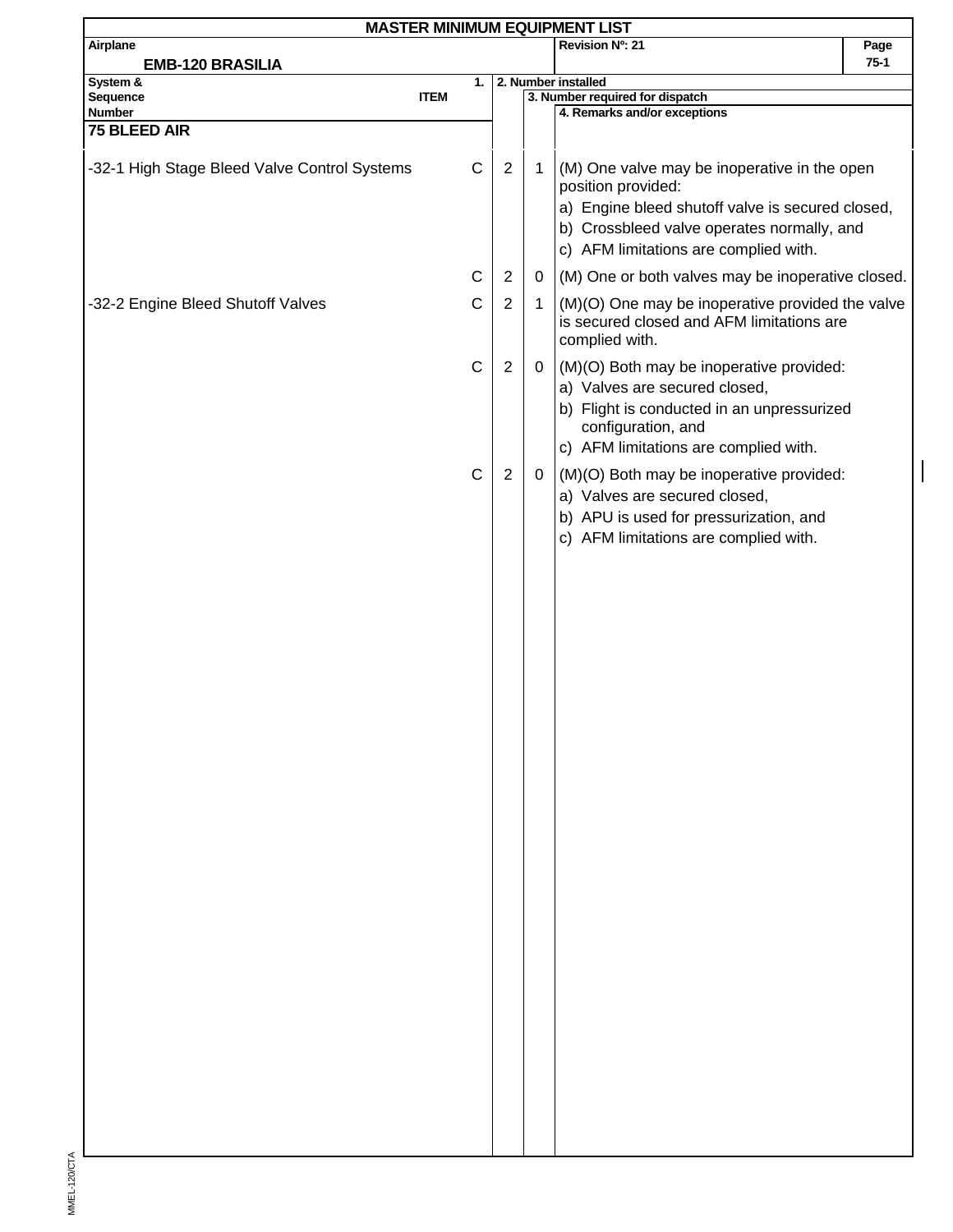| <b>MASTER MINIMUM EQUIPMENT LIST</b>           |             |                |           |                                                     |        |  |  |  |
|------------------------------------------------|-------------|----------------|-----------|-----------------------------------------------------|--------|--|--|--|
| Airplane                                       |             |                |           | Revision Nº: 21                                     | Page   |  |  |  |
| <b>EMB-120 BRASILIA</b>                        |             |                |           |                                                     | $76-1$ |  |  |  |
| System &                                       | 1.          |                |           | 2. Number installed                                 |        |  |  |  |
| Sequence                                       | <b>ITEM</b> |                |           | 3. Number required for dispatch                     |        |  |  |  |
| Number                                         |             |                |           | 4. Remarks and/or exceptions                        |        |  |  |  |
| <b>76 ENGINE CONTROLS</b>                      |             |                |           |                                                     |        |  |  |  |
|                                                |             |                |           |                                                     |        |  |  |  |
| -11-1 Secondary Flight Idle Stop (SFIS) System | A           | $\overline{2}$ | $\pmb{0}$ | (M)(O) One or both may be inoperative provided:     |        |  |  |  |
| Alarm Lights                                   |             |                |           | a) The alarm lights are repaired within the next 24 |        |  |  |  |
|                                                |             |                |           | flight hours, and                                   |        |  |  |  |
|                                                |             |                |           | b) The SFIS system is verified to operate normally  |        |  |  |  |
|                                                |             |                |           | prior to each departure.                            |        |  |  |  |
|                                                |             |                |           |                                                     |        |  |  |  |
| -11-2 Secondary Flight Idle Stop (SFIS) System |             |                |           | Deleted, rev 21.                                    |        |  |  |  |
|                                                |             |                |           |                                                     |        |  |  |  |
|                                                |             |                |           |                                                     |        |  |  |  |
|                                                |             |                |           |                                                     |        |  |  |  |
|                                                |             |                |           |                                                     |        |  |  |  |
|                                                |             |                |           |                                                     |        |  |  |  |
|                                                |             |                |           |                                                     |        |  |  |  |
|                                                |             |                |           |                                                     |        |  |  |  |
|                                                |             |                |           |                                                     |        |  |  |  |
|                                                |             |                |           |                                                     |        |  |  |  |
|                                                |             |                |           |                                                     |        |  |  |  |
|                                                |             |                |           |                                                     |        |  |  |  |
|                                                |             |                |           |                                                     |        |  |  |  |
|                                                |             |                |           |                                                     |        |  |  |  |
|                                                |             |                |           |                                                     |        |  |  |  |
|                                                |             |                |           |                                                     |        |  |  |  |
|                                                |             |                |           |                                                     |        |  |  |  |
|                                                |             |                |           |                                                     |        |  |  |  |
|                                                |             |                |           |                                                     |        |  |  |  |
|                                                |             |                |           |                                                     |        |  |  |  |
|                                                |             |                |           |                                                     |        |  |  |  |
|                                                |             |                |           |                                                     |        |  |  |  |
|                                                |             |                |           |                                                     |        |  |  |  |
|                                                |             |                |           |                                                     |        |  |  |  |
|                                                |             |                |           |                                                     |        |  |  |  |
|                                                |             |                |           |                                                     |        |  |  |  |
|                                                |             |                |           |                                                     |        |  |  |  |
|                                                |             |                |           |                                                     |        |  |  |  |
|                                                |             |                |           |                                                     |        |  |  |  |
|                                                |             |                |           |                                                     |        |  |  |  |
|                                                |             |                |           |                                                     |        |  |  |  |
|                                                |             |                |           |                                                     |        |  |  |  |
|                                                |             |                |           |                                                     |        |  |  |  |
|                                                |             |                |           |                                                     |        |  |  |  |
|                                                |             |                |           |                                                     |        |  |  |  |
|                                                |             |                |           |                                                     |        |  |  |  |
|                                                |             |                |           |                                                     |        |  |  |  |
|                                                |             |                |           |                                                     |        |  |  |  |
|                                                |             |                |           |                                                     |        |  |  |  |
|                                                |             |                |           |                                                     |        |  |  |  |
|                                                |             |                |           |                                                     |        |  |  |  |
|                                                |             |                |           |                                                     |        |  |  |  |
|                                                |             |                |           |                                                     |        |  |  |  |
|                                                |             |                |           |                                                     |        |  |  |  |
|                                                |             |                |           |                                                     |        |  |  |  |
|                                                |             |                |           |                                                     |        |  |  |  |
|                                                |             |                |           |                                                     |        |  |  |  |
|                                                |             |                |           |                                                     |        |  |  |  |
|                                                |             |                |           |                                                     |        |  |  |  |
|                                                |             |                |           |                                                     |        |  |  |  |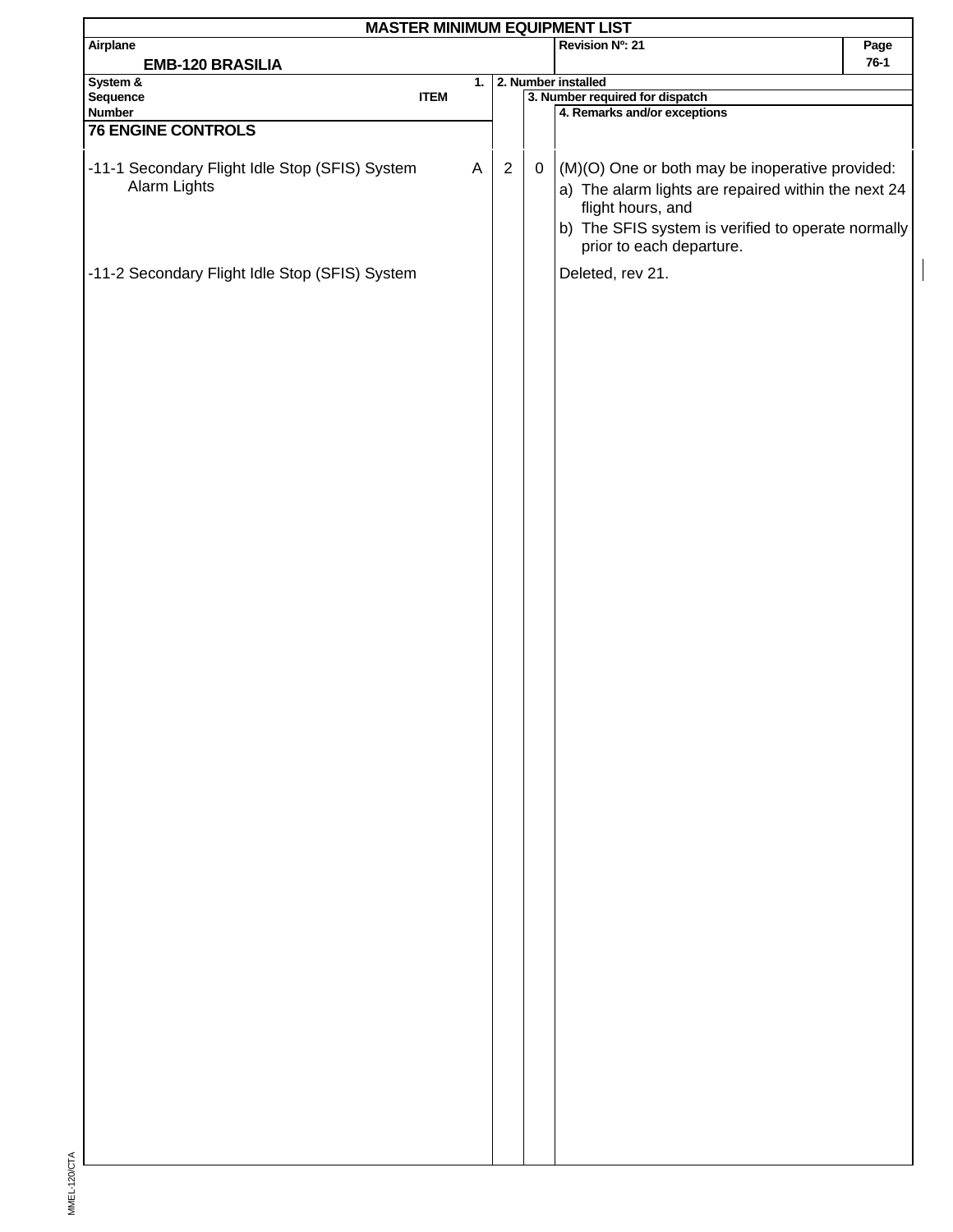| <b>MASTER MINIMUM EQUIPMENT LIST</b> |                                                                         |                                                                                            |                                                                                                                                                                                                                       |                                                                                                                                                                                                      |
|--------------------------------------|-------------------------------------------------------------------------|--------------------------------------------------------------------------------------------|-----------------------------------------------------------------------------------------------------------------------------------------------------------------------------------------------------------------------|------------------------------------------------------------------------------------------------------------------------------------------------------------------------------------------------------|
|                                      |                                                                         |                                                                                            |                                                                                                                                                                                                                       | Page<br>$77-1$                                                                                                                                                                                       |
| 1.                                   |                                                                         |                                                                                            |                                                                                                                                                                                                                       |                                                                                                                                                                                                      |
| <b>ITEM</b>                          |                                                                         |                                                                                            |                                                                                                                                                                                                                       |                                                                                                                                                                                                      |
|                                      |                                                                         |                                                                                            |                                                                                                                                                                                                                       |                                                                                                                                                                                                      |
|                                      |                                                                         |                                                                                            |                                                                                                                                                                                                                       |                                                                                                                                                                                                      |
|                                      |                                                                         |                                                                                            |                                                                                                                                                                                                                       |                                                                                                                                                                                                      |
|                                      |                                                                         |                                                                                            |                                                                                                                                                                                                                       |                                                                                                                                                                                                      |
|                                      |                                                                         |                                                                                            |                                                                                                                                                                                                                       |                                                                                                                                                                                                      |
|                                      |                                                                         |                                                                                            |                                                                                                                                                                                                                       |                                                                                                                                                                                                      |
|                                      |                                                                         |                                                                                            |                                                                                                                                                                                                                       |                                                                                                                                                                                                      |
|                                      |                                                                         |                                                                                            |                                                                                                                                                                                                                       |                                                                                                                                                                                                      |
|                                      |                                                                         |                                                                                            | one may be inoperative provided:<br>a) The respective Torque, NP, NH and T6<br>indicators operate normally,<br>b) The torque of the affected engine is adjusted to<br>the same value as that of the other engine, and |                                                                                                                                                                                                      |
|                                      |                                                                         |                                                                                            |                                                                                                                                                                                                                       |                                                                                                                                                                                                      |
|                                      |                                                                         |                                                                                            |                                                                                                                                                                                                                       |                                                                                                                                                                                                      |
|                                      |                                                                         |                                                                                            |                                                                                                                                                                                                                       |                                                                                                                                                                                                      |
|                                      | $\mathsf C$<br>$\mathsf C$<br>$\mathsf C$<br>$\mathsf C$<br>$\mathsf C$ | $\overline{2}$<br>$\overline{2}$<br>$\boldsymbol{2}$<br>$\overline{2}$<br>$\boldsymbol{2}$ | $\mathbf 0$<br>$\mathbf 0$<br>$\mathbf 0$<br>$\mathbf 1$<br>$\mathbf 0$                                                                                                                                               | Revision Nº: 21<br>2. Number installed<br>3. Number required for dispatch<br>4. Remarks and/or exceptions<br>(O) For airplanes equipped with PW118 engines,<br>c) AFM limitations are complied with. |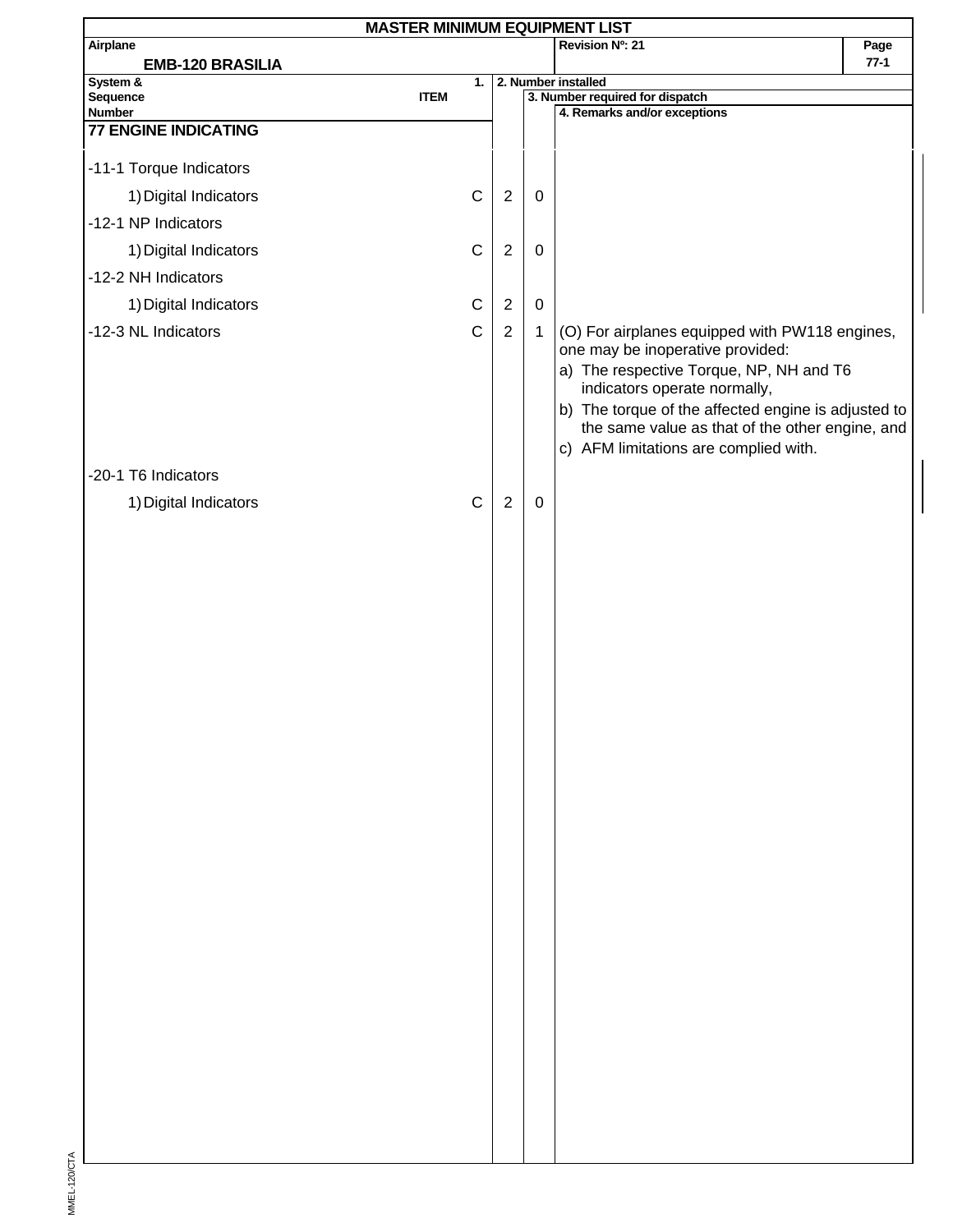| Airplane<br><b>EMB-120 BRASILIA</b> |             |                  |            |              | Revision Nº: 21                                                | Page<br>$79-1$ |
|-------------------------------------|-------------|------------------|------------|--------------|----------------------------------------------------------------|----------------|
| System &                            |             | $\overline{1}$ . |            |              | 2. Number installed                                            |                |
| Sequence                            | <b>ITEM</b> |                  |            |              | 3. Number required for dispatch                                |                |
| Number                              |             |                  |            |              | 4. Remarks and/or exceptions                                   |                |
| <b>79 OIL</b>                       |             |                  |            |              |                                                                |                |
| -32-1 Low OIL PRESS Alarm Lights    |             | $\mathsf C$      | $\sqrt{2}$ | $\mathbf{1}$ | (O) One may be inoperative provided:                           |                |
|                                     |             |                  |            |              |                                                                |                |
|                                     |             |                  |            |              | a) Associated oil pressure indicator operates<br>normally, and |                |
|                                     |             |                  |            |              | b) Oil quantity is confirmed to be adequate prior to           |                |
|                                     |             |                  |            |              | departure.                                                     |                |
|                                     |             |                  |            |              | NOTE: If one aural warning channel is inoperative,             |                |
|                                     |             |                  |            |              | the oil pressure must be monitored throughout the              |                |
|                                     |             |                  |            |              | flight.                                                        |                |
| -33-1 Chip Detection Systems        |             | $\mathsf C$      | $\sqrt{2}$ | $\pmb{0}$    |                                                                |                |
|                                     |             |                  |            |              |                                                                |                |
|                                     |             |                  |            |              |                                                                |                |
|                                     |             |                  |            |              |                                                                |                |
|                                     |             |                  |            |              |                                                                |                |
|                                     |             |                  |            |              |                                                                |                |
|                                     |             |                  |            |              |                                                                |                |
|                                     |             |                  |            |              |                                                                |                |
|                                     |             |                  |            |              |                                                                |                |
|                                     |             |                  |            |              |                                                                |                |
|                                     |             |                  |            |              |                                                                |                |
|                                     |             |                  |            |              |                                                                |                |
|                                     |             |                  |            |              |                                                                |                |
|                                     |             |                  |            |              |                                                                |                |
|                                     |             |                  |            |              |                                                                |                |
|                                     |             |                  |            |              |                                                                |                |
|                                     |             |                  |            |              |                                                                |                |
|                                     |             |                  |            |              |                                                                |                |
|                                     |             |                  |            |              |                                                                |                |
|                                     |             |                  |            |              |                                                                |                |
|                                     |             |                  |            |              |                                                                |                |
|                                     |             |                  |            |              |                                                                |                |
|                                     |             |                  |            |              |                                                                |                |
|                                     |             |                  |            |              |                                                                |                |
|                                     |             |                  |            |              |                                                                |                |
|                                     |             |                  |            |              |                                                                |                |
|                                     |             |                  |            |              |                                                                |                |
|                                     |             |                  |            |              |                                                                |                |
|                                     |             |                  |            |              |                                                                |                |
|                                     |             |                  |            |              |                                                                |                |
|                                     |             |                  |            |              |                                                                |                |
|                                     |             |                  |            |              |                                                                |                |
|                                     |             |                  |            |              |                                                                |                |
|                                     |             |                  |            |              |                                                                |                |
|                                     |             |                  |            |              |                                                                |                |
|                                     |             |                  |            |              |                                                                |                |
|                                     |             |                  |            |              |                                                                |                |
|                                     |             |                  |            |              |                                                                |                |
|                                     |             |                  |            |              |                                                                |                |
|                                     |             |                  |            |              |                                                                |                |
|                                     |             |                  |            |              |                                                                |                |
|                                     |             |                  |            |              |                                                                |                |
|                                     |             |                  |            |              |                                                                |                |
|                                     |             |                  |            |              |                                                                |                |
|                                     |             |                  |            |              |                                                                |                |